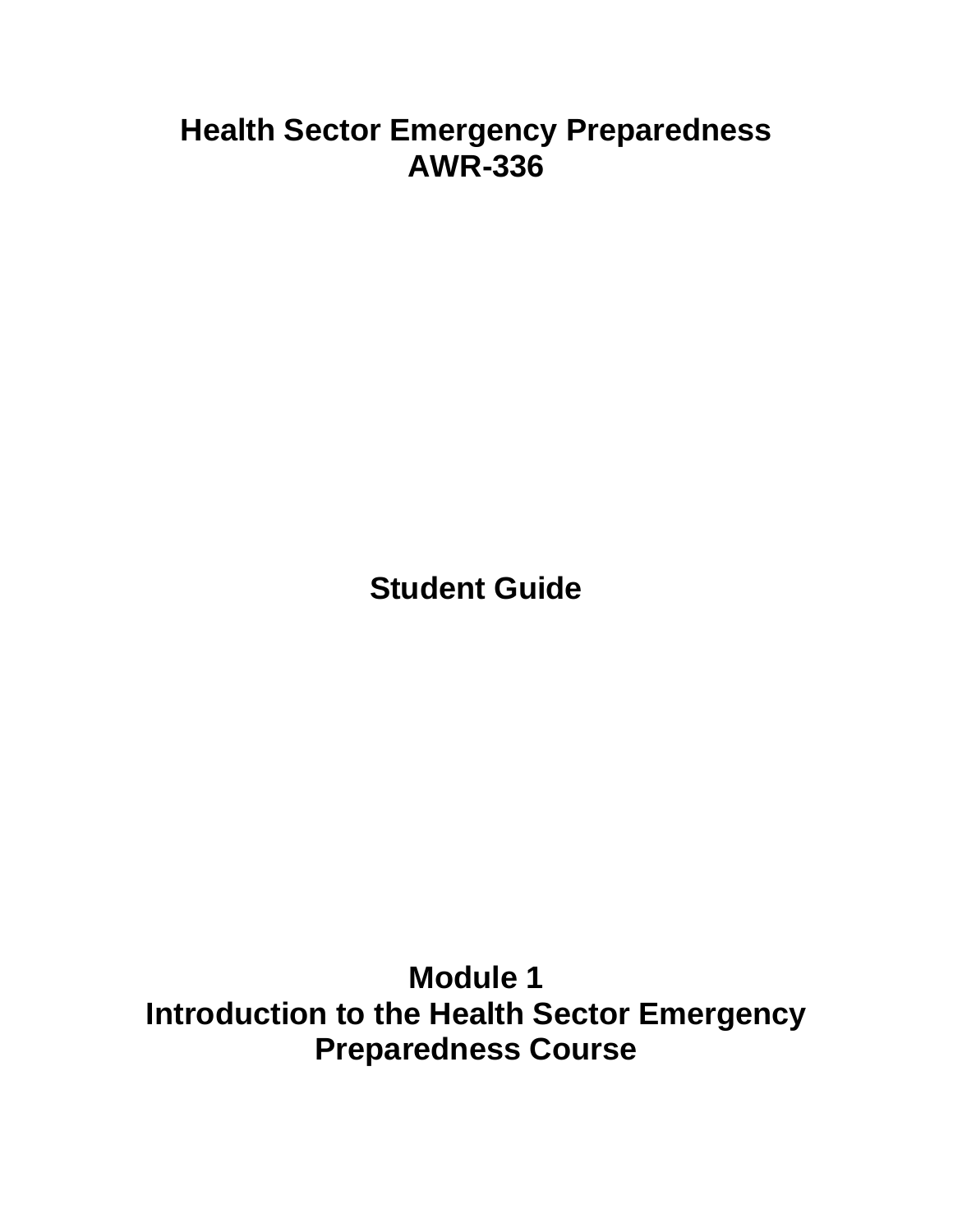### **Number:** Module 1

**Title:** Introduction to the Health Sector Emergency Preparedness Course

**Purpose.** As a reminder, this course is not intended to guarantee compliance with Conditions of Participation (CoPs) or Conditions for Coverage (CfC). The purpose of this module is to provide an overview of the course and associated requirements, to introduce staff, and conduct student introductions. This module addresses the following items:

- a. an overview of the course,
- b. graduation criteria for the course,
- c. an overview of the facilities and key student expectations,
- d. sources of additional information regarding Center for Domestic Preparedness (CDP) courses, and
- e. the facilitation of instructor and class member introductions.

#### **Learning Objectives**

- **a. Terminal Learning Objectives:** Not applicable
- **b. Enabling Learning Objectives:** Not applicable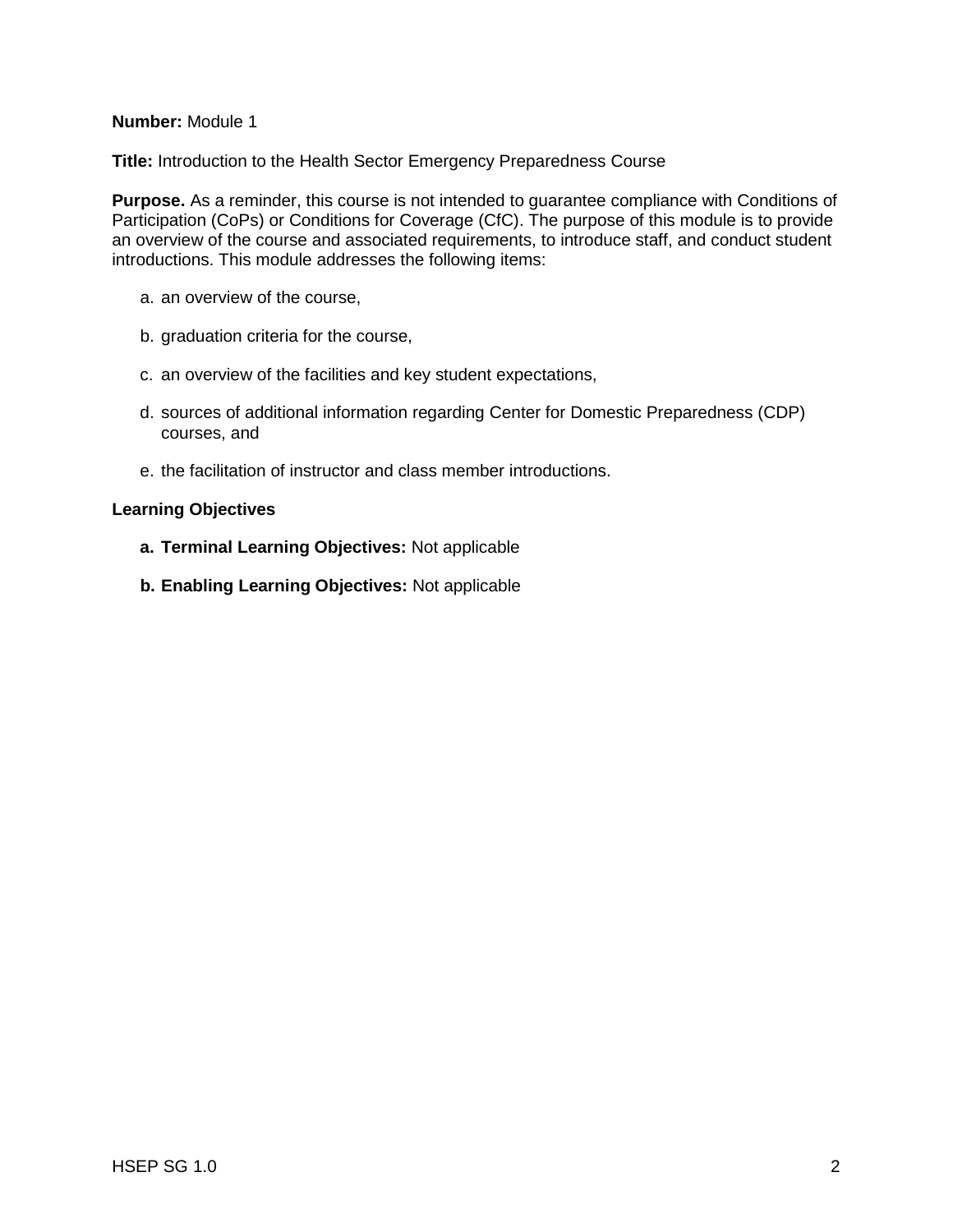**1. Course Purpose.** The purpose of this course is to provide training and resources to emergency management officials, healthcare coalitions, healthcare providers and suppliers. The course focuses on the general overview of emergency planning and preparedness; development policies and procedures; creation of communication plans and training and exercises for healthcare entities. It is not intended to be a course which will guarantee compliance with Conditions of Participation (CoPs) or Conditions for Coverage (CfC). CMS is responsible for the Interpretive Guidelines for surveyors and is not a primary component for developing provider-based training.

#### **2. Course Goals**

- **a.** Develop best practice knowledge in applying and understanding the new emergency preparedness requirements under the CMS Final Rule.
- **b.** Develop best practice knowledge in the use of tools to develop, train, and exercise an emergency preparedness plan for health sector suppliers and providers
- **3. Course Overview.** The following is a concise overview for each administrative and academic learning activity within the course.
	- **a.** Module 2: *Emergency Preparedness Rule* Overview: An overview of the rule, a review of the four requirements, and applicability of each requirement to the 17 affected providers and suppliers.
	- **b.** Module 3: Risk Assessment and Emergency Planning: A discussion of requirements and best practice procedures for conducting a risk assessment and developing a corresponding emergency plan.
	- **c.** Module 4: Policies and Procedures: A discussion of the requirements and best practice procedures for developing policies and procedures in support of an emergency plan.
	- **d.** Module 5: Emergency Preparedness Communication Planning: A discussion of the development and maintenance of an emergency preparedness communication plan.
	- **e.** Module 6: Training and Testing (Exercising): A discussion of an emerg3ency preparedness training and testing (exercising) program.
	- **f.** Module 7: Course Review and Open Forum: A review of the entire course and an open forum for students to address questions or receive clarification on the emergency preparedness requirements.
- **4. Course Graduation Criteria.** To receive a certificate of graduation, you must participate in the entire course.
- **5. Facilities Orientation and Key Policies and Procedures**
	- **a. Classroom**
	- **b. Restrooms**
	- **c. Dining**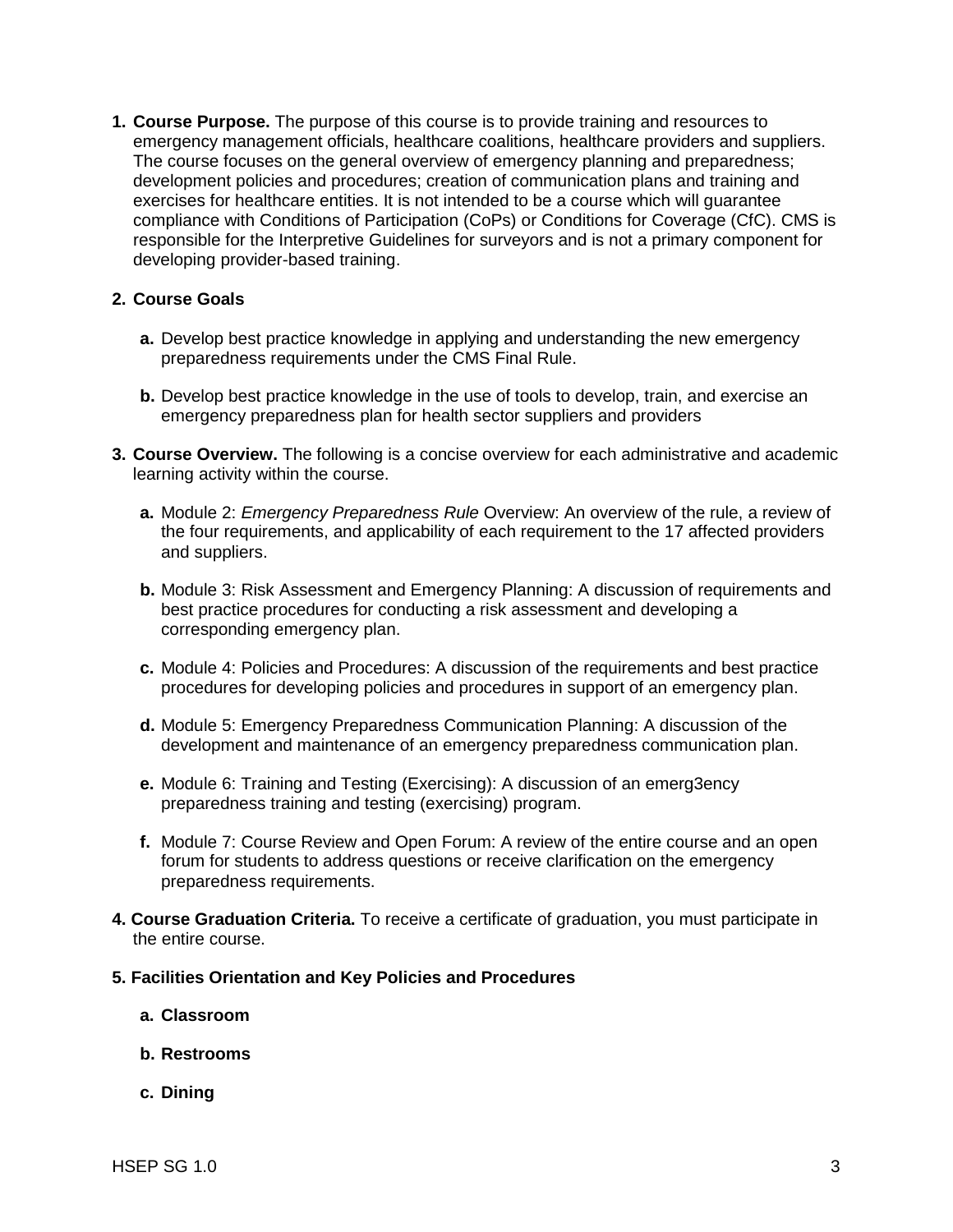- **d. Breaks and Timely Return to Class Considerations**
- **e. Evacuation and Shelter in Place**
- **f. Smoking, E-Cigarette, and Smokeless Tobacco Policy**
- **g. Smoking, E-Cigarette, and Smokeless Tobacco Area(s)**
- **h. Cell Phone and Pager Policy and Courtesy Considerations**
- **6. Staff Introductions**
- **7. Student Introductions**
- **8. Additional CDP Information**
	- **a. Downloading Student Materials.** Using your FEMA student identification (SID) number, you may log into CTAS at [https://cdp.dhs.gov/ctas/LogIn/](https://cdp.dhs.gov/ctas/LogIn/tabid/74/Default.aspx?returnurl=%2fctas%2f) and download current student materials.
	- **b. CDP Information.** If you would like additional information about the CDP or our courses, you may want to:
		- (1) Check us out on the web at<http://cdp.dhs.gov/>
		- (2) Follow us on Facebook® at<https://www.facebook.com/CDPFEMA>
		- (3) Join us on Twitter<sup>®</sup> at<https://twitter.com/cdpfema>

## **REFERENCES**

Center for Domestic Preparedness. (2013). *Student handbook*. Anniston, AL: Author.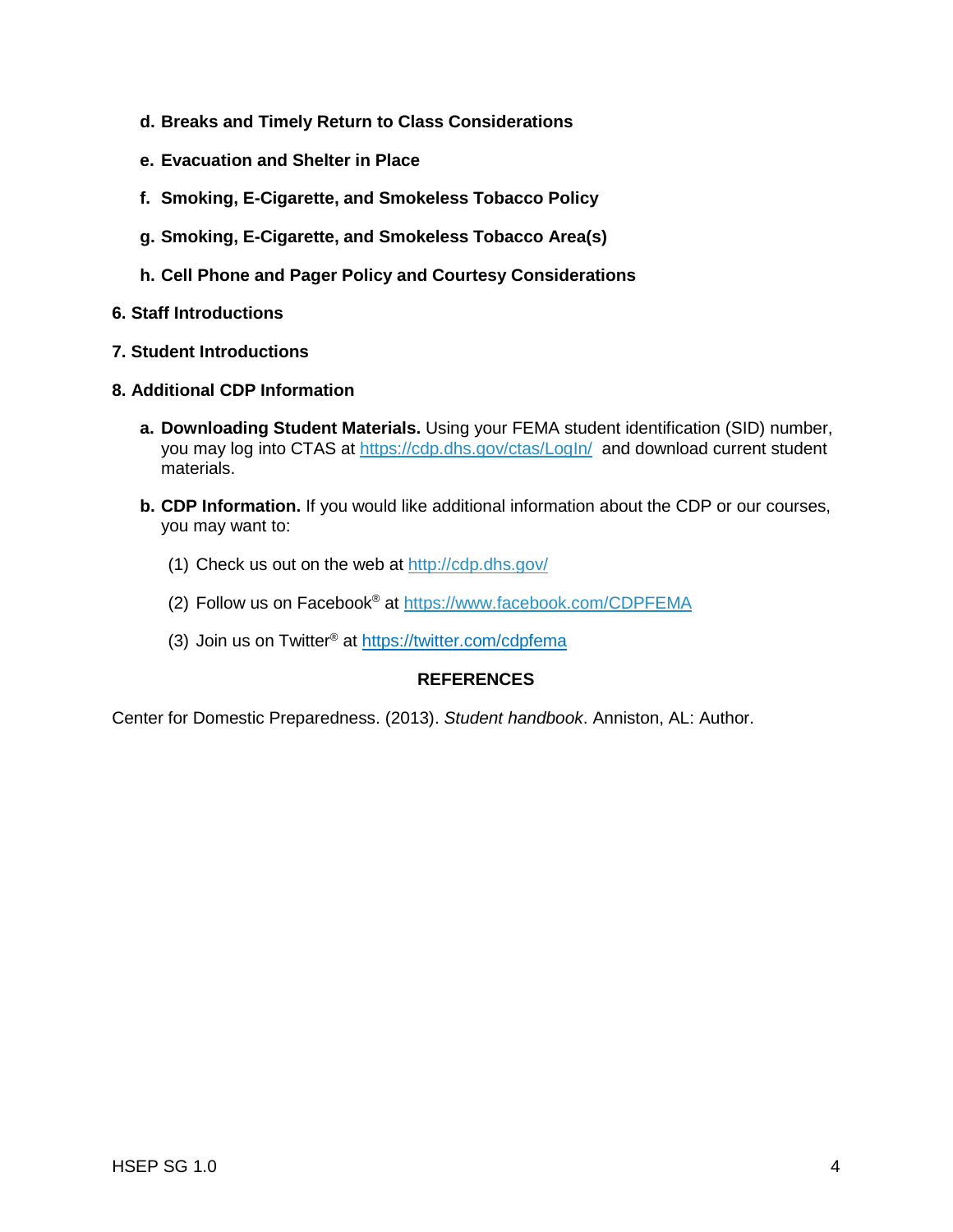# **Health Sector Emergency Preparedness AWR-336**

**Student Guide**

**Module 2 Emergency Preparedness Final Rule Overview**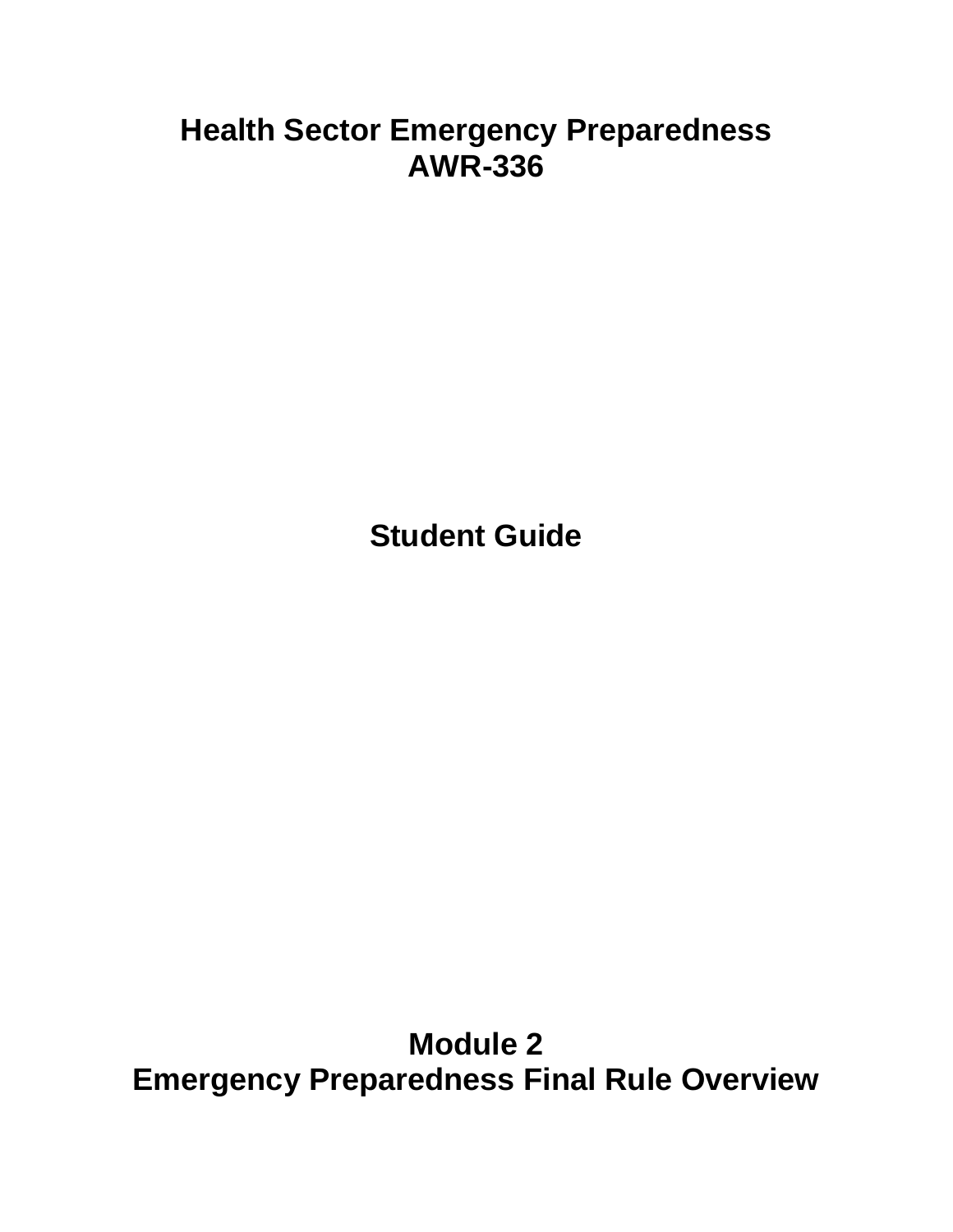#### **Number:** Module 2

**Title:** Emergency Preparedness Final Rule Overview

**Purpose.** As a reminder, this course is not intended to guarantee compliance with Conditions of Participation (CoPs) or Conditions for Coverage (CfC). The purpose of this module is to provide you with an overview of the Final Rule, a review of the four requirements, and the applicability of each requirement to the 17 affected providers and suppliers.

#### **Learning Objective**

**a. Terminal Learning Objective.** Determine requirements for a specific supplier or provider in accordance with *CMS Emergency Preparedness Requirements for Medicare and Medicaid Participating Providers and Suppliers* Rule (Final Rule). (HC-0245)

### **b. Enabling Learning Objectives**

- (1) Discuss the purpose of the emergency preparedness requirements in accordance with the CMS Emergency Preparedness Requirements for Medicare and Medicaid Participating Providers and Suppliers Rule. (HC-0245a)
- (2) Identify the three key essentials and the additional requirements of the CMS Emergency Preparedness Requirements for Medicare and Medicaid Participating Providers and Suppliers Rule. (HC-0245b)
- (3) Identify the four components and additional requirements of the CMS Emergency Preparedness Requirements for Medicare and Medicaid Participating Providers and Suppliers Rule. (HC-0245c)
- (4) Review the requirements for the 17 providers/suppliers impacted by the *CMS Emergency Preparedness Requirements for Medicare and Medicaid Participating Providers and Suppliers* Rule. (HC-0245d)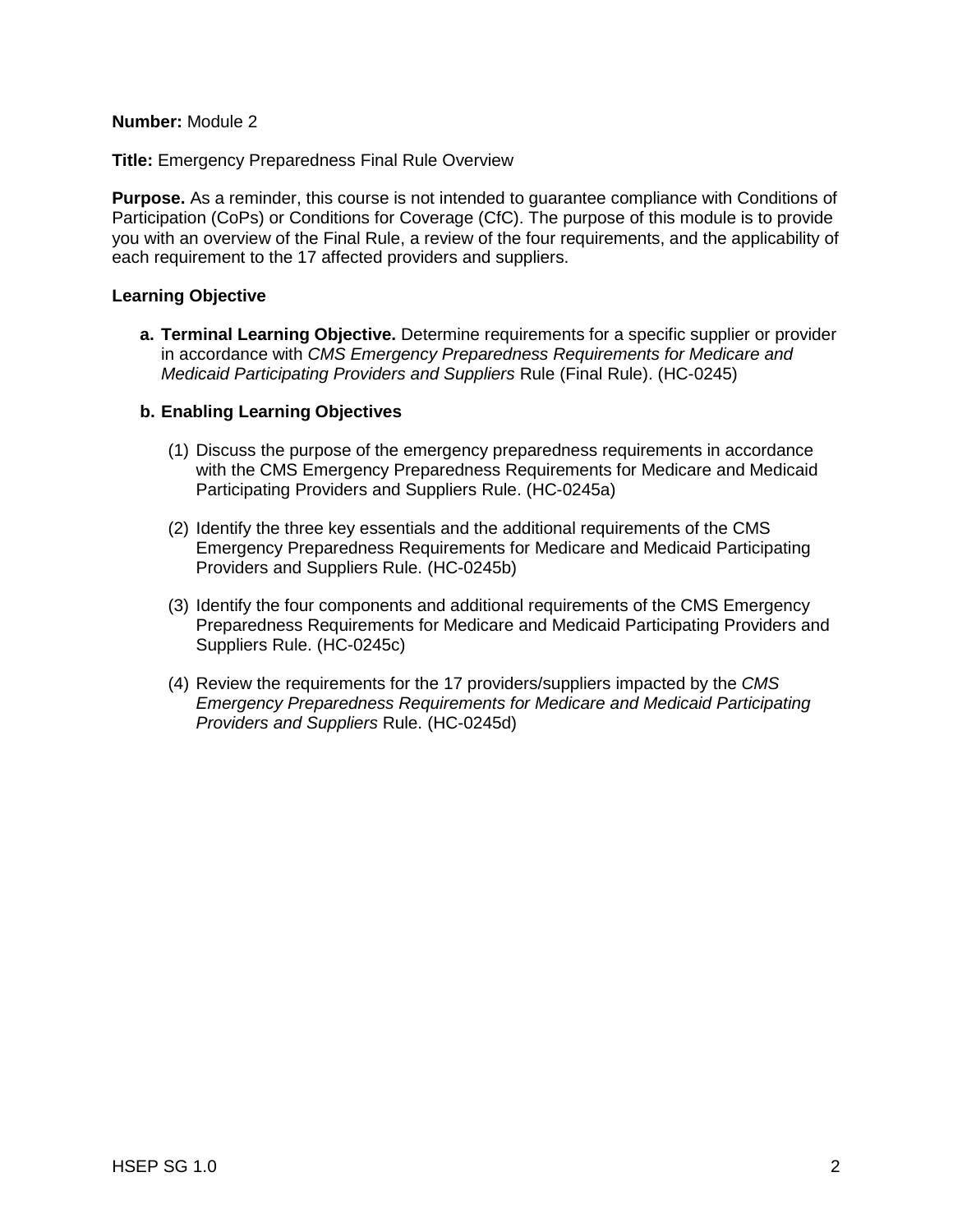#### **1. Overview of the Final Rule**

- **a.** According to the Centers for Medicare and Medicaid Services (CMS), the Final Rule establishes national emergency preparedness requirements for Medicare- and Medicaidparticipating providers and suppliers to plan adequately for both natural and man-made disasters, and coordinate with Federal, state, tribal, regional, and local emergency preparedness systems.
- **b.** It will assist providers and suppliers to adequately prepare to meet the needs of patients, residents, clients, and participants during disasters and emergency situations.
- **c.** Despite some variations, this regulation will provide a consistent approach to emergency preparedness, enhance patient safety during emergencies for persons served by Medicare- and Medicaid-participating providers/suppliers, and establish a more coordinated and defined response to natural and man-made disasters.

### **2. Purpose of the Final Rule**

- **a.** After review of previous Centers for Medicare and Medicaid Services (CMS) emergency preparedness regulatory requirements, it was found that many providers and suppliers have emergency preparedness requirements, but those requirements do not go far enough to help protect those they serve during emergencies and disasters.
- **b.** It was recognized that providers and suppliers needed assistance in developing and guiding emergency preparedness and response within the framework of our national healthcare system. These requirements will encourage them to coordinate their preparedness efforts within their own communities, states, and interstates, to achieve their goals.
- **3. Three Key Essentials.** This Final Rule addresses the three key essentials necessary for maintaining access to healthcare services during emergencies:
	- **a.** safeguarding human resources,
	- **b.** maintaining business continuity, and
	- **c.** protecting physical resources.

## **4. Four Core Elements and Additional Requirements**

**a.** The Final Rule identified four core elements that are central to an effective and comprehensive framework of emergency preparedness requirements for the various Medicare- and Medicaid-participating providers and suppliers. The four elements of the emergency preparedness program are risk assessment and emergency planning, policies and procedures, communication, and training and testing.

#### **b. Risk Assessment**

(1) Providers/suppliers are required to perform a risk assessment that uses an "allhazards" approach prior to establishing an emergency plan. The all-hazards risk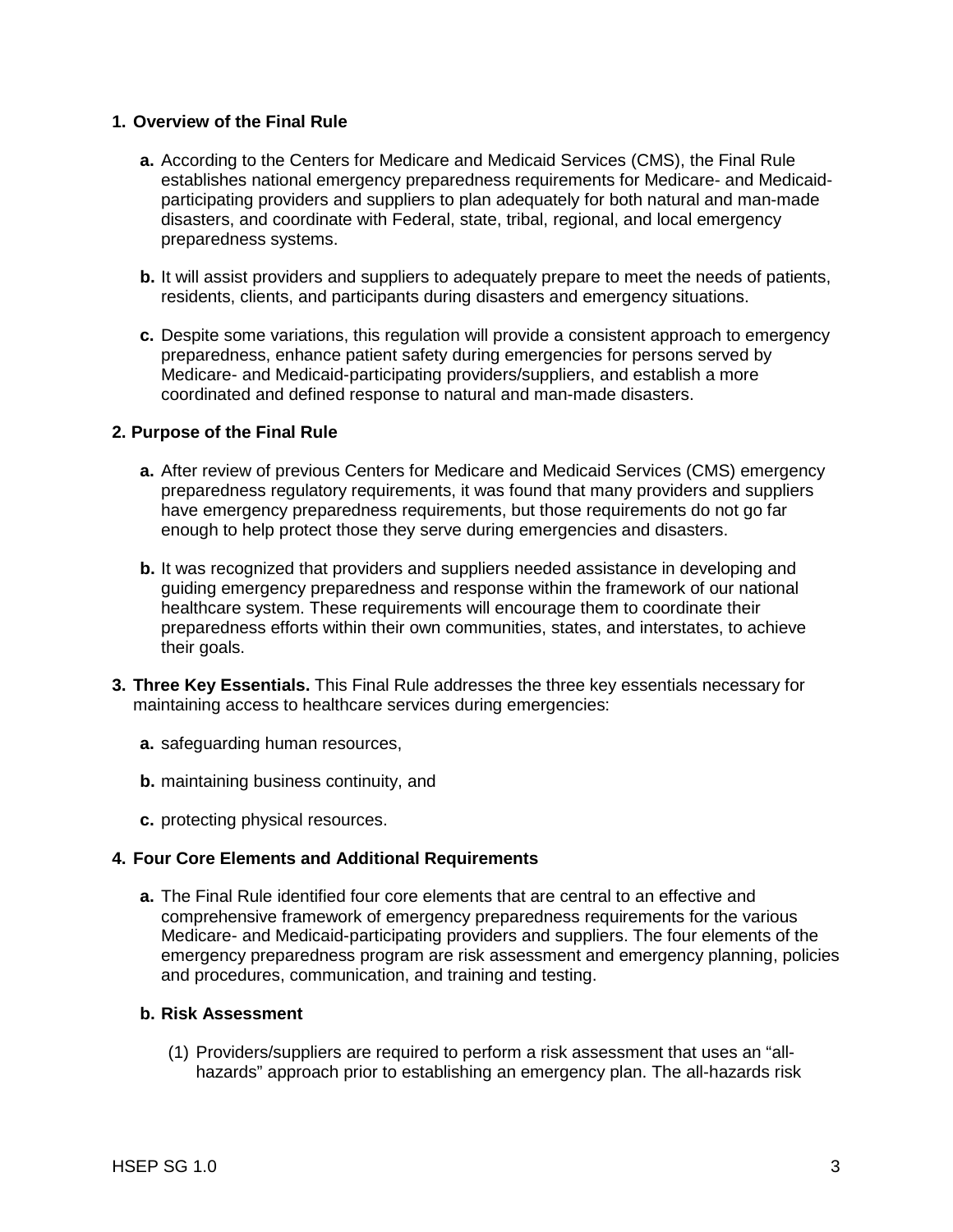assessment will be used to identify the essential components to be integrated into the facility emergency plan.

- (2) An all-hazards approach is an integrated approach to emergency preparedness planning that focuses on capacities and capabilities which are critical to preparedness for a full spectrum of emergencies or disasters. This approach is specific to the location of the provider or supplier and considers the particular types of hazards most likely to occur in their areas.
- (3) These may include, but are not limited to, care-related emergencies; equipment and power failures; interruptions in communications, including cyber-attacks; loss of a portion or all of a facility; and, interruptions in the normal supply of essentials, such as water and food.

### **c. Policies and Procedures**

- (1) Develop and implement policies and procedures based on the emergency plan and risk assessment
- (2) Policies and procedures must address a range of issues including subsistence needs, evacuation plans, procedures for sheltering in place, tracking patients and staff during an emergency
- (3) Review and update policies and procedures at least annually

#### **d. Communication Plan**

- (1) Providers/suppliers are required to develop and maintain an emergency preparedness communication plan that complies with both federal and state law. Patient care must be well-coordinated within the facility, across healthcare providers, and with state and local public health departments and emergency management agencies and systems to protect patient health and safety in the event of a disaster.
- (2) During an emergency, it is critical that hospitals, and all providers/suppliers, have a system to contact appropriate staff, patients' treating physicians, and other necessary persons in a timely manner to ensure continuation of patient care functions throughout the facilities and to ensure that these functions are carried out in a safe and effective manner.

#### **e. Training and Testing**

- (1) Providers/suppliers are required to develop and maintain an emergency preparedness training and testing program. A well-organized, effective training program must include initial training for new and existing staff in emergency preparedness policies and procedures as well as annual refresher trainings.
- (2) The provider/supplier must offer annual emergency preparedness training so that staff can demonstrate knowledge of emergency procedures. The provider/supplier must also conduct drills and exercises to test the emergency plan to identify gaps and areas for improvement.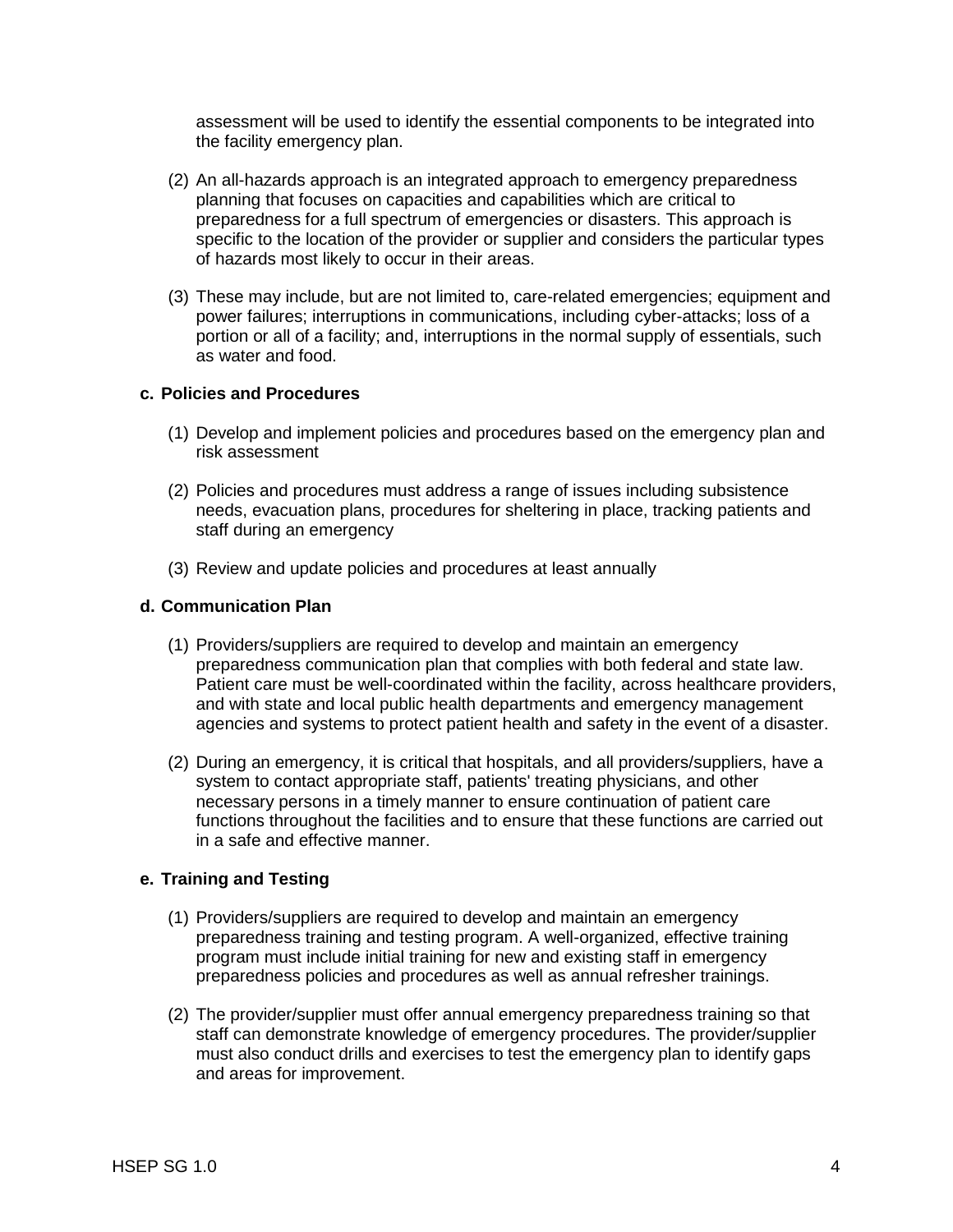#### **f. Additional Requirements**

- (1) Emergency Fuel and Generator Testing. This is only a requirement for Hospitals, Critical Access Hospitals, and Long-Term Care Facilities; however, if a different type of provider/supplier decides to get a permanent generator, applying these additional requirements is prudent. The provider/supplier must implement emergency and standby power systems as follow:
	- (a) Emergency generator location. The generator must be located in accordance with the location requirements found in National Fire Protection Association (NFPA) 99, NFPA 101, and NFPA 110 when a new structure is built or when an existing structure or building is renovated.
	- (b) Emergency generator inspection and testing. The provider/supplier must implement the emergency power system inspection, testing, and maintenance requirements found in NFPA 99 and NFPA 101.
	- (c) Emergency generator fuel. Providers/suppliers that maintain an onsite fuel source to power emergency generators must have a plan for how it will keep emergency power systems operational during the emergency, unless it evacuates.
- (2) Integrated Healthcare Facilities
	- (a) If a facility is part of a healthcare system consisting of multiple separately certified healthcare facilities that elects to have a unified and integrated emergency preparedness program, the facility may choose to participate in the healthcare system's coordinated emergency preparedness program. If elected, the unified and integrated emergency preparedness program must do the following:
		- 1 Demonstrate that each separately certified facility within the system actively participated in the development of the unified and integrated emergency preparedness program. Be developed and maintained in a manner that takes into account each separately certified facility's unique circumstances, patient populations, and services offered.
		- 2 Demonstrate that each separately certified facility is capable of actively using the unified and integrated emergency preparedness program and is in compliance with the program.
		- 3 Include a unified and integrated emergency plan which must be based on and include the following:
			- a A documented community-based risk assessment, utilizing an all-hazards approach.
			- b A documented individual facility-based risk assessment for each separately certified facility within the health system, utilizing an all-hazards approach.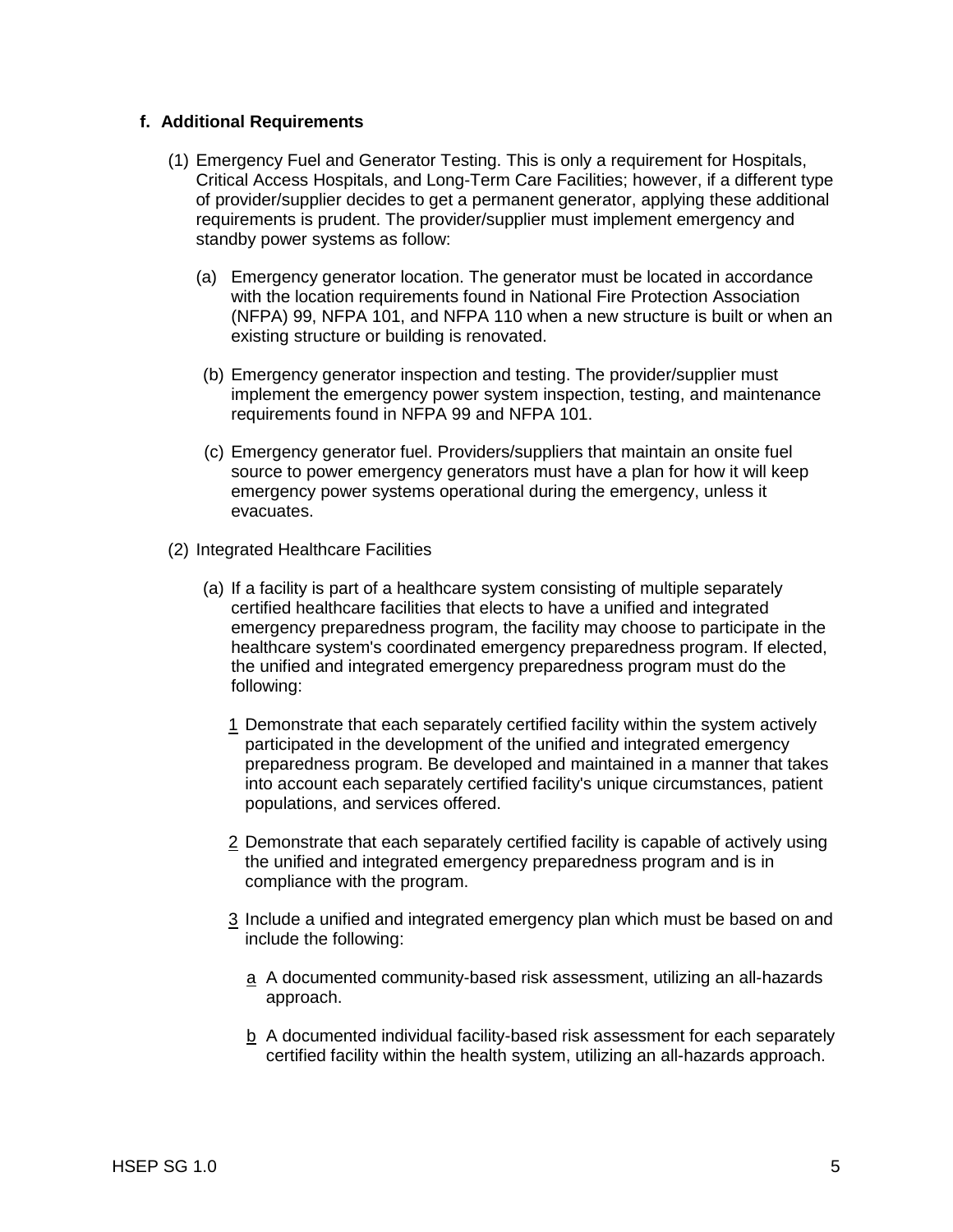c Include integrated policies and procedures, a coordinated communication plan and training and testing programs.

## **5. Definition and Exemptions to Requirements by Provider and Supplier**

**a. Providers and Suppliers.** There are 17 specific provider and supplier types affected by the newly released Final Rule. ASPR TRACIE provides the following definitions based on information gleaned from numerous sources to provide a general description of each type. These definitions should not be interpreted as regulatory or interpretive guidance, but used for general informational and awareness purposes only. The hospital emergency preparedness plan is the baseline requirements for other providers/suppliers. Listed alphabetically, providers/suppliers are also categorized based on whether they are inpatient or outpatient, as outpatient providers are not required to provide subsistence needs for staff and patients. The main source for information regarding the Emergency Preparedness Rule can be found at [https://www.cms.gov/Medicare/Provider-](https://www.cms.gov/Medicare/Provider-Enrollment-and-Certification/SurveyCertEmergPrep/index.html)[Enrollment-and-Certification/SurveyCertEmergPrep/index.html](https://www.cms.gov/Medicare/Provider-Enrollment-and-Certification/SurveyCertEmergPrep/index.html)

## **b. Ambulatory Surgical Centers (ASCs) (Outpatient)**

- (1) An ASC is any distinct entity that operates exclusively for the purpose of providing surgical services to patients not requiring hospitalization and in which the expected duration of services would not exceed 24 hours following an admission. An unanticipated medical circumstance may arise that would require an ASC patient to stay in the ASC longer than 24 hours, but such situations should be rare.
- (2) The exceptions for the ACS are the following:
	- (a) Communication Plan
		- 1 Occupancy information will not be required.
		- 2 Arrangements with other ASCs and other providers to receive patients in an emergency event are not required.
		- 3 Does not need to include the names and contact information for other ASCs.
	- (b) Training, Exercising, and Testing
		- 4 Community-based drills are not required.
- (3) For more information regarding this provider/supplier please visit [https://www.cms.gov/Medicare/Provider-Enrollment-and-](https://www.cms.gov/Medicare/Provider-Enrollment-and-Certification/CertificationandComplianc/ASCs.html)[Certification/CertificationandComplianc/ASCs.html](https://www.cms.gov/Medicare/Provider-Enrollment-and-Certification/CertificationandComplianc/ASCs.html)

#### **c. Clinics, Rehabilitation Agencies, and Public Health Agencies as Providers of Outpatient Physical Therapy and Speech-Language Pathology Services (Outpatient)**

(1) The definitions are listed as follow: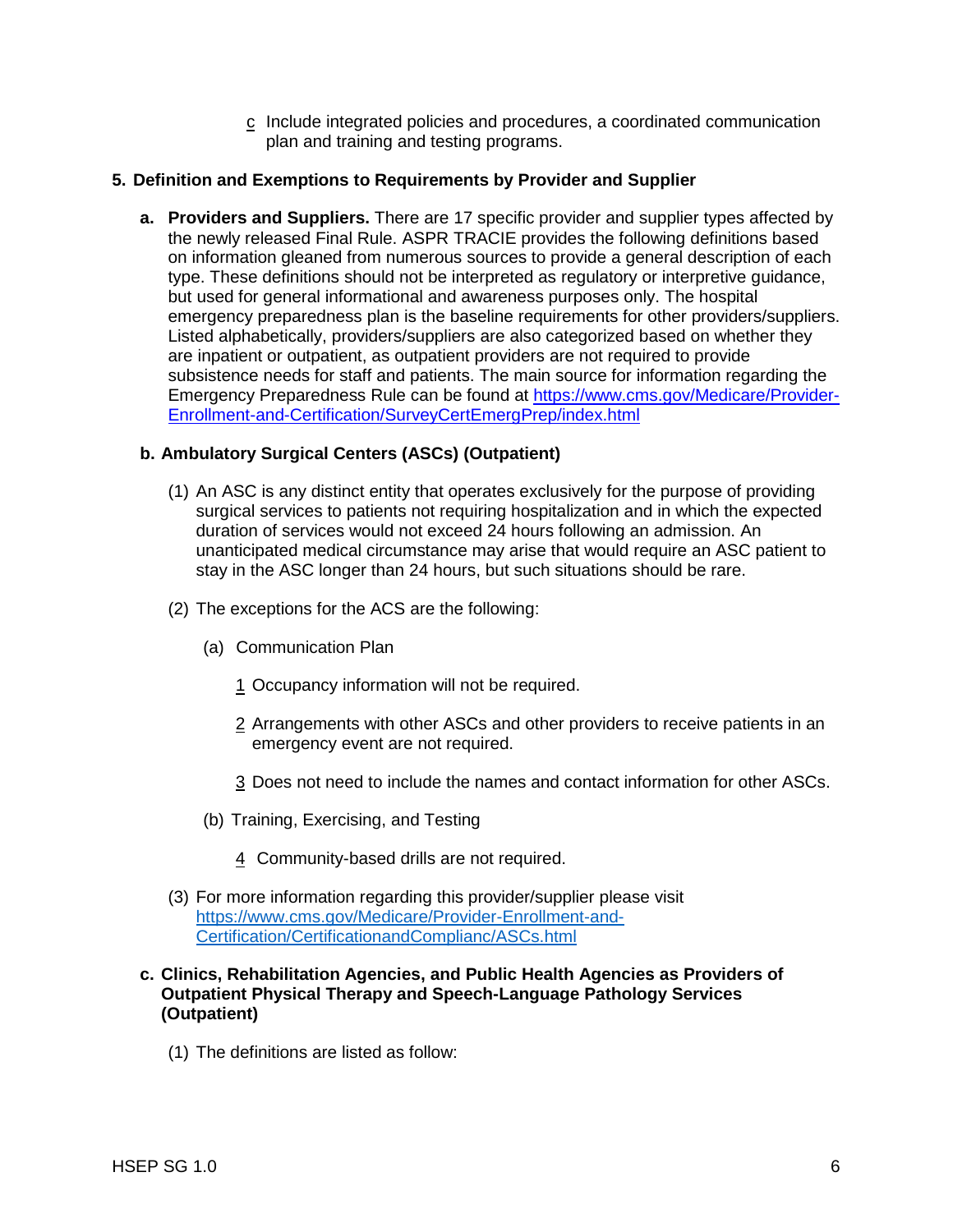- (a) Rehabilitation Agency An agency that provides an integrated, multidisciplinary program designed to upgrade the physical functions of handicapped, disabled individuals by bringing together, as a team, specialized rehabilitation personnel.
- (b) Clinic A facility established primarily for the provision of outpatient physicians' services. To meet the definition of a clinic, the facility must meet the following test of physician participation:
	- 1 The medical services of the clinic are provided by a group of three or more physicians practicing medicine together, and
	- 2 A physician is present in the clinic at all times during hours of operation to perform medical services (rather than only administrative services).
- (c) Public Health Agency An official agency established by a state or local government, the primary function of which is to maintain the health of the population served by providing environmental health services, preventive medical services, and in certain instances, therapeutic services.
- (2) The exceptions for the above are the following:
	- (a) Policies and Procedures

1 Not required to track staff or patients.

(b) Communication Plan

2 Does not need to provide occupancy information.

(3) For more information regarding this provider/supplier please visit [https://www.cms.gov/Medicare/Provider-Enrollment-and-](https://www.cms.gov/Medicare/Provider-Enrollment-and-Certification/CertificationandComplianc/OutpatientRehab.html)[Certification/CertificationandComplianc/OutpatientRehab.html](https://www.cms.gov/Medicare/Provider-Enrollment-and-Certification/CertificationandComplianc/OutpatientRehab.html)

## **d. Community Mental Health Centers (CMHCs) (Outpatient)**

- (1) A CMHCs is an outpatient organization that provides partial hospitalization services to Medicare beneficiaries for mental health services. It is estimated that there are about 100 CMHCs that provide partial hospitalization services through Medicare that will be affected by this rule.
- (2) The exception for the CMHC are the following:
	- (a) Policies and Procedures
		- 1 Tracking applies to on-duty staff and sheltered clients and is required during and after the emergency.
- (3) For more information regarding this provider/supplier please visit [https://www.cms.gov/Medicare/Provider-Enrollment-and-](https://www.cms.gov/Medicare/Provider-Enrollment-and-Certification/CertificationandComplianc/CommunityHealthCenters.html)[Certification/CertificationandComplianc/CommunityHealthCenters.html](https://www.cms.gov/Medicare/Provider-Enrollment-and-Certification/CertificationandComplianc/CommunityHealthCenters.html)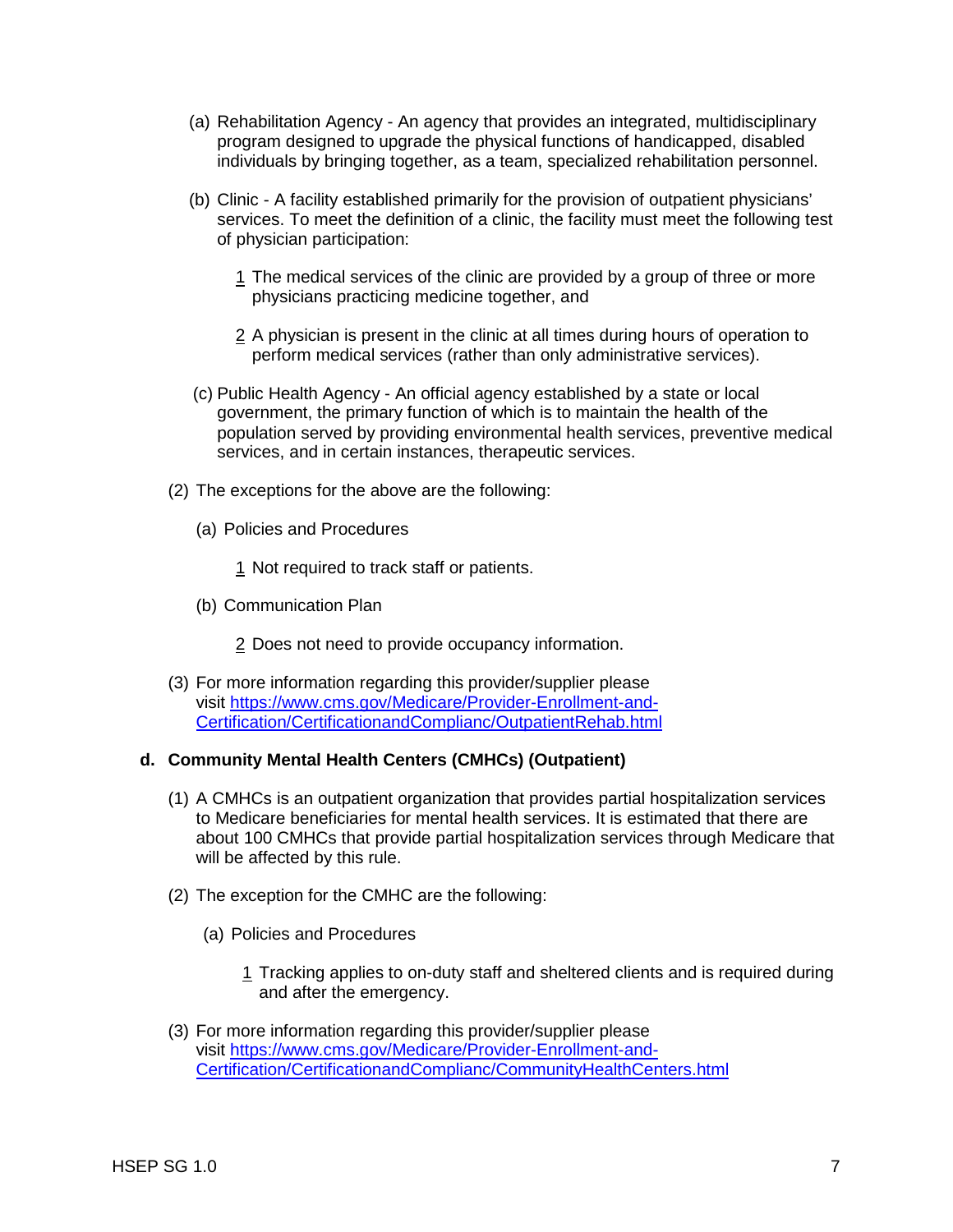## **e. Comprehensive Outpatient Rehabilitation Facilities (CORFs) (Outpatient)**

- (1) CORFs provide a coordinated outpatient diagnostic, therapeutic, and restorative services, at a single fixed location, for the rehabilitation of injured, disabled or sick individuals. Physical therapy, occupational therapy and speech-language pathology services may be provided in an off-site location. Consultation with and medical supervision of non-physician staff, establishment and review of the plan of treatment and other medical and facility administration activities, physical therapy services, social or psychological services are also provided.
- (2) The exceptions for CORFs are the following:
	- 1 Policies and Procedures

a Will not need to provide transportation to evacuation locations.

b Will not need to have arrangements with other CORFs to receive patients.

c Not required to track staff or patients.

(3) For more information regarding this provider/supplier please visit [https://www.cms.gov/Medicare/Provider-Enrollment-and-](https://www.cms.gov/Medicare/Provider-Enrollment-and-Certification/CertificationandComplianc/CORFs.html)[Certification/CertificationandComplianc/CORFs.html](https://www.cms.gov/Medicare/Provider-Enrollment-and-Certification/CertificationandComplianc/CORFs.html)

### **f. Critical Access Hospitals (CAHs) (Inpatient)**

- (1) CAH is a designation given to certain rural hospitals by the Centers for Medicare and Medicaid Services (CMS).
- (2) An additional requirement for the CMHC is having generators.
- (3) For more information regarding this provider/supplier please visit [https://www.cms.gov/Medicare/Provider-Enrollment-and-](https://www.cms.gov/Medicare/Provider-Enrollment-and-Certification/CertificationandComplianc/CAHs.htm)[Certification/CertificationandComplianc/CAHs.htm](https://www.cms.gov/Medicare/Provider-Enrollment-and-Certification/CertificationandComplianc/CAHs.htm)

## **g. End-Stage Renal Disease (ESRD) Facilities (Outpatient)**

- (1) A freestanding dialysis center is a facility that provides chronic maintenance dialysis to ESRD patients on an outpatient basis, including dialysis services in the patient's place of residence. A certified ESRD facility provides outpatient maintenance dialysis services, home dialysis training and support services, or both. A dialysis center may be independent or hospital-based.
- (2) The exceptions for an ESRD are the following:
	- (a) Policies and Procedures
		- 1 Must include emergencies regarding fire equipment, power failures, care related emergencies, water supply interruption, and natural disasters.
	- (b) Communication Plan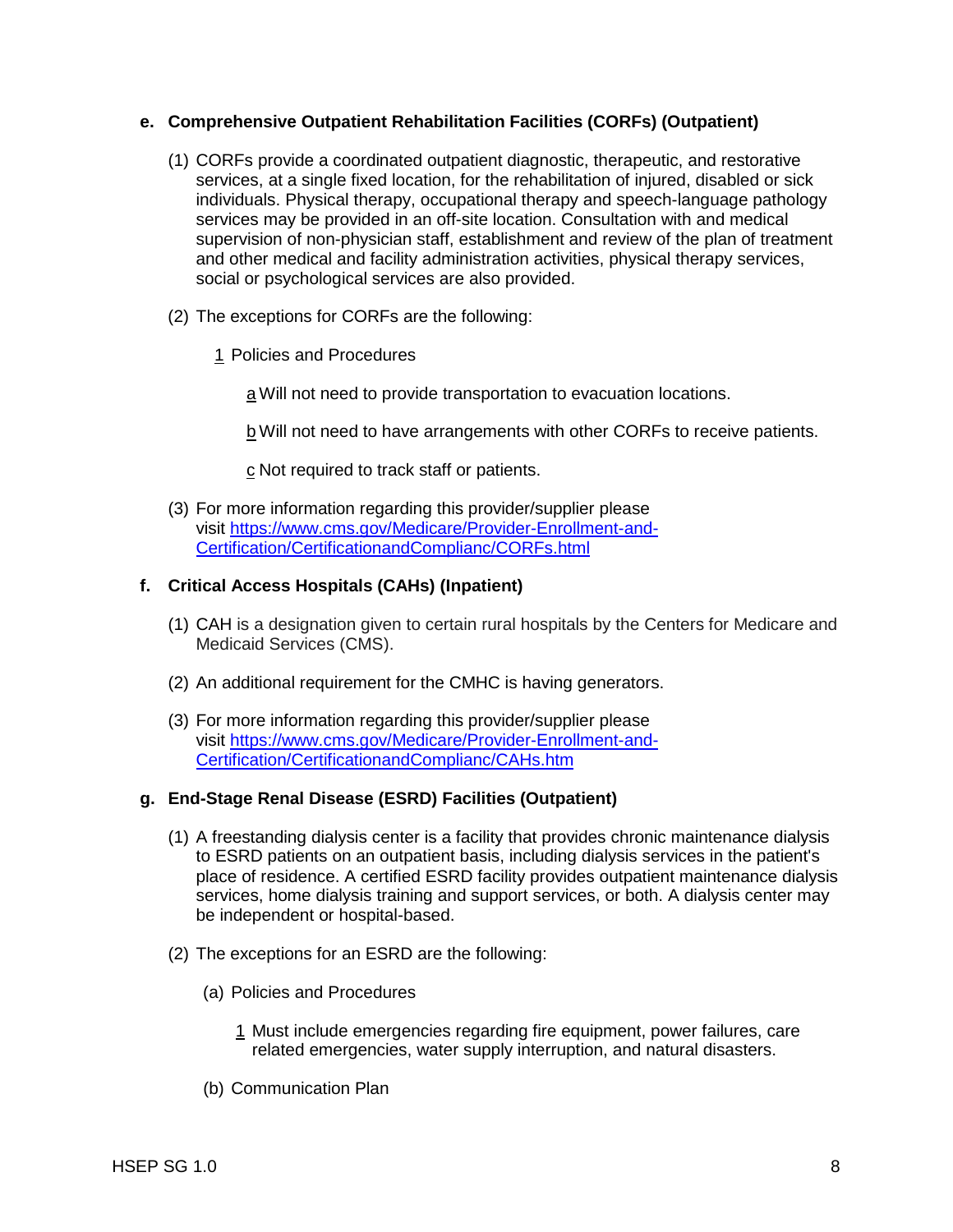- 1 Does not need to provide occupancy information.
- (c) Training, Exercising, and Testing
	- 1 Ensure staff demonstrates knowledge of emergency procedures, informing patients what to do, where to go, whom to contact if emergency occurs while patient is not in facility, and show patients how to disconnect themselves from dialysis machine.
	- 2 Staff must maintain current CPR certification, nursing staff trained in use of emergency equipment and emergency drugs and patient orientation.
- (3) For more information regarding this provider/supplier please visit [https://www.cms.gov/Regulations-and-](https://www.cms.gov/Regulations-and-Guidance/Legislation/CFCsAndCoPs/ESRD.html)[Guidance/Legislation/CFCsAndCoPs/ESRD.html](https://www.cms.gov/Regulations-and-Guidance/Legislation/CFCsAndCoPs/ESRD.html)

### **h. Home Health Agencies (HHAs) (Outpatient)**

- (1) A HHAs is primarily engaged in providing skilled nursing services and other therapeutic services to patients. HHAs policies are established by a group of professionals (associated with the agency or organization), including one or more physicians and one or more registered professional nurses, to govern the services which it provides.
- (2) The exceptions for a HHA are the following:
	- (a) Policies and Procedures
		- 1 Will not require shelter in place or provisions of care at alternate sites.
		- 2 Inform officials of patients in need of evacuation.
		- 3 Not required to track staff or patients.
	- (b) Communication Plan
		- 1 Will not need to provide occupancy information.
		- 2 Not required to include the names and contact information for other HHAs in the plan.
		- 3 Not required to develop arrangements with other HHAs.
	- (c) Additional Requirements
		- 1 HHAs must have policies in place for following up with patients to determine services that are still needed.
		- 2 They must inform state and local officials of any on-duty staff or patients that they are unable to contact.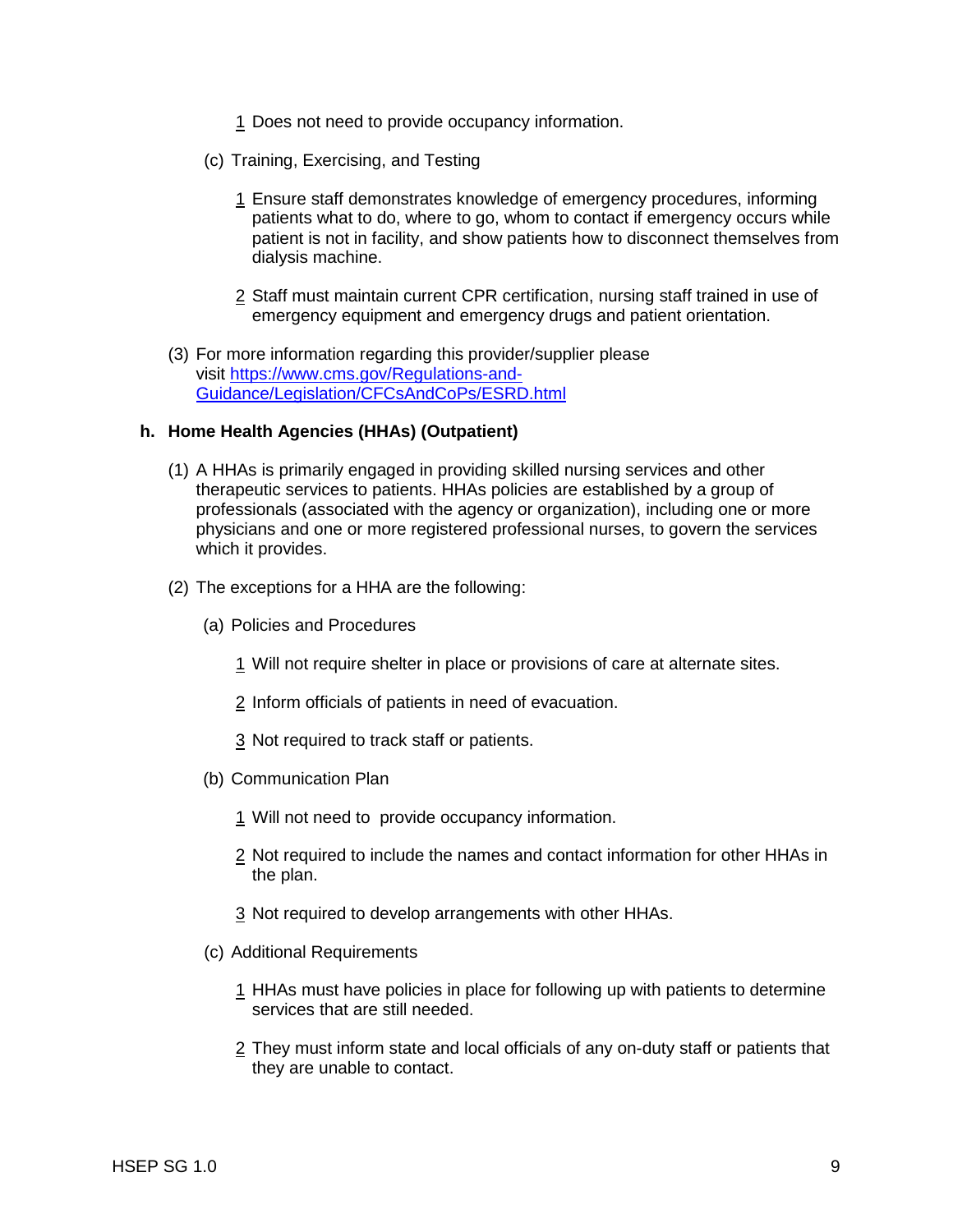(3) For more information regarding this provider/supplier please visit [https://www.cms.gov/Medicare/Provider-Enrollment-and-](https://www.cms.gov/Medicare/Provider-Enrollment-and-Certification/CertificationandComplianc/HHAs.html)[Certification/CertificationandComplianc/HHAs.html](https://www.cms.gov/Medicare/Provider-Enrollment-and-Certification/CertificationandComplianc/HHAs.html)

## **i. Hospices (Inpatient and Outpatient)**

- (1) A hospice is a public agency, private organization, or a subdivision that is primarily engaged in providing care to terminally ill individuals.
- (2) Hospice services can also be provided in facilities, such as those located as a part of a hospital, nursing home, or residential facility, or as a freestanding hospice inpatient facility.
- (3) The exceptions for a Hospice are the following:
	- (a) Policies and Procedures
		- 1 For in home services—inform officials of patients in need of evacuation.
		- 2 Home-based hospices not required to track staff or patients.
	- (b) Communication Plan
		- 1 For in home services—will not need to provide occupancy information.
- (4) For more information regarding this provider/supplier please visit [https://www.cms.gov/Medicare/Provider-Enrollment-and-](https://www.cms.gov/Medicare/Provider-Enrollment-and-Certification/CertificationandComplianc/Hospices.html)[Certification/CertificationandComplianc/Hospices.html](https://www.cms.gov/Medicare/Provider-Enrollment-and-Certification/CertificationandComplianc/Hospices.html)

## **j. Hospitals (Inpatient)**

- (1) A hospital is defined as an institution primarily engaged in providing, by or under the supervision of physicians, inpatient diagnostic and therapeutic services or rehabilitation services.
- (2) The hospital emergency preparedness is the baseline for all suppliers and providers except for noted exceptions.
- (3) For more information regarding this provider/supplier please visit [https://www.cms.gov/Medicare/Provider-Enrollment-and-](https://www.cms.gov/Medicare/Provider-Enrollment-and-Certification/CertificationandComplianc/Hospitals.html)[Certification/CertificationandComplianc/Hospitals.html](https://www.cms.gov/Medicare/Provider-Enrollment-and-Certification/CertificationandComplianc/Hospitals.html)

### **k. Intermediate Care Facilities for Individuals with Intellectual Disabilities (ICF/IIDs) (Inpatient)**

- (1) The ICF/IID benefit is an optional Medicaid benefit. The Social Security Act created this benefit to fund "institutions" (4 or more beds) for individuals with intellectual disabilities and other related conditions, and specifies that these institutions must provide "active treatment," as defined by the Secretary of the U.S. Department of Health and Human Services.
- (2) The exceptions for an ICF/IID are the following: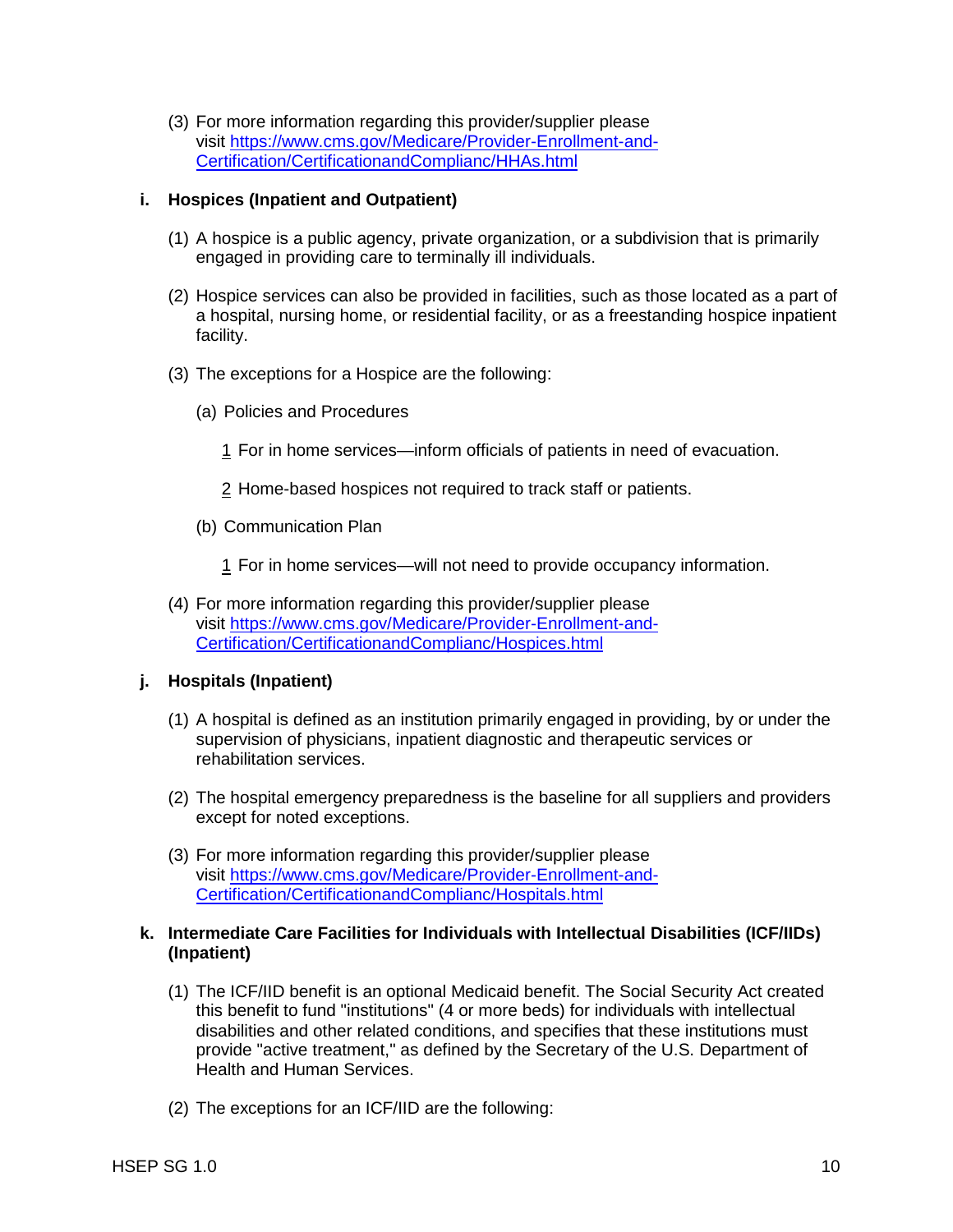- (a) Policies and Procedures
	- 1 Tracking during and after the emergency applies to on-duty staff and sheltered clients.
- (b) Additional Requirements
	- 1 Share with client/family/representative appropriate information from emergency plan.
- (3) For more information regarding this provider/supplier please visit [https://www.cms.gov/Medicare/Provider-Enrollment-and-](https://www.cms.gov/Medicare/Provider-Enrollment-and-Certification/CertificationandComplianc/ICFIID.html)[Certification/CertificationandComplianc/ICFIID.html](https://www.cms.gov/Medicare/Provider-Enrollment-and-Certification/CertificationandComplianc/ICFIID.html)

## **l. Long-Term Care (LTC) Facilities (Inpatient)**

- (1) Skilled nursing facilities (SNF) and nursing facilities (NF) fall under LTC Facilities.
- (2) Skilled nursing facility is an institution (or a distinct part of an institution) which: is primarily engaged in providing skilled nursing care and related services for residents who require medical or nursing care, or rehabilitation services for injured, disabled, or sick persons, and is not primarily for the care and treatment of mental diseases; has in effect a transfer agreement with one or more hospitals having agreements; and meets the requirements for a SNF.
- (3) A nursing facility is an institution (or a distinct part of an institution) which is primarily engaged in providing skilled nursing care and related services for residents who require medical or nursing care, rehabilitation services for injured, disabled, or sick persons, or on a regular basis, health-related care and services to individuals who because of their mental or physical condition require care and services (above the level of room and board) which can be made available to them only through institutional facilities, and is not primarily for the care and treatment of mental diseases; and, has in effect a transfer agreement with one or more hospitals having agreements in effect under; and meets the requirements for a NF.
- (4) The exceptions for a LTC are the following:
	- (a) Policies and Procedures
		- 1 Tracking during and after the emergency applies to on-duty staff and sheltered residents.
	- (b) Communication Plan
		- 1 In the event of an evacuation, method to release patient information consistent with the HIPAA Privacy Rule.
	- (c) Additional Requirements
		- 1 Share with residents/family/representative appropriate information from emergency plan.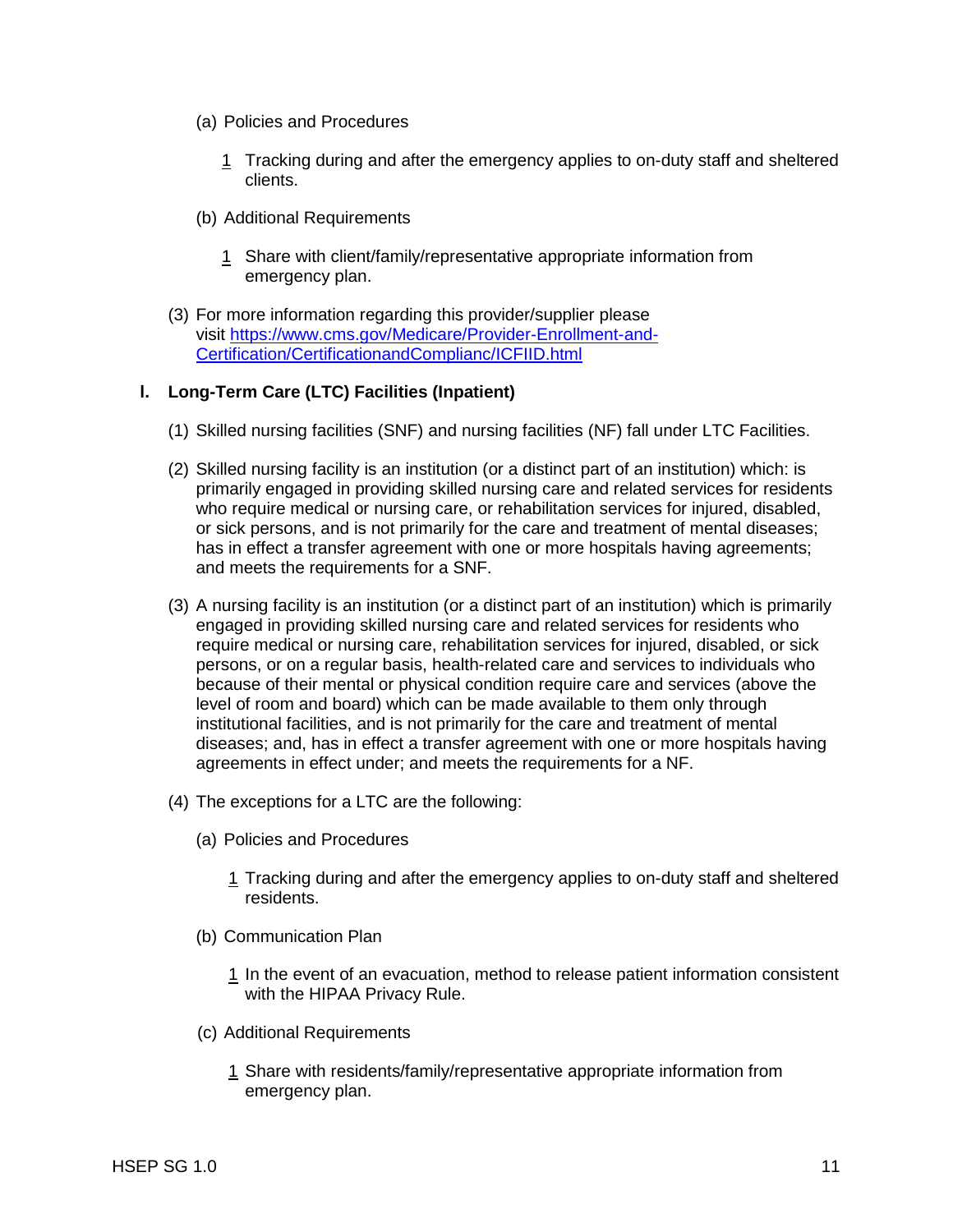- 2 An additional requirement for the LTC is having generators.
- (5) For more information regarding this provider/supplier please visit [https://www.cms.gov/Regulations-and-](https://www.cms.gov/Regulations-and-Guidance/Legislation/CFCsAndCoPs/LTC.html)[Guidance/Legislation/CFCsAndCoPs/LTC.html](https://www.cms.gov/Regulations-and-Guidance/Legislation/CFCsAndCoPs/LTC.html)

#### **m. Organ Procurement Organizations (OPOs) (Outpatient)**

- (1) OPOs, as defined by the Health Resources and Services Administration, offer opportunities for volunteering and helping to raise awareness about the importance of registering as a donor.
- (2) OPOs have two major roles in their service area. They are responsible for:
	- (a) Increasing the number of registered donors. To encourage donor sign-ups, OPOs may reach out to communities by: sponsoring advertising campaigns; organizing programs in schools, worksites, or faith institutions; sharing print and electronic materials, and more.
	- (b) Coordinating the donation process. When donors become available, representatives from the OPO will evaluate the potential donors, check the deceased's state donor registry, discuss donation with family members, contact the OPTN computer system that matches donors and recipients, obtain a match list for that specific donor, and arrange for the recovery and transport of donated organs. They also provide bereavement support for donor families and volunteer opportunities for interested individuals.
- (3) The exceptions for an OPO are the following:
	- (a) Emergency Plan
		- 1 Address the type of hospitals the OPO has agreements.
	- (b) Policies and Procedures
		- 1 Needs to have a system to track staff during and after emergency and maintain medical documentation.
	- (c) Communication Plan
		- 1 Does not need to provide occupancy information, method of sharing patient information, providing information on general condition, or location of patients.
	- (d) Training, Exercising, and Testing

1 Only tabletop exercises are required.

- (e) Additional Requirements
	- 1 Must maintain agreements with other OPOs and hospitals.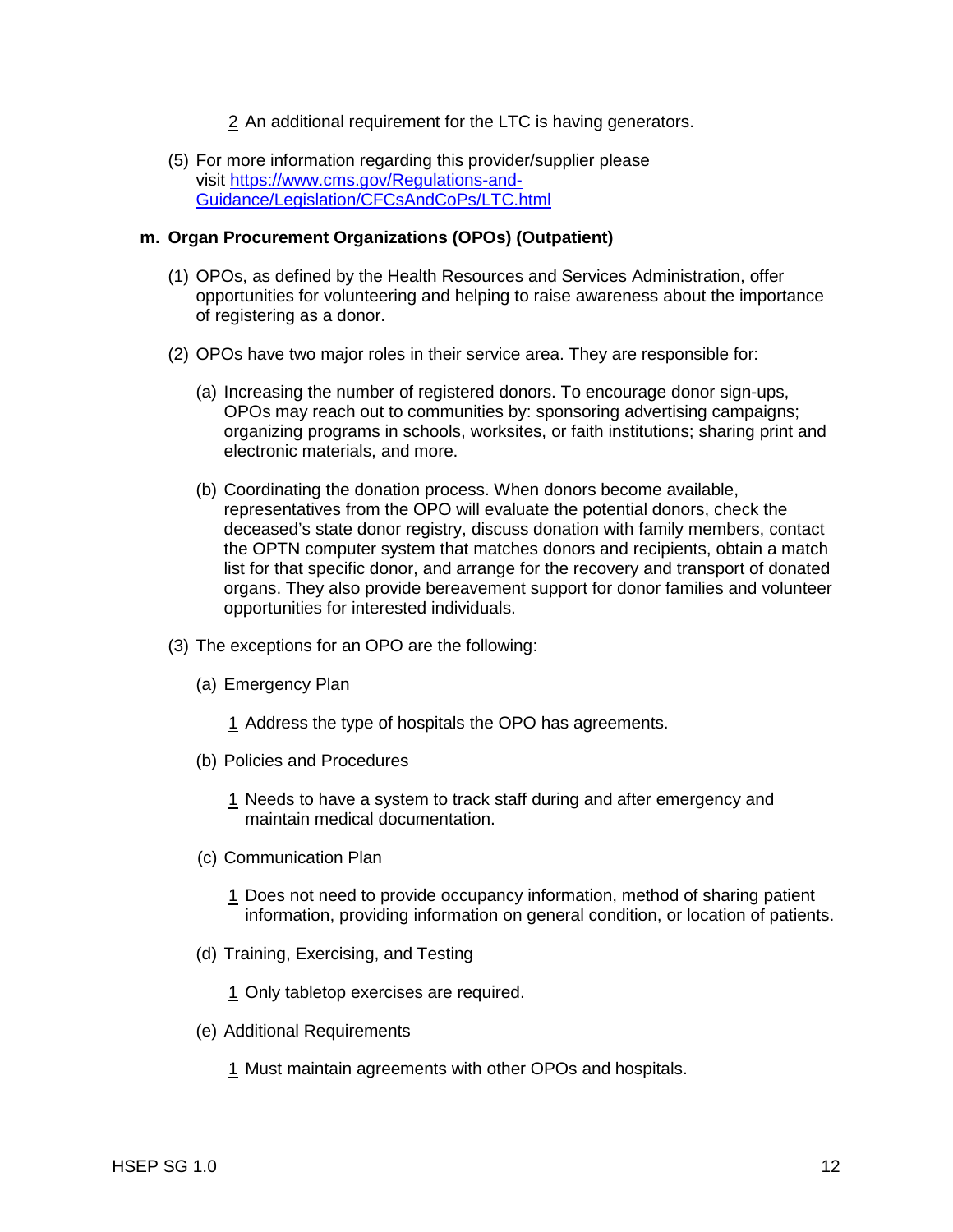(4) For more information regarding this provider/supplier please visit <http://organdonor.gov/awareness/organizations/local-opo.html>

## **n. Programs of All-Inclusive Care for the Elderly (PACE) (Outpatient)**

- (1) The PACE program is an innovative model that provides a range of integrated preventative, acute care, and long-term care services to manage the often complex medical, functional, and social needs of the frail elderly. PACE was created as a way to meet a person's health care needs while allowing them to continue living safely in the community.
- (2) The exceptions for a PACE are the following:
	- (a) Policies and Procedures
		- 1 Inform officials of patients in need of evacuation.
		- 2 Track on-duty staff and sheltered participants during and after the emergency.
- (3) For more information regarding this provider/supplier please visit [https://www.medicare.gov/your-medicare-costs/help-paying](https://www.medicare.gov/your-medicare-costs/help-paying-costs/pace/pace.html)[costs/pace/pace.html.](https://www.medicare.gov/your-medicare-costs/help-paying-costs/pace/pace.html)

## **o. Psychiatric Residential Treatment Facilities (PRTFs) (Inpatient)**

- (1) A PRTF is any non-hospital facility with a provider agreement with a State Medicaid Agency to provide the inpatient services benefit to Medicaid-eligible individuals under the age of 21. The facility must be accredited by the Joint Commission or any other accrediting organization with comparable standards recognized by the state.
- (2) The exceptions for a PRTF are the following:
	- (a) Policies and Procedures
		- 1 Track on-duty staff and sheltered residents during and after the emergency.
- (3) For more information regarding this provider/supplier please visit [https://www.cms.gov/Medicare/Provider-Enrollment-and-](https://www.cms.gov/Medicare/Provider-Enrollment-and-Certification/CertificationandComplianc/PRTFs.html)[Certification/CertificationandComplianc/PRTFs.html](https://www.cms.gov/Medicare/Provider-Enrollment-and-Certification/CertificationandComplianc/PRTFs.html)

## **p. Religious Nonmedical Health Care Institutions (RNHCIs) (Inpatient)**

- (1) RNHCIs is a tax-exempted religious organization that provide nonmedical nursing items and services to beneficiaries who choose to rely solely upon a religious method of healing, and for whom the acceptance of medical services would be inconsistent with their religious beliefs.
- (2) RNHCIs furnish nonmedical items and services exclusively through nonmedical nursing personnel who are experienced in caring for the physical needs of nonmedical patients (e.g., assistance with activities of daily living; assistance in moving, positioning, and ambulation, nutritional needs and comfort and support measures).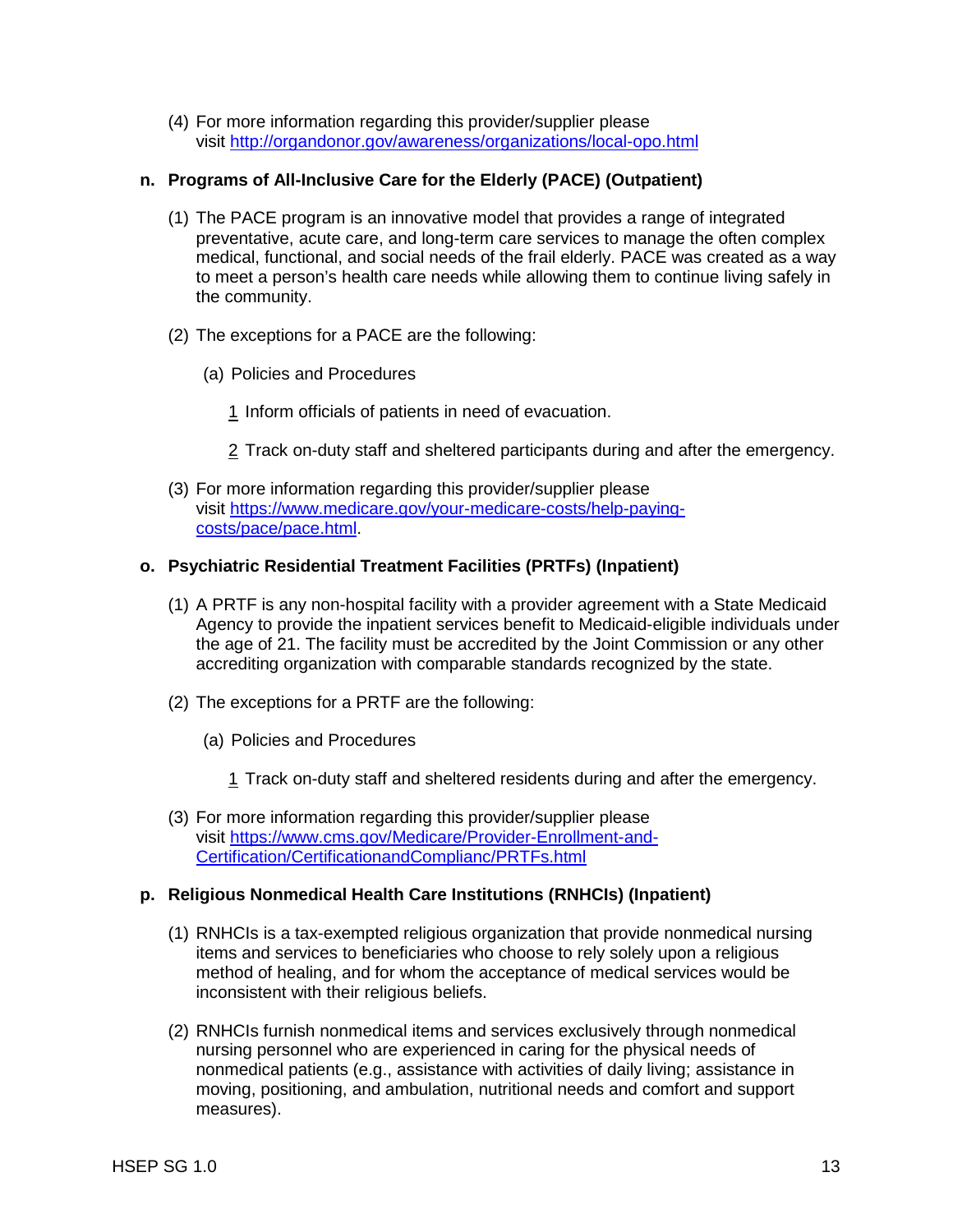- (3) The exceptions for a RNHCI are the following:
	- (a) Communication Plan
		- 1 Does not need to include the requirements to coordinate with state and federally designated healthcare professionals.
	- (b) Training, Exercising, and Testing

2 There is no requirement to conduct drills.

(4) For more information regarding this provider/supplier please visit [https://www.cms.gov/Medicare/Provider-Enrollment-and-](https://www.cms.gov/Medicare/Provider-Enrollment-and-Certification/CertificationandComplianc/RNHCIs.html)[Certification/CertificationandComplianc/RNHCIs.html](https://www.cms.gov/Medicare/Provider-Enrollment-and-Certification/CertificationandComplianc/RNHCIs.html)

### **q. Rural Health Clinics (RHCs) and Federally Qualified Health Centers (FQHCs) (Outpatient)**

- (1) An RHC is located in a rural area designated as a shortage area, is not a rehabilitation agency or a facility primarily for the care and treatment of mental diseases.
- (2) FQHCs must serve an underserved area or population, offer a sliding fee scale, provide comprehensive services, have an ongoing quality assurance program, and have a governing board of directors.
- (3) Certain tribal organizations and FQHC Look-Alikes (an organization that meets PHS Section 330 eligibility requirements, but does not receive Health Center Program grant funding) also may receive special Medicare and Medicaid reimbursement.
- (4) The exceptions for a RHC/FQHC are the following:
	- (a) Policies and Procedures
		- 1 Does not have to track staff or patients, or have arrangements with other RHCs to receive patients or have alternate care sites.
	- (b) Communication Plan
		- 1 Does not need to provide occupancy information.
- (5) For more information regarding this provider/supplier please visit
	- (a) <http://bphc.hrsa.gov/about/what-is-a-health-center/index.html>
	- (b) [https://www.cms.gov/Outreach-and-Education/Medicare-Learning-Network-](https://www.cms.gov/Outreach-and-Education/Medicare-Learning-Network-MLN/MLNProducts/downloads/fqhcfactsheet.pdf)[MLN/MLNProducts/downloads/fqhcfactsheet.pdf](https://www.cms.gov/Outreach-and-Education/Medicare-Learning-Network-MLN/MLNProducts/downloads/fqhcfactsheet.pdf)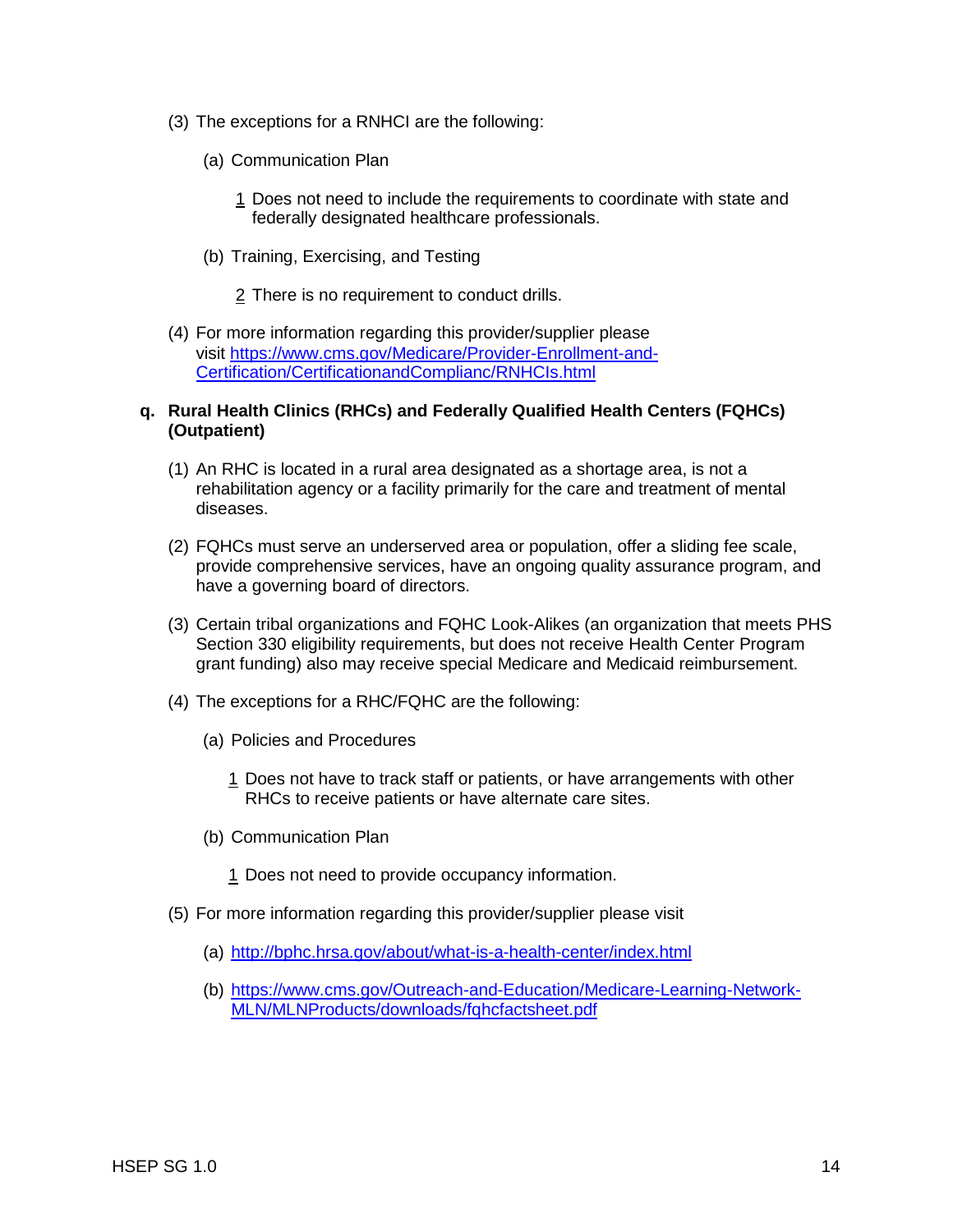## **r. Transplant Centers (Inpatient)**

- (1) A transplant center is a component within a transplant hospital that provides transplantation of a particular type of organ and must be located in a hospital that has a Medicare provider agreement.
- (2) The exceptions a Transplant Center are the following:
	- (a) Additional Requirements
		- 1 Maintain agreement with other transplant centers and OPOs.
		- 2 Note that transplant centers fall within hospitals and must coordinate with the hospital for their emergency program to ensure they are included. However, a transplant center is not individually responsible for the emergency preparedness requirements.
- (3) For more information regarding this provider/supplier please visit [https://www.cms.gov/Medicare/Provider-Enrollment-and-](https://www.cms.gov/Medicare/Provider-Enrollment-and-Certification/GuidanceforLawsAndRegulations/Transplant-Laws-and-Regulations.html)[Certification/GuidanceforLawsAndRegulations/Transplant-Laws-and-](https://www.cms.gov/Medicare/Provider-Enrollment-and-Certification/GuidanceforLawsAndRegulations/Transplant-Laws-and-Regulations.html)[Regulations.html](https://www.cms.gov/Medicare/Provider-Enrollment-and-Certification/GuidanceforLawsAndRegulations/Transplant-Laws-and-Regulations.html)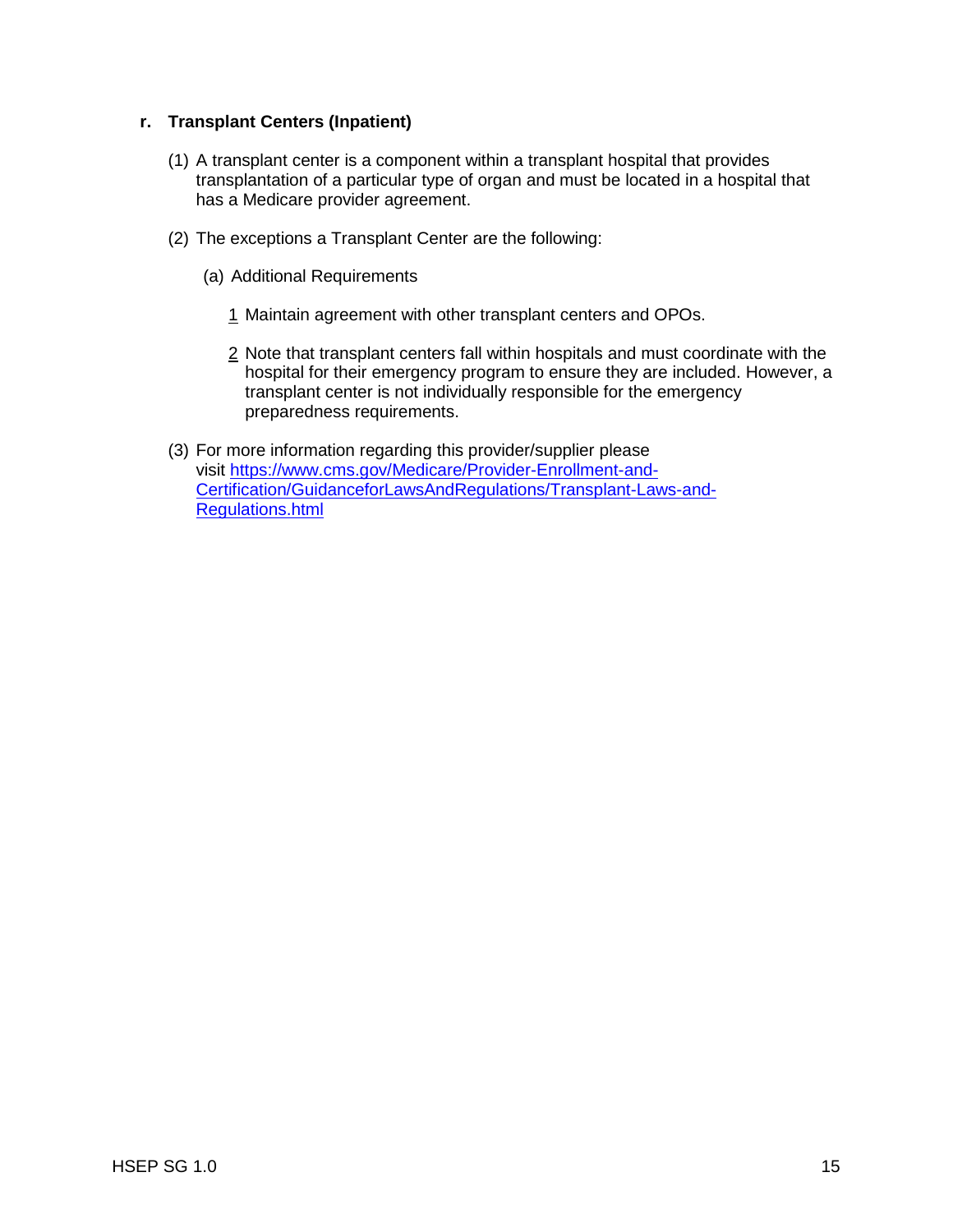## **ADDITIONAL RESOURCES**

- ASPR TRACIE CMS EP Rule Resources at Your Fingertips [\(https://asprtracie.hhs.gov/documents/cms-ep-rule-resources-at-your-fingertips.pdf\)](https://asprtracie.hhs.gov/documents/cms-ep-rule-resources-at-your-fingertips.pdf)
- Definitions of providers and suppliers [\(https://asprtracie.hhs.gov/documents/aspr-tracie-ta-cms](https://asprtracie.hhs.gov/documents/aspr-tracie-ta-cms-rule-provider-type-definitions.pdf)[rule-provider-type-definitions.pdf\)](https://asprtracie.hhs.gov/documents/aspr-tracie-ta-cms-rule-provider-type-definitions.pdf)
- YNHH CMS COP and Accreditation Organizations Crosswalk [\(https://www.ynhhs.org/emergency/insights/library.aspx\)](https://www.ynhhs.org/emergency/insights/library.aspx)
- Ambulatory Care and Federally Qualified Health Centers (FQHC) Topic Collection [\(https://asprtracie.hhs.gov/technical-resources/49/Ambulatory-Care-and-Federally-Qualified-](https://asprtracie.hhs.gov/technical-resources/49/Ambulatory-Care-and-Federally-Qualified-Health-Centers-FQHC/47)[Health-Centers-FQHC/47\)](https://asprtracie.hhs.gov/technical-resources/49/Ambulatory-Care-and-Federally-Qualified-Health-Centers-FQHC/47)
- Dialysis Centers [\(https://asprtracie.hhs.gov/technical-resources/50/Dialysis-Centers/47\)](https://asprtracie.hhs.gov/technical-resources/50/Dialysis-Centers/47)
- Homecare and Hospice Topic Collection [\(https://asprtracie.hhs.gov/technical](https://asprtracie.hhs.gov/technical-resources/51/Homecare-and-Hospice/47)[resources/51/Homecare-and-Hospice/47\)](https://asprtracie.hhs.gov/technical-resources/51/Homecare-and-Hospice/47)
- Long-term Care Facilities Topic Collection [\(https://asprtracie.hhs.gov/technical](https://asprtracie.hhs.gov/technical-resources/52/Long-term-Care-Facilities/47)[resources/52/Long-term-Care-Facilities/47\)](https://asprtracie.hhs.gov/technical-resources/52/Long-term-Care-Facilities/47)

#### **REFERENCES**

- Centers for Medicare and Medicaid Services (CMS), HHS, September 2016. *Requirements for Medicare and Medicaid Participating Providers and Suppliers.* Retrieved from [https://www.federalregister.gov/documents/2016/09/16/2016-21404/medicare-and-medicaid](https://www.federalregister.gov/documents/2016/09/16/2016-21404/medicare-and-medicaid-programs-emergency-preparedness-requirements-for-medicare-and-medicaid)[programs-emergency-preparedness-requirements-for-medicare-and-medicaid](https://www.federalregister.gov/documents/2016/09/16/2016-21404/medicare-and-medicaid-programs-emergency-preparedness-requirements-for-medicare-and-medicaid)
- Federal Emergency Management Agency (FEMA), March 2015. *[Comprehensive Preparedness](https://www.fema.gov/threat-and-hazard-identification-and-risk-assessment)  [Guide 201, Second Edition.](https://www.fema.gov/threat-and-hazard-identification-and-risk-assessment)* Retrieved from [https://www.fema.gov/threat-and-hazard](https://www.fema.gov/threat-and-hazard-identification-and-risk-assessment)[identification-and-risk-assessment](https://www.fema.gov/threat-and-hazard-identification-and-risk-assessment)
- Federal Emergency Management Agency (FEMA), November 2010. *Developing and Maintaining Emergency Operations Plans: Comprehensive Preparedness Guide (CPG) 101, Version 2.0*. Retrieved from [https://www.fema.gov/media-library-data/20130726-1828-](https://www.fema.gov/media-library-data/20130726-1828-25045-0014/cpg_101_comprehensive_preparedness_guide_developing_and_maintaining_emergency_operations_plans_2010.pdf) 25045-0014/cpg\_101\_comprehensive\_preparedness\_guide\_developing\_and\_maintaining emergency operations plans 2010.pdf
- Federal Emergency Management Agency (FEMA), April 2013. *Homeland Security Exercise and Evaluation Program (HSEEP. Retrieved from* [https://www.fema.gov/media-library](https://www.fema.gov/media-library-data/20130726-1914-25045-8890/hseep_apr13_.pdf)[data/20130726-1914-25045-8890/hseep\\_apr13\\_.pdf](https://www.fema.gov/media-library-data/20130726-1914-25045-8890/hseep_apr13_.pdf)
- National Fire Protection Association (NFPA) 99, 2015. *Health Care Facilities Code.* Retrieved from [http://www.nfpa.org/codes-and-standards/all-codes-and-standards/list-of-codes-and](http://www.nfpa.org/codes-and-standards/all-codes-and-standards/list-of-codes-and-standards?mode=code&code=99)[standards?mode=codeandcode=99](http://www.nfpa.org/codes-and-standards/all-codes-and-standards/list-of-codes-and-standards?mode=code&code=99)
- National Fire Protection Association (NFPA) 101, 2015. *Life Safety Code.* Retrieved from [http://www.nfpa.org/codes-and-standards/all-codes-and-standards/list-of-codes-and](http://www.nfpa.org/codes-and-standards/all-codes-and-standards/list-of-codes-and-standards?mode=code&code=101)[standards?mode=codeandcode=101](http://www.nfpa.org/codes-and-standards/all-codes-and-standards/list-of-codes-and-standards?mode=code&code=101)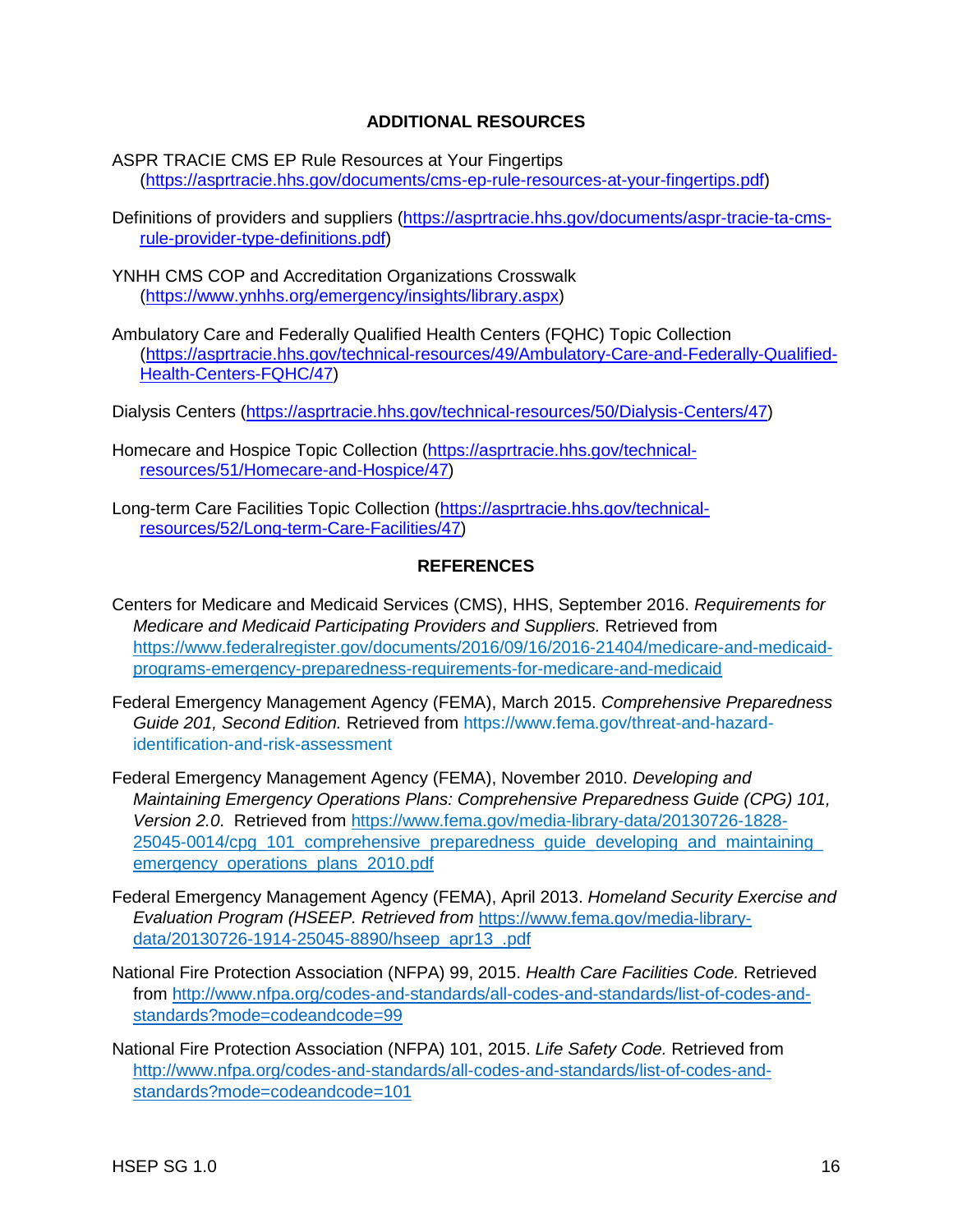- National Fire Protection Association (NFPA) 110, 2016. *Standard for Emergency and Standby Power Systems.* Retrieved from [http://www.nfpa.org/codes-and-standards/all-codes-and](http://www.nfpa.org/codes-and-standards/all-codes-and-standards/list-of-codes-and-standards?mode=code&code=110)[standards/list-of-codes-and-standards?mode=codeandcode=110](http://www.nfpa.org/codes-and-standards/all-codes-and-standards/list-of-codes-and-standards?mode=code&code=110)
- HHS, Office of the Assistant Secretary for Preparedness and Response (ASPR), Technical Resources, Assistance Center, and Information Exchange (TRACIE), October, 2016. *Provider and Supplier Types Covered by the CMS Emergency Preparedness Rule.* Retrieved from<https://asprtracie.hhs.gov/cms-ep-rule-resources-at-your-fingertips.pdf>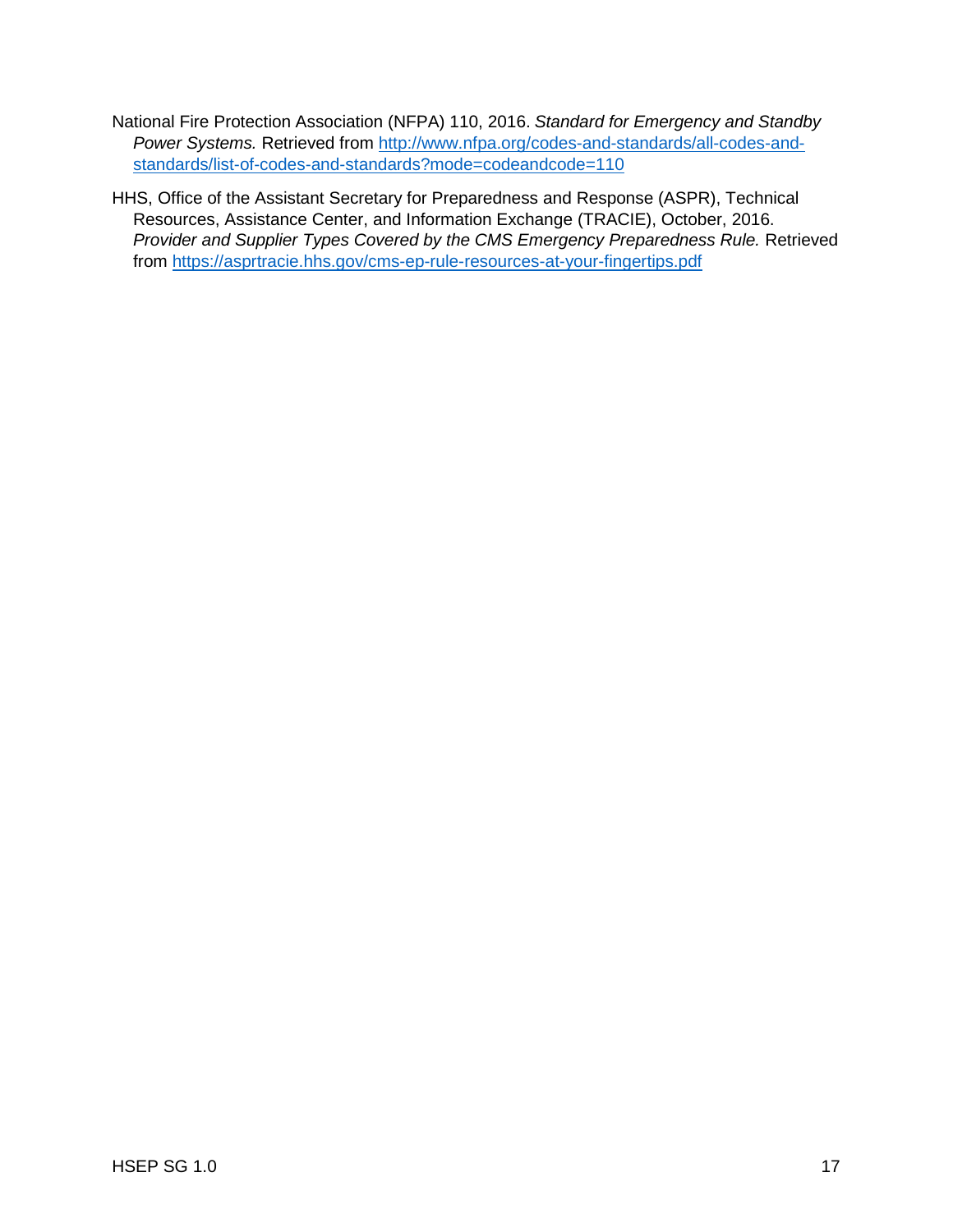# **Health Sector Emergency Preparedness AWR-336**

**Student Guide**

**Module 3 Risk Assessment and Emergency Planning**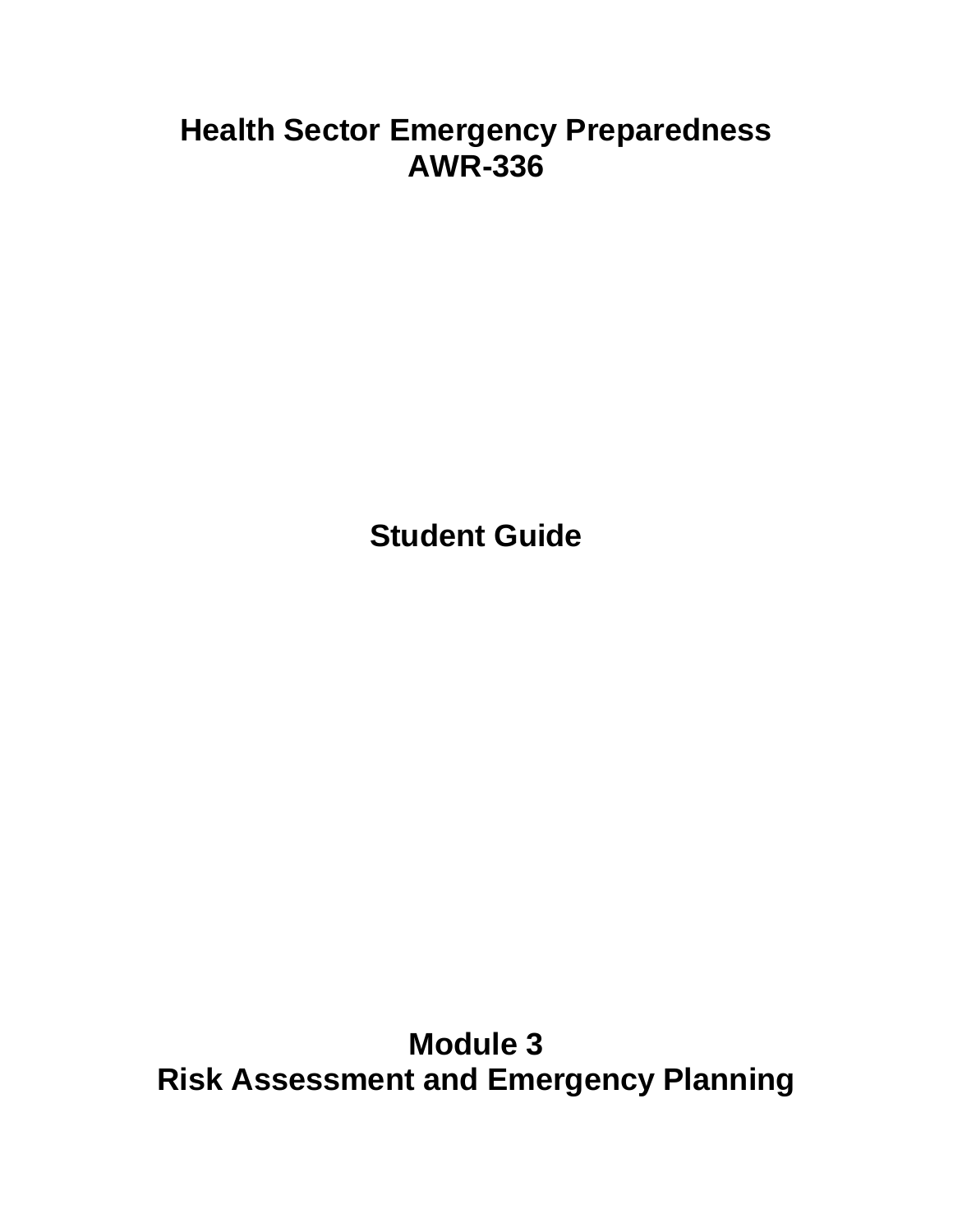#### **Number:** Module 3

**Title:** Risk Assessment and Emergency Planning

**Purpose.** The purpose of this module is to discuss the requirements and best practice procedures for conducting a risk assessment and developing a corresponding emergency plan.

### **Learning Objective**

### **a. Terminal Learning Objectives**

- (1) Determine requirements and considerations for conducting a health sector risk assessment in accordance with the best practices and *Comprehensive Preparedness Guide 201: Threat and Hazard Identification and Risk Assessment Guide*. (HC-0250)
- (2) Determine requirements and considerations for developing an emergency preparedness plan in accordance with *Comprehensive Preparedness Guide 101: Developing and Maintaining Emergency Operations Plans.* (HC-0255)

### **b. Enabling Learning Objectives**

- (1) Determine requirements for conducting a Hazard Vulnerability Analysis for a healthcare provider or supplier in accordance with the industry best practices. (HC-0250a)
- (2) Determine requirements for conducting a Threat and Hazard Identification and Risk Assessment for a healthcare provider or supplier in accordance with *Comprehensive Preparedness Guide 201: Threat and Hazard Identification and Risk Assessment Guide*. (HC-0250b)
- (3) Determine planning principles for developing an emergency preparedness plan for a healthcare provider or supplier in accordance with industry best practices. (HC-0255a).
- (4) Determine requirements and the best practice process for developing an emergency preparedness plan for a healthcare provider or supplier in accordance with *Comprehensive Preparedness Guide 101: Developing and Maintaining Emergency Operations Plans*. (HC-0255b)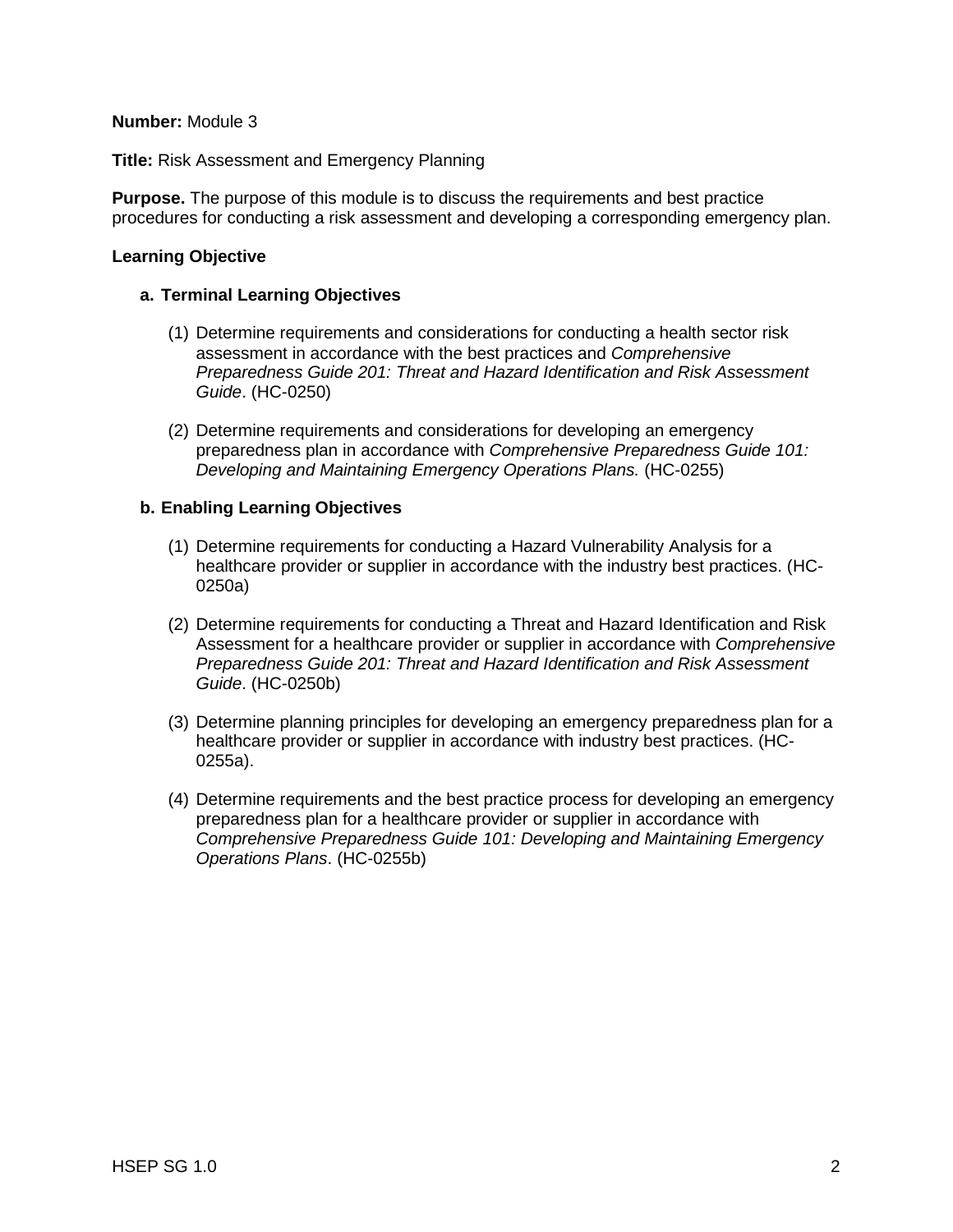## **1. Purpose**

#### **a. Risk Assessment and Emergency Planning Defined**

- (1) Risk assessments are systematic approaches to identifying hazards and risks that are most likely to have an impact on a healthcare facility and the surrounding community. Multiple tools and resources are available to help healthcare organizations and public health departments prioritize their planning efforts based on these identified hazards. (A review of applicable tools is located at [https://asprtracie.hhs.gov/documents/tracie](https://asprtracie.hhs.gov/documents/tracie-evaluation-of-HVA-tools.pdf)[evaluation-of-HVA-tools.pdf.](https://asprtracie.hhs.gov/documents/tracie-evaluation-of-HVA-tools.pdf))
- (2) An emergency plan is a course of action developed in advance of an emergency to guide the response to all hazards situations in order to provide a description of roles and responsibilities, tasks, integration, and actions required of an entity during emergencies in order to prevent the loss of life and property. Emergency plans ensure those involved in a response know how and when to take defined actions to respond in a disaster or emergency.
- **b.** An effective risk assessment and emergency plan of any health care organization must not only consider the immediate facility's needs and desired outcomes, but those of the entire affected community and population. An ideal way to accomplish this is to collaborate with those with whom the response efforts will be shared such as local emergency management agencies, local emergency medical service agencies, local health care coalition, and public health agencies. A successful risk assessment and emergency plan has to have a larger perspective then just the immediate facility.
- **c.** By using this approach, individual facilities, as well as the community experience numerous benefits. These include:
	- (1) Focused resources—By successfully completing risk assessments and emergency plans, facilities and organizations can focus limited resources where they are most likely needed.
	- (2) Coordination—When an emergency occurs, organizations, facilities, and communities that planned together can respond together. This coordinated effort ensures casualties are assisted in the most efficient manner.
	- (3) Grants—Numerous community grant opportunities rely on collaborated risk assessments and emergency plans. Collaboration is essential to gain monetary support for risk reduction and risk mitigation in a community.
- **d.** A successful emergency plan has to be part of the bigger picture. Collaboration, integration, and community involvement are all necessary components to ensuring that the end results are useful in the event of an incident.

### **e. For your provider type, who do you believe should be part of conducting the risk assessment?**

(1) Collaboration efforts—True collaboration means an environment where joint communication and decision making among all members of the planning team becomes the norm. It is not an event, as much as a shared obligation.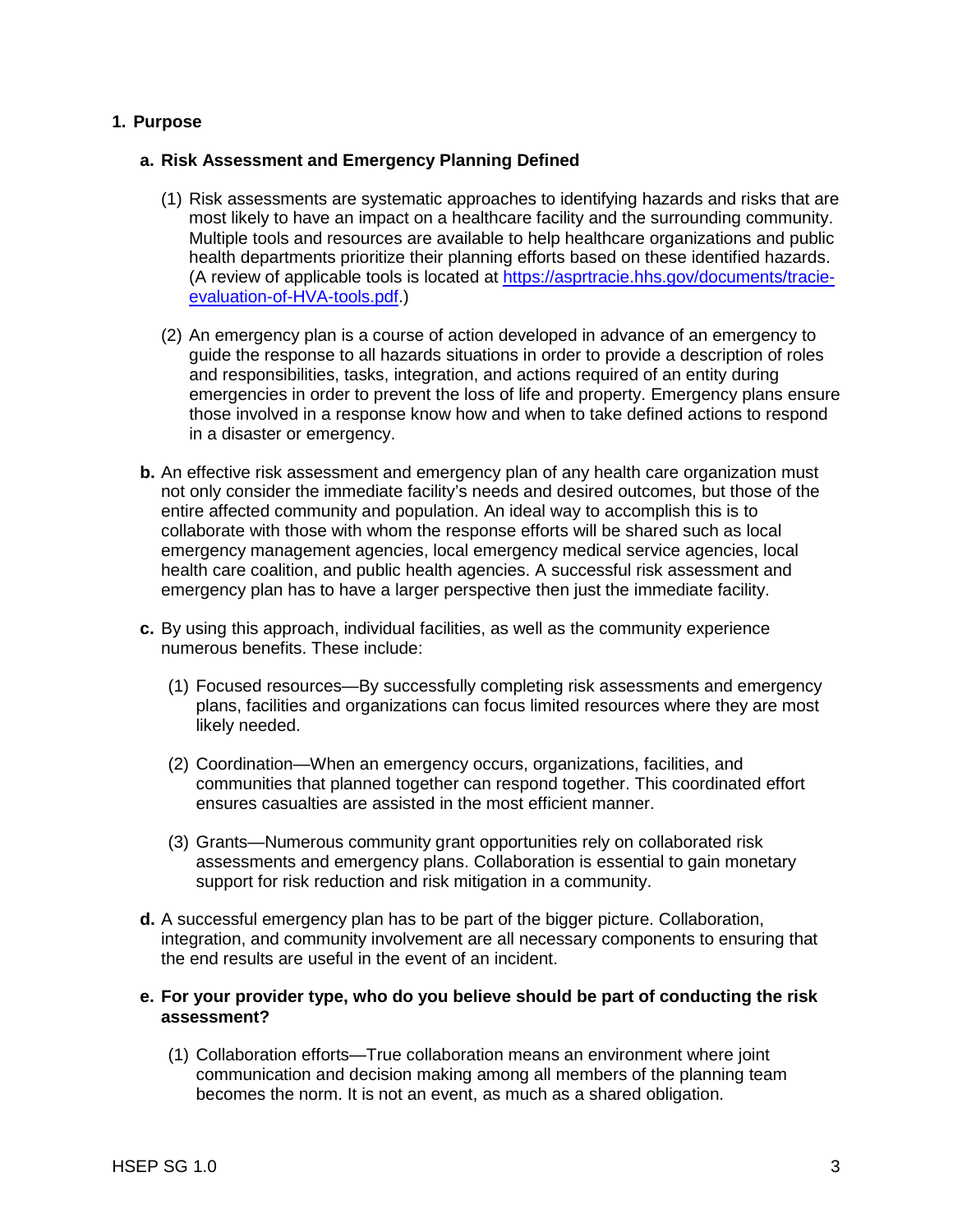- (2) Healthcare coalitions offer a unique perspective to existing and new partnerships and how these partnerships within a region can assist each other throughout the assessment and planning process.
	- (a) An emergency will likely affect more than just one healthcare organization. Chances are whatever occurs to cause a healthcare emergency will affect multiple healthcare facilities/agencies.
	- (b) Partnerships and planning efforts that occur prior to an emergency allow for more productive and efficient response efforts. These includes the assessment phases of planning to determine needs and priorities of healthcare organizations and the development of operational courses of action used during responses.

#### **f. For your provider type, who do you believe should be part of creating an emergency plan?**

#### **g. Assume you are a member of the planning team for a Long Term Care Facility. Who would you need to collaborate with to plan for an evacuation?**

- (1) Like facilities—facilities that are both inside and outside your risk area. It is better to have residents go to an alternate space in a like facility than to go to a general population shelter.
- (2) Local hospitals
- (3) Other local medical providers
- (4) First responders (fire, law)
- (5) Transportation providers—include contracts/agreements and have at least one backup provider. Consider all types of transport: buses, vans, cars, and ambulances.
- (6) Food suppliers
- (7) Local emergency management
- (8) Medical supply companies
- (9) Telecommunications
- (10) Utilities—electric, water, sewage, trash, gas, etc.
- (11) Security
- (12) Volunteer organizations
- (13) Local and state public health agency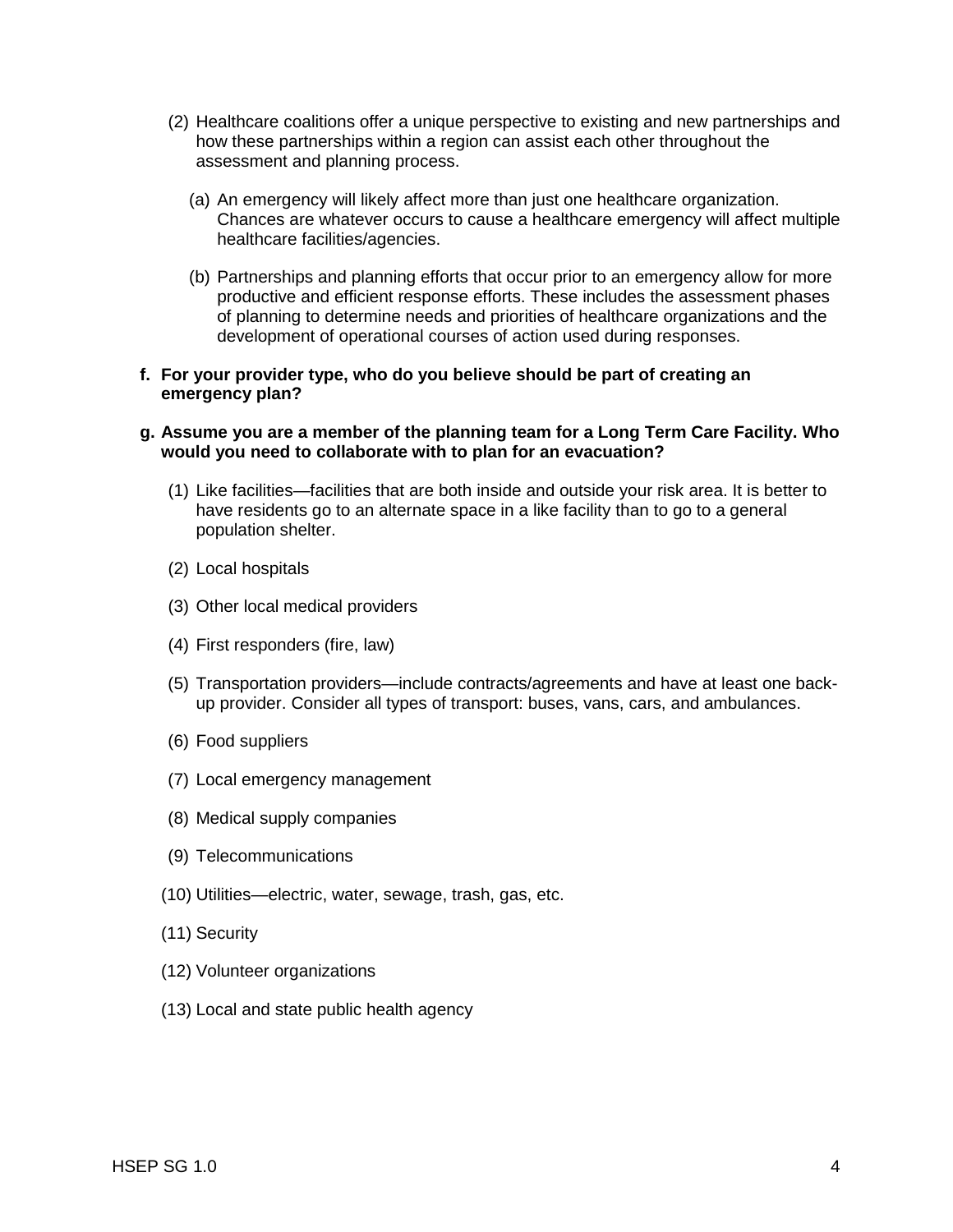#### **h. What do you think are the benefits of one organization's risk assessment and emergency plan being integrated with other organizations' risk assessments and plans?**

- (1) Promote coordination among those that will respond together.
- (2) Common risks—Within the same region, organizations will face many of the same risks. By working together a broader perspective of each risk and a more thorough analysis and assessment can be completed.
- (3) Align roles and responsibilities across the region.
- (4) Coordinate health care delivery system-wide exercise objectives.
- (5) Establish communication plans with both other health care organizations and the public.
- (6) Resource sharing and resource demand deconfliction—Many resources needed during an emergency can be planned together and shared among planning partners and coalitions. By assessing the regional health care resources, partners (through coalitions or other partnerships) can ensure continuity of health care delivery during an emergency and resource demand de-confliction (i.e., everyone is expecting to use the same transportation company).
- (7) Test, exercise, and train together—Tests, exercises, and training events are more realistic when those that will work together during an event participate. If all plans within a particular region are connected then the exercises and training events will run more efficiently.
- (8) Share leading practices and lessons learned.

#### **i. How will/are you go(ing) about exploring engagement with community partners?**

- (1) Establish a functional coalition or join a functional coalition within your region to ensure continuity of care throughout all health sector plans.
- (2) Engage with fellow health sector members to ensure continuity of care for patients and family members during and following an emergency.

### **j. How would/is this collaboration benefit(ing) resources and logistics planning for each healthcare agency or organization?**

- (1) According to Hick, Hanfling, and Cantrill, "Decisions about medical resource triage during disasters require a planned structured approach, with foundational elements of goals, ethical principles, concepts of operations for reactive and proactive triage, and decision tools understood by the physicians and staff before an incident." All of this requires solid resource management planning prior to a disaster or incident occurring.
- (2) When anticipating resource shortfall, planners should prepare for the shortfall and plan for reallocations.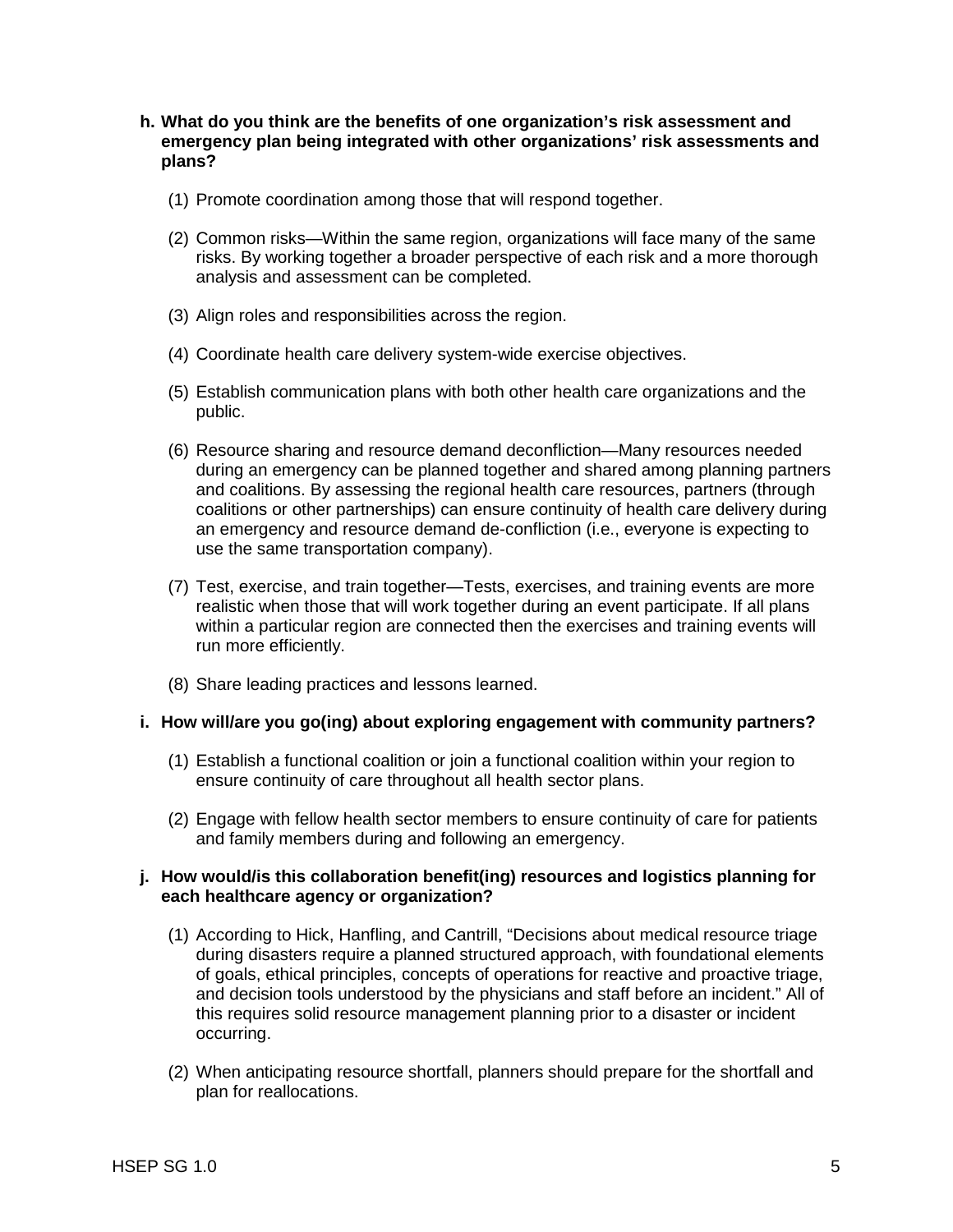- (a) Planning can identify and mitigate resource shortfalls by stockpiling commonly needed and often inexpensive items.
- (b) Preparation should also include methods to maintain the equipment and supplies. For example, adherence to preventative maintenance, stock rotation, and restocking schedules.
- (c) Resource reallocations can be planned prior to an emergency or incident. Planners should anticipate to the degree possible the types of health care needs and resource shortfalls that will occur and they must identify policy and operational adjustments that will need to take place in response.
- (d) It is important to forge partnerships, memoranda of understanding, inter-hospital agreements, and other relationships with key stakeholders from the health care system, emergency management system, state and local public health systems, local emergency responders, emergency medical services, home health care, and other medical providers; volunteer agencies, public safety; and other public and private partners at all levels.
- (e) Certain critical resources (e.g., ventilators) may have to be allocated to those patients most likely to benefit. These, clearly last resort options, should be planned for and decisions made long before a disaster occurs.

#### **2. Risk Assessment**

- **a.** Preplanning is a key factor in minimizing risk to an organization and the people and community that it serves. Preplanning begins with a thorough assessment for relevant threats and hazards to a specific organization or area that have the potential to adversely affect the organization.
	- (1) All-hazards approach. An all-hazards approach to risk assessments is essential to gaining a full appreciation of the risks a facility may face. The all-hazards approach allows an ability to respond to a range of emergencies varying in scale, duration, and cause.
		- (a) A hazard is an act or condition posing the threat of harm, for example, an earthquake or a hurricane.
		- (b) A disaster is a serious and possibly sudden event on such a scale that the stricken community needs extraordinary efforts to cope with it, often with outside help (e.g., federal aid, surrounding communities). Disasters are a threat to the public's health because they cause:
			- 1 Abrupt increases in illness, injury, or death
			- 2 Destruction of the healthcare infrastructure
			- 3 Population displacement stress
			- 4 Changes in the environment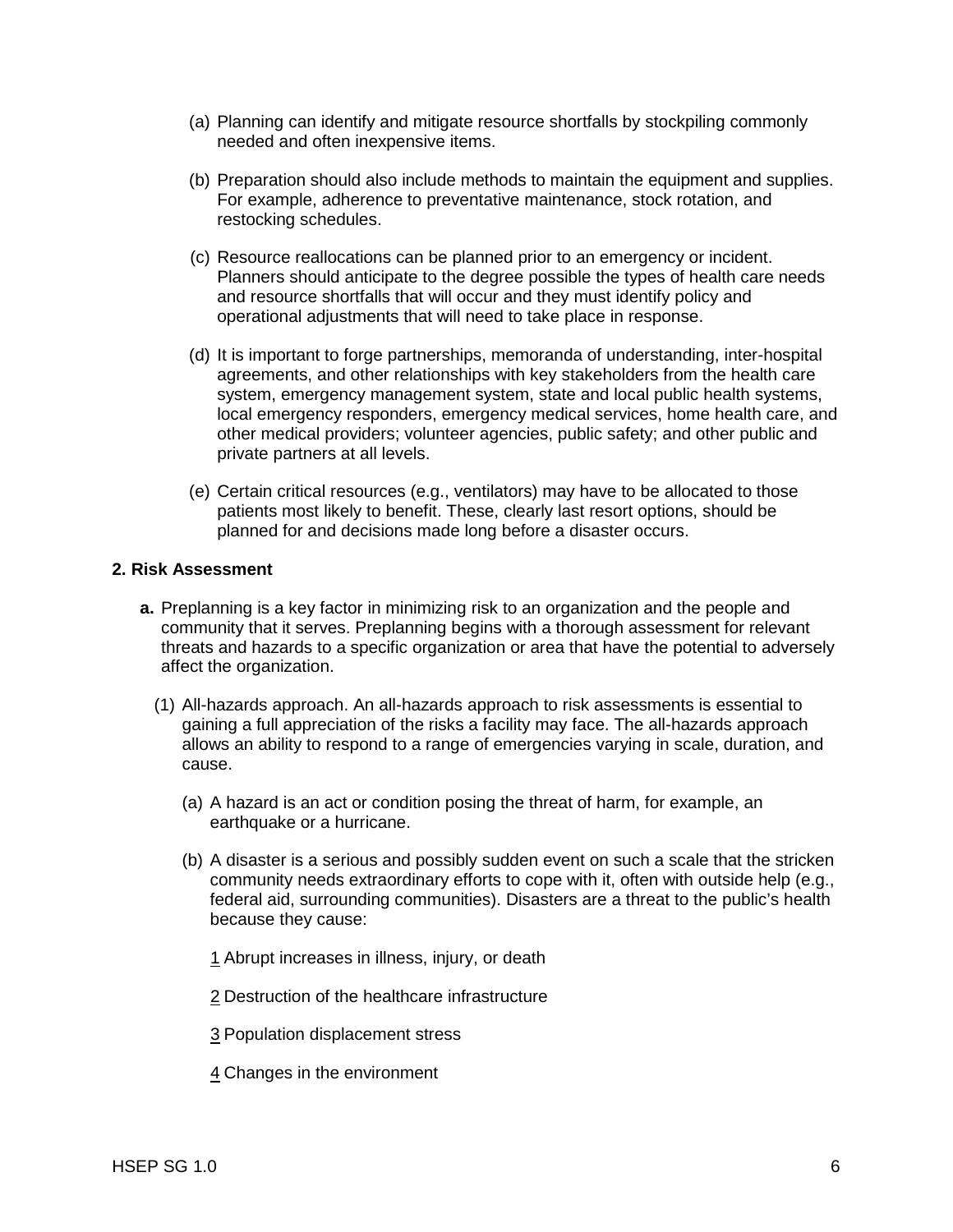(c) Risk is defined as the expectation of loss. Disaster planning rests upon risk assessment, which includes a determination of the propensity of things to be damaged (vulnerability) and an assessment of the community resources that will diminish impact.

Risk = Hazard x (Vulnerability – Resources)

- **b. Difference between Hazard Vulnerability Analysis (HVA) and Threat Hazard Identification and Risk Assessment (THIRA).** This course will discuss two types of risk assessment: HVAs and THIRAs. It is important to understand the difference between the two. Below is an explanation given by Donald M. Lumpkins, the Executive Director of the PPD-8 Program Executive Office in May 2012.
	- (1) "HVA which is one methodology and methodologies similar to it are really effective when you are talking about a constrained system. That could be a single facility or the transit system or things like that where you have a defined area with specific points of attack or points of exposure to hazards.
	- (2) What THIRA does is borrow from those processes but it is applied in a way that it lets us look at a geo-political environment. What we found is that if you took some of the traditional models that were used for critical infrastructure or key resources and try to overlay them on a full size county, or city, township or state, they didn't work right. They weren't designed for a diffuse environment. We took some lessons learned from that process and used them to help shape the THIRA but THIRA is designed more for the geo-political construct. The theory is that you are still doing HVA and looking at critical infrastructure and things like that. That information can help feed into the THIRA process.
	- (3) When you look in the toolkit and the guide where we talk about data sources, in a number of places we talk about using these existing efforts to feed into, as data sources, in this process and vice versa—the THIRA may feed into other assessments. Ultimately we would like to reduce the number of assessments but one of the lessons I've learned in the last eight years having joined the federal government that it is kind of like trying to reduce the number of screwdrivers you have. It gets to a point where there are different kinds of jobs that have to be done so you need a set of screwdrivers. One screwdriver just won't do it."
	- (4) Prior to developing an HVA or THIRA from scratch, check with the regional Healthcare Coalition, neighboring hospitals, or hospital partners. Hazards and risks are likely similar and you will want to partner with these organizations to plan.
- **c. Hazard Vulnerability Analysis.** An HVA provides a systematic approach to recognizing hazards that may affect demand for the facility's services of its ability to provide those services. The risks associated with each hazard are analyzed to prioritize planning, mitigation, response, and recovery. The HVA serves as a needs assessment for the Emergency Management program and is the cornerstone of the facility's emergency operations plan (EOP). This process should involve community partners and be communicated to community emergency response agencies. For a health sector organization, a potentially vital partner for this process is the healthcare regional coalition.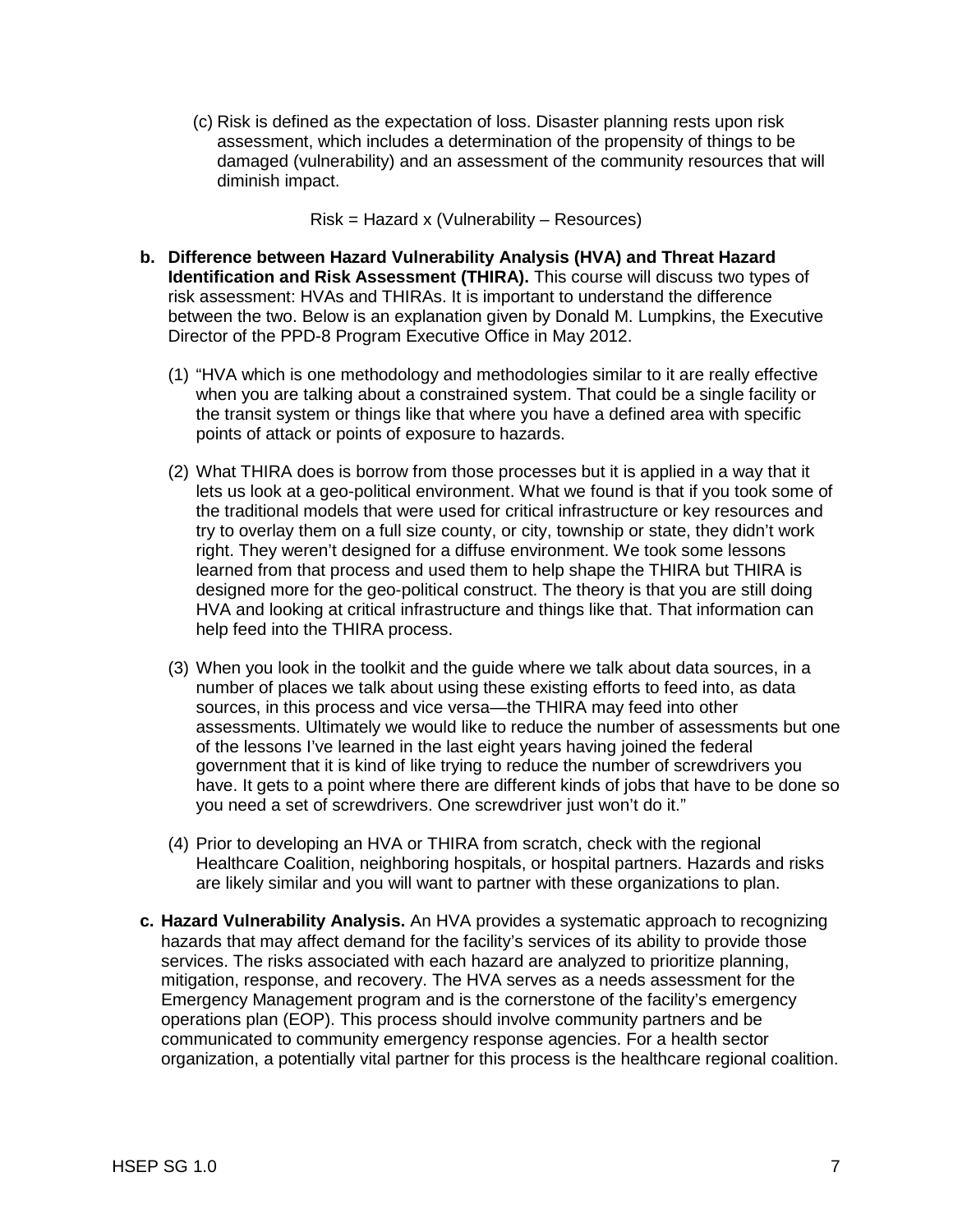(1) A HVA provides the facility with a common understanding about the hazard risks that it faces and helps to prioritize issues for the emergency management program to address.

| <b>EVENT</b>                                          | <b>PROBABILITY</b>                                      | SEVERITY = (MAGNITUDE - MITIGATION)                    |                                                         |                                                        |                                                                 |                                                                 |                                                           |                  |
|-------------------------------------------------------|---------------------------------------------------------|--------------------------------------------------------|---------------------------------------------------------|--------------------------------------------------------|-----------------------------------------------------------------|-----------------------------------------------------------------|-----------------------------------------------------------|------------------|
|                                                       |                                                         | <b>HUMAN</b><br><b>IMPACT</b>                          | <b>PROPERTY</b><br><b>IMPACT</b>                        | <b>BUSINESS</b><br><b>IMPACT</b>                       | PREPARED-<br><b>NESS</b>                                        | <b>INTERNAL</b><br><b>RESPONSE</b>                              | <b>EXTERNAL</b><br><b>RESPONSE</b>                        | <b>RISK</b>      |
|                                                       | Likelihood this will<br>occur                           | Possibility of<br>death or injury                      | Physical losses<br>and damages                          | Interuption of<br>services                             | Preplanning                                                     | Time, effectivness.<br>resouces                                 | Community/<br>Mutual Aid staff<br>and supplies            | Relative threat* |
| <b>SCORE</b>                                          | $Q = N/A$<br>$t = Low$<br>$2 =$ Moderate<br>$3 - H$ iah | $Q = N/A$<br>$t = Low$<br>$2$ = Moderate<br>$3$ = High | $O = N/A$<br>$t = Low$<br>$2$ = Moderate<br>$3 = H_0^c$ | $0 = N/A$<br>$t = Low$<br>$2 =$ Moderate<br>$3$ = High | $0 = N/A$<br>$1 = H$ igh<br>$2$ = Moderate<br>$3 = Low$ or none | $0 = N/A$<br>$1 = H$ igh<br>$2$ = Moderate<br>$3 = Low$ or nane | $0 = N/A$<br>$1 = H$ lah<br>= Moderate<br>$= Low or none$ | $0 - 100%$       |
| <b>Mass Casualty Incident</b><br>(trauma)             |                                                         |                                                        |                                                         |                                                        |                                                                 |                                                                 |                                                           | 0%               |
| <b>Mass Casualty Incident</b><br>(medical/infectious) |                                                         |                                                        |                                                         |                                                        |                                                                 |                                                                 |                                                           | 0%               |
| Terrorism, Biological                                 |                                                         |                                                        |                                                         |                                                        |                                                                 |                                                                 |                                                           | 0%               |
| <b>VIP Situation</b>                                  |                                                         |                                                        |                                                         |                                                        |                                                                 |                                                                 |                                                           | 0%               |
| <b>Infant Abduction</b>                               |                                                         |                                                        |                                                         |                                                        |                                                                 |                                                                 |                                                           | 0%               |
| <b>Hostage Situation</b>                              |                                                         |                                                        |                                                         |                                                        |                                                                 |                                                                 |                                                           | 0%               |
| <b>Civil Disturbance</b>                              |                                                         |                                                        |                                                         |                                                        |                                                                 |                                                                 |                                                           | 0%               |
| <b>Labor Action</b>                                   |                                                         |                                                        |                                                         |                                                        |                                                                 |                                                                 |                                                           | 0%               |
| <b>Forensic Admission</b>                             |                                                         |                                                        |                                                         |                                                        |                                                                 |                                                                 |                                                           | 0%               |
| <b>Bomb Threat</b>                                    |                                                         |                                                        |                                                         |                                                        |                                                                 |                                                                 |                                                           | 0%               |
| <b>AVERAGE</b>                                        | 0.00                                                    | 0.00                                                   | 0.00                                                    | 0.00                                                   | 0.00                                                            | 0.00                                                            | 0.00                                                      | 0%               |

(2) Three parts of the HVA contribute to the results, or risk, to an organization. These three parts are the event (hazard), probability, and severity.

#### **Table 1: Hazard and Vulnerability Assessment Tool**

- (a) The first step is to identify and prioritize the likely hazards that the organization could face. These often overlap with hazards confronted by the organization and are typically identified using historical and current date from multiple sources.
	- 1 This list of hazards should be all inclusive, covering every hazard that the planning committee can identify.
	- 2 The list is a brainstorming exercise providing every possible event. Not all hazards will pose a risk to the facility, but when performing an HVA, every risk should be listed then analyzed.
	- 3 The planning committee for the organization then scores each hazard to determine which ones pose a threat to the facility and which ones must be addressed because of that vulnerability. The facility cannot possibly prepare for every hazard as the cost would be prohibitive, therefore, the planers determine which hazards are the most serious and plan appropriately.
- (b) These hazards are then sorted and prioritized. Significant impact on personnel and mission critical elements contributes to the ranking of the risk for each hazard. This ranking is called probability.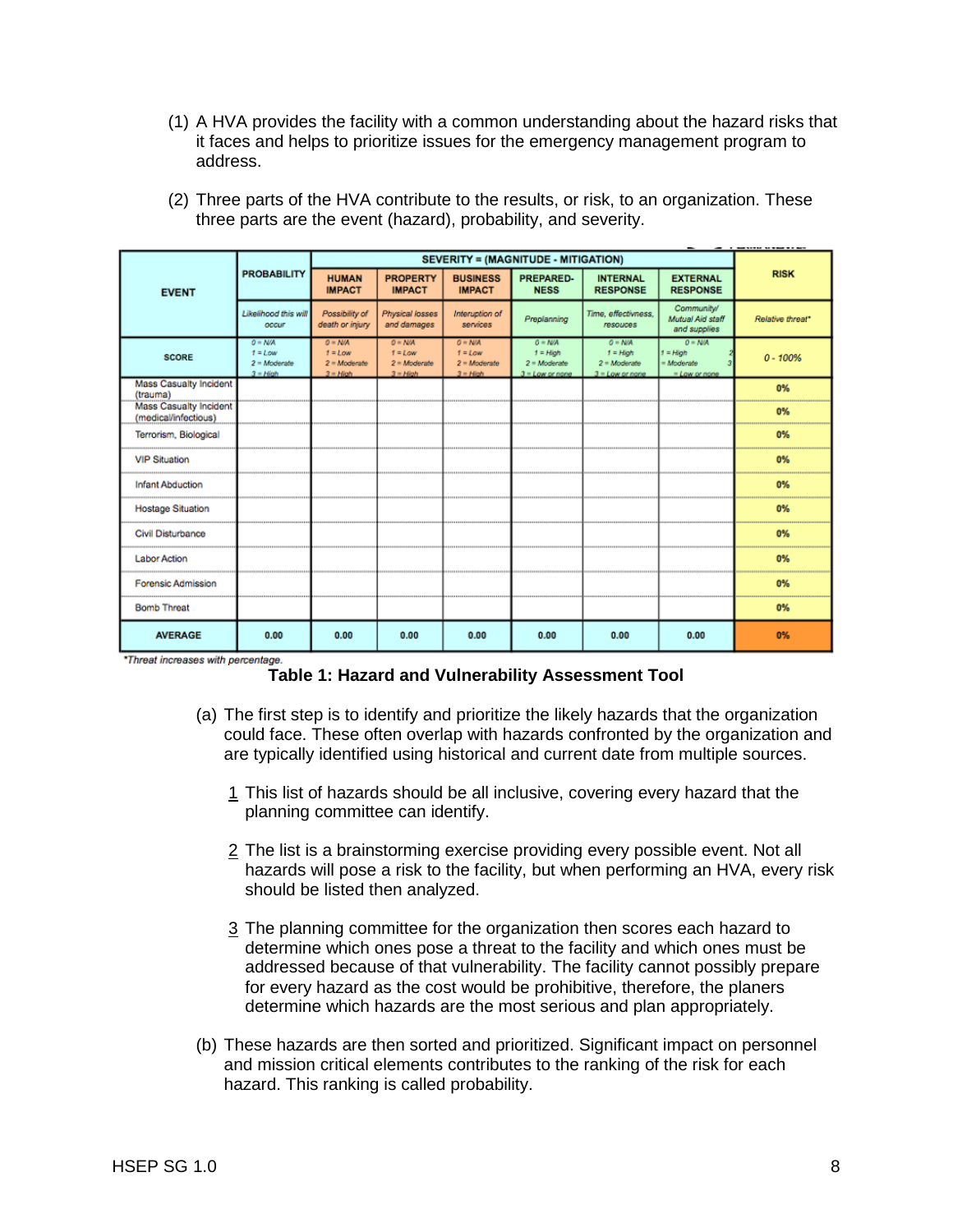- 1 The probability of an event includes the known frequency or historical occurrence of specific hazards in the facility or community. Information may be available from facility records, local and state planning agencies, as well as national agencies.
- 2 Probability may also be based on concern or anticipated occurrence. For example, an industrial accident may have never occurrence in a community. However, construction of a new chemical plant may raise concern for a hazardous materials accident, thereby raising the likelihood of occurrence.
- 3 Probability entries are based on a scoring system. Each event is scored as to the probability of its occurrence. Scoring ranges from zero for no probability to three for a high probability. A healthcare facility in South Dakota would probably score the natural hazard of hurricane as a zero, while scoring severe winter storm as a three.
- 4 Scoring is a combination of using objective (i.e., data supported) and subjective (i.e., concern of potential) data inputs. This is important for estimating the risk of certain events that have the potential to occur.
- 5 In order to avoid over or underestimating risk, scoring should be based on the most realistic scenario. In addition, including internal and external evaluators will help normalize and validate risk scores.
- (c) The third section of the HVA is severity. This is the magnitude of potential impact caused by a hazard. Severity is a more complex component. Within this section, the planning committee must consider the impacts caused by an incident as well as any efforts made to mitigate through preparedness and response activities.
	- 1 By including impacts, preparedness, and response in the severity formula, one has a better overall understanding of risk to the organization posed by any specific event.
	- 2 The severity portion is divided into six areas that are divided into two major groups: magnitude and mitigation. For scoring purposes the impacts scales ranges from low (0) to high (3), while the preparedness and responses scales from high (1) to low (3).

a Magnitude is the hazard's impact on a facility. This includes:

- 1) Human impacts—events that have the potential to cause staff, patient, visitor, or community deaths and injuries
- Property impacts—events that cause damage to physical resources and require repair or replacement
- 3) Business impacts—events that interrupt regular business operations or that may negatively affect reputation, image, contracts, or regulations
- b Mitigation is the facility's ability to mitigate the hazard. This includes: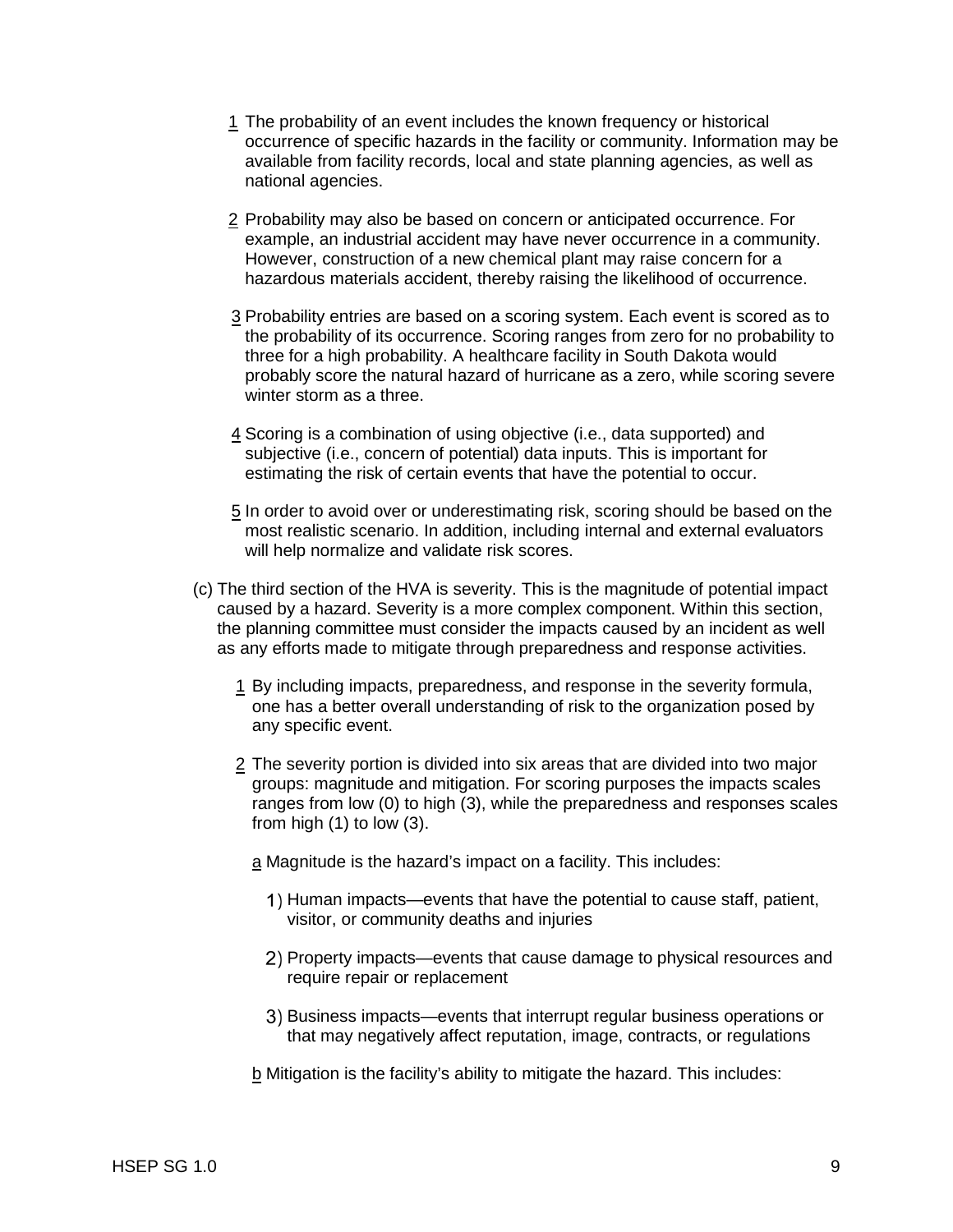- Preparedness—includes any activity that improves overall response capability such as regularly reviewing the hospital HVA, updating the Emergency Management Plan, or conducting routine staff training
- 2) Internal response—activities that improve an organization's ability to respond and recover from an incident such as conducting effective exercises, having sufficient supplies accessible, supporting a timely alert and notification program, and developing business continuity plans
- External response—activities that assist an organization in sustaining operations during an incident including creating pre-established memoranda of understanding with other healthcare facilities and suppliers, coordinating planning activities with community agencies, and ensuring broad communication capability during a disaster
- 3 The final step in completing the HVA is to calculating the risk.



**Figure 1. Formula for Calculating Relative Risk** 

- (d) For example, let's evaluate the risk factors of an earthquake for a given hospital.
	- 1 The hospital provides a score of a 1 for the probability of the earthquake. So plugged into the formula, the probability of the earthquake would be 1 divided by 3 (the maximum score) giving a result of 0.33.
	- 2 We can estimate that the impacts resulting from an earthquake will be high.
		- a Human Impact  $= 3$
		- $\underline{b}$  Property impact = 3
		- c Business impact  $= 3$
	- 3 The hospital has implemented several seismic mitigation and planning activities; therefore the preparedness and mitigation numbers would be
		- a Preparedness = 1
		- b Internal response  $= 1$
		- $c$  External response = 1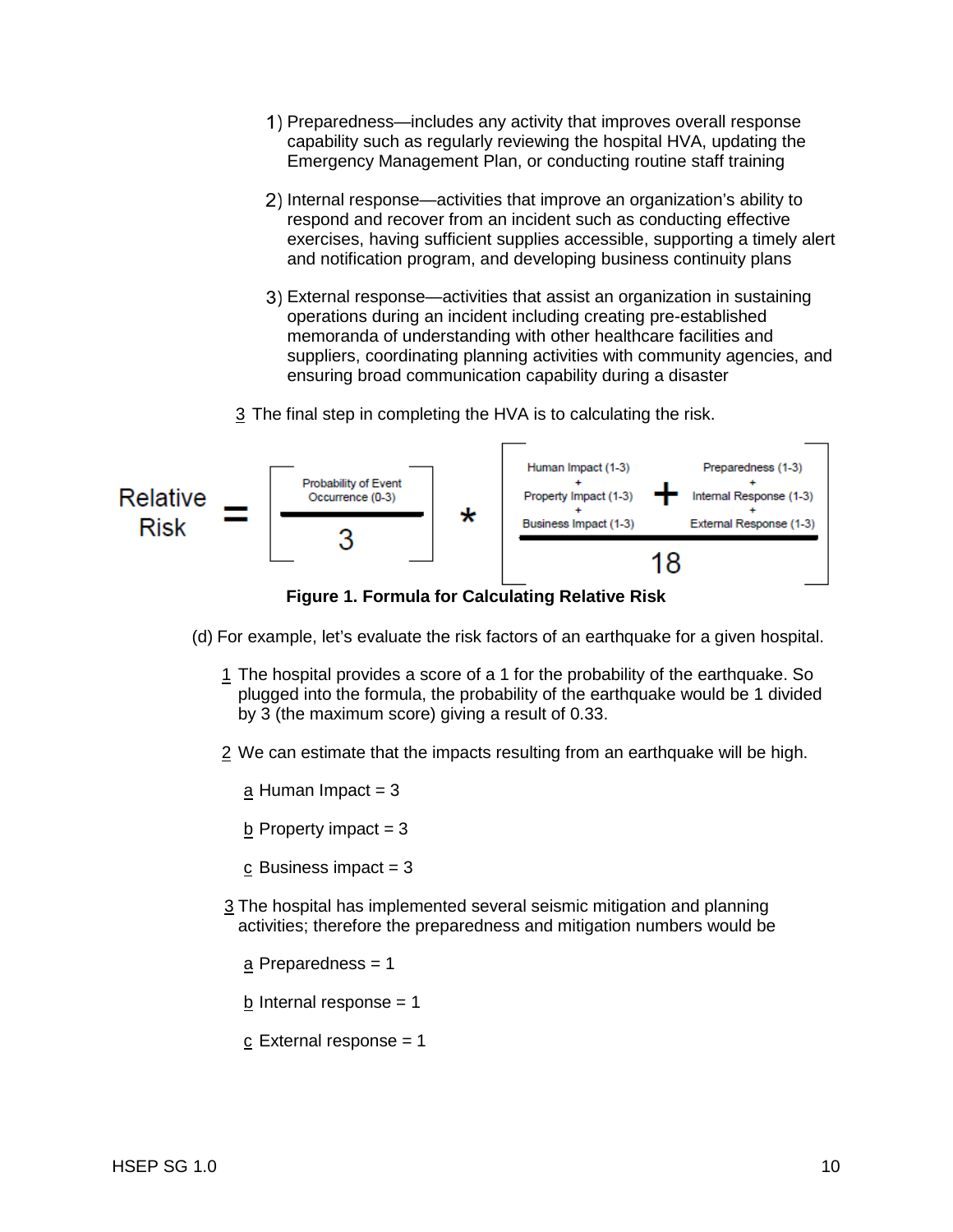- 4 To calculate severity, add all impact scores with preparedness and response scores and divide by the maximum score (18). This will give an earthquake severity score of 0.67.
- 5 Then following through with the equation, multiply the probability (0.33) times the severity (0.67) to get 0.22 (or 22%) relative risk.
- 6 The probability of an earthquake is low, but the impacts would be very high, therefore the mitigation and response actions taken have offset those impacts and given a seemingly low relative risk to the hospital.
- (e) Steps are taken to prevent or reduce the risks (mitigation) or to address the consequences post-impact (preparedness). For example, a backup notification system can be developed (mitigation) or procedures established that will guide participants if the notification system fails (preparedness). This demonstrates the important link between the HVA process and other emergency management program activities.
- (f) The HVA process is constant and should be reviewed on an annual basis or after major incidents.

## **d. Threat and Hazard Identification and Risk Assessment**

- (1) Taking those individual facility identified risks, and incorporating them into a larger, community or regionally focused THIRA can help build collaboration across the preparedness and planning spectrum for a community or region. This collaboration allows all healthcare providers and suppliers to be engaged in the planning process.
- (2) According to the *2017 Health Care Preparedness and Response Capabilities* document released by HHS ASPR, the HVA process should be coordinated with the state and local emergency management THIRA and any public health hazard assessments.
- (3) According to the *Comprehensive Preparedness Guide* (*CPG*) 201, "every community should understand the risks it faces. By understanding its risks, a community can make smart decisions about how to manage risk, including developing needed capabilities" (p.1). The THIRA offers communities and jurisdictions a tool to identify what threats and hazards that may affect them and then assess the risks of these actually occurring.
- (4) The three parts of the THIRA tool are threat, hazard, and risk.
	- (a) Threat—A natural or man-made occurrence, individual, entity, or action that has or indicates the potential to harm life, information, operations, the environment and/or property.
	- (b) Hazard—Natural or man-made source or cause of harm or difficulty.
	- (c) Risk—Potential for an unwanted outcome resulting from an incident, event, or occurrence, as determined by its likelihood and the associated consequences.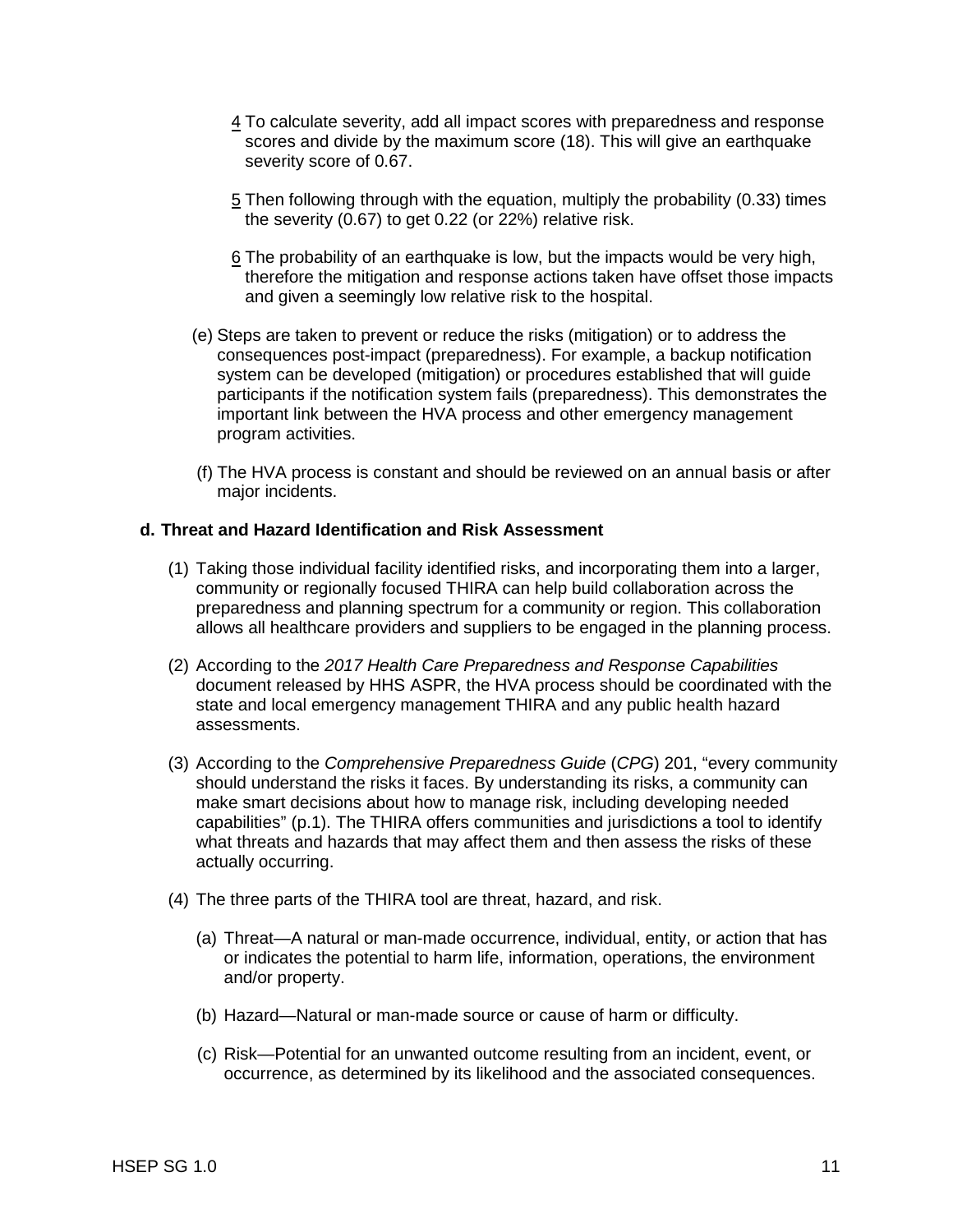- (5) A community or jurisdiction also has to account for the resources they have and plan for any gaps in their resource needs. These resources include, but are not limited to:
	- (a) Properly trained personnel
	- (b) Necessary teams
	- (c) Equipment
	- (d) Vehicles
- (6) The THIRA process is a 4 step process established to assist communities and jurisdictions identify the threats, hazards, and risks that have the most likelihood of occurring within their response areas. These steps are as follows.
	- (a) Step 1: Identify the threats and hazards of concern. This step allows planning contributors to bring in their own identified threats and hazards from their organizations and discuss why some organizations are more affected by specific threats and hazards then others. This step requires the planners to determine only those threats and hazards that are of significant concern. Two factors are used in this determination
		- 1 Likelihood of incident
		- 2 Significance of Threat/Hazard Event
	- (b) Step 2: Give the threats and hazards context. This step takes the HVA analysis to a deeper level. It requires the planner to take into account the time, place, and condition in which threats or hazards might occur. Communities can use expert judgement or analysis of probability and statistics to inform the descriptions of the different threat and hazard conditions. Consider the following types of questions when developing context for each threat and hazard
		- 1 How would the timing of an incident affect the community's ability to manage it? What time of day and what season would be most likely or have the greatest impacts?
		- 2 How would the location of an incident affect the community's ability to manage it? Which locations would be most likely or have the greatest impacts? Populated areas? Coastal zones? Industrial or residential areas?
		- 3 What other conditions or circumstances make the threat or hazard of particular concern? Atmospheric conditions (e.g., wind speed/direction, relative humidity)? Multiple events occurring at the same time?
		- 4 The table below shows an example of the context descriptions. The community included the following two threats and hazards in its THIRA: an earthquake and a terrorist attack using an improvised explosive device. Each of these threats and hazards includes a context description outlining the conditions, including time and location, which are most relevant to the community.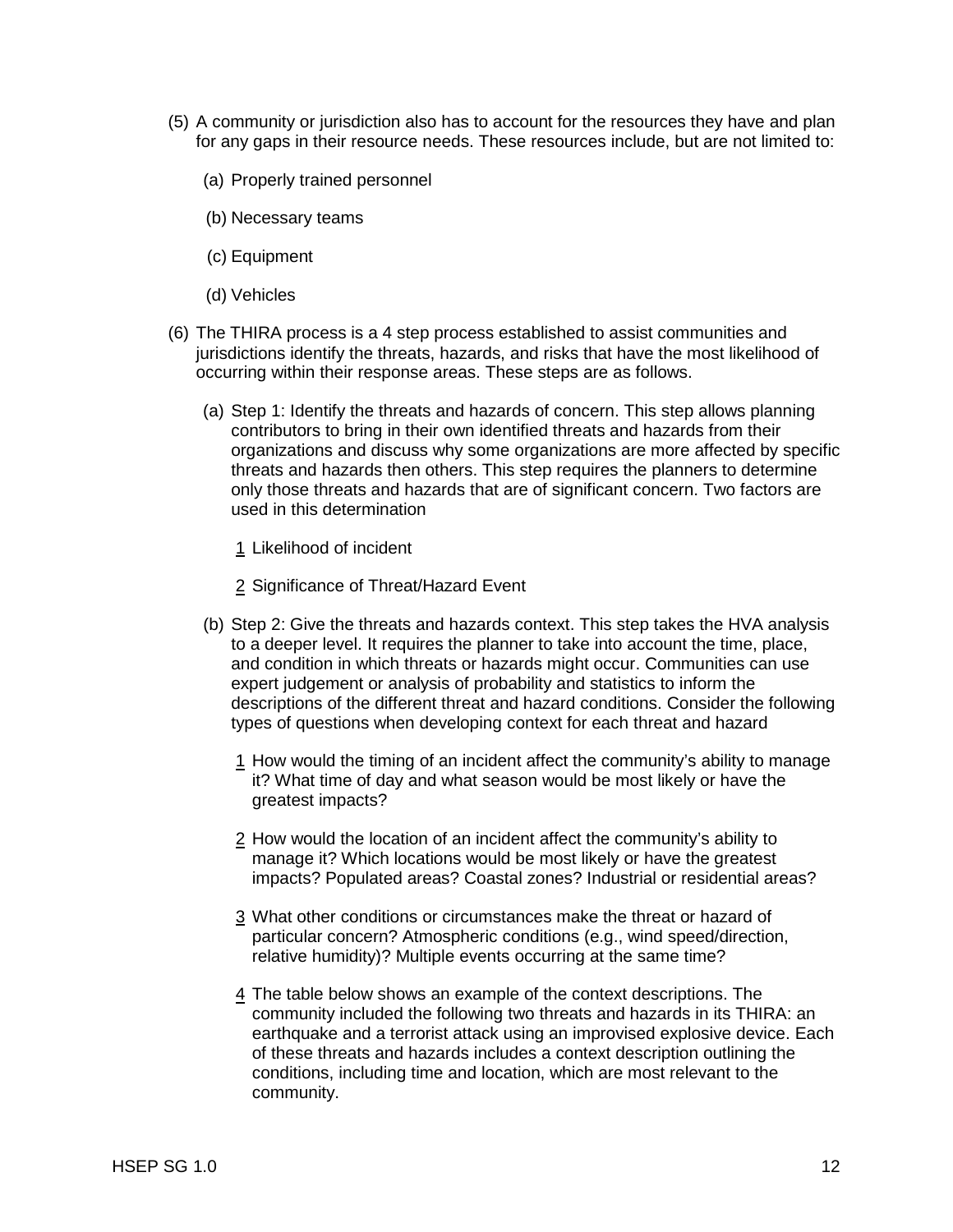| <b>Threat/Hazard</b>       | <b>Earthquake</b>                                                                                                                                                                                                                                                                     | <b>Terrorism</b>                                                                                                                                                                                                                                                                                                                       |
|----------------------------|---------------------------------------------------------------------------------------------------------------------------------------------------------------------------------------------------------------------------------------------------------------------------------------|----------------------------------------------------------------------------------------------------------------------------------------------------------------------------------------------------------------------------------------------------------------------------------------------------------------------------------------|
| <b>Context Description</b> | A magnitude 7.8 earthquake<br>along the Mainline Fault<br>occurring at approximately<br>2:00 PM on a weekday with<br>ground shaking and damage<br>expected in 19 counties,<br>extending from Alpha County<br>in the south to Tau County in<br>the north, and into the Zeta<br>Valley. | A potential threat exists from<br>a domestic group with a<br>history of using IEDs in a<br>furtherance of hate crimes.<br>There are a number of large<br>festivals planned during the<br>summer at open air venues<br>that focus on various ethnic<br>and religious groups. These<br>events draw an average<br>10,000 attendees daily. |

**Table 2: Example of Context Descriptions**

- (c) Step 3: Establish capability targets. Capability targets define success for each core capability based on the threat and hazard contexts developed in Step 2. Communities apply the capability targets from this step to generate resource requirements and consider preparedness activities, including opportunities for mitigation in Step 4.
	- 1 Capability targets should be specific and measurable. To develop specific and measurable targets, community planners should consider impacts and desired outcomes for each threat and hazard.
		- a Impacts describe how a threat or hazard might affect a core capability
		- b Desired outcomes describe the timeframe or level of effort needed to successfully deliver core capabilities.
	- 2 Impacts should be specific and include quantitative descriptions as much as possible to allow jurisdictions to gain an understanding of what is needed to manage risk. Communities can use a range of inputs, including expert judgement and advanced modeling, to consider impacts. Communities may seek to express impacts using the following types of categories:
		- a Size of geographic area affected
		- b Number of displaced households
		- c Number of fatalities
		- d Number of injuries or illnesses
		- e Disruption to critical infrastructure
		- f Intelligence requirements and needs
		- g Amount of direct economic impacts
		- $h$  Economic effects of supply chain disruption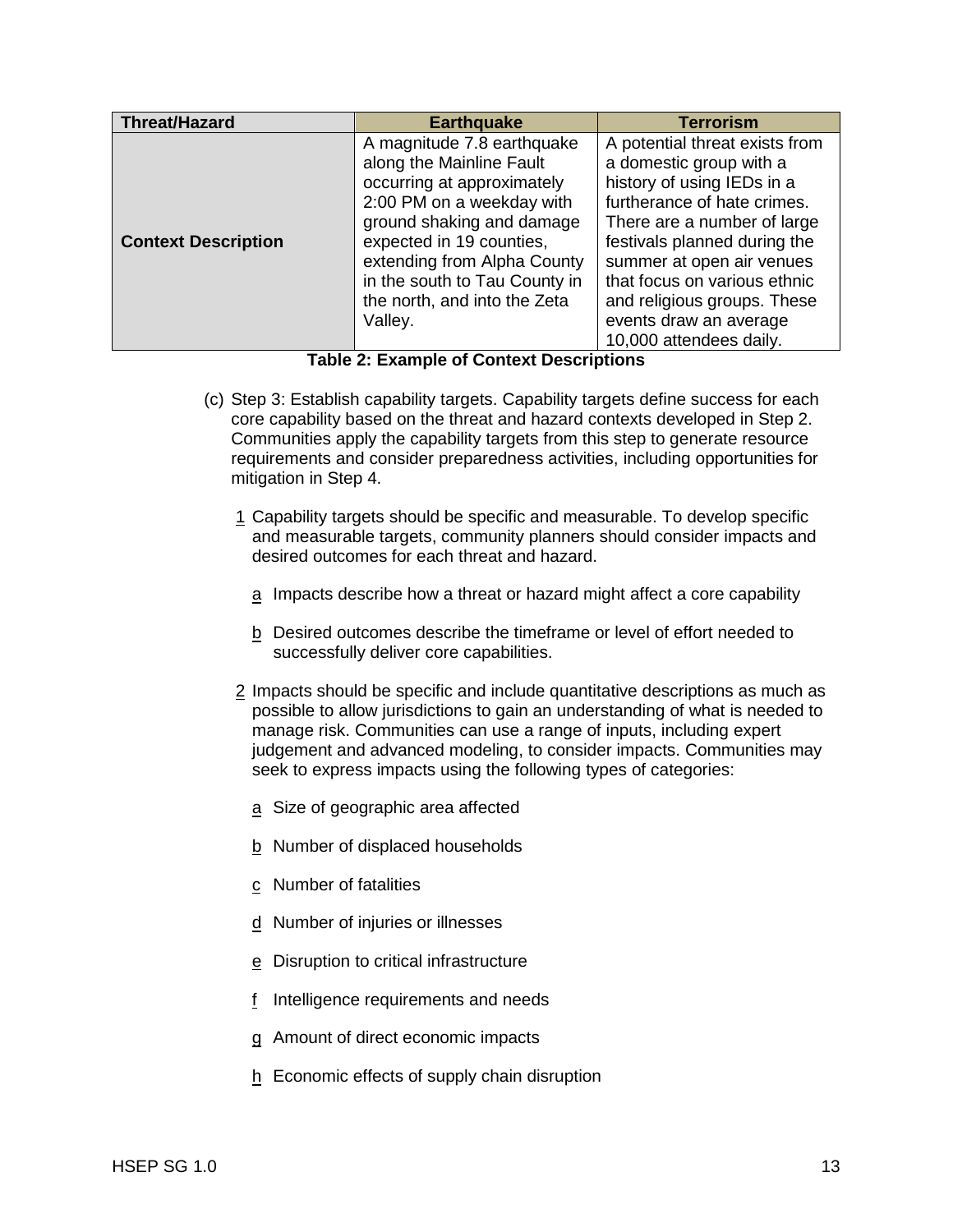- 3 Desired outcomes describe the timeframe or level of effort needed to successfully deliver core capabilities. Capabilities are only useful if communities can deliver them in a timely and effective manner. For example, success in the Response and Recovery mission areas often requires communities to deliver capabilities within a certain timeframe (e.g., complete search and rescue operations within 72 hours). Other mission areas may be better presented in terms of percentages (e.g., ensure 100% verification of identify to authorize, grant, or deny physical and cyber access to specific locations).
- 4 When considering desired outcomes, communities should not be constrained by current ability to meet timeframes or other conditions of success. Communities should consider various types of time-based desired outcomes. Table 3 contains examples of these time-based desired outcomes.

| <b>Outcome Type</b>          | <b>Example Outcome Description</b>                           |
|------------------------------|--------------------------------------------------------------|
| <b>Completing Operations</b> | Complete evacuation of neighborhood within four hours        |
| <b>Establishing services</b> | Establish feeding and sheltering operations for displaced    |
|                              | populations within 24 hours                                  |
| Service duration             | Maintain behavioral screening checks for affected population |
|                              | for one month                                                |
| Combination                  | Establish feeding and sheltering operations within 24 hours  |
|                              | and maintain services for a period of two weeks              |

#### **Table 3: Example Time-based Desired Outcomes**

5 Capability targets define success and describe what the community wants to achieve for each core capability. Communities should combine quantitative details from impacts and desired outcomes to develop capability targets. For example, for the above context description (in Table 2) the Capability Target for the Mass Search and Rescue Operations could be

Within 72 hours, rescue:

5,000 people in 1,000 completely collapsed buildings

10,000 people in 2,000 non-collapsed buildings

20,000 people in 5,000 buildings

- 1,000 people from collapsed light structures
- (d) Step 4: Applying the results. Communities apply the results of the THIRA by estimating the resources required to meet capability targets. Communities express resource requirements as a list of resources needed to successfully manage their threats and hazards. Communities can also use resource requirements to support resource allocation decisions, operations planning, and mitigation activities. This is accomplished through capability estimation, resource typing, and applying these results to resource allocation decisions and mitigation activities.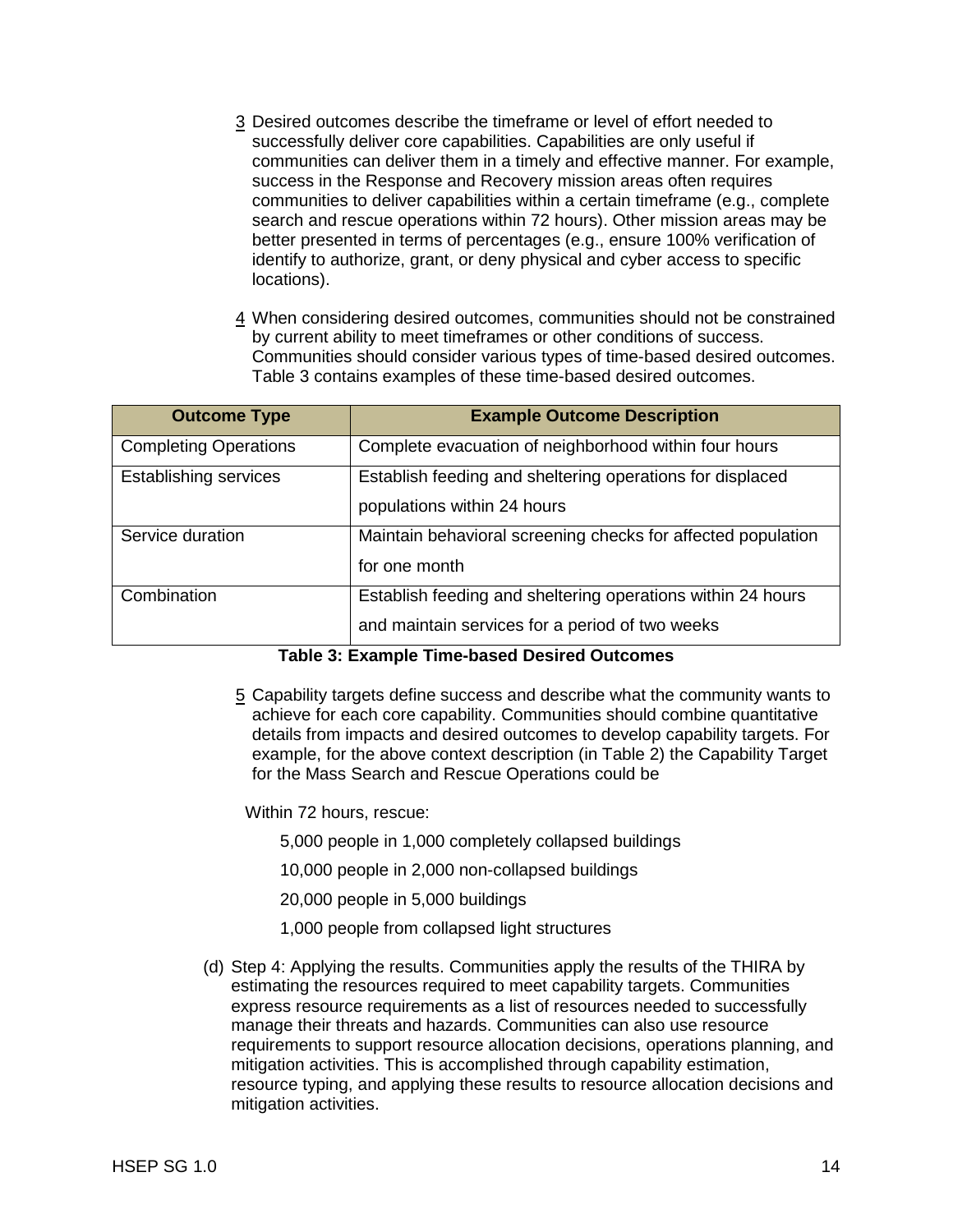- 1 Capability estimation
	- a To estimate resource requirements, communities should consider the resources needed to achieve the capability targets from Step 3. As a first step, community planners can identify the major actions needed to achieve their capability targets. Planners should avoid developing very detailed tactical-level task lists. Rather they should strive to identify mission-critical activities.
	- b Planners should consider the quantity and types of resources needed to complete each mission-critical activity in support of the capability targets. Each planning group must decide which combination of resources is most appropriate to achieve its capability targets. While any number of combinations may achieve success, communities should consider costs, benefits the resources provide, and the ability to manage the risks associated with each potential solution. Different solutions may fit best within different communities' political and economic frameworks.
- 2 Resource Typing is categorizing by capability, the resources requested, deployed, and used in incidents. Resource typing helps communities request and deploy needed resources through the use of common terminology. Communities should develop resource requirements expressed as a list of NIMS-typed resources or other standardized resources.
	- a Type I represents resources that are included in the national resource typing definitions.
	- b Tier II includes all typed resources defined by the states, tribal, and local jurisdictions, non-governmental organizations, and others that are not predefined in the Tier I definitions.
- 3 Applying the THIRA results to resource allocation decisions and preparedness activities is the final part of Step 4. Planners can apply their THIRA results to allocate resources and inform preparedness activities (i.e., the emergency preparedness plan) and mitigation opportunities.
	- a Resource Allocation Decisions. Planners can use the THIRA results to make decisions about how to allocate limited resources. By establishing resource requirements, a community determines the resources needed to achieve capability targets. In some cases, THIRA results may indicate a need to sustain existing capabilities. In other cases, results may identify resource shortfalls and capability gaps. Planners can build capabilities and fill gaps in a variety of ways. For example they can:
		- Establish mutual aid agreements with surrounding communities
		- Work with whole community partners (e.g., faith-based organizations) to augment capabilities
		- 3) Invest community or grant dollars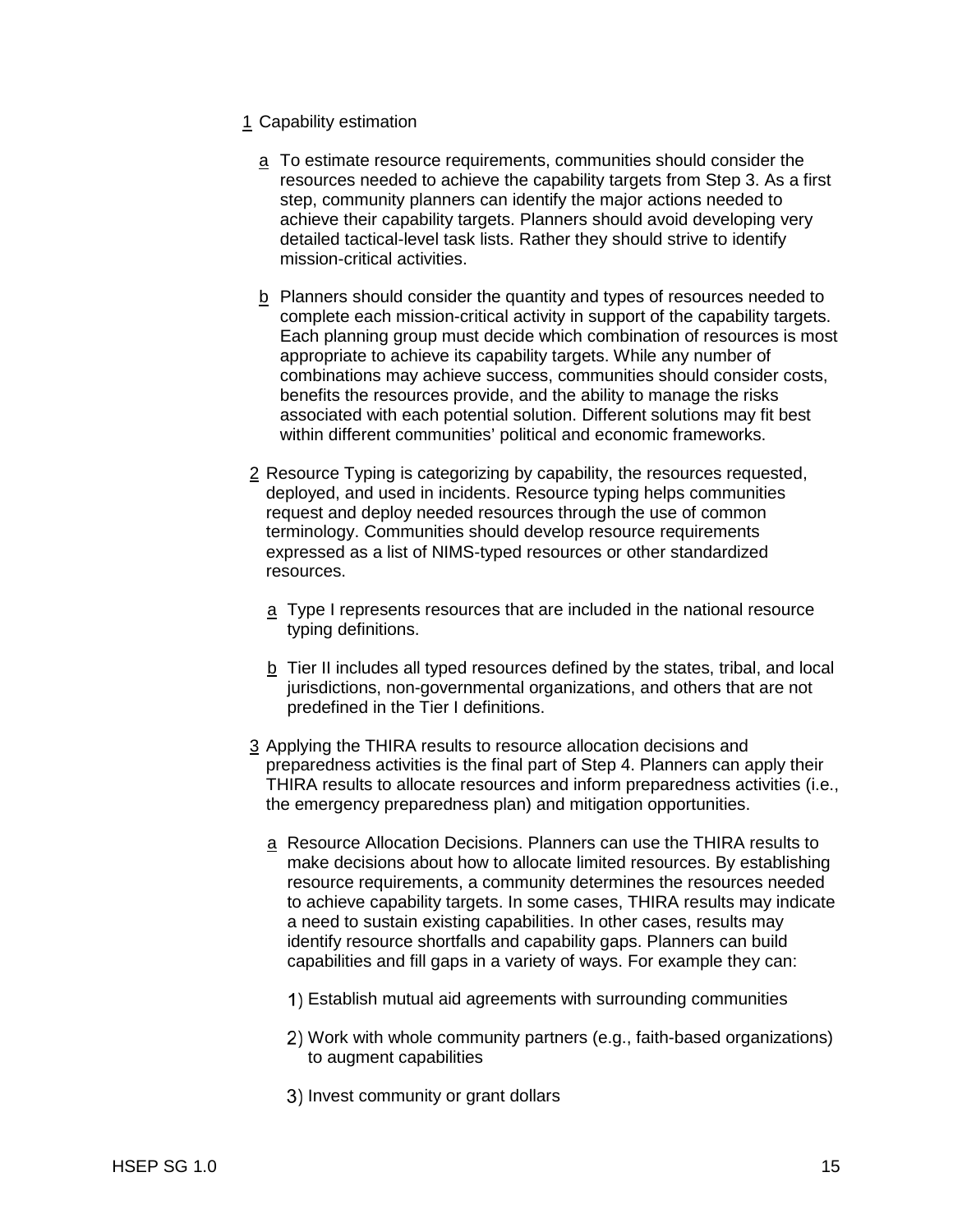- 4) Request technical assistance for planning or exercises to help deploy resources more effectively
- b Preparedness activities, including mitigation opportunities, identified by the THIRA results may reduce the amount of resources required in the future. Through the THIRA process, communities can identify opportunities to employ mitigation plans, projects, and insurance to reduce the loss of life and damage to property. The results can also drive the priorities within the emergency plans of both the community and contributing members.
- (7) If allowed or requested, health sector providers and suppliers, can participate in the THIRA process. However, even if providers and suppliers do not participate in the development, looking to the THIRA for the analysis of the community/jurisdiction is a wise starting point.

# **3. Emergency Preparedness Plans**

## **a. Planning Principles**

- (1) A plan is simply the documented outcome of a planning process and the process is as critical if not more so, than the document.
- (2) Planning should include all internal and external stakeholders affected by the plan (i.e., if the plan requires the local law enforcement or ambulance service to help, they should be included in the planning process).
- (3) Planning uses a logical, analytical, problem-solving process. By following a set of logical steps that includes gathering and analyzing information, determining operational objectives, and developing alternative ways to achieve the objectives, planning allows a healthcare facility to work through complex situations. Rather than concentrating on every detail of how to achieve the objective, an effective plan structures thinking and supports insight, creativity, and initiative in the face of an uncertain and fluid environment.
- (4) Planning considers all threats and hazards. While the causes of emergencies can vary greatly, many of the effects do not. Planners can address common operational functions in their basic plans instead of having unique plans for every type of threat or hazard. For example, numerous situations may lead to an evacuation. Even though each situation may have different characteristics (e.g., speed of onset, size of the affected area), the general tasks for conducting an evacuation are the same. Planning for all threats and hazards ensures that, when addressing emergency functions, planners identify common tasks and those responsible for accomplishing the tasks.
- (5) Planning should be flexible. Scalable planning solutions are the most likely to be understood and executed properly by the operational personnel who have practice in applying them. Planners test whether critical plan elements are sufficiently flexible by exercising them against scenarios of varying types and magnitudes.
- (6) Plans must clearly identify the mission and supporting goals. More than any other plan element, the clear definition of the mission and supporting goals, with desired results,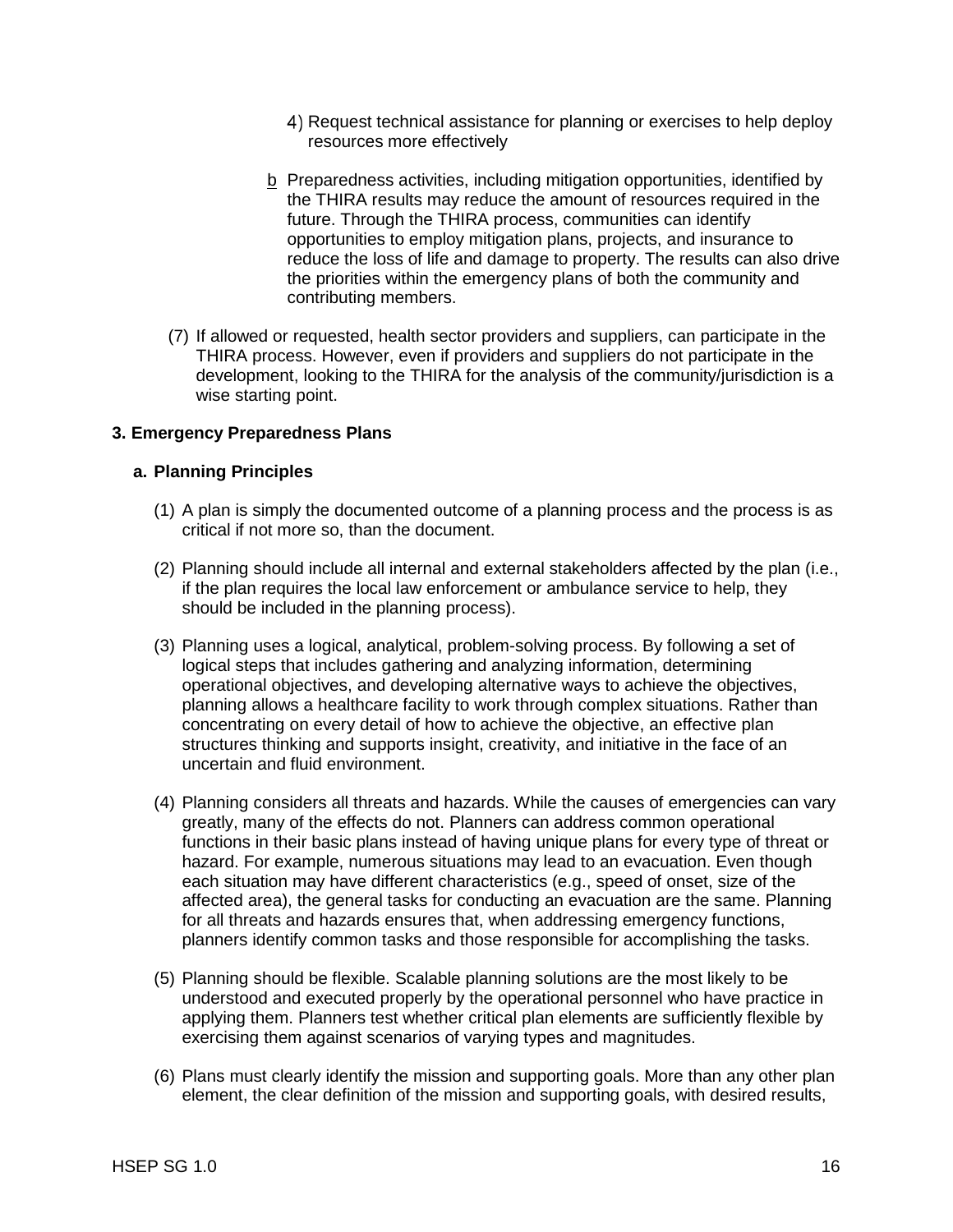enables unity of effort and consistency of purpose among the multiple groups and activities involved in executing the plan.

- **b. Plan Development Process.** Regardless of the type of facility, the plan development process is standard. For more information refer to *Developing and Maintaining Emergency Operations Plans* (CPG 101).
	- (1) Collaborative Planning Team. Establishment of a planning team is the first step in the planning process. This team should work together to ensure that the final outcome meets the needs of the organization. The team should also ensure all stakeholders are collaborated with in the development of the plan.
	- (2) Understanding the Situation. To understand the situation within a community or jurisdiction, the team should identify the hazards and threats and assess the risks. Incorporating the HVA and THIRA results into this step of the process eliminates the potential for duplication of efforts.
	- (3) Determine the Goals and Objectives. In determining goals and objectives of a preparedness plan, the team should use all available risk assessments to ensure the appropriate threats, hazards, and risks are identified. Ensure that not only goals and objectives are identified, but all so the desired outcomes and end results for each goal and objective. Again, this part of the process was begun by completing an HVA or THIRA, applying those results here ensures the plan focuses on the primary goals and objectives for the facility or organization.
		- (a) Goals are broad, general statements that indicate the intended solution to problems identified by planners during the previous step.
		- (b) Objectives are more specific and identifiable actions carried out during the operation.
	- (4) Plan Development
		- (a) Develop and Analyze Courses of Action. Using the HVA and THIRA courses of action are developed and analyzed for each hazard or vulnerability the facility may face. For instance, if tornadoes are a threat to the area the facility is in, then a course of action should be developed specifying the actions that should be taken if the facility is directly hit and/or impacted by a tornado. A course of action should also be developed for if the facility is indirectly impacted by a tornado.
		- (b) Identify Resources. Once a course of action is developed, then resources for that action should be identified. The THIRA identified resources, but each individual facility will need to take an inventory of their own resources that will be needed. Planners need to ensure resources are readily available or can be readily accessed following an emergency situation. Resources that are not currently acquired need to be purchased or agreements need to be made to ensure they are available when needed.
		- (c) Resource planning. Depending on the action and resources required, the necessary resources may not always be readily available and/or even acquired. Planning for the availability of each resource is necessary for the overall plan to be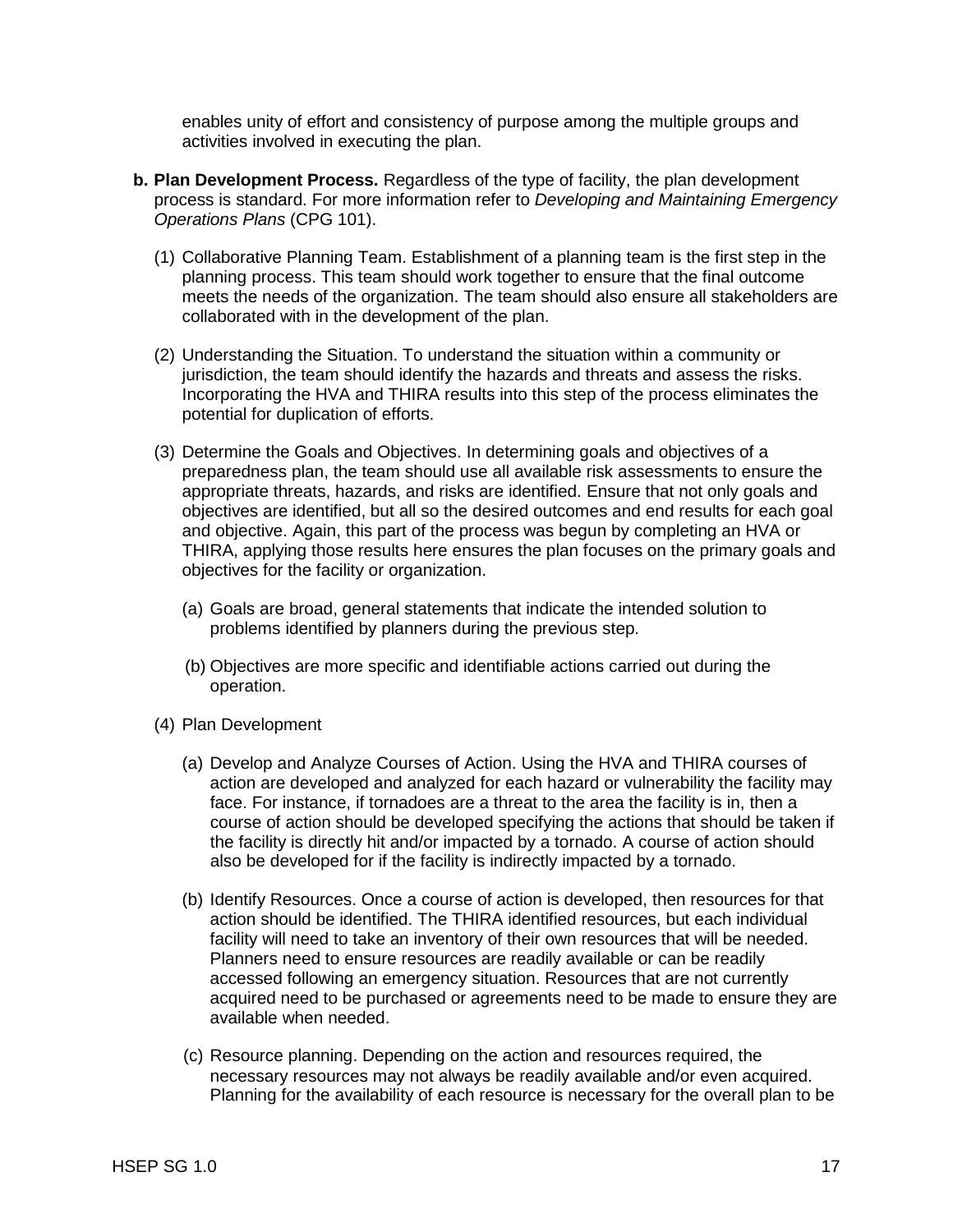a success. This planning may include collaboration with other providers/suppliers, researching grant opportunities for acquiring necessary resources, and adjusting budgets to ensure the acquisition of required resources.

- 1 Critical infrastructure supporting health care (e.g., utilities, hospital infrastructure, roadways)
- 2 Hospital services inpatient, outpatient, emergency department, and support services
- 3 Ambulatory health care service delivery
- 4 Health care workforce
- 5 Health care supply chain
- 6 Medical and non-medical transportation system
- 7 Health care information systems and communications (facility or health system)
- 8 Electronic platforms for HCC information sharing and coordination activities and appropriate redundancies
- 9 Caches and community emergency assets
- 10 Private sector assets that can support emergency operations
- (d) Identify Information and intelligence needs. Another outcome from the course of action development is a list of the information and intelligence needs for each of the response participants. Planners should identify the information and intelligence they will need and their deadlines for receiving it to drive decisions and trigger critical actions.
- (5) Plan Preparation, Review, and Approval
	- (a) Write the plan. This step turns the results of course of action development into an emergency plan. The planning team develops a rough draft of the basic plan, functional annexes, hazard-specific annexes, or other parts of the plan as appropriate. As the planning team works through successive drafts, the members add necessary tables, charts, and other graphics. Following these simple rules for writing plans and procedures will help ensure that readers and users understand their content:
		- 1 Keep the language simple and clear by writing in plain English. Summarize important information with checklists and visual aids.
		- 2 Avoid using jargon and minimize the use of acronyms.
		- 3 Use short sentences and the active voice.
		- 4 Provide enough detail to convey an easily understood plan that is actionable.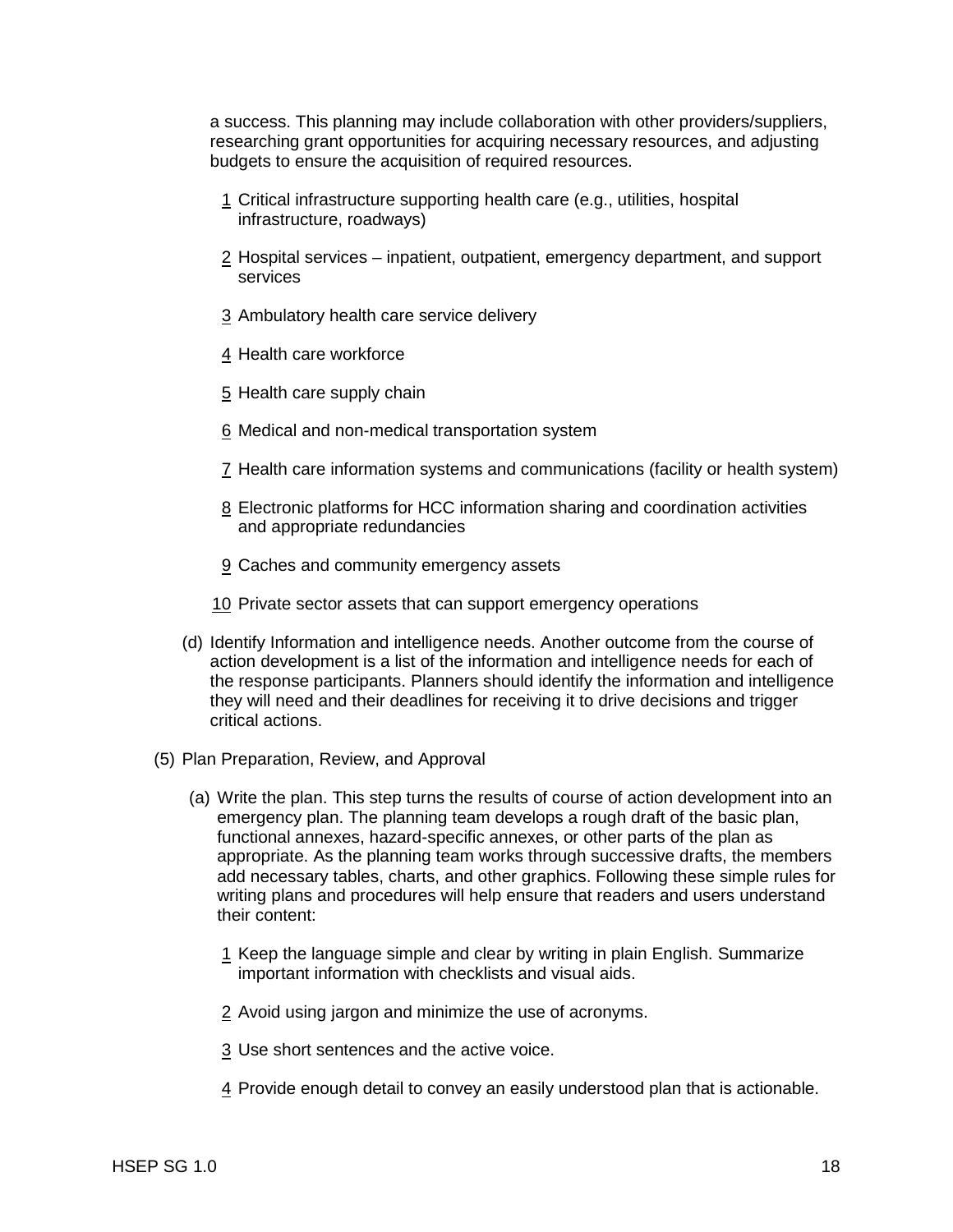- 5 Format the plan and present its contents so that its readers can quickly find solutions and options. When writing a play "stay out of the weeds." Procedural documents (e.g., SOPs and SOGs) should provide the fine details.
- 6 Ensure accessibility by developing tools and documents so they can be easily converted to alternate formats.
- (b) Review the plan. Planners should check the written plan for its:
	- 1 Adequacy—A plan is adequate if the scope and concept of planned operations identify and address critical tasks effectively.
	- 2 Feasibility—A plan is feasible if the organization can accomplish the assigned mission and critical tasks by using available resources within the time contemplated by the plan.
	- 3 Acceptability—A plan is acceptable if it meets the requirements driven by a threat or incident, meets decision maker and public cost and time limitations, and is consistent with the law.
	- 4 Completeness—A plan is complete if it:
		- a Incorporates all tasks to be accomplished
		- b Includes all required capabilities
		- c Integrates the needs of the whole community (general population, access and functional needs individuals, children, etc.)
		- d Provides a complete picture of the sequence and scope of the planned response operations
		- e Makes time estimates for achieving objectives
		- f Identifies success criteria and a desired end-state
	- 5 Compliance—The plan should comply with guidance and doctrine to the maximum extent possible, because these provide a baseline that facilitates both planning and execution.
- (c) Approve and Disseminate the Plan. Once the plan has been validated, the planners should present the plan to the appropriate officials and obtain official approval of the plan. Once the plan is officially approved, the planners should arrange to distribute the plan and make it available in alternate formats and upon request.
- (6) Plan Implementation and Maintenance
	- (a) Training. After developing a plan, it must be disseminated and managers must be required to train their personnel so they have the knowledge, skills, and abilities needed to perform the tasks identified in the plan. Personnel should also be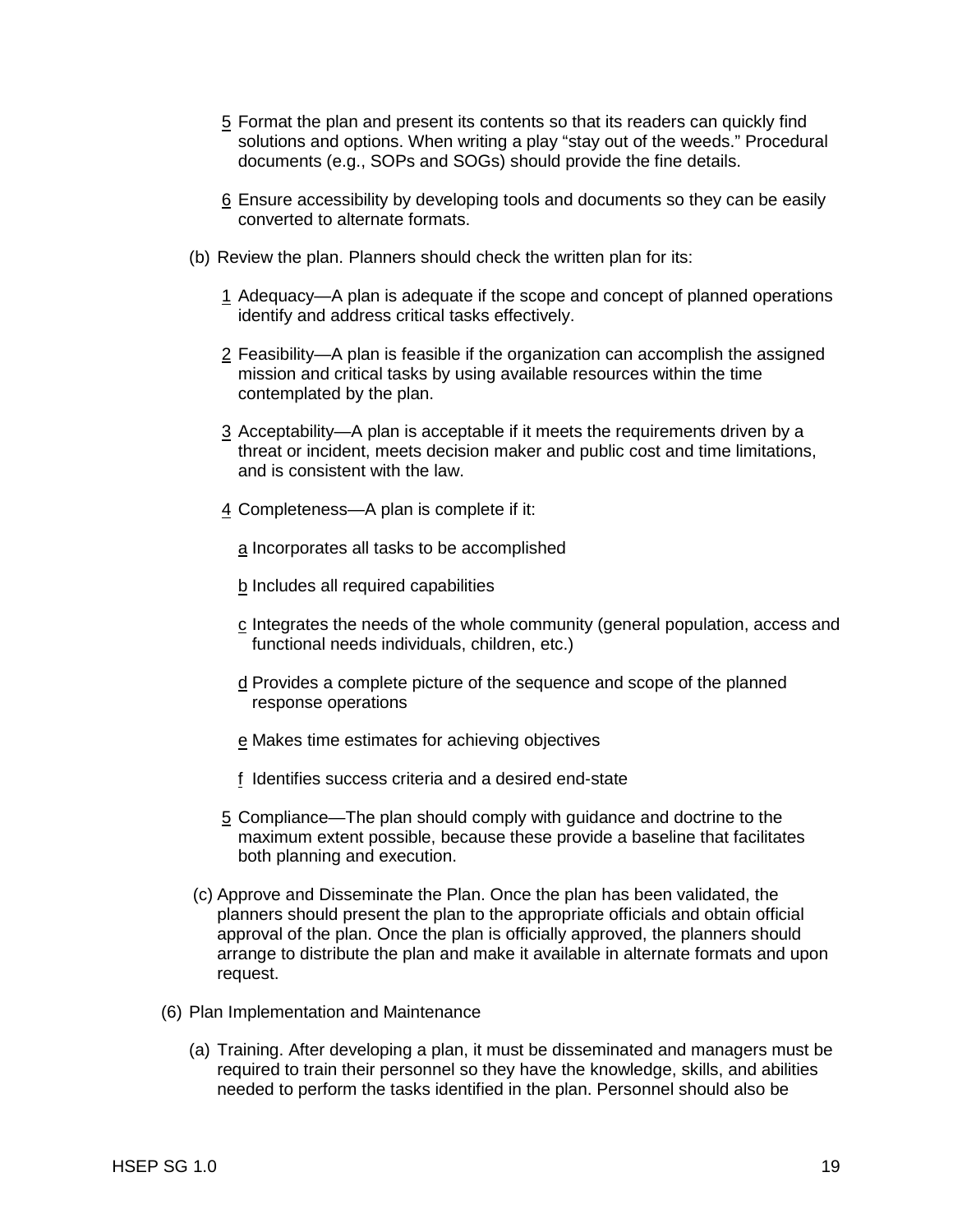trained on the organization-specific procedures necessary to support those plan tasks.

- (b) Exercise the Plan. Evaluating the effectiveness of plans involves a combination of training events, exercises, and real-world incidents to determine whether the goals, objectives, decisions, actions, and timing outlined in the plan led to a successful response.
- (c) Review, Revise and Maintain the Plan. This step closes the loop in the planning process. It focuses on adding the information gained by exercising the plan and starting the planning cycle over again. Planning is a continuous process that does not stop when the plan is published. Plans should evolve as lessons are learned, new information and insights are obtained, and priorities are updated.
- (7) Templates. Once all the information is gathered and considered, numerous templates exist that planners can use to organize the information in a usable format. Planning does not have to begin from scratch. Taking advantage of the experience of other planners, as well as, plans generated by other facilities and coalitions can help the planning process.
- **c. Considerations.** Planners should give special consideration to the type of facility in which they are planning. Even though all facilities should have an emergency preparedness plan, 17 specific providers and suppliers are affected by the final rule, *Emergency Preparedness Requirements for Medicare and Medicaid Participating Providers and Suppliers.* Each type of facility has unique considerations during the planning stage. All facilities must develop a plan based on a risk assessment using an allhazards approach, which is an integrated approach focusing on capacities and capabilities critical to preparedness for a full spectrum of emergencies and disasters. The plan must be updated annually. However, in addition to this requirement, the rule also has some special considerations for specific facilities which CMS expects to be met by November 15, 2017. These include:
	- (1) Long-Term Care (LTC) Facilities—Must account for missing residents.
	- (2) Intermediate Care Facilities for Individuals with Intellectual Disabilities (ICF/IID)— Must account for missing residents.
	- (3) Comprehensive Outpatient Rehabilitation Facilities (CORFs)—Must develop the emergency plan with assistance from fire and safety experts and plan for their patient population.
	- (4) Clinics, Rehabilitation Agencies, and Public Health Agencies as Providers of Outpatient Physical Therapy and Speech-Language Pathology Services—Must develop the emergency plan with assistance from fire and safety experts. The plan must also address the location and use of alarm systems and signals, as well as, the methods of containing fires.
	- (5) Organ Procurement Organizations (OPOs)—Must address type of hospitals the OPO has an agreement with.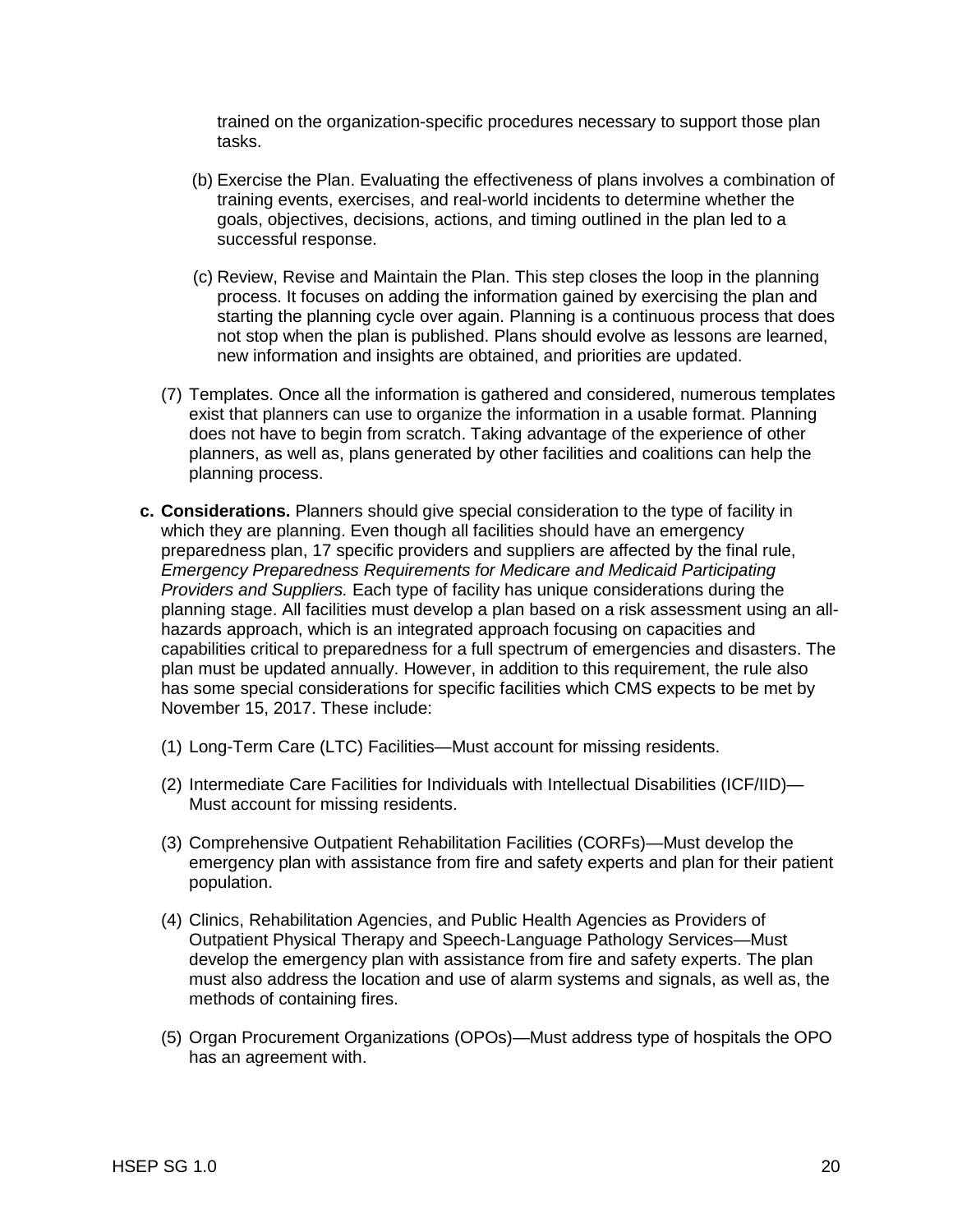- (6) End-Stage Renal Disease (ESRD) Facilities—Must contact local emergency preparedness agency annually to ensure dialysis facility's needs in an emergency.
- **d.** For additional information on each specific difference, it is highly recommended that providers/suppliers review the CMS regulation in its entirety.

#### **e. Annexes**

- (1) Annexes are the parts of an emergency plan that begin to provide specific information and direction.
- (2) Annexes should focus on operations, what the function is and who is responsible for carrying it out. While the basic plan provides information relevant to the emergency plan as a whole, annexes should emphasize responsibilities, tasks, and operational actions that pertain to the function being covered.

#### **f. What annexes might be included in the plan?**

- (1) Annexes should clearly define and describe the policies, processes, roles, and responsibilities inherent in the various functions before, during, and after any emergency period. To ensure adequate planning for all appropriate contingencies, it may be necessary to spend time projecting the consequences of various emergencies.
- (2) The following is a listing of potential annexes to the EOP.
	- (a) Warning—this annex is used to outline the organization, operational concepts, responsibilities and procedures to disseminate timely and accurate warnings to the organization or agency
	- (b) Communications—this annex is to provide information about communications services, procedures, equipment and services available during emergency operations
	- (c) Shelter and Mass Care—this annex outlines operational concepts and organizational arrangements for shelter and mass care during emergency situations for the organization or agency
	- (d) Evacuation—this annex is to provide for the orderly and coordinated evacuation of all or part of the organization or agency population from facilities if it is determined that such action is the most effective means available for protecting the population from the effects of an emergency situation
	- (e) Public Information—this annex outlines the means, organization and process by which an organization or agency will provide appropriate information and instructions to the public during emergency situations
	- (f) Resource Management—this annex provides guidance and outline procedures for efficiently obtaining, managing, allocating, and monitoring the use of resources during emergency situations or when such situations appear imminent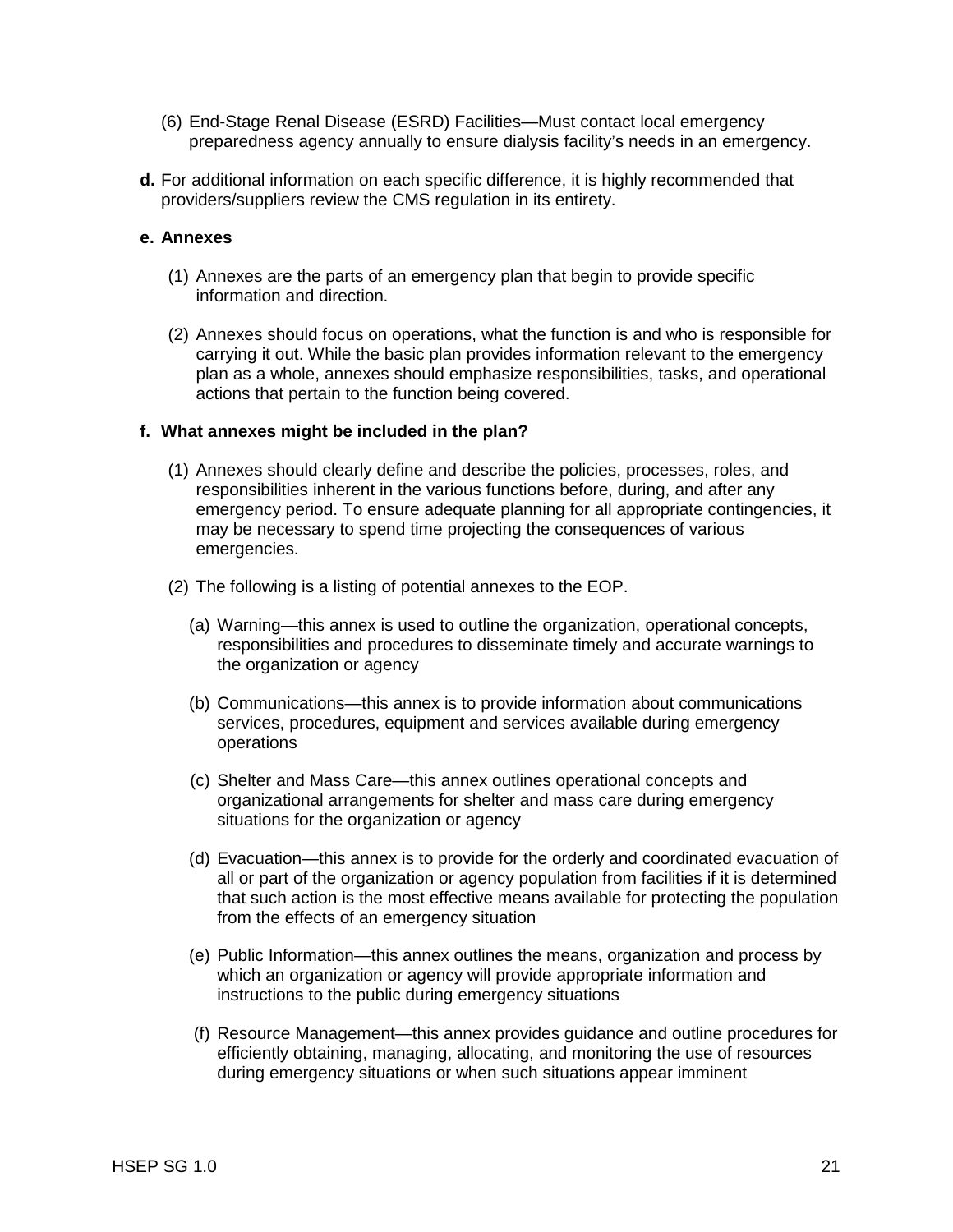(g) Recovery—this annex defines the operational concepts, organizational arrangements, responsibilities and procedures to accomplish the tasks required of the organization or agency's employees and patients to recover from a major emergency or disaster

#### **g. What are some additional requirements that may need to be included as annexes?**

**h. Memorandums of Understanding and Mutual Aid Agreements.** During an emergency, collaborations among healthcare entities can be vital to secure the health of individuals and populations. These collaborative efforts are formularized through MOUs and MAAs.

# **i. What types of MOUs and MAAs should be part of the planning process?**

- (1) The mutual aid support concept is well established and is considered "standard of care" in most emergency response disciplines. Health care organizations and agencies should consider MOUs with organizations that can provide them resources and services during emergencies and disasters. MOUs are established between hospitals, other healthcare providers and/or emergency response agencies to identify their agreements to collaborate, communicate, respond and support one another during a disaster or other public health emergency.
- (2) Understandings regarding the incident command structure, patient and resource management, processes and policies in place for requesting and sharing of staff, equipment, and consumable resources, as well as payment, are generally addressed in a local mutual aid MOU.
- (3) Examples include MOUs between a healthcare organization/agency and
	- (a) Local hospitals for patient transfer, supplies, equipment, pharmaceuticals and personnel
	- (b) Local nurse registry agencies, temporary agencies, and security personnel providers
	- (c) Other local healthcare providers including clinics and long term care facilities for personnel, supplies, equipment, and transportation
	- (d) Venders and suppliers for healthcare and non-health care resources including linen and fuel
	- (e) County government for services including transportation and security; for supplies; and for assistance in managing the treatment and transportation of staff and patients
	- (f) Third party payers to suspend lag time for payments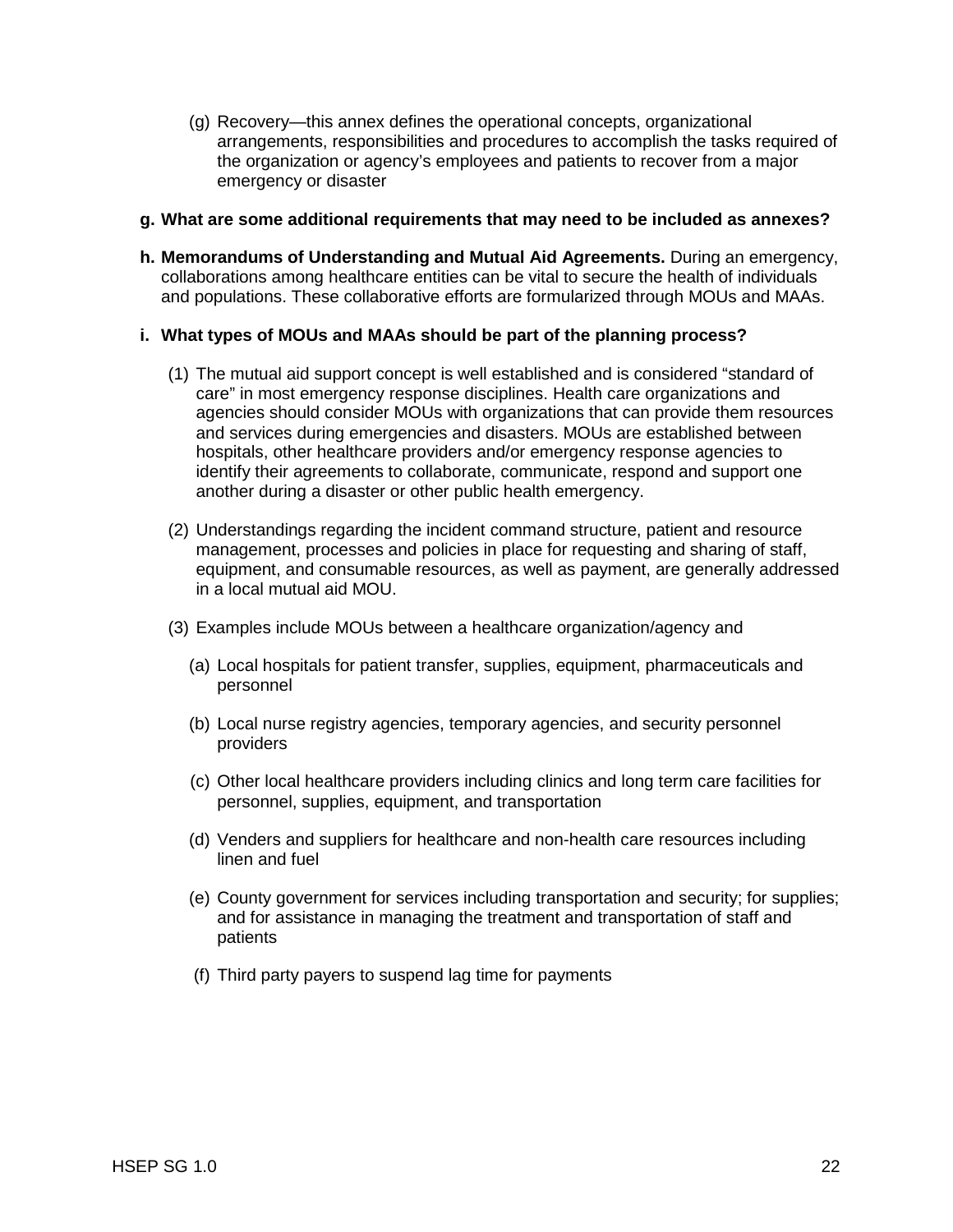# **4. Continuity of Operations**

- **a.** Disasters and public health emergencies can have a significant impact on the population and critical infrastructure, and health care personnel and facilities are no exception. Plans should allow medical facilities and providers to sustain their mission, core essential functions and services for patients already receiving care. Plans should also allow providers and facilities to respond to potential surges in patients when space, staffing (including leadership), and equipment/supply issues are required.
- **b.** The goal is to ensure continuity of operations and facilitate operational and financial recovery. A well thought out emergency plan includes plans for continuity of operations for the health care organization and/or agency throughout and following an emergency.
- **c. How is your organization preparing for potential COOP situations?** For more information [https://asprtracie.hhs.gov/technical-resources/17/continutity-of-operations](https://asprtracie.hhs.gov/technical-resources/17/continutity-of-operations-coop-failure-plan/16)[coop-failure-plan/16.](https://asprtracie.hhs.gov/technical-resources/17/continutity-of-operations-coop-failure-plan/16))
- **5. Question and Answer.** This is a time dedicated to any questions students may have that have not been addressed to this point in the module.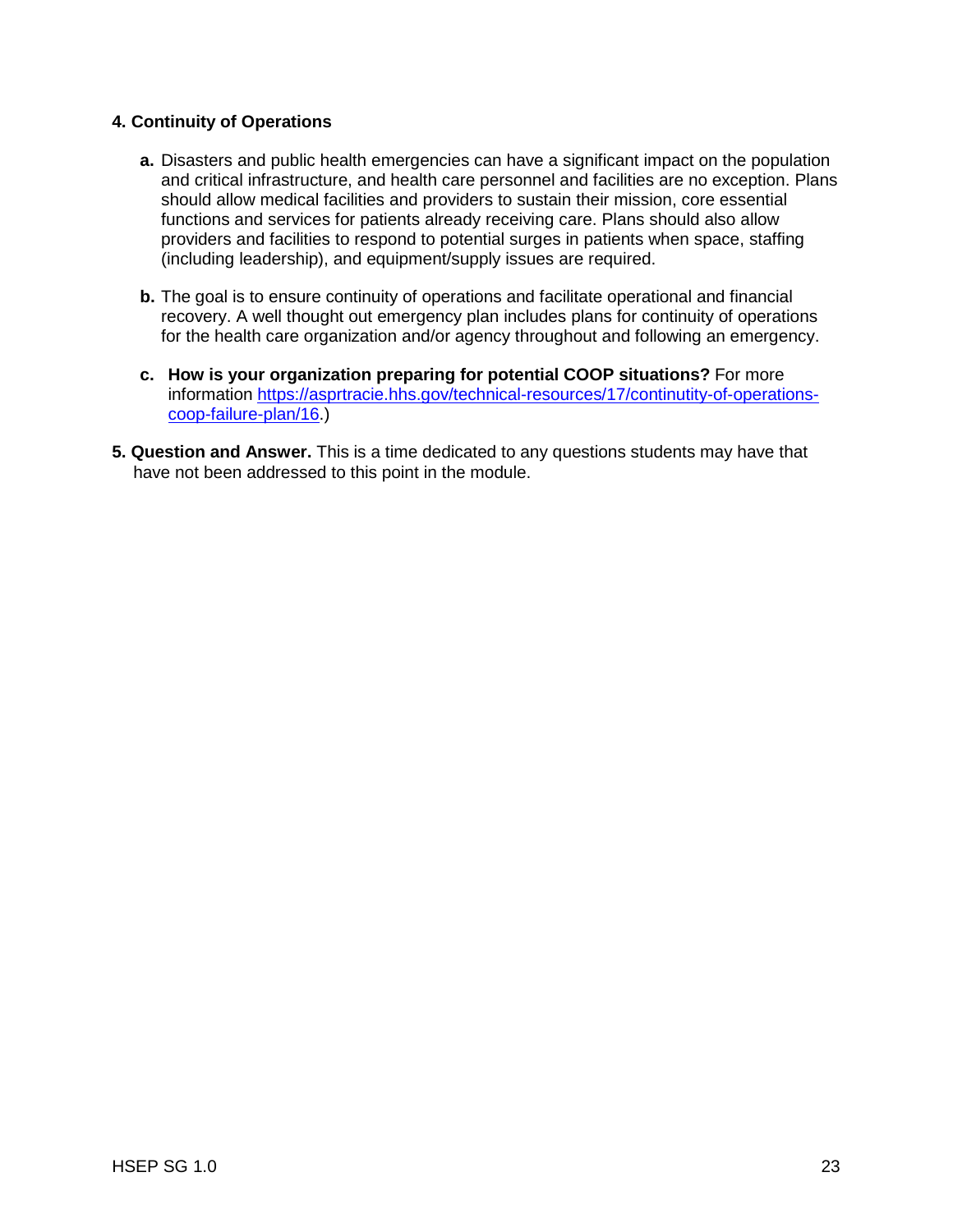## **ADDITIONAL RESOURCES**

- ASPR TRACIE Evaluation of Hazard Vulnerability Assessment Tools.<https://asprtracie.hhs.gov/documents/tracie-Evaluation-of-HVA-tools.pdf>
- Hazard Vulnerability/Risk Assessment Topic Collection. [https://asprtracie.hhs.gov/technical](https://asprtracie.hhs.gov/technical-resources/3/Hazard-Vulnerability-Risk-Assessment/1)[resources/3/Hazard-Vulnerability-Risk-Assessment/1](https://asprtracie.hhs.gov/technical-resources/3/Hazard-Vulnerability-Risk-Assessment/1)
- Emergency Operations Plans/Emergency Management Program Topic Collection. [https://asprtracie.hhs.gov/technical-resources/84/Emncy-Operations-Plans-](https://asprtracie.hhs.gov/technical-resources/84/Emncy-Operations-Plans-Emncy-Management-Program/1)[Emncy-Management-Program/1](https://asprtracie.hhs.gov/technical-resources/84/Emncy-Operations-Plans-Emncy-Management-Program/1)
- Continuity of Operations Planning Topic Collection. [https://asprtracie.hhs.gov/technical](https://asprtracie.hhs.gov/technical-resources/17/continuity-of-operations-coop-failure-plan/16)[resources/17/continuity-of-operations-coop-failure-plan/16](https://asprtracie.hhs.gov/technical-resources/17/continuity-of-operations-coop-failure-plan/16)

## **REFERENCES**

- Agency for Healthcare Research and Quality. (2007). Mass Medical Care with Scarce Resources: A Community Planning Guide. Available from [http://www.calhospitalprepare.org/sites/main/files/resources/Mass%20Medical%20Care](http://www.calhospitalprepare.org/sites/main/files/resources/Mass%20Medical%20Care%20with%20Scarce%20Resources.pdf) [%20with%20Scarce%20Resources.pdf](http://www.calhospitalprepare.org/sites/main/files/resources/Mass%20Medical%20Care%20with%20Scarce%20Resources.pdf)
- California Hospital Association. (2017). *Memoranda of Understanding*. Available from <http://www.calhospitalprepare.org/memoranda-understanding>
- Hick, J.L., Hanfling, D., Cantrill, S.V. 2012 *Allocating Scare Resources in Disasters: Emergency Department Principles.* Annuals of Emergency Medicine. Volume 59, Issue 3, Pages 177- 187. Retrieved from [http://www.annemergmed.com/article/S0196-0644\(11\)00676-7/fulltext](http://www.annemergmed.com/article/S0196-0644(11)00676-7/fulltext)
- Hodge, J.G. and Anderson, E., Teret, S.P., Vernick, J.S., Kirsch, T.D., Kelen, G. (2009). Model Memorandum of Understanding Between Hospitals during Declared Emergencies. [https://emergency.cdc.gov/planning/emac/pdf/pacer\\_model\\_mou.pdf](https://emergency.cdc.gov/planning/emac/pdf/pacer_model_mou.pdf)
- Kaiser Permanente. (2017). HVA Tool/Template. Available from <http://www.calhospitalprepare.org/hazard-vulnerability-analysis>
- Lumpkins, D.M., Sebring, A. (2012). *Threat and Hazard Identification and Risk Assessment. EM Forum Presentation*. Available from <http://www1.udel.edu/DRC/emforum/recordings/20120509.html>
- U.S. Department of Homeland Security. Federal Emergency Management Agency. (2010). *CPG 101: Developing and maintaining emergency operations plans.* Available from <https://www.fema.gov/media-library/assets/documents/25975>
- U.S. Department of Homeland Security. Federal Emergency Management Agency. (2013). *CPG 201: Threat and Hazard Identification and Risk Assessment Guide.* Available from [https://www.fema.gov/media-library/assets/documents/26335#](https://www.fema.gov/media-library/assets/documents/26335)
- U.S. Health and Human Services. Office of the Assistant Secretary Preparedness and Response. *CMS Emergency Preparedness Rule: Resources at Your Fingertips*. <https://asprtracie.hhs.gov/.../cms-ep-rule-resources-at-your-fingertips.pdf>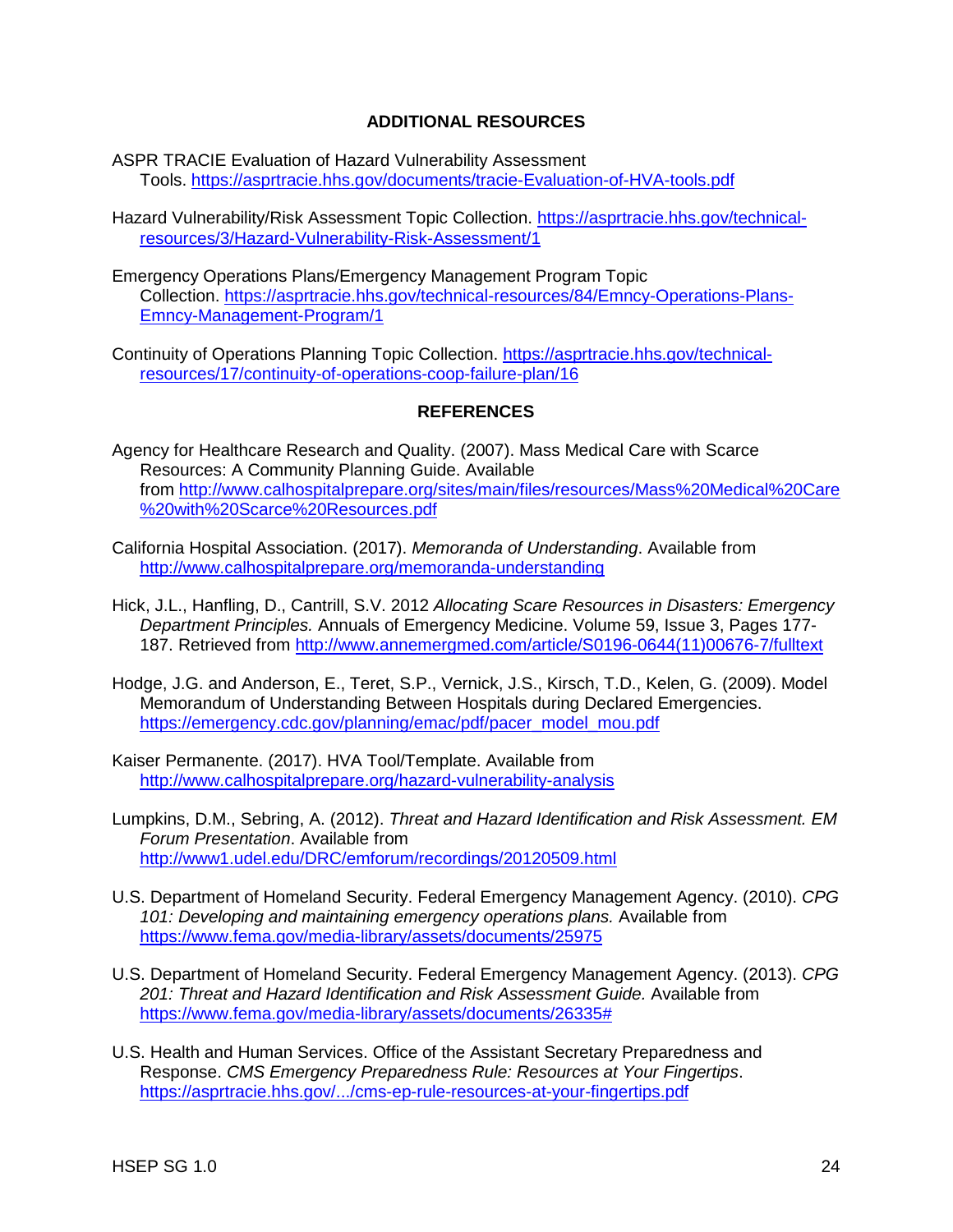- U.S. Health and Human Services. Office of the Assistant Secretary Preparedness and Response. Public Health Emergency. Medical Surge Capacity Capability. MSCC **Healthcare** Coalition. [https://www.phe.gov/Preparedness/planning/mscc/healthcarecoalition/chapter5/P](https://www.phe.gov/Preparedness/planning/mscc/healthcarecoalition/chapter5/Pages/hazards.aspx) [ages/hazards.aspx](https://www.phe.gov/Preparedness/planning/mscc/healthcarecoalition/chapter5/Pages/hazards.aspx)
- U.S. Health and Human Services. Office of the Assistant Secretary Preparedness and Response. TRACIE Healthcare Emergency Preparedness Information Gateway. *Emergency operations plans/Emergency management program topic collection.* <https://asprtracie.hhs.gov/documents/EMP-EOP.pdf>
- U.S. Health and Human Services. Office of the Assistant Secretary Preparedness and Response. (2017). *2017-2022 Health Care Preparedness and Response Capabilities.*  Available from [https://phe.gov/Preparedness/planning/hpp/reports/Documents/2017-2022](https://phe.gov/Preparedness/planning/hpp/reports/Documents/2017-2022-healthcare-pr-capablities.pdf) [healthcare-pr-capablities.pdf](https://phe.gov/Preparedness/planning/hpp/reports/Documents/2017-2022-healthcare-pr-capablities.pdf)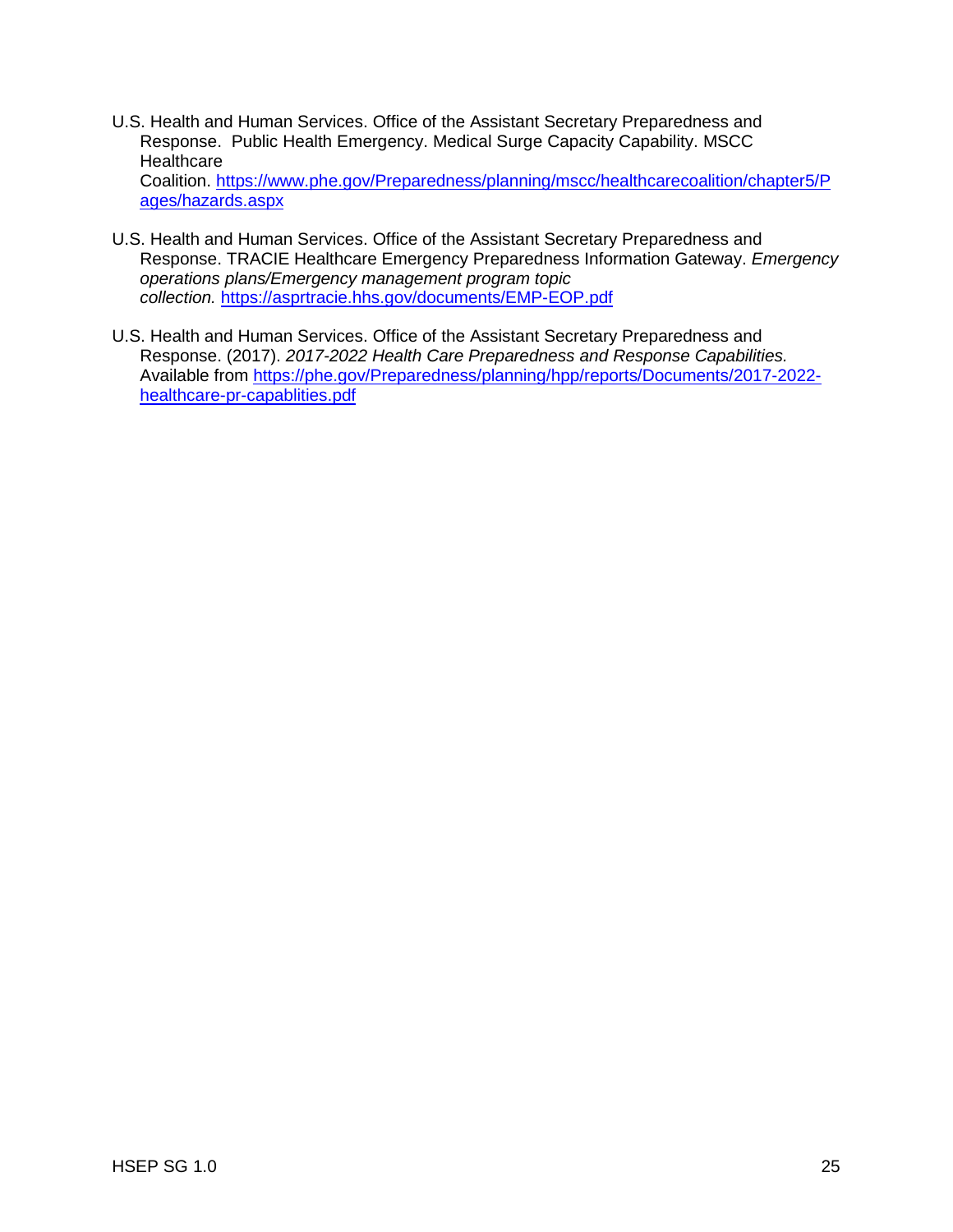# **Health Sector Emergency Preparedness AWR-366**

**Student Guide**

**Module 4 Policies and Procedures**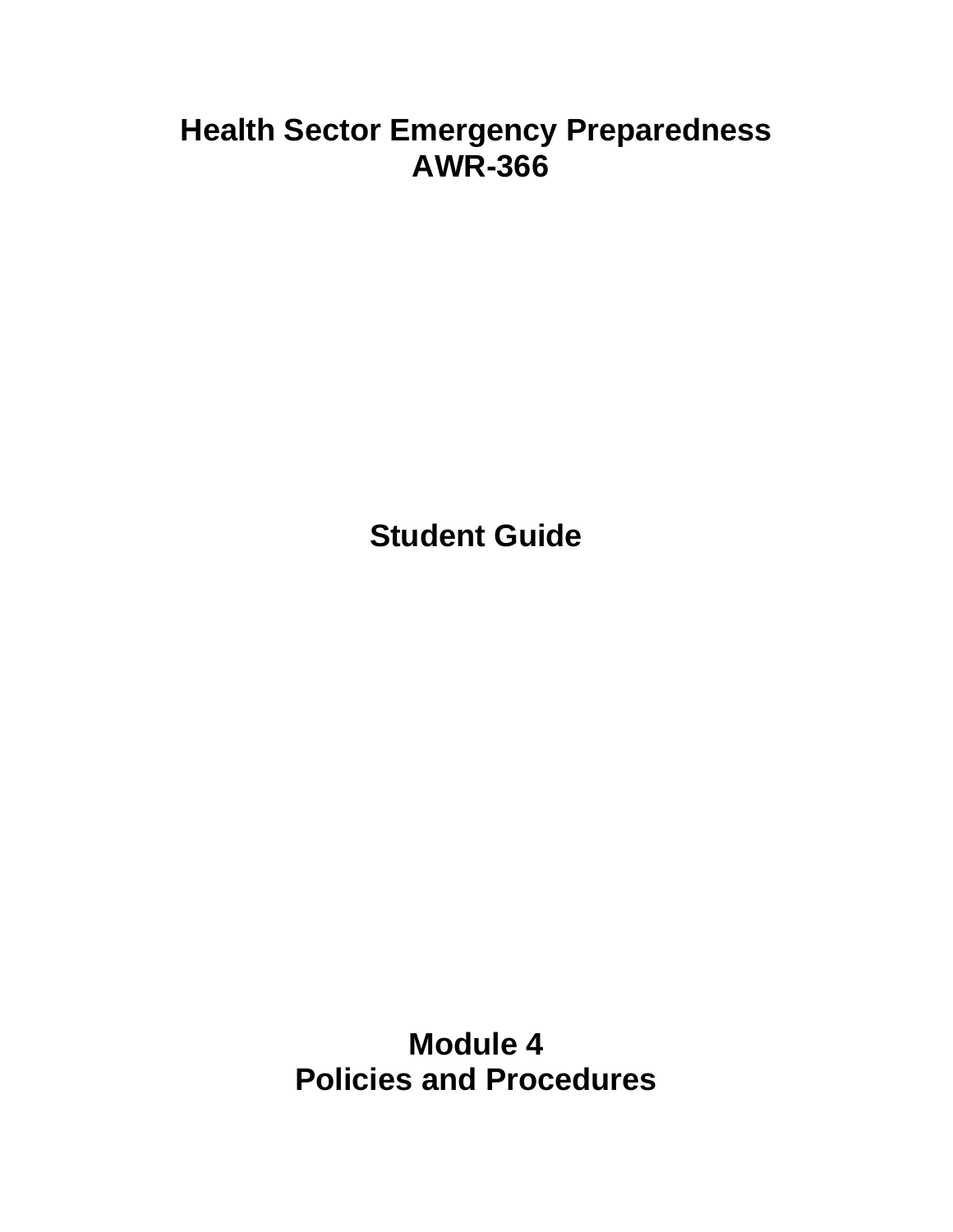#### **Number:** Module 4

**Title:** Policies and Procedures

**Purpose.** The purpose of this module is to provide a discussion of the development and maintenance of an emergency preparedness policies and procedures for a health sector facility.

## **Learning Objectives**

**Terminal Learning Objective.** Determine requirements and considerations for creating emergency preparedness policies and procedures for a health sector facility consistent with emergency planning principles and best practices. (HC-0260)

## **Enabling Learning Objectives**

- Define emergency preparedness policies and procedures according to emergency preparedness policy and procedures principals and best practices. (HC-0260a)
- Determine the emergency preparedness policies and procedures requirements in accordance with the *CMS Emergency Preparedness Requirements for Medicare and Medicaid Participating Providers and Suppliers* Rule. (HC-0260b)
- Determine the required elements for emergency preparedness policies and procedures consistent with emergency preparedness planning principles and best practices. (HC-0260c)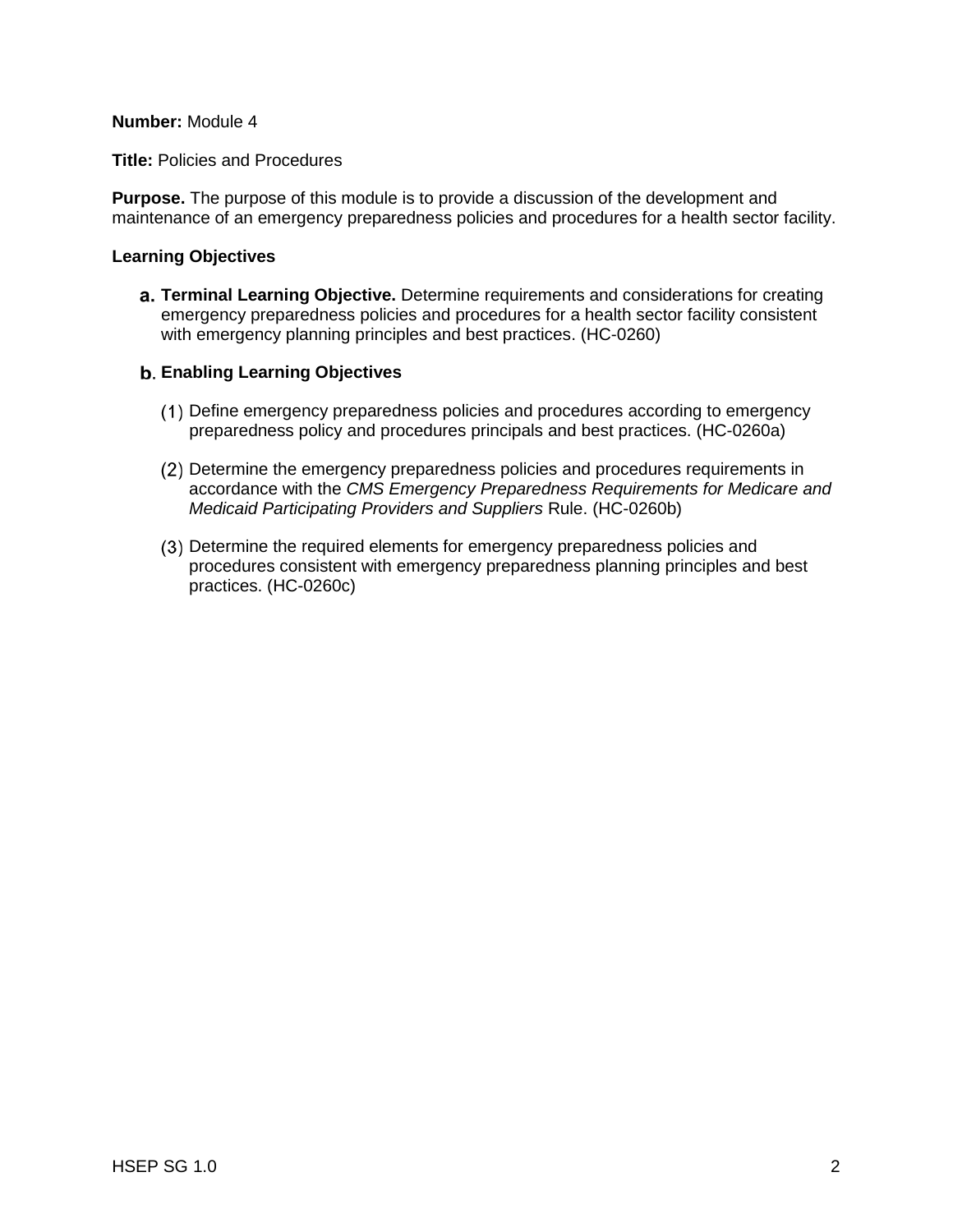### **1. Definition of Emergency Preparedness Policies and Procedures**

- **a.** Policies and procedures serve to operationalize the emergency plan to ensure that the processes described in the plan can actually be executed. Having plans that look good, check the boxes, but cannot actually be executed are not effective plans and don't meet the intent of the rule.
- **b.** Policies and procedures allow the actions described in the emergency operations plan to be executed.
- c. Policies and procedures are designed to influence and determine all major decisions and actions, and all activities take place within the boundaries set by them. Procedures are the specific methods employed to express policies in action in day-to-day operations of the organization. Together, policies and procedures ensure that a point of view held by the governing body of an organization is translated into steps that result in an outcome compatible with that view.

#### **2. Emergency Preparedness Policies and Procedures Elements**

**a.** Following the development of an emergency plan, policies and procedures are developed for the identified functional areas that require more specific information and direction. Under CMS's Final Rule, providers and suppliers are required to develop and implement emergency preparedness policies and procedures based on the emergency plan, the risk assessment proposed, and the communication plan. The policies and procedures are to be reviewed and updated at least annually.

## **What functions identified by the risk assessment and emergency plan could be developed into policies and procedures?**

- (1) Subsistence
	- (a) The organization's policies and procedures need to address the provision of subsistence needs for staff and patients, whether they evacuated or sheltered in place, including, but not limited to food, water, and medical supplies.
	- (b) The organization's policies and procedures must address how the subsistence needs of patients and staff that were evacuated would be met during an emergency.
- (2) Infrastructure
	- (a) The organization must have policies and procedures that address the provision of alternate sources of energy to maintain:
		- Temperatures to protect patient health and safety and for the safe and  $1$ sanitary storage of provisions;
		- $\overline{2}$ Emergency lighting; and
		- 3 Fire detection, extinguishing, and alarm systems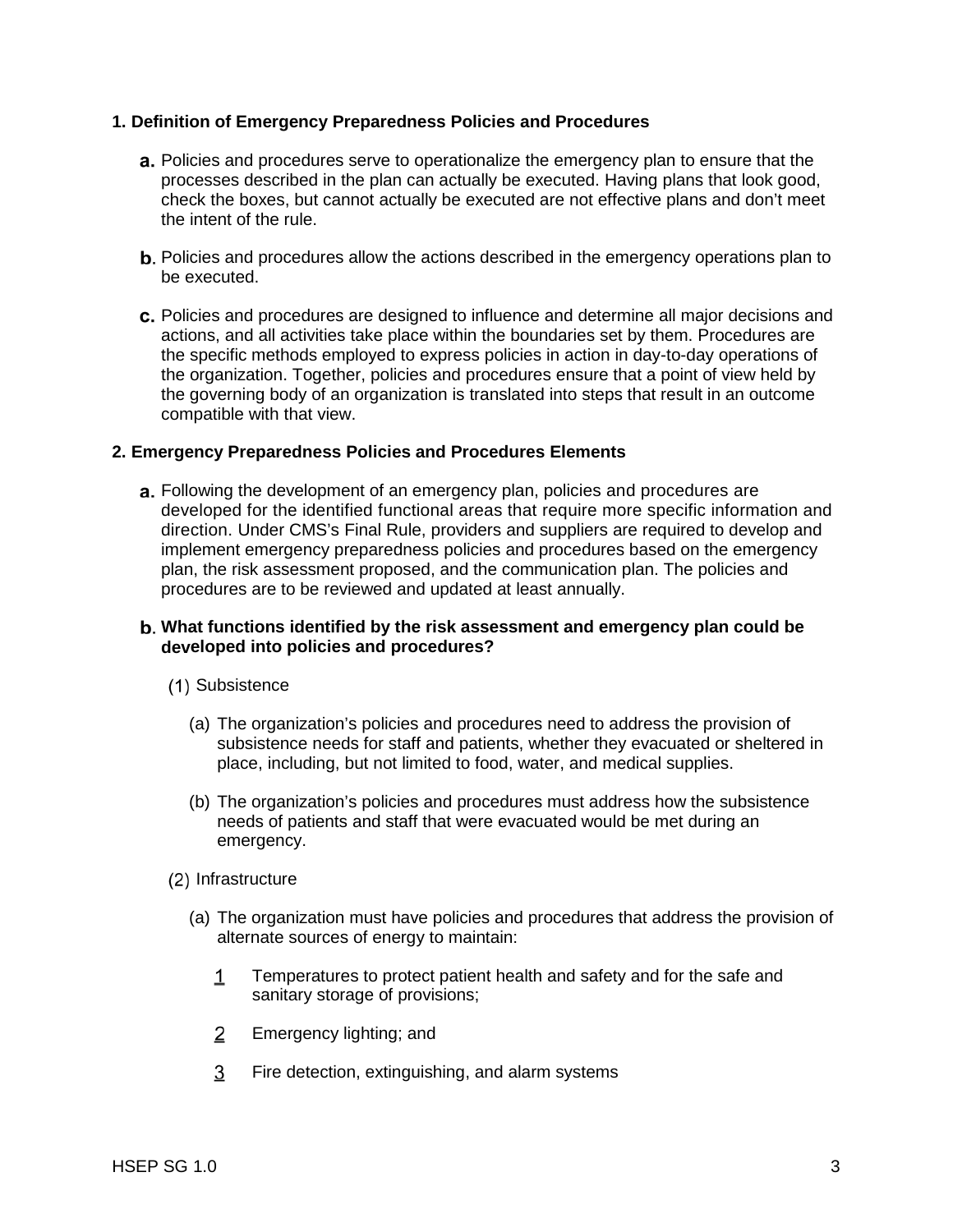- (b) The organization must develop policies and procedures to address the provisions of sewage and waste disposal including solid waste, recyclables, chemical, biomedical waste, and waste water.
- (3) Patient Tracking
	- (a) The organization must develop policies and procedures regarding a system to track the location of staff and patients in the organization's care, both during and after an emergency. It is imperative that the organization be able to track a patient's whereabouts, to ensure adequate sharing of patient information with other facilities and to inform a patient's relatives and friends of the patient's location within the organization, whether the patient has been transferred to another facility, or what is planned in respect to such actions.
	- (b) A requirement is not proposed for a specific type of tracking system. The organization should have the flexibility to determine how best to track patients and staff, whether it uses an electronic database, hard copy documentation, or some other method.
	- (c) The information must be readily available, accurate, and shareable among officials within and across the emergency response system.
- Evacuation and Shelter-in-Place
	- (a) Organizations must have policies and procedures in place to ensure safe evacuation from the organization, which would include consideration of care and treatment needs of evacuees; staff responsibilities; transportation; identification of evacuation location(s); and primary and alternate means of communication with external sources of assistance.
	- (b) Organizations must have policies and procedures to address a means to shelter in place for patients, staff, and volunteers who remain in the facility. Organizations must include in their policies and procedures both the criteria for selecting patients and staff that would be sheltered in place and a description of how they would ensure their safety.
- (5) Patient Records
	- ( a) Organizations are required to have a system of medical documentation that would preserve patient information, protect the confidentiality of patient information, and ensure that patient records are secure and readily available during an emergency.
	- ( b) Organizations are required to ensure that patient records are secure and readily available during an emergency and are in compliance with Health Insurance Portability and Accountability Act (HIPAA) Rules.
- Volunteer Management. The facilities must have policies and procedures in place to address the use of volunteers in an emergency or other emergency staffing strategies, including the process and role for integration of state or federally designated healthcare professionals to address surge needs during an emergency.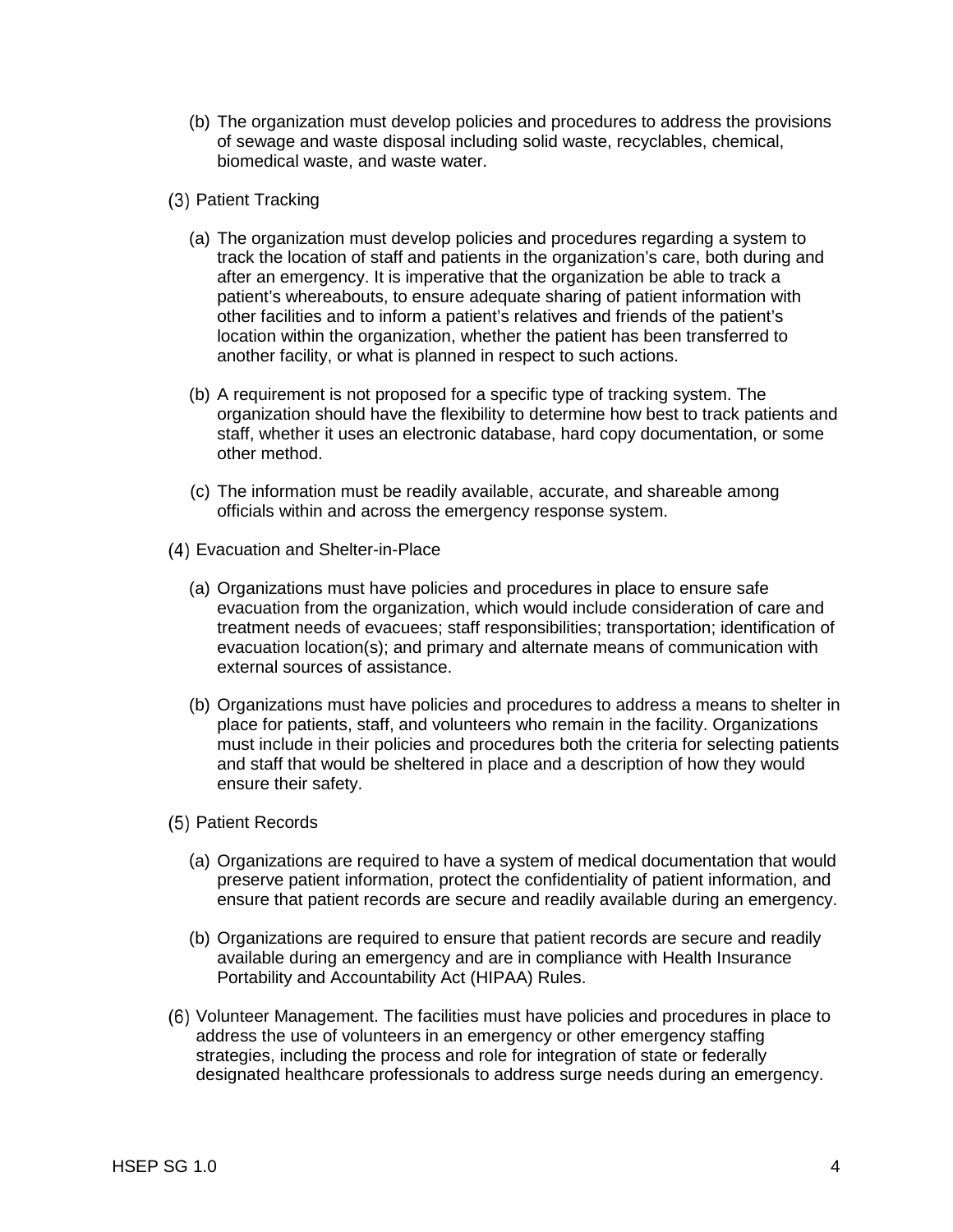- (7) Continuity of Operations
	- ( a) Organizations must have a process for the development of arrangements with other organizations and other facilities to receive patients in the event of limitations or cessation of operations at their facilities, to ensure the continuity of services to organization patients. This requirement would apply only to facilities that provide continuous care and services for individual patients.
	- ( b) Although this applies to facilities who provide continuous care, many other organizations may request transfers as well. For example, home health agencies may decide it is too dangerous for a patient to remain at home and could shift them into a hospital or other care facility.
- Alternate Care. Organization policies and procedures would have to address the role of the organization under a waiver declared by the HHS Secretary for the provision of care and treatment at an alternate care site identified by emergency management officials. This requirement is for inpatient providers only.
- Medicare, Medicaid, and CHIP Requirements. Healthcare providers must ensure that sufficient healthcare items and services are available to meet the needs of individuals enrolled in Medicare, Medicaid, and Children's Health Insurance Programs (CHIP) in an emergency area during any portion of an emergency period.
- (10) Resource Management. Many resources are needed to support the preparedness program. These resources can be organized into different categories. Health care organizations must ensure each category of resources is addressed as necessary.
	- ( a) Staff
	- (b) Equipment and Supplies
	- (c) Funding
	- (d) Information

#### **3. Developing Emergency Preparedness Plan Policies and Procedures**

- **Form a team**.
	- Similar to developing the emergency plan, collaboration is essential to developing functional policies and procedures. If the policy or procedures involve other agencies, developing and reviewing needs and solutions together will ensure functionality. (As a note, transplant cents should be part of the hospital's team.)
	- Facilities who are part of an integrated health system can have policies and procedures as a system. However, upon a survey, each facility is required to demonstrate compliance. If integrated health system policies and procedures are done as a whole, but facilities are geographically spread out and have different hazards, then this should be considered.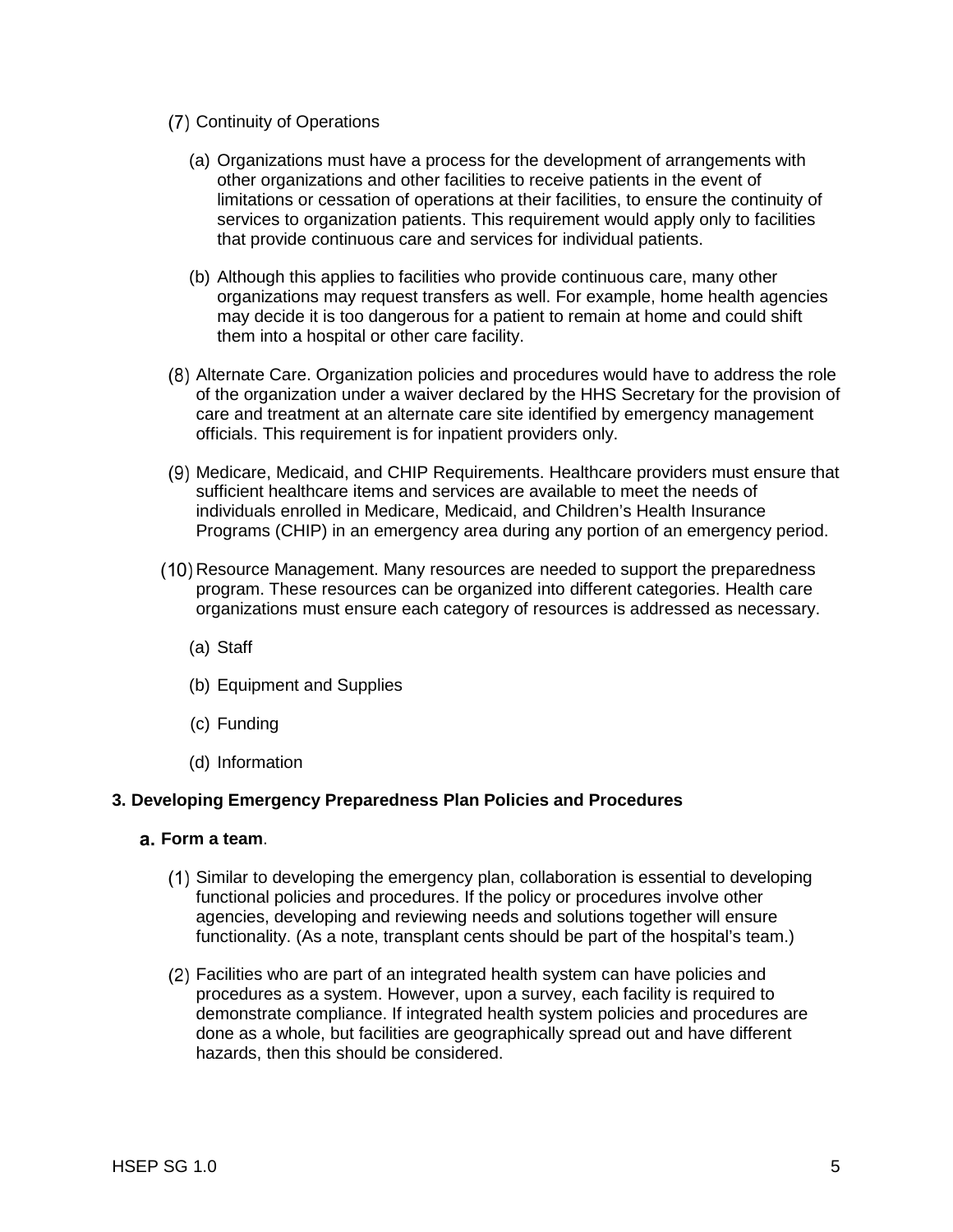- **Write the policies and procedures.** The next step is to develop and write the policies and procedures. The following guidance can assist in ensuring the documents are followed when specific instances arise.
	- Description of purpose or rationale statement—Describe the purpose of the policy and/or procedures, why it is needed, and what it intends to accomplish.
	- (2) Scope—Describe the situations for which the policy and procedures should be activated and used.
	- Target audience—Take into account who will be reading and functioning under the policies and procedures is essential.
	- Level of detail—Ensure necessary details are included, but avoid unnecessary details that will only cause confusion during an emergency situation.
- **Review, implement, and practice the policies and procedures**

#### **Assume you are responsible for writing the policies and procedures for an evacuation plan at your Intermediate Care Facility for Individuals with Intellectual Disabilities (ICF/IIDs), what considerations should be taken?**

- Interagency coordination. Many times organizations develop policies and procedures in isolation. However, they depend on other organizations to help carry out the processes. Everyone involved in the implementation of the policies and procedures should be involved in the development.
- Specific patient needs. Not all patients are alike, any specific needs for patients should be considered during the planning process. Does a patient need to have constant supervision when in unknown surroundings or is there specific dietary concerns of a patient. All of these issues need to be addressed prior to an evacuation situation.
- (3) Staffing needs. Given the fact that patients needing specific types of care may have to go to a variety of different facilities, what will the new staffing needs be?
- Medical devices/pharmaceuticals. What specific medical devices and medications need to be transferred with the patients? How will these decisions affect modes of transportation (i.e., if an individual is in a wheelchair, wheelchair accessible vehicles may have to be obtained)?
- Patient management and tracking. How will the facility keep up with who goes where and if they arrived safely? Will patient records be transferred with patient, electronically ahead of time?
- Family member notifications. How and when will family members be notified on the evacuation?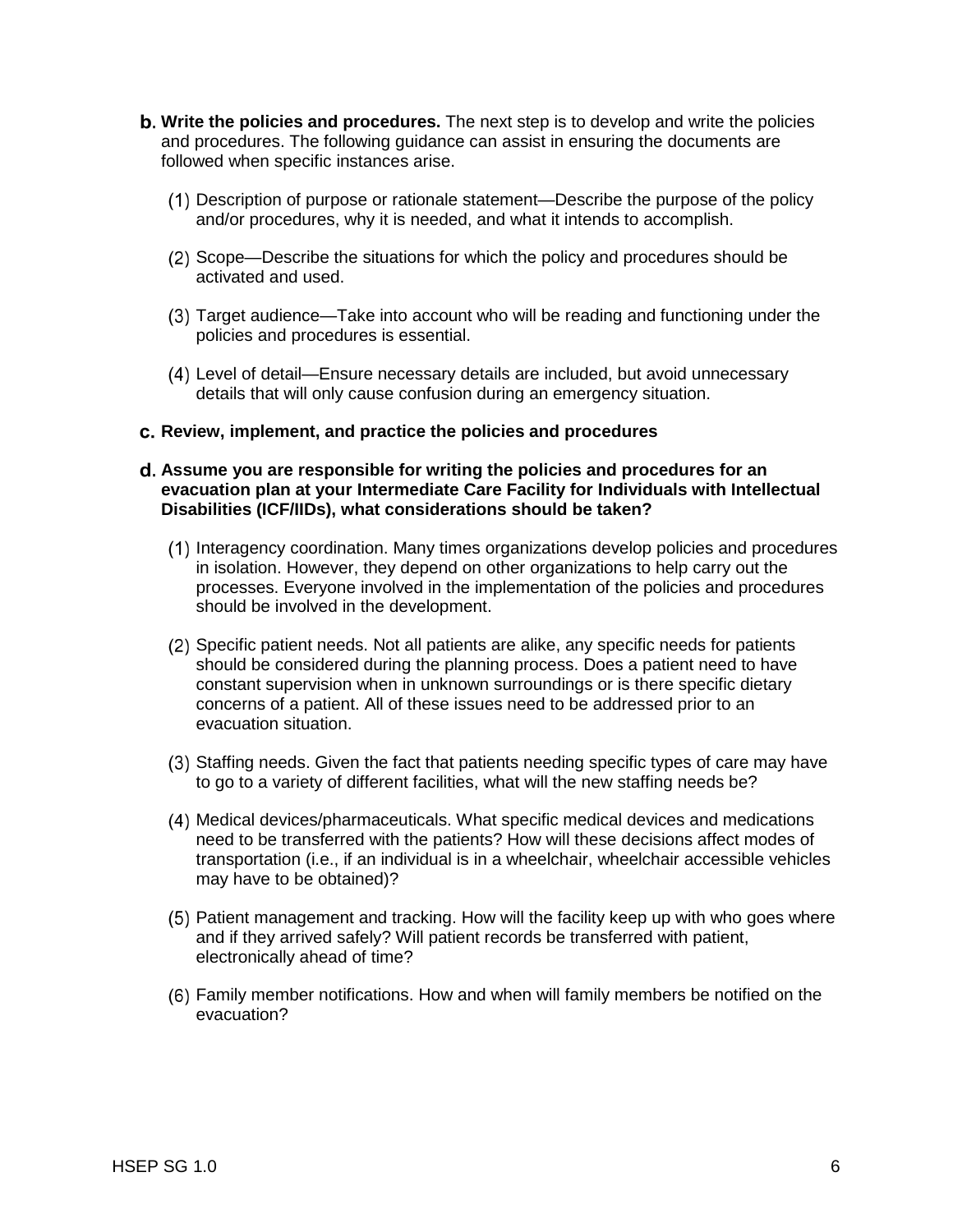## **ADDITIONAL RESOURCES**

- Continuity of Operations (COOP)/Failure Plan. [https://asprtracie.hhs.gov/technical](https://asprtracie.hhs.gov/technical-resources/17/Continuity-of-Operations-COOP-Failure-Plan/16)[resources/17/Continuity-of-Operations-COOP-Failure-Plan/16](https://asprtracie.hhs.gov/technical-resources/17/Continuity-of-Operations-COOP-Failure-Plan/16)
- Alternate Care Sites (including shelter medical care). [https://asprtracie.hhs.gov/technical](https://asprtracie.hhs.gov/technical-resources/48/Alternate-Care-Sites-including-shelter-medical-care/47)[resources/48/Alternate-Care-Sites-including-shelter-medical-care/47](https://asprtracie.hhs.gov/technical-resources/48/Alternate-Care-Sites-including-shelter-medical-care/47)
- Crisis Standards of Care. [https://asprtracie.hhs.gov/technical-resources/63/Crisis-Standards-of-](https://asprtracie.hhs.gov/technical-resources/63/Crisis-Standards-of-Care/60)[Care/60](https://asprtracie.hhs.gov/technical-resources/63/Crisis-Standards-of-Care/60)
- Healthcare-Related Disaster Legal/Regulatory/Federal Policy. [https://asprtracie.hhs.gov/technical-resources/83/Healthcare-Related-Disaster-Legal-](https://asprtracie.hhs.gov/technical-resources/83/Healthcare-Related-Disaster-Legal-Regulatory-Federal0Policy/1)[Regulatory-Federal0Policy/1](https://asprtracie.hhs.gov/technical-resources/83/Healthcare-Related-Disaster-Legal-Regulatory-Federal0Policy/1)
- Hospital Surge Capability and Immediate Bed Availability. [https://asprtracie.hhs.gov/technical](https://asprtracie.hhs.gov/technical-resources/58/Hospital-Surge-Capacity-and-Immediate-Bed-Availability/56)[resources/58/Hospital-Surge-Capacity-and-Immediate-Bed-Availability/56](https://asprtracie.hhs.gov/technical-resources/58/Hospital-Surge-Capacity-and-Immediate-Bed-Availability/56)
- Patient Movement and Tracking. [https://asprtracie.hhs.gov/technical-resources/70/patient](https://asprtracie.hhs.gov/technical-resources/70/patient-movement-and-trackingforward-movement-of-patients-tracking-and-tracking-systems/60)[movement-and-trackingforward-movement-of-patients-tracking-and-tracking-systems/60](https://asprtracie.hhs.gov/technical-resources/70/patient-movement-and-trackingforward-movement-of-patients-tracking-and-tracking-systems/60)

#### **REFERENCES**

- FEMA (November 2010). *Developing and Maintaining Emergency Operations Plans— Comprehensive Preparedness Guide (CPG) 101 Version 2.0.* Retrieved from [https://www.fema.gov/media-library-data/20130726-1828-25045-](https://www.fema.gov/media-library-data/20130726-1828-25045-0014/cpg_101_comprehensive_preparedness_guide_developing_and_maintaining_emergency_operations_plans_2010.pdf) 0014/cpg 101 comprehensive preparedness quide developing and maintaining emergen [cy\\_operations\\_plans\\_2010.pdf](https://www.fema.gov/media-library-data/20130726-1828-25045-0014/cpg_101_comprehensive_preparedness_guide_developing_and_maintaining_emergency_operations_plans_2010.pdf)
- FEMA (September 1996). *Guide for All-Hazard Emergency Operations Planning—State and Local Guide*. Retrieved from <https://www.fema.gov/pdf/plan/slg101.pdf>
- U.S. Government Publishing Office (January 2017). *Electronic Code of Federal Regulations.* Retrieved from [http://www.ecfr.gov/cgi-bin/text](http://www.ecfr.gov/cgi-bin/text-idx?SID=f6b796ea838e6e3741609abd77ad3346&mc=true&node=pt42.4.441&rgn=div5#se42.4.441_1184)[idx?SID=f6b796ea838e6e3741609abd77ad3346&mc=true&node=pt42.4.441&rgn=div5#se4](http://www.ecfr.gov/cgi-bin/text-idx?SID=f6b796ea838e6e3741609abd77ad3346&mc=true&node=pt42.4.441&rgn=div5#se42.4.441_1184) [2.4.441\\_1184](http://www.ecfr.gov/cgi-bin/text-idx?SID=f6b796ea838e6e3741609abd77ad3346&mc=true&node=pt42.4.441&rgn=div5#se42.4.441_1184)

WebFinance Inc. (2017). *BusinessDictionary—Policies and Procedures*. Retrieved from<http://www.businessdictionary.com/definition/policies-and-procedures.html>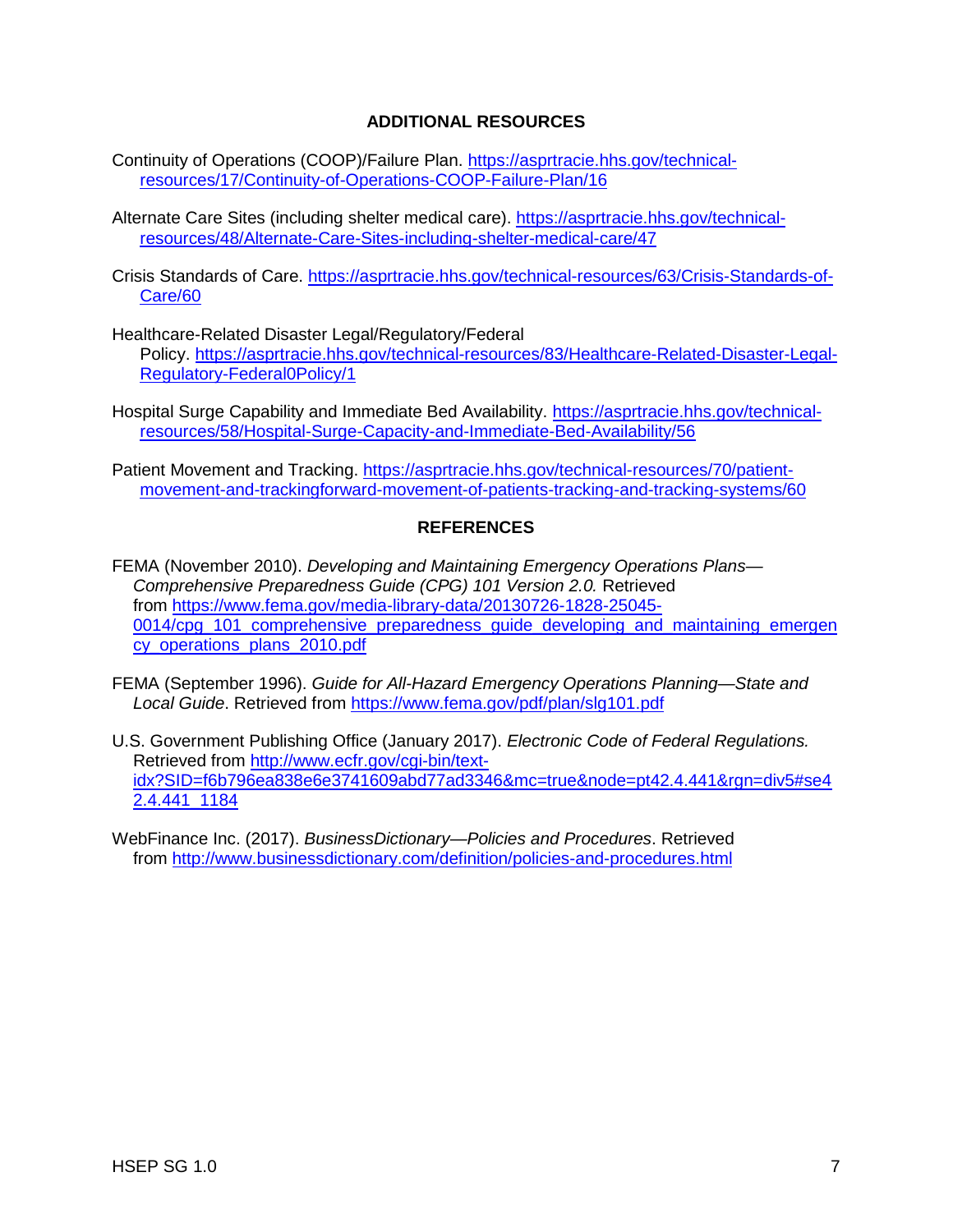### **Annex A**

#### **Overview of the Emergency Preparedness Plan Policies and Procedures Requirements for the Other Health Care Facilities**

*Below is a summarization of the Final Rule. For thorough information regarding a specific provider or supplier, please reference CMS regulatory and sub-regulatory guidance.* 

- a. Emergency Preparedness Plan Policies and Procedures requirements will be listed by provider type (inpatient/outpatient). The organization preparedness requirements are the baseline for all facilities.
	- $(1)$  Organization  $(42$  CFR  $482.1)$ 
		- ( a) Refer to 42 CFR 482.15
	- Critical Access Organization (CAH) (42 CFR 485.625)
		- ( a) The CAH must develop and implement emergency preparedness policies and procedures, based on the emergency plan, risk assessment, and the communication plan. The policies and procedures must be reviewed and updated at least annually.
		- (b) At a minimum, the policies and procedures must address the following:
			- 1 Safe evacuation from the CAH, which includes staff responsibilities, and needs of the patients.
			- f acility. 2 A means to shelter in place for patients, staff, and volunteers who remain in the
			- A system of medical documentation that preserves patient information, protects confidentiality of patient information, and secures and maintains the availability of records.
			- i ncluding the process and role for integration of State or Federally designated The use of volunteers in an emergency and other emergency staffing strategies, health care professionals to address surge needs during an emergency.
	- Long-Term Care (LTC) Facilities (42 CFR 483.73)
		- ( a) The LTC facility must develop and implement emergency preparedness policies and procedures, based on the emergency plan, risk, and the communication plan. The policies and procedures must be reviewed and updated at least annually.
		- (b) At a minimum, the policies and procedures must address the following:
			- The provision of subsistence needs for staff and residents, whether they evacuate or shelter in place, include, but are not limited to the following:
				- a Food, water, medical, and pharmaceutical supplies.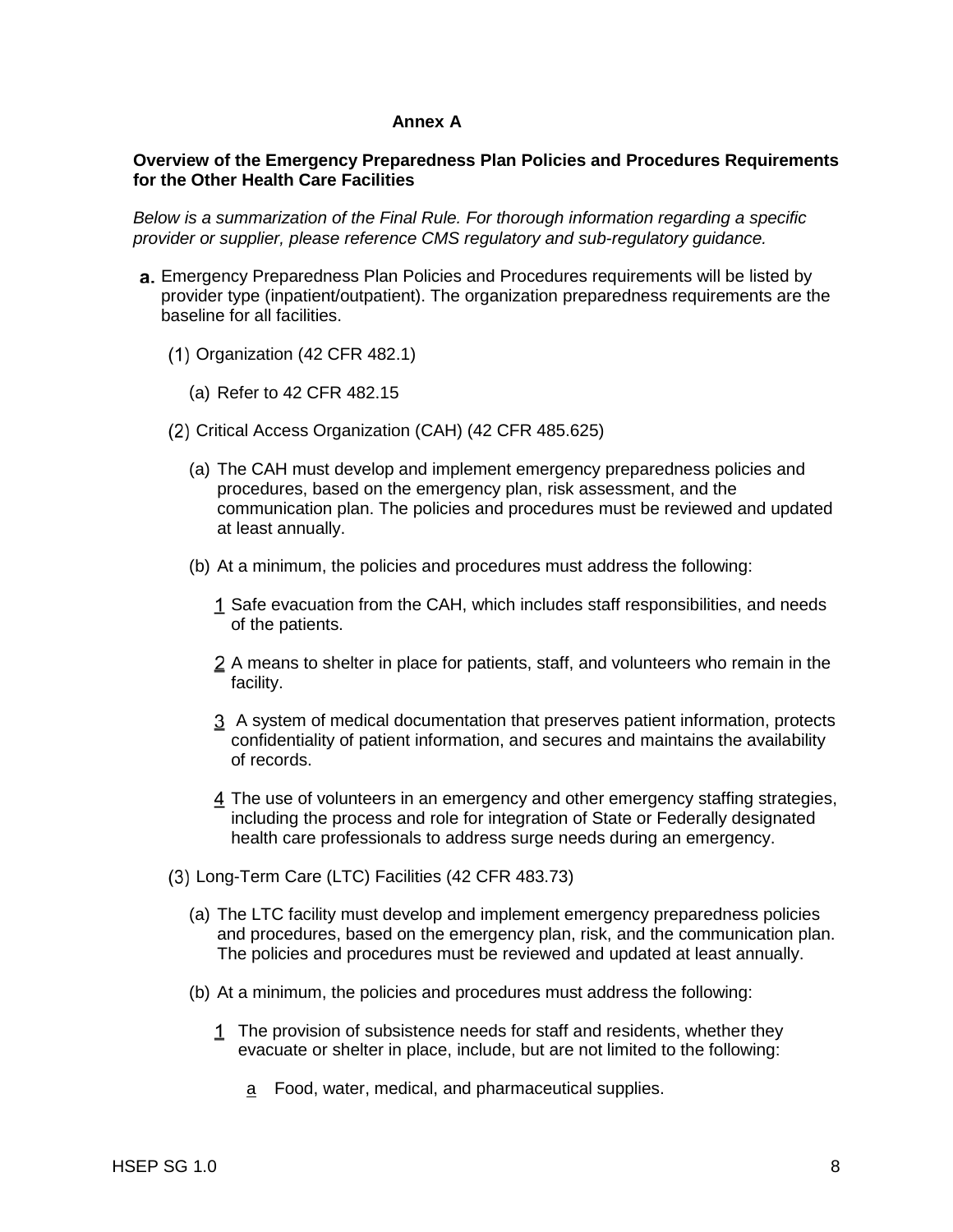- b Alternate sources of energy to maintain:
	- 1) Temperatures to protect resident health and safety and for the safe and sanitary storage of provisions;
	- 2) Emergency lighting;
	- Fire detection, extinguishing, and alarm systems; and
	- 4) Sewage and waste disposal.
- (c) A system to track the location of on-duty staff and sheltered residents in the LTC facility's care during and after an emergency. If on-duty staff and sheltered residents are relocated during the emergency, the LTC facility must document the specific name and location of the receiving facility or other location.
- (d) Safe evacuation from the LTC facility, which includes consideration of care and treatment needs of evacuees; staff responsibilities; transportation; identification of evacuation location(s); and primary and alternate means of communication with external sources of assistance.
- (e) A means to shelter in place for residents, staff, and volunteers who remain in the LTC facility.
- (f) A system of medical documentation that preserves resident information, protects confidentiality of resident information, and secures and maintains the availability of records.
- (g) The use of volunteers in an emergency or other emergency staffing strategies, including the process and role for integration of State or Federally designated health care professionals to address surge needs during an emergency.
- (h) The development of arrangements with other LTC facilities and other providers to receive residents in the event of limitations or cessation of operations to maintain the continuity of services to LTC residents.
- (i) The role of the LTC facility under a waiver declared by the Secretary, in accordance with section 1135 of the Act, in the provision of care and treatment at an alternate care site identified by emergency management officials.
- Psychiatric Residential Treatment Facilities (PRTFs) (42 CFR 441.184)
	- (a) The PRTF facility must develop and implement emergency preparedness policies and procedures, based on the emergency plan, risk, and the communication plan. The policies and procedures must be reviewed and updated at least annually.
	- (b) At a minimum, the policies and procedures must address the following:
		- 1 The provision of subsistence needs for staff and residents, whether they evacuate or shelter in place, include, but are not limited to the following:
			- a Food, water, medical, and pharmaceutical supplies.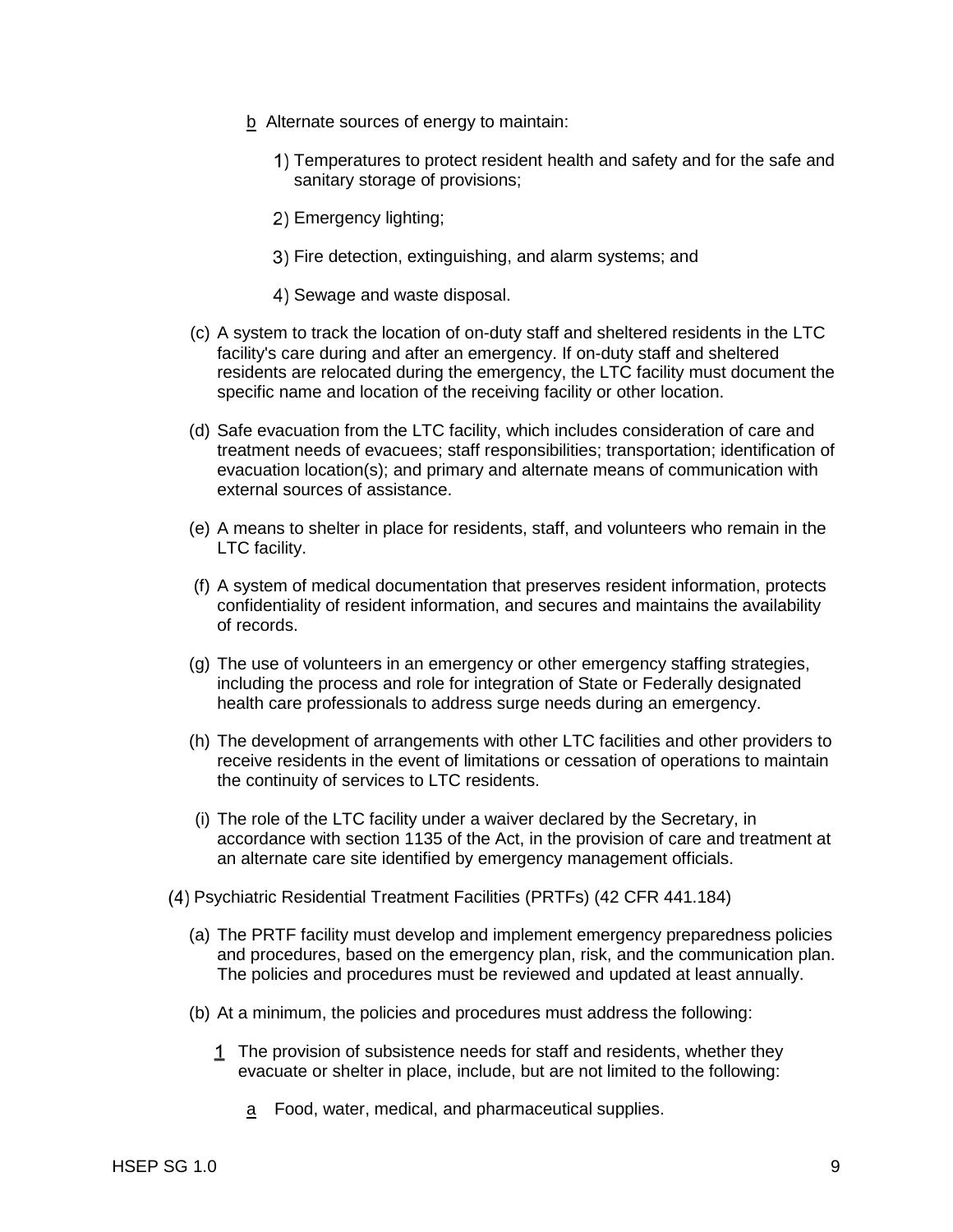- b Alternate sources of energy to maintain the following:
	- 1) Temperatures to protect resident health and safety and for the safe and sanitary storage of provisions.
	- 2) Emergency lighting.
	- 3) Fire detection, extinguishing, and alarm systems.
	- 4) Sewage and waste disposal.
- 2 A system to track the location of on-duty staff and sheltered residents in the PRTF's care during and after an emergency. If on-duty staff and sheltered residents are relocated during the emergency, the PRTF must document the specific name and location of the receiving facility or other location.
- 3 Safe evacuation from the PRTF, which includes consideration of care and treatment needs of evacuees; staff responsibilities; transportation; identification of evacuation location(s); and primary and alternate means of communication with external sources of assistance.
- A means to shelter in place for residents, staff, and volunteers who remain in the facility.
- A system of medical documentation that preserves resident information, protects confidentiality of resident information, and secures and maintains the availability of records.
- The use of volunteers in an emergency or other emergency staffing strategies, including the process and role for integration of State and Federally designated health care professionals to address surge needs during an emergency.
- The development of arrangements with other PRTFs and other providers to receive residents in the event of limitations or cessation of operations to maintain the continuity of services to PRTF residents.
- The role of the PRTF under a waiver declared by the Secretary, in accordance with section 1135 of Act, in the provision of care and treatment at an alternate care site identified by emergency management officials.
- (5) Intermediate Care Facilities for Individuals with Intellectual Disabilities (ICF/IID) (42 CFR 483.475)
	- (a) The ICF/IID facility must develop and implement emergency preparedness policies and procedures, based on the emergency plan, risk, and the communication plan. The policies and procedures must be reviewed and updated at least annually.
	- (b) The provision of subsistence needs for staff and clients, whether they evacuate or shelter in place, include, but are not limited to the following: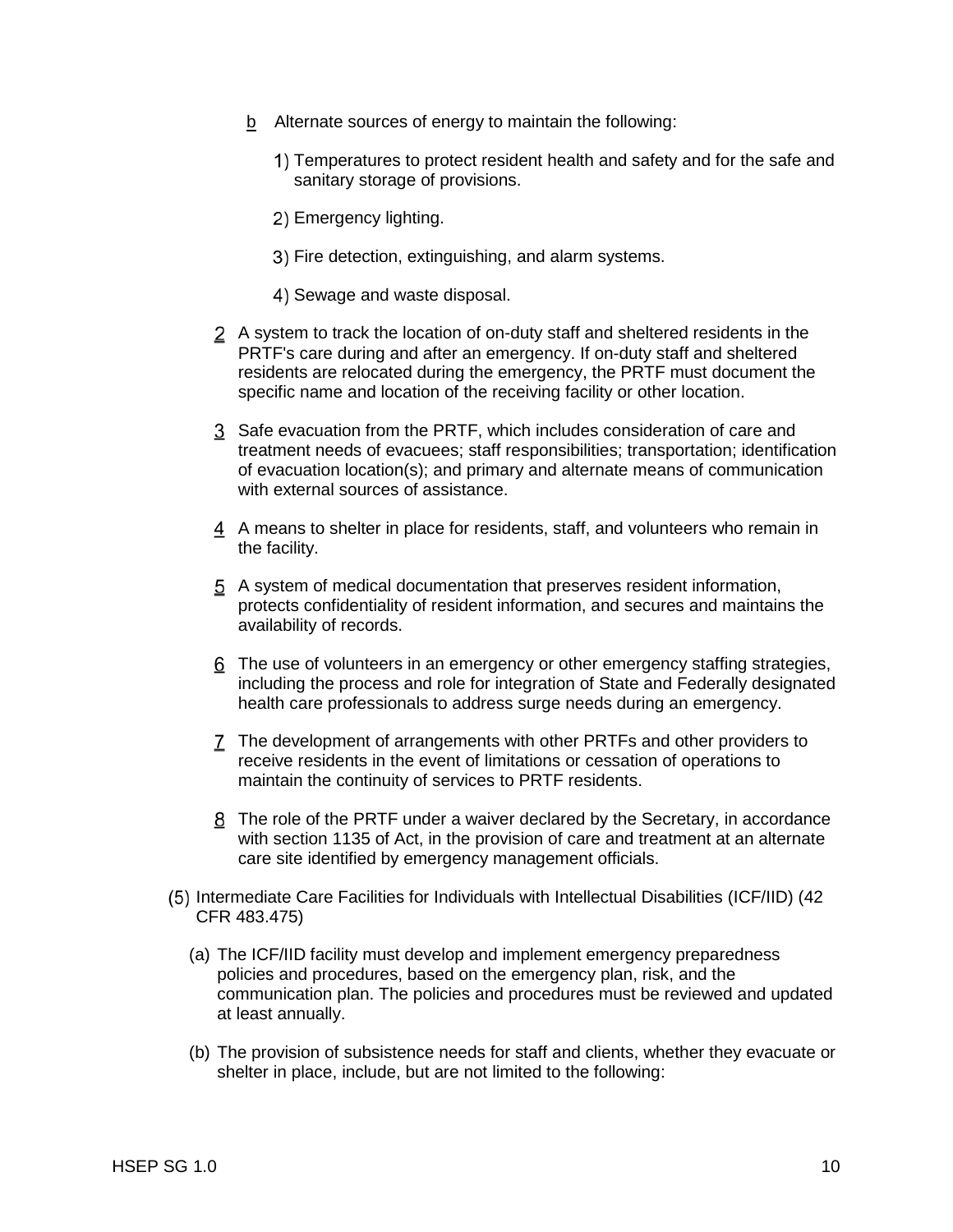- Food, water, medical, and pharmaceutical supplies.
- Alternate sources of energy to maintain the following:
	- a Temperatures to protect client health and safety and for the safe and sanitary storage of provisions.
	- b Emergency lighting.
	- c Fire detection, extinguishing, and alarm systems.
	- d Sewage and waste disposal.
- (c) A system to track the location of on-duty staff and sheltered clients in the ICF/IID's care during and after an emergency. If on-duty staff and sheltered clients are relocated during the emergency, the ICF/IID must document the specific name and location of the receiving facility or other location.
- (d) Safe evacuation from the ICF/IID, which includes consideration of care and treatment needs of evacuees; staff responsibilities; transportation; identification of evacuation location(s); and primary and alternate means of communication with external sources of assistance.
- (e) A means to shelter in place for clients, staff, and volunteers who remain in the facility.
- (f) A system of medical documentation that preserves client information, protects confidentiality of client information, and secures and maintains the availability of records.
- (g) The use of volunteers in an emergency or other emergency staffing strategies, including the process and role for integration of State or Federally designated health care professionals to address surge needs during an emergency.
- (h) The development of arrangements with other ICF/IIDs or other providers to receive clients in the event of limitations or cessation of operations to maintain the continuity of services to ICF/IID clients.
- (i) The role of the ICF/IID under a waiver declared by the Secretary, in accordance with section 1135 of the Act, in the provision of care and treatment at an alternate care site identified by emergency management officials.
- Religious Nonmedical Health Care Institutions (RNHCIs) (42 CFR 403.748)
	- (a) The RNHCI facility must develop and implement emergency preparedness policies and procedures, based on the emergency plan, risk, and the communication plan. The policies and procedures must be reviewed and updated at least annually.
	- (b) The provision of subsistence needs for staff and patients, whether they evacuate or shelter in place, include, but are not limited to the following: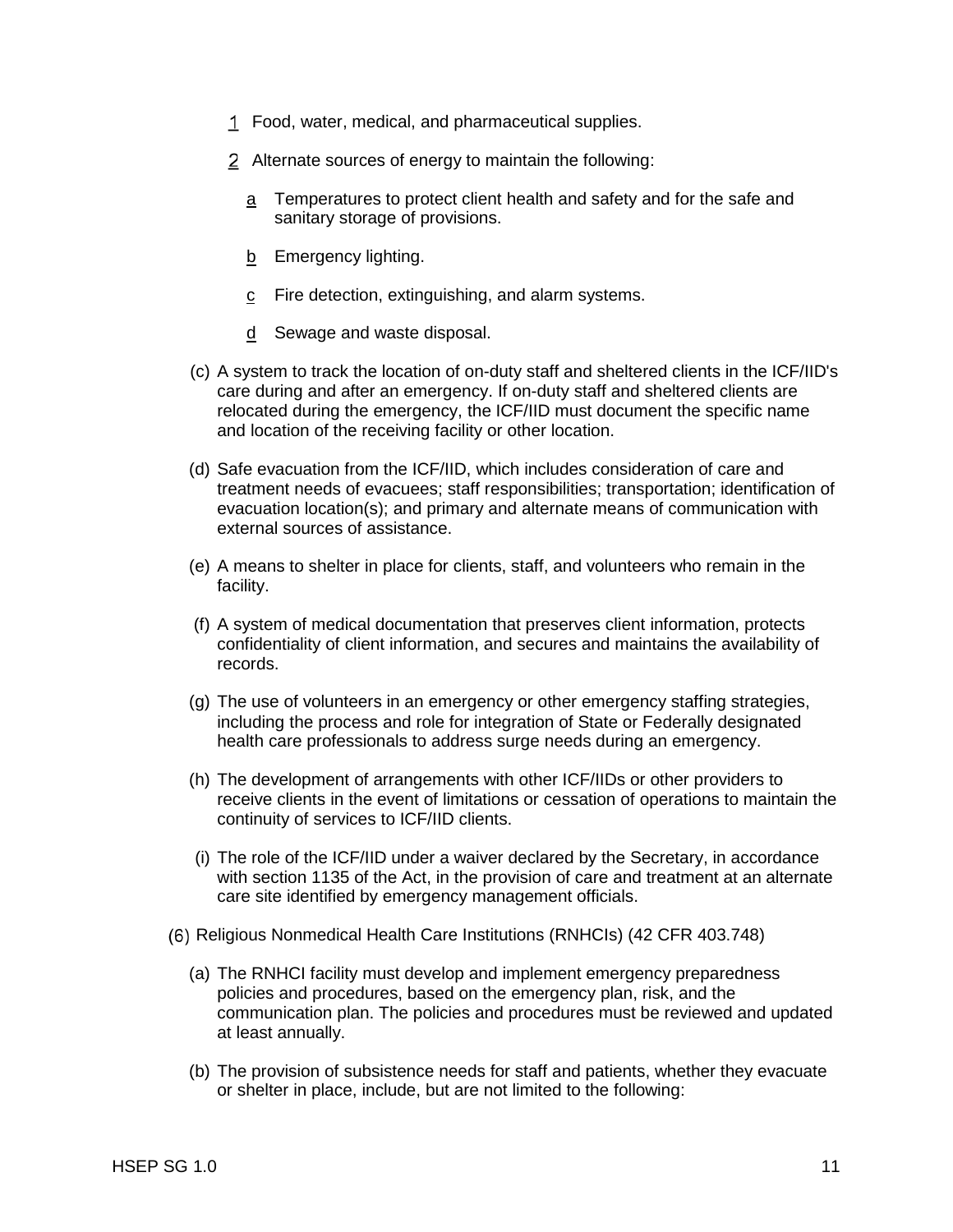1 Food, water, and supplies.

Alternate sources of energy to maintain the following:

- a Temperatures to protect patient health and safety and for the safe and sanitary storage of provisions.
- b Emergency lighting.
- c Fire detection, extinguishing, and alarm systems.
- d Sewage and waste disposal.
- (c) A system to track the location of on-duty staff and sheltered patients in the RNHCI's care during an emergency. If on-duty staff and sheltered patients are relocated during the emergency, the RNCHI must document the specific name and location of the receiving facility or other location.
- (d) Safe evacuation from the RNHCI, which includes the following:
	- Consideration of care needs of evacuees.
	- 2 Staff responsibilities.
	- 3 Transportation.
	- I dentification of evacuation location(s).
	- Primary and alternate means of communication with external sources of assistance.
- (e) A means to shelter in place for patients, staff, and volunteers who remain in the facility.
- (f) A system of care documentation that does the following:
	- 1 Preserves patient information.
	- 2 Protects confidentiality of patient information.
	- Secures and maintains the availability of records.
- (g) The use of volunteers in an emergency and other emergency staffing strategies to address surge needs during an emergency.
- (h) The development of arrangements with other RNHCIs and other providers to receive patients in the event of limitations or cessation of operations to maintain the continuity of nonmedical services to RNHCI patients.
- (i) The role of the RNHCI under a waiver declared by the Secretary, in accordance with section 1135 of Act, in the provision of care at an alternate care site identified by emergency management officials.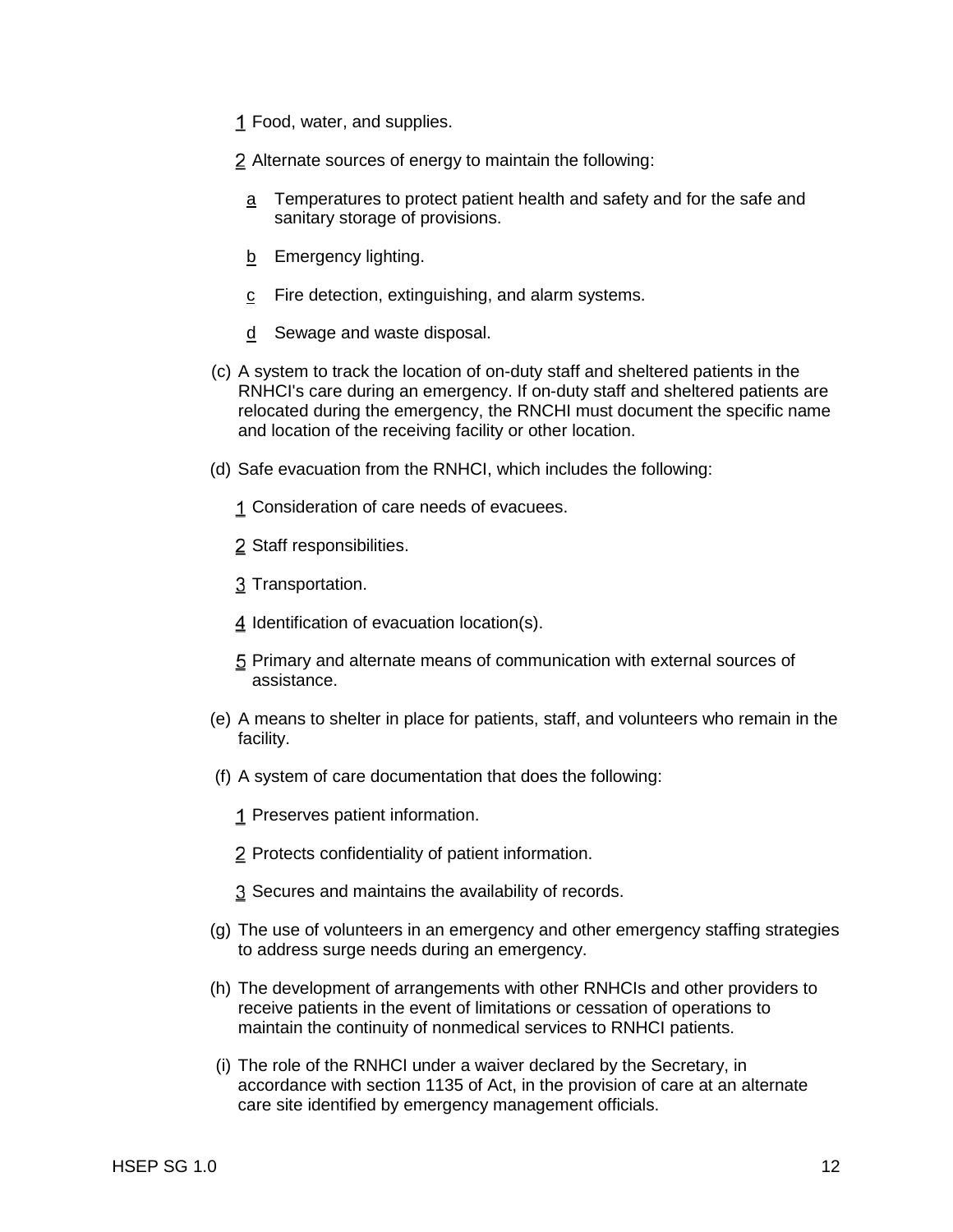- (7) Transplant Centers (42 CFR 482.78)
	- ( a) A transplant center must be included in the emergency preparedness planning and the emergency preparedness program as set forth in the hospital in which it is located. However, a transplant center is not individually responsible for the emergency preparedness requirements.
	- (b) A transplant center must have policies and procedures that address emergency preparedness. These policies and procedures must be included in the hospital's emergency preparedness program.
	- (c) A transplant center must develop and maintain mutually agreed upon protocols that address the duties and responsibilities of the transplant center, the hospital in which the transplant center is operated, and the OPO designated by the Secretary, unless the organization has an approved waiver to work with another OPO, during an emergency.
- Hospices (42 CFR 418.113)
	- (a) The hospice facility must develop and implement emergency preparedness policies and procedures, based on the emergency plan, risk, and the communication plan. The policies and procedures must be reviewed and updated at least annually.
	- (b) At a minimum, the policies and procedures must address the following:
		- Procedures to follow up with on-duty staff and patients to determine services that are needed, in the event that there is an interruption in services during or due to an emergency. The hospice must inform State and local officials of any on-duty staff or patients that they are unable to contact.
		- 2 Procedures to inform State and local officials about hospice patients in need of evacuation from their residences at any time due to an emergency situation based on the patient's medical and psychiatric condition and home environment.
		- A system of medical documentation that preserves patient information, protects confidentiality of patient information, and secures and maintains the availability of records.
		- 4 The use of hospice employees in an emergency and other emergency staffing strategies, including the process and role for integration of State and Federally designated health care professionals to address surge needs during an emergency.
		- The development of arrangements with other hospices and other providers to receive patients in the event of limitations or cessation of operations to maintain the continuity of services to hospice patients.
		- The following are additional requirements for hospice-operated inpatient care facilities only. The policies and procedures must address the following: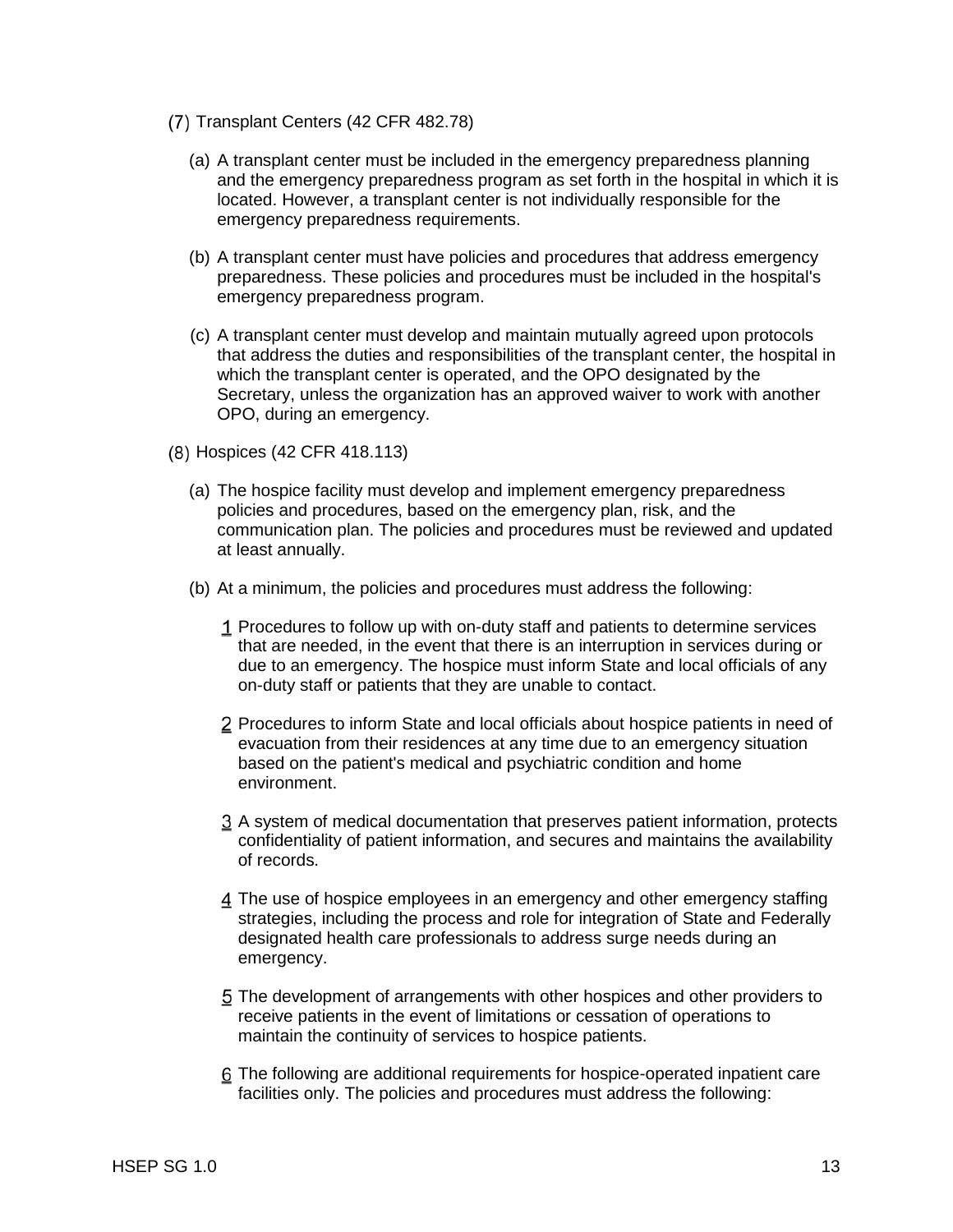- $\overline{a}$  A means to shelter in place for patients, hospice employees who remain in hospice.
- b Safe evacuation from the hospice, which includes consideration of care and treatment needs of evacuees; staff responsibilities; transportation; identification of evacuation location(s) and primary and alternate means of communication with external sources of assistance.
- $\frac{c}{c}$  The provision of subsistence needs for hospice employees and patients, whether they evacuate or shelter in place, include, but are not limited to the following:
	- Food, water, medical, and pharmaceutical supplies.
	- Alternate sources of energy to maintain the following:
		- Temperatures to protect patient health and safety and for the safe and sanitary storage of provisions.
		- b) Emergency lighting.
		- c) Fire detection, extinguishing, and alarm systems.
	- 3) Sewage and waste disposal.
- d The role of the hospice under a waiver declared by the Secretary, in accordance with section 1135 of the Act, in the provision of care and treatment at an alternate care site identified by emergency management officials.
- e A system to track the location of hospice employees' on-duty and sheltered patients in the hospice's care during an emergency. If the on-duty employees or sheltered patients are relocated during the emergency, the hospice must document the specific name and location of the receiving facility or other location.
- (9) Ambulatory Surgical Center (ASCs) (42 CFR 416.54)
	- (a) The ASC facility must develop and implement emergency preparedness policies and procedures, based on the emergency plan, risk, and the communication plan. The policies and procedures must be reviewed and updated at least annually.
	- (b) A system to track the location of on-duty staff and sheltered patients in the ASC's care during an emergency. If on-duty staff or sheltered patients are relocated during the emergency, the ASC must document the specific name and location of the receiving facility or other location.
	- (c) Safe evacuation from the ASC, which includes the following:
		- Consideration of care and treatment needs of evacuees.
		- 2 Staff responsibilities.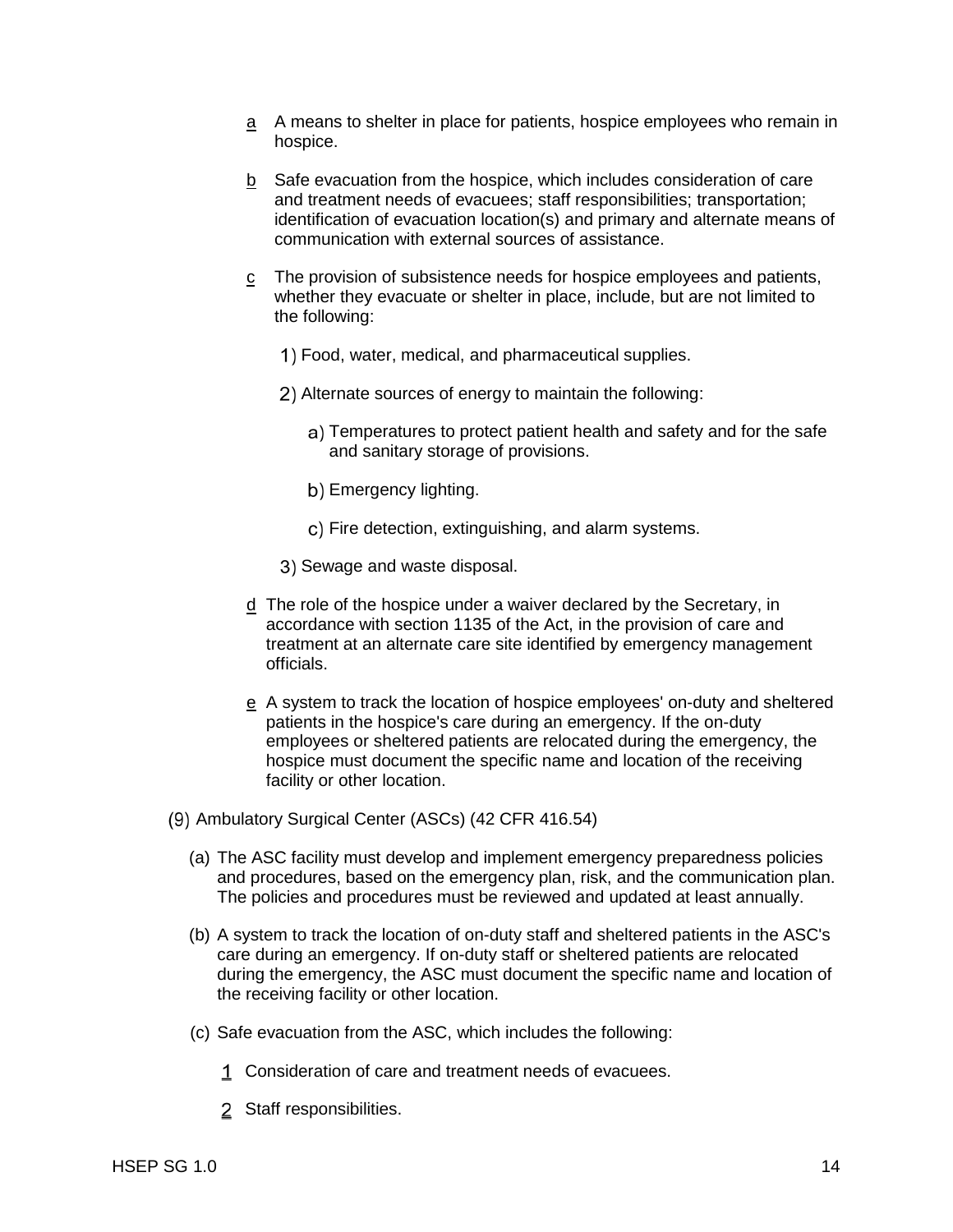- 3 Transportation.
- 4 Identification of evacuation location(s).
- Primary and alternate means of communication with external sources of assistance.
- (d) A means to shelter in place for patients, staff, and volunteers who remain in the ASC.
- (e) A system of medical documentation that does the following:
	- 1 Preserves patient information.
	- 2 Protects confidentiality of patient information.
	- Secures and maintains the availability of records.
- (f) The use of volunteers in an emergency and other staffing strategies, including the process and role for integration of State and Federally designated health care professionals to address surge needs during an emergency.
- (g) The role of the ASC under a waiver declared by the Secretary, in accordance with section 1135 of the Act, in the provision of care and treatment at an alternate care site identified by emergency management officials.
- (10) Programs of All-Inclusive Care for the Elderly (PACE) (42 CFR 460.84)
	- (a) The PACE facility must develop and implement emergency preparedness policies and procedures, based on the emergency plan, risk, and the communication plan. The policies and procedures must address management of medical and nonmedical emergencies, including, but not limited to: Fire; equipment, power, or water failure; care-related emergencies; and natural disasters likely to threaten the health or safety of the participants, staff, or the public. Policies and procedures must be reviewed and updated at least annually.
	- (b) The PACE's policies and procedures must do all of the following:
		- The provision of subsistence needs for staff and participants, whether they evacuate or shelter in place, include, but are not limited to the following:
			- a Food, water, and medical supplies.
			- b Alternate sources of energy to maintain the following:
				- 1) Temperatures to protect participant health and safety and for the safe and sanitary storage of provisions.
				- 2) Emergency lighting.
				- 3) Fire detection, extinguishing, and alarm systems.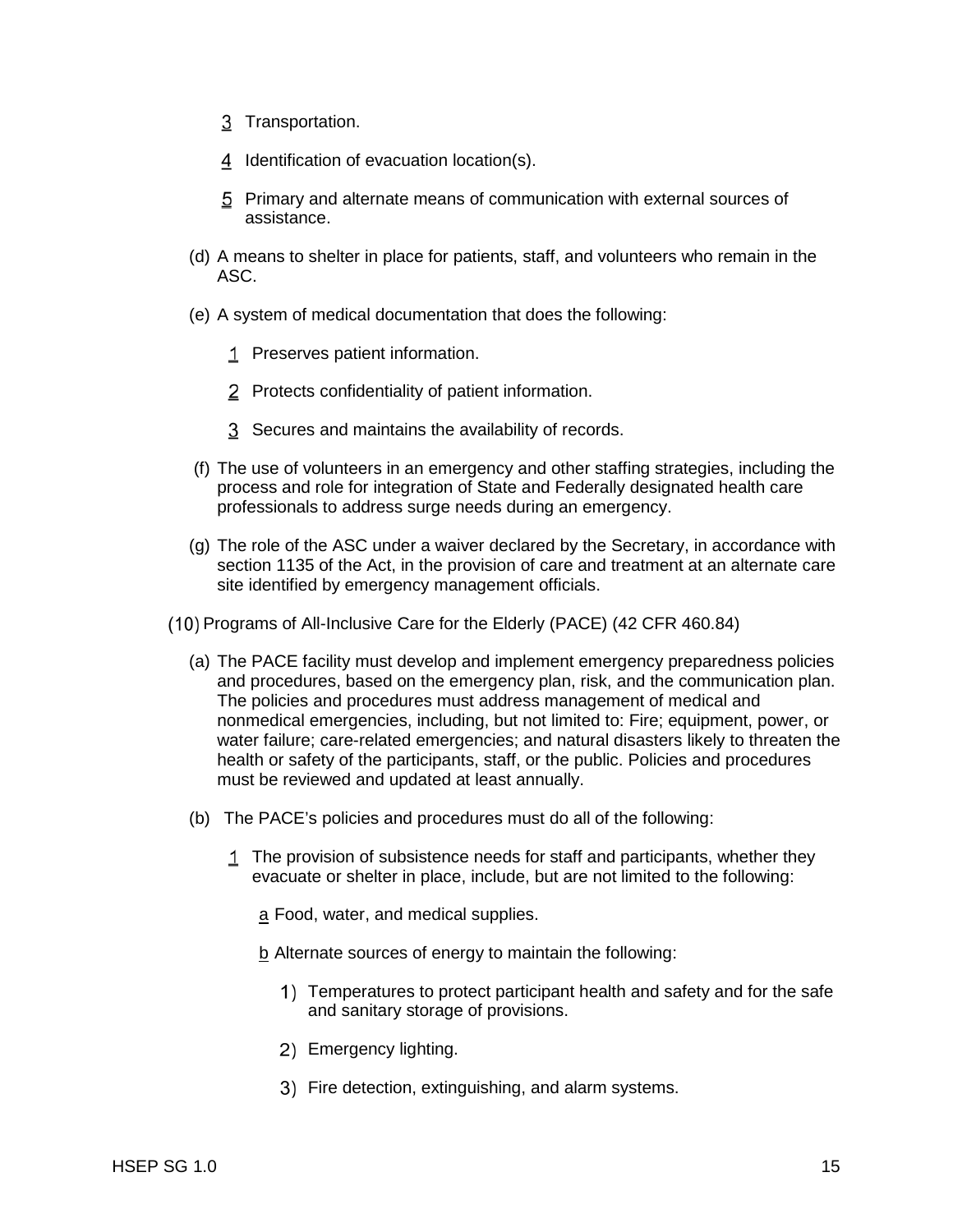- 4) Sewage and waste disposal.
- A system to track the location of on-duty staff and sheltered participants under the PACE center(s) care during and after an emergency. If on-duty staff and sheltered participants are relocated during the emergency, the PACE must document the specific name and location of the receiving facility or other location.
- Safe evacuation from the PACE center, which includes consideration of care and treatment needs of evacuees; staff responsibilities; transportation; identification of evacuation location(s); and primary and alternate means of communication with external sources of assistance.
- The procedures to inform State and local emergency preparedness officials about PACE participants in need of evacuation from their residences at any time due to an emergency situation based on the participant's medical and psychiatric conditions and home environment.
- A means to shelter in place for participants, staff, and volunteers who remain in the facility.
- A system of medical documentation that preserves participant information, protects confidentiality of participant information, and secures and maintains the availability of records.
- The use of volunteers in an emergency or other emergency staffing strategies, including the process and role for integration of State or Federally designated health care professionals to address surge needs during an emergency.
- The development of arrangements with other PACE organizations, PACE centers, or other providers to receive participants in the event of limitations or cessation of operations to maintain the continuity of services to PACE participants.
- The role of the PACE organization under a waiver declared by the Secretary, in accordance with section 1135 of the Act, in the provision of care and treatment at an alternate care site identified by emergency management officials.
	- a Emergency equipment, including easily portable oxygen, airways, suction, and emergency drugs.
	- $b$  Staff who know how to use the equipment must be on the premises of every center at all times and be immediately available.
	- $c$  A documented plan to obtain emergency medical assistance from outside sources when needed.

(11) Home Health Agencies (HHAs) (42 CFR 484.22)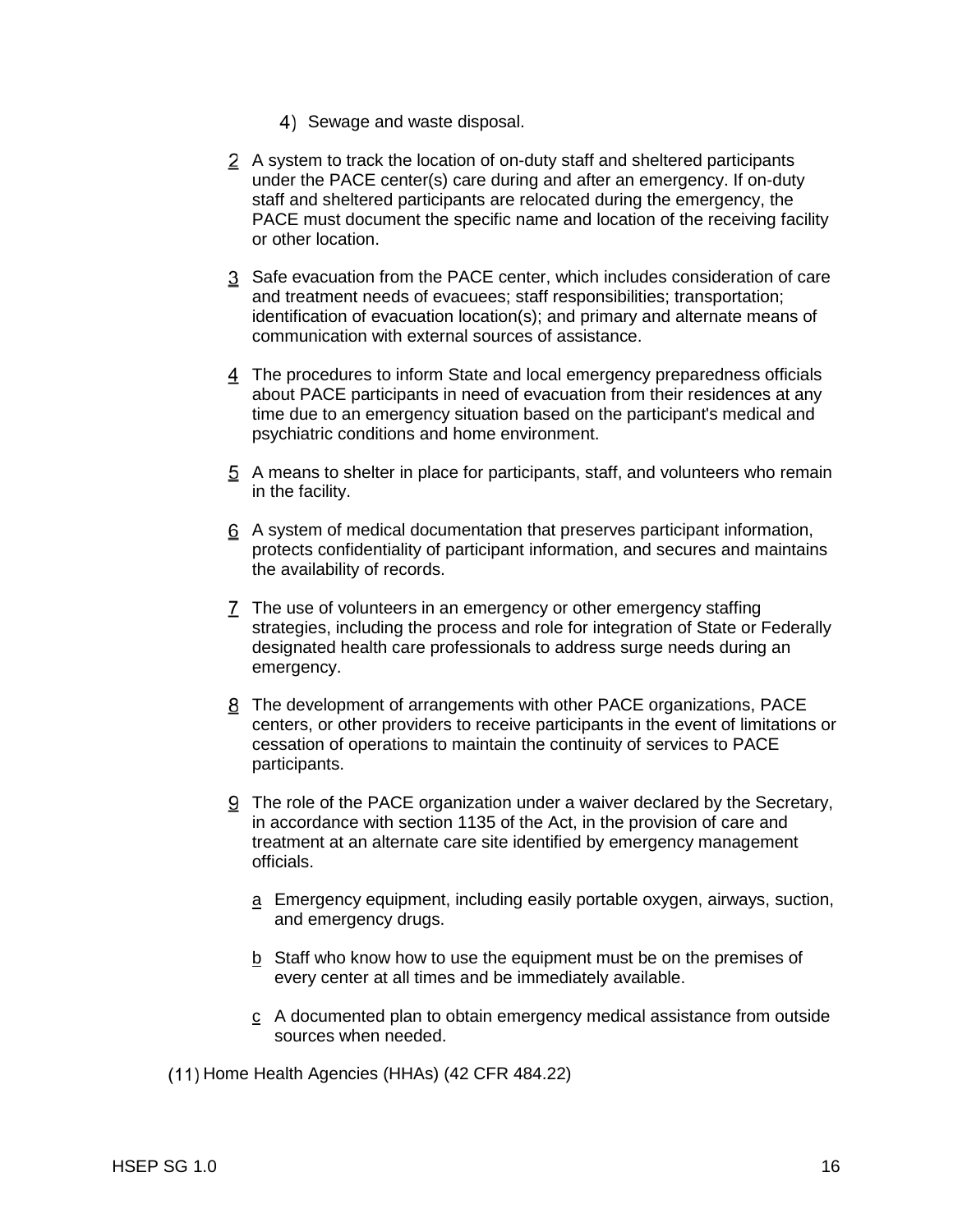- (a) The HHA facility must develop and implement emergency preparedness policies and procedures, based on the emergency plan, risk, and the communication plan. The policies and procedures must be reviewed and updated at least annually.
- (b) The HHA's policies and procedures must do all of the following:
	- 1 The plans for the HHA's patients during a natural or man-made disaster. Individual plans for each patient must be included as part of the comprehensive patient assessment, which must be conducted.
	- 2 The procedures to inform State and local emergency preparedness officials about HHA patients in need of evacuation from their residences at any time due to an emergency situation based on the patient's medical and psychiatric condition and home environment.
	- The procedures to follow up with on-duty staff and patients to determine services that are needed, in the event that there is an interruption in services during or due to an emergency. The HHA must inform State and local officials of any on-duty staff or patients that they are unable to contact.
	- A system of medical documentation that preserves patient information, protects confidentiality of patient information, and secures and maintains the availability of records.
	- The use of volunteers in an emergency or other emergency staffing strategies, including the process and role for integration of State or Federally designated health care professionals to address surge needs during an emergency.
- Comprehensive Outpatient Rehabilitation Facilities (CORFs) (42 CFR 485.68)
	- (a) The HHA facility must develop and implement emergency preparedness policies and procedures, based on the emergency plan, risk, and the communication plan. The policies and procedures must be reviewed and updated at least annually.
	- (b) The HHA's policies and procedures must do all of the following:
		- 1 Provide initial training in emergency preparedness policies and procedures to all new and existing staff, individuals providing services under arrangement, and volunteers, consistent with their expected roles.
		- 2 Provide emergency preparedness training at least annually.
		- At a minimum, the policies and procedures must address the following:
			- a Safe evacuation from the CORF, which includes staff responsibilities, and needs of the patients.
			- $b$  A means to shelter in place for patients, staff, and volunteers who remain in the facility.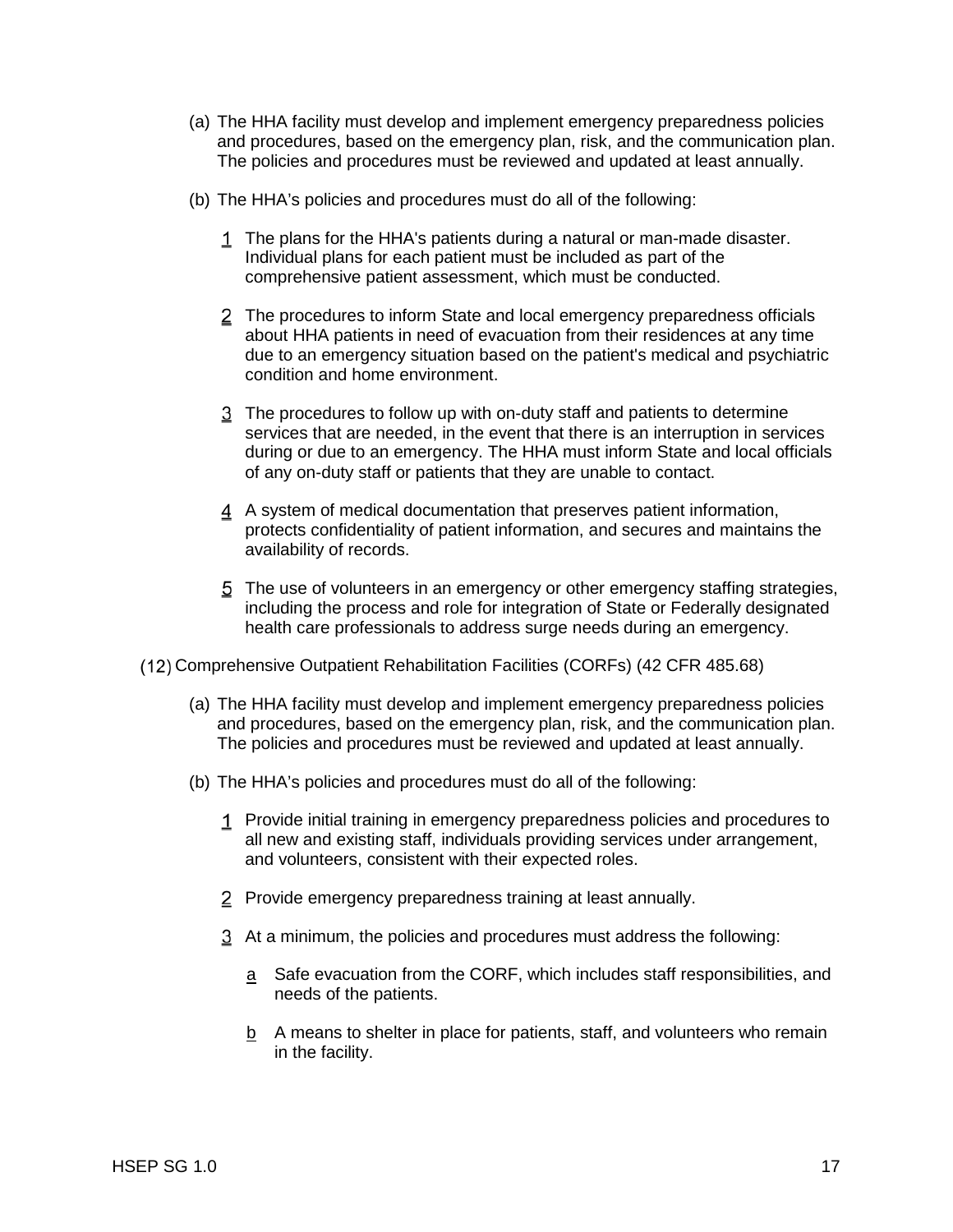- $c$  A system of medical documentation that preserves patient information, protects confidentiality of patient information, and secures and maintains the availability of records.
- $\frac{d}{dx}$  The use of volunteers in an emergency and other emergency staffing strategies, including the process and role for integration of State or Federally designated health care professionals to address surge needs during an emergency.
- Community Mental Health Centers (CMHCs) (42 CFR 485.920)
	- (a) The HHA facility must develop and implement emergency preparedness policies and procedures, based on the emergency plan, risk, and the communication plan. The policies and procedures must be reviewed and updated at least annually.
	- (b) The HHA's policies and procedures must do all of the following:
		- A system to track the location of on-duty staff and sheltered clients in the CMHC's care during and after an emergency. If on-duty staff and sheltered clients are relocated during the emergency, the CMHC must document the specific name and location of the receiving facility or other location.
		- 2 Safe evacuation from the CMHC, which includes consideration of care and treatment needs of evacuees; staff responsibilities; transportation; identification of evacuation location(s); and primary and alternate means of communication with external sources of assistance.
		- A means to shelter in place for clients, staff, and volunteers who remain in the facility.
		- A system of medical documentation that preserves client information, protects confidentiality of client information, and secures and maintains the availability of records.
		- The use of volunteers in an emergency or other emergency staffing strategies, including the process and role for integration of state or Federally designated health care professionals to address surge needs during an emergency.
		- The development of arrangements with other CMHCs or other providers to receive clients in the event of limitations or cessation of operations to maintain the continuity of services to CMHC clients.
		- The role of the CMHC under a waiver declared by the Secretary of Health and Human Services, in accordance with section 1135 of the Social Security Act, in the provision of care and treatment at an alternate care site identified by emergency management officials.
- (14) Organ Procurement Organization (OPOs) (42 CFR 486.360)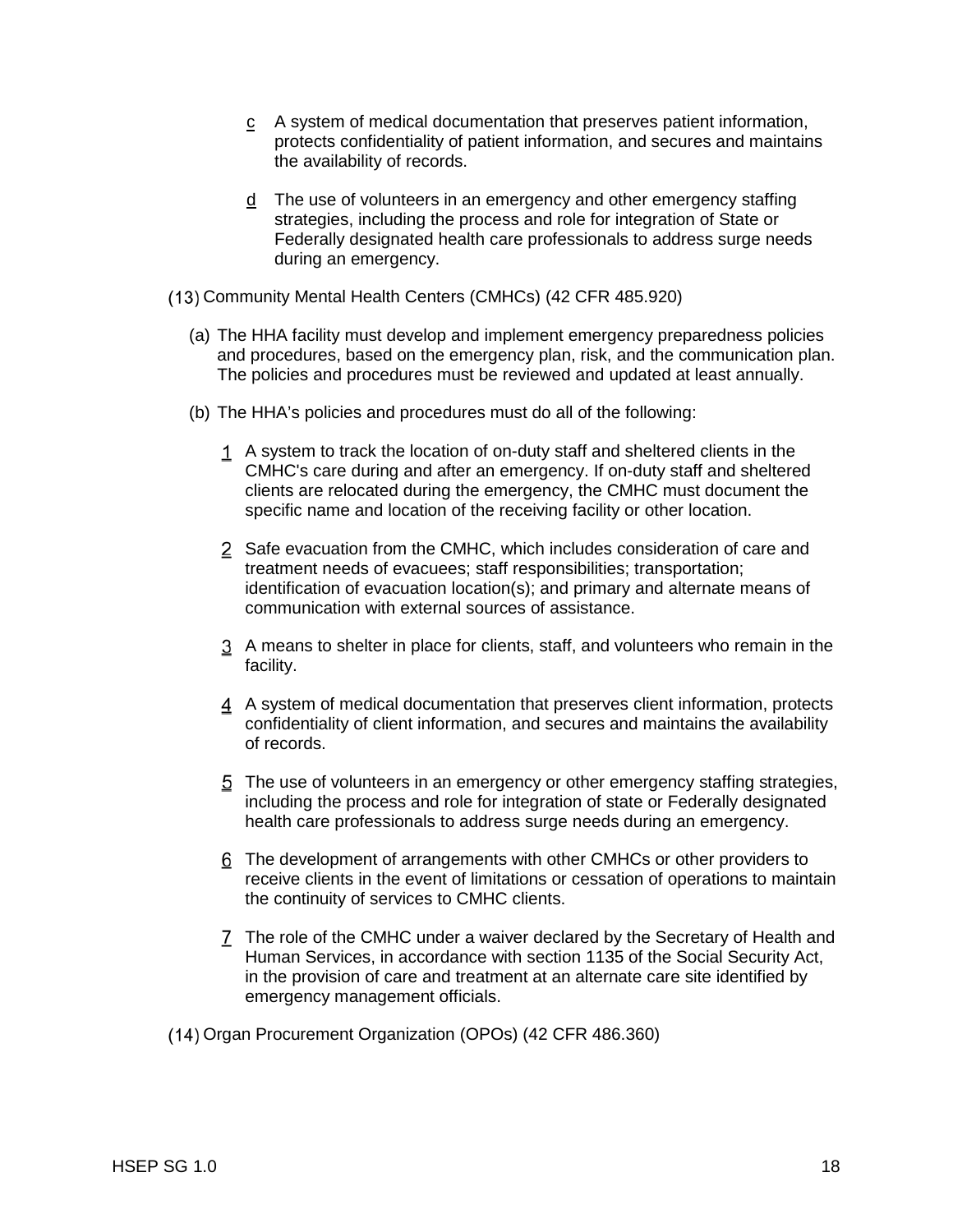- (a) The OPO's policies and procedures must be based on the OPO's emergency plan, risk assessment, policies and procedures, and communication plan. The policies and procedures must be reviewed and updated at least annually.
- (b) The OPO's policies and procedures must do all of the following:
	- A system to track the location of on-duty staff during and after an emergency. If on-duty staff is relocated during the emergency, the OPO must document the specific name and location of the receiving facility or other location.
	- 2 A system of medical documentation that preserves potential and actual donor information, protects confidentiality of potential and actual donor information, and secures and maintains the availability of records.
- (15) Clinics, Rehabilitation Agencies, and Public Health Agencies as Providers of Outpatient Physical Therapy and Speech-Language Pathology Services (Organizations) (42 CFR 485.727)
	- (a) The Organizations policies and procedures must be based on the Organization's emergency plan, risk assessment, policies and procedures, and communication plan. The training and testing program must be reviewed and updated at least annually.
	- (b) The Organizations policies and procedures must do all of the following:
		- 1 Safe evacuation from the Organizations, which includes staff responsibilities, and needs of the patients.
		- 2 A means to shelter in place for patients, staff, and volunteers who remain in the facility.
		- A system of medical documentation that preserves patient information, protects confidentiality of patient information, and secures and maintains the availability of records.
		- The use of volunteers in an emergency or other emergency staffing strategies, including the process and role for integration of State and Federally designated health care professionals to address surge needs during an emergency.
- (16) Rural Health Clinics (RHCs) and Federally Qualified Health Centers (FQHCs) (42 CFR 491.12)
	- (a) The RHC/FQHC's policies and procedures must be based on the emergency plan, risk assessment, policies and procedures, and communication plan. The training and testing program must be reviewed and updated at least annually.
	- (b) The RHC/FQHC's policies and procedures must do all of the following:
		- 1 Safe evacuation from the RHC/FQHC, which includes appropriate placement of exit signs; staff responsibilities and needs of the patients.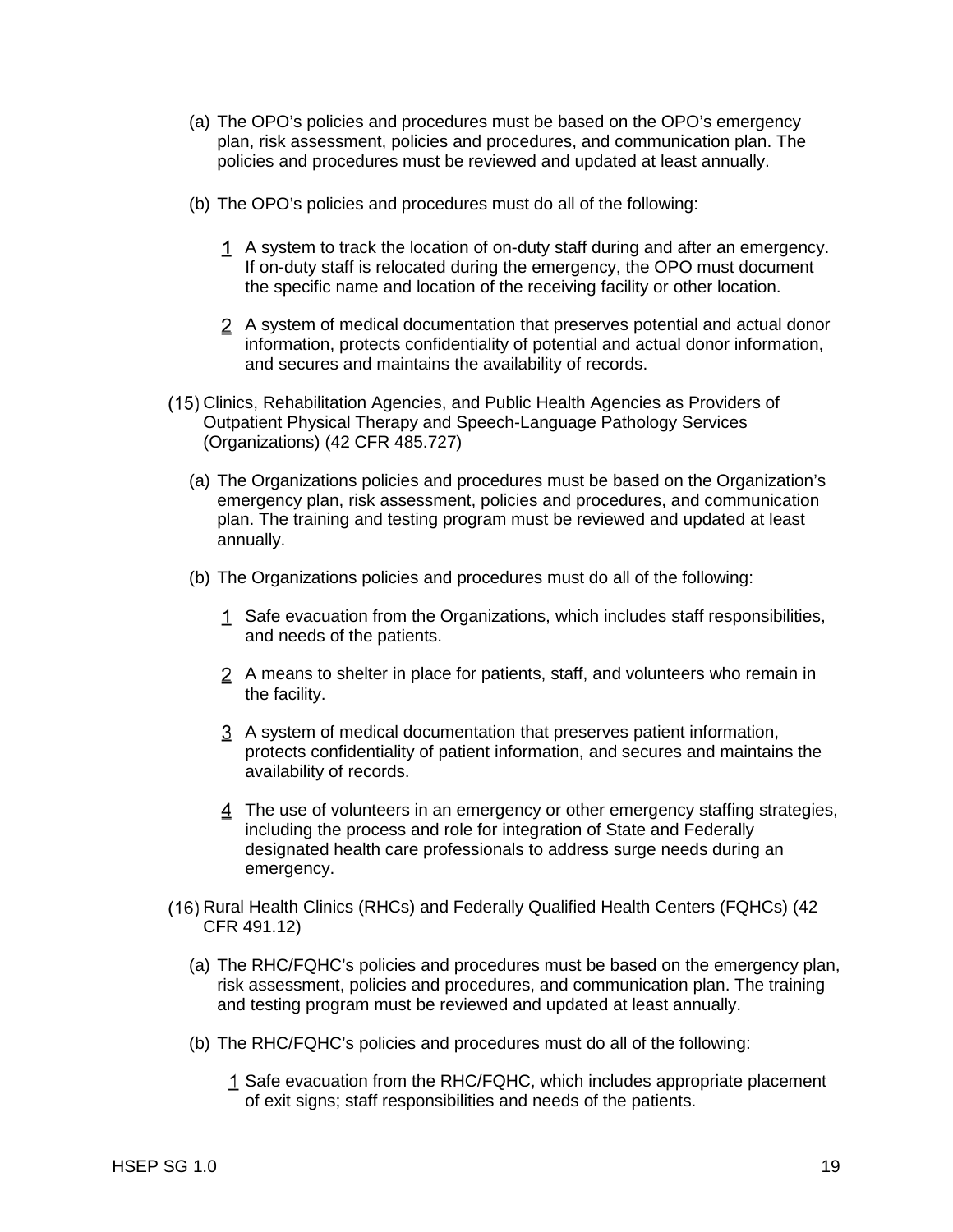- 2 A means to shelter in place for patients, staff, and volunteers who remain in the facility.
- A system of medical documentation that preserves patient information, protects confidentiality of patient information, and secures and maintains the availability of records.
- The use of volunteers in an emergency or other emergency staffing strategies, including the process and role for integration of State and Federally designated health care professionals to address surge needs during an emergency.
- End-Stage Renal Disease (ESRD) Facilities (42 CFR 494.62)
	- (a) The ESRD's training, testing, and orientation program must be based on the ESRD's emergency plan, risk assessment, policies and procedures, and communication plan. The training, testing, and orientation program must be reviewed and updated at least annually.
	- (b) The ESRD's training program must do all of the following:
		- 1 Safe evacuation from the dialysis facility, which includes staff responsibilities, and needs of the patients.
		- A means to shelter in place for patients, staff, and volunteers who remain in the facility.
		- A system of medical documentation that preserves patient information, protects confidentiality of patient information, and secures and maintains the availability of records.
		- 4 The use of volunteers in an emergency or other emergency staffing strategies, including the process and role for integration of State or Federally designated health care professionals to address surge needs during an emergency.
		- The development of arrangements with other dialysis facilities or other providers to receive patients in the event of limitations or cessation of operations to maintain the continuity of services to dialysis facility patients.
		- The role of the dialysis facility under a waiver declared by the Secretary, in accordance with section 1135 of the Act, in the provision of care and treatment at an alternate care site identified by emergency management officials.
		- How emergency medical system assistance can be obtained when needed.
		- A process by which the staff can confirm that emergency equipment, including, but not limited to, oxygen, airways, suction, defibrillator or automated external defibrillator, artificial resuscitator, and emergency drugs, are on the premises at all times and immediately available.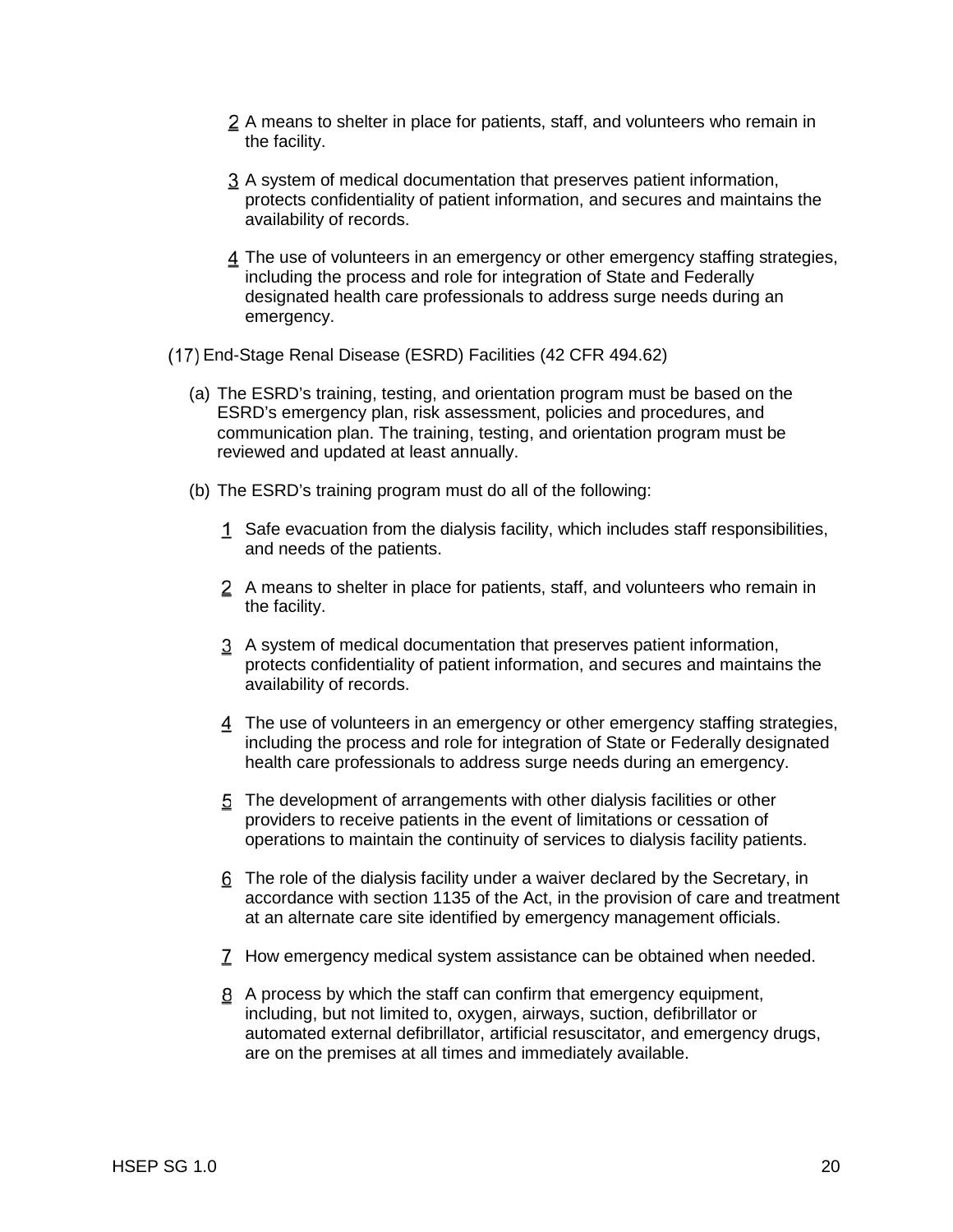# **Health Sector Emergency Preparedness AWR-366**

**Student Guide**

**Module 5 Emergency Preparedness Communication Plan**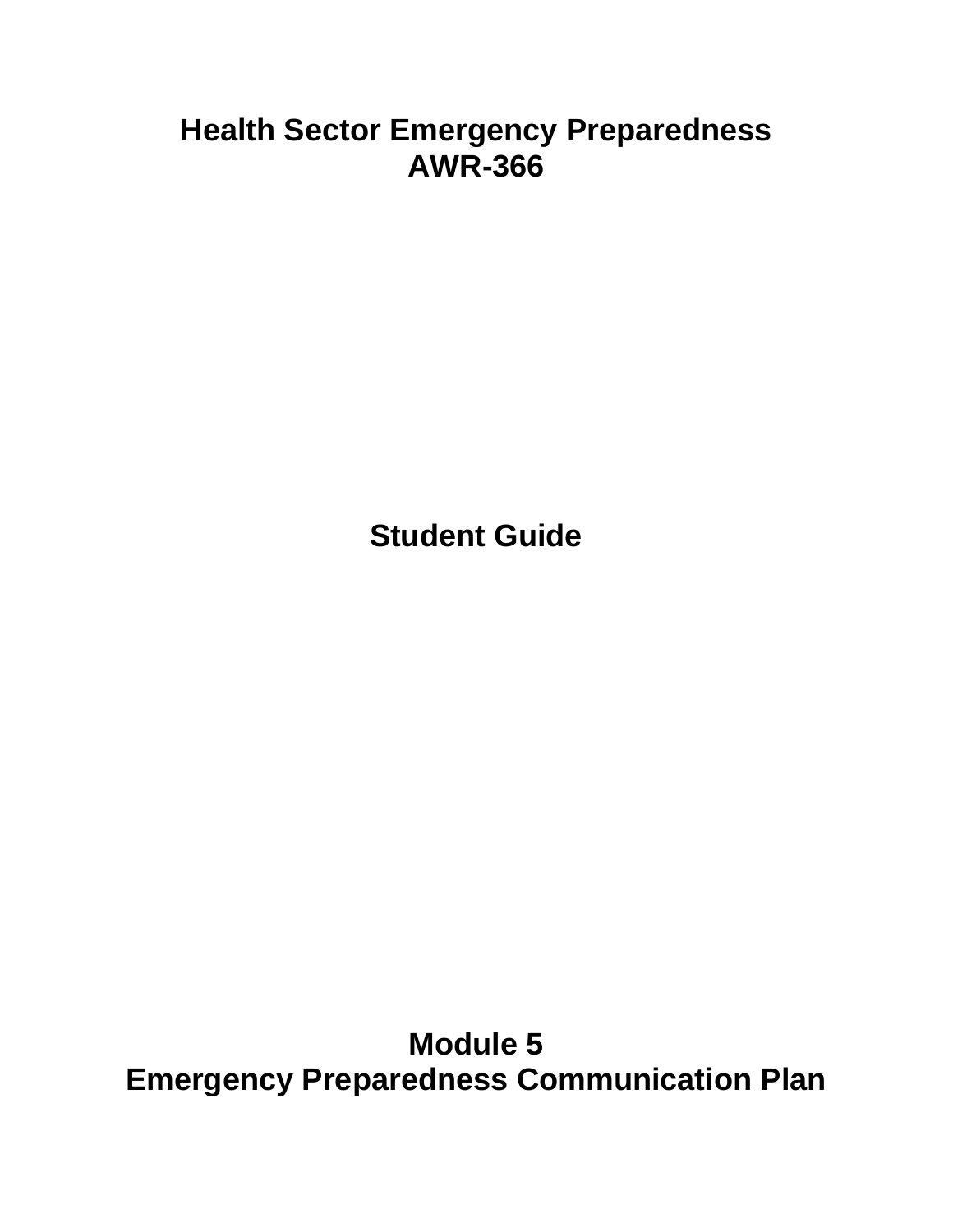### **Number:** Module 5

**Title:** Emergency Preparedness Communication Plan

**Purpose.** The purpose of this module is to provide a discussion of the development and maintenance of an emergency preparedness communication plan for a health sector facility.

## **Learning Objectives**

**Terminal Learning Objective.** Determine requirements and considerations for creating a communication plan for a health sector facility consistent with emergency planning principles and best practices. (HC-0265)

## **Enabling Learning Objectives**

- Define emergency preparedness communication plan in accordance with *DHS National Emergency Communications Plan.* (HC-0265a)
- Determine the emergency preparedness communication plan requirements in accordance with emergency preparedness communication principals and best practices. (HC-0265b)
- Determine the elements of an emergency preparedness communication plan in accordance with best practices*.* (HC-0265c)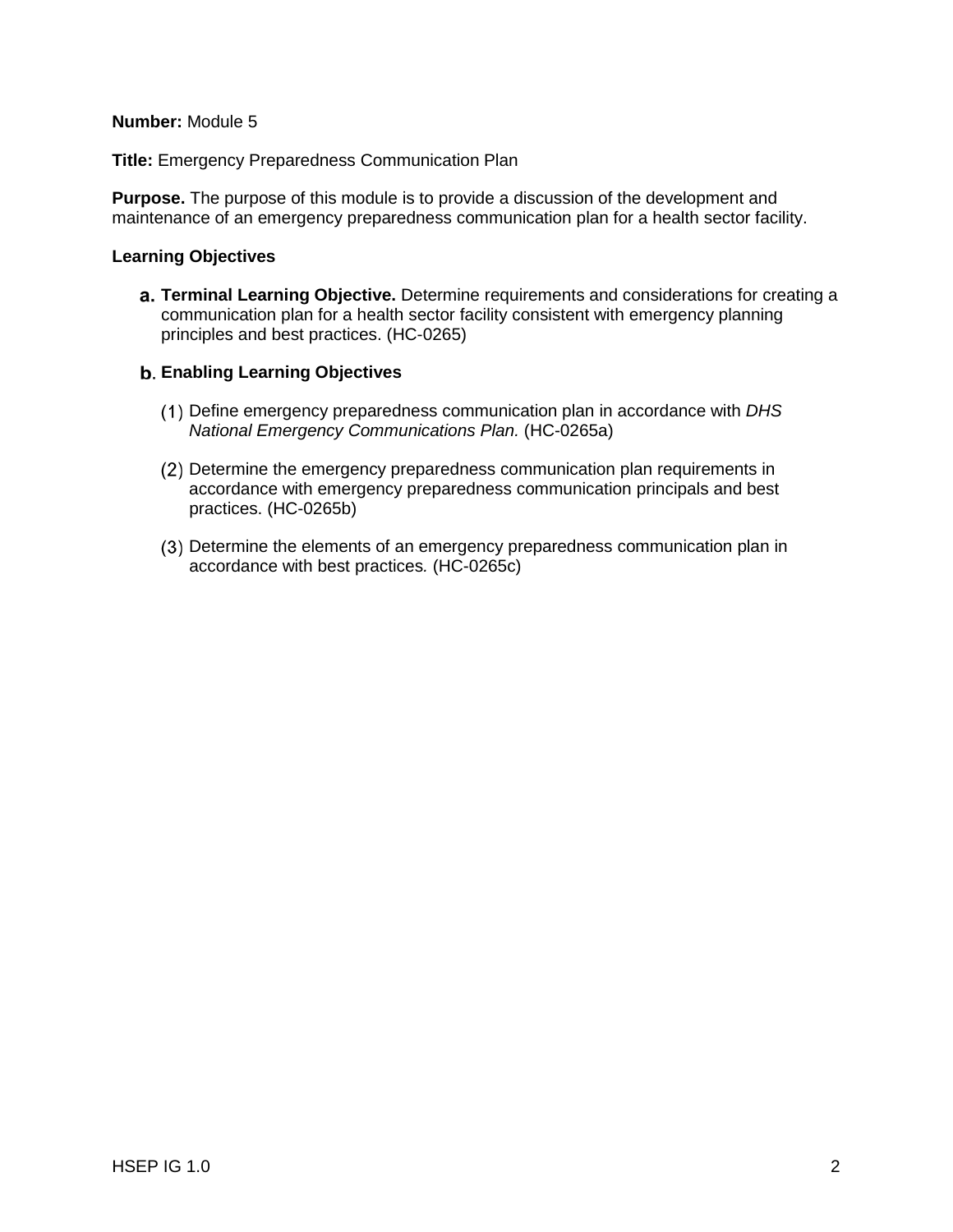## **1. Definition of an Emergency Preparedness Communication Plan**

- **a.** An emergency preparedness communications plan is a document that provides guidelines, contact information and procedures for how information should be shared during all phases of an unexpected occurrence that requires immediate action.
- **b.** The emergency preparedness communication plan provides step-by-step instructions for how to deal with an unexpected crisis. The plan identifies important people and their backups, explains how information should be communicated and documents what procedures will be enacted to track and share organization and individual employee status. The plan should document instructions for staying in place or evacuating the building. In the event of an emergency, an emergency preparedness communication plan must be able to launch quickly, brief senior management as soon as possible, communicate information to all interested stakeholders and anticipate the need for changing communication channels as events develop.

## **2. Requirements of an Emergency Preparedness Communication Plan**

- **a.** For a facility to operate effectively in an emergency situation, facilities develop and maintain an emergency preparedness communication plan that complies with both Federal and state law. Facilities are required to review and update the communication plan at least annually.
- **b.** During an emergency, it is critical that facilities, and all providers/suppliers, have a system to contact appropriate staff, patients' treating physicians, and other necessary persons in a timely manner to ensure continuation of patient care functions throughout the organization and to ensure that these functions are carried out in a safe and effective manner.
- c. Updating the plan annually would facilitate effective communication during an emergency. Providers and suppliers are to have contact information for Federal, state, tribal, regional, or local emergency preparedness staff and other sources of assistance. However, facilities should also consider updating the information more frequently as staffing changes, or any changes in contacts, may occur.
- d. Patient care must be well coordinated across healthcare providers, and with state and local public health departments and emergency systems to protect patient health and safety in the event of a disaster.
- e. The communication plan should include names and contact information for staff, entities providing services under arrangement, patients' physicians, other organizations, and volunteers.
- f. During an emergency, it is critical that facilities have a system to contact appropriate staff, patients' treating physicians, and other necessary persons in a timely manner to ensure continuation of patient care functions throughout the organization and to ensure that these functions are carried out in a safe and effective manner.
- **g.** Facilities are required to have contact information for Federal, state, tribal, regional, or local emergency preparedness staff and other sources of assistance.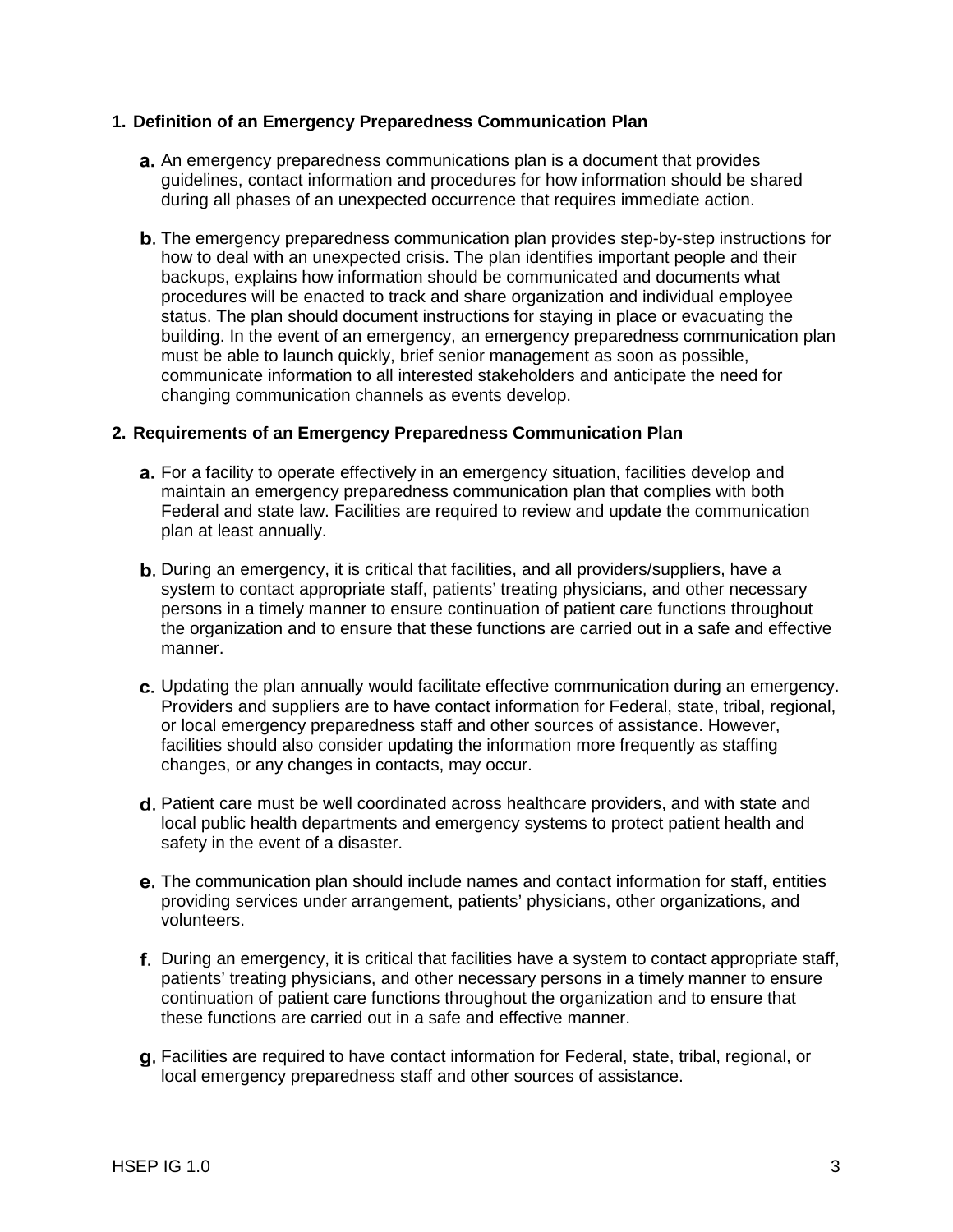- **h.** Facilities are required to have primary and alternate means for communicating with the facility's staff and Federal, state, tribal, regional, or local emergency management agencies.
- **i.** Facilities are required to have a method for sharing information and medical documentation for patients under the facility's care, as necessary, with other healthcare facilities to ensure continuity of care.
- **j.** Facilities are required to have a means, in the event of an evacuation, to release patient information as permitted by the HIPAA Privacy Rule. Thus, facilities would need to have a communication system in place capable of generating timely, accurate information that could be disseminated, as permitted, to family members and others. This requirement would best be applied only to facilities that provide continuous care to patients, as well as to those facilities that take responsibility for and have oversight over or both, care of patients who are homebound or receiving services at home.
- k. Facilities are required to have a means of providing information about the general condition and location of patients under the facility's care, as permitted by the HIPAA Privacy Rule. Use and disclosures for disaster relief purposes, establishes requirements for disclosing patient information to a public or private entity authorized by law or by its charter to assist in disaster relief efforts for purposes of notifying family members, personal representatives, or certain others of the patient's location or general condition. The facility should have a means of providing information about the facility's occupancy, needs, and its ability to provide assistance, to the authority having jurisdiction or the Incident Command Center, or designee.

(Reference [https://asprtracie.hhs.gov/documents/aspr-tracie-hipaa-emergency-fact](https://asprtracie.hhs.gov/documents/aspr-tracie-hipaa-emergency-fact-sheet.pdf)[sheet.pdf](https://asprtracie.hhs.gov/documents/aspr-tracie-hipaa-emergency-fact-sheet.pdf) for more information.)

- Facilities should have some alternate means to communicate with their staff and Federal, state and local emergency management agencies during an emergency. These may need to be purchased; however, providers and suppliers may check with state emergency officials to make sure the alternate means are compatible with what the state uses. The following are examples of alternative devices:
	- (1) Pagers
	- (2) Internet provided by satellite or non-telephone cable systems
	- Cellular telephones (where appropriate). Facilities can also carry accounts with multiple cell phone carriers to mitigate communication failures during an emergency
	- (4) Radio transceivers (walkie-talkies)
	- Various other radio devices such as the NOAA Weather Radio and Amateur Radio Operators' (ham) systems
	- (6) Satellite telephone communication system
- **m.** Smaller institutions, such as rural health clinics, may need assistance when implementing a system for sharing information. It is recommended that these facilities engage in healthcare coalitions in their area for assistance. There are also website available from a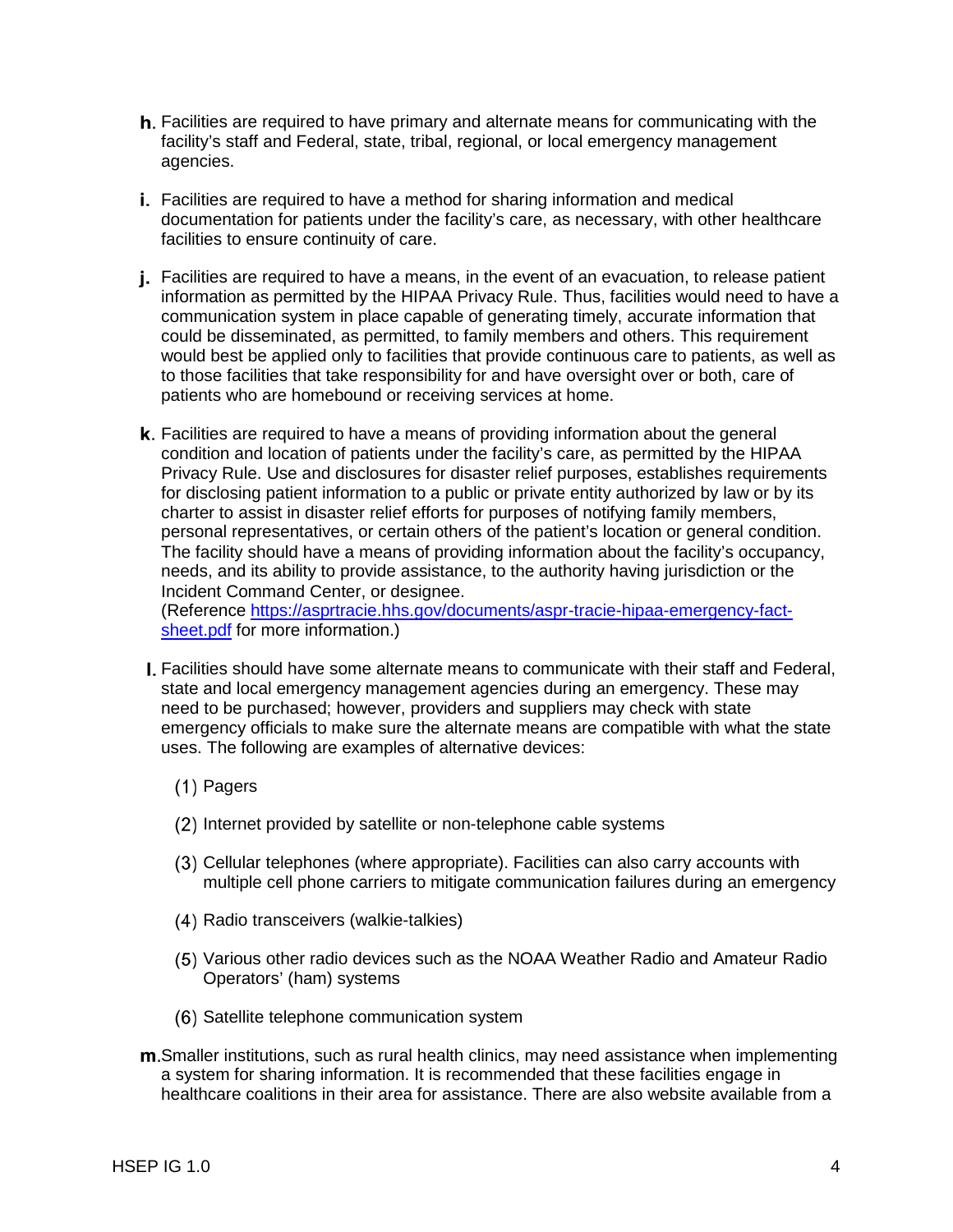variety of government entities which provide much information about emergency communication planning.

#### **3. Emergency Preparedness Communication Plan Elements**

- a. During an emergency, the emergency preparedness communication plan should govern all communications within an organization and with external stakeholders, including the media. When developing an emergency preparedness communication plan, the following elements can be a guide in the process of creating a plan.
	- Form a team
	- Plan ahead
	- (3) Know the stakeholders
	- (4) Know how to contact the stakeholders
	- Communication channels
	- (6) Honor confidentiality

#### **What are the elements that you think should be included in an emergency preparedness communication plan and why?**

- According to *The Joint Commission's Organization Accreditation Standards*, which were effective prior to the release of the CMS Final Rule, the rationale of an emergency preparedness communication plan is to have the healthcare facility maintain reliable communications capabilities for the purpose of communicating response efforts to staff, patients, and external organizations. The facility establishes backup communications processes and technologies to communicate essential information if primary communications systems fail. The communication plan describes the following:
	- (a) The procedure to notify staff that emergency response has been initiated.
	- (b) The steps the facility will use to communicate information and instructions to its staff and practitioners during an emergency.
	- (c) How the facility will notify external authorities that emergency response measures have been notified.
	- (d) The procedure to communicate with external authorities during an emergency.
	- (e) How the facility will communicate with patients and their families, including how it will notify families when patients are relocated to alternative care sites.
	- (f) How the facility will communicate with the community or the media during an emergency.
	- (g) How the facility will communicate with suppliers of essential services, equipment, and supplies during an emergency.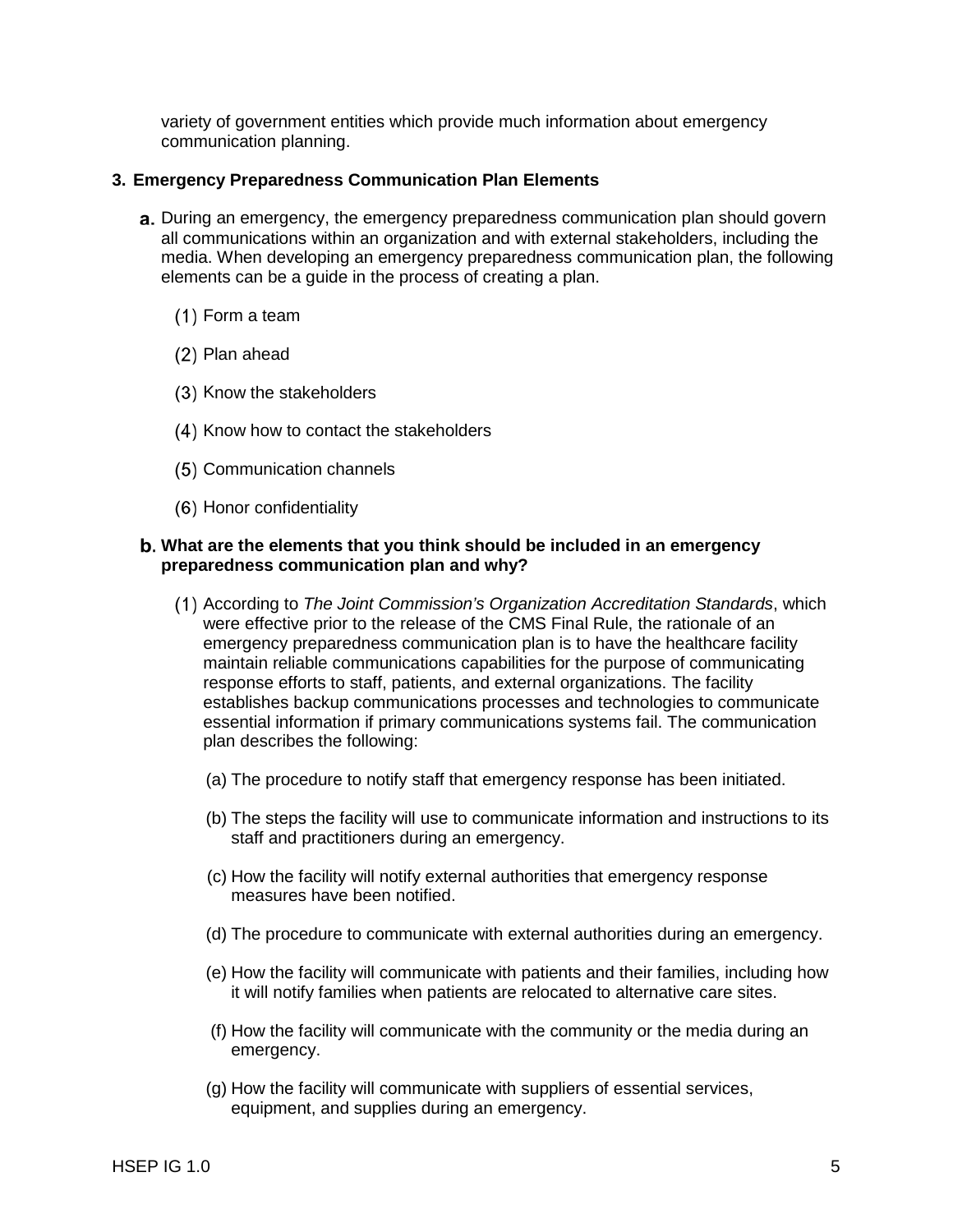- (h) How the facility will communicate with other health care organizations in its contiguous geographic area regarding the essential elements of their respective command structures, including the names and roles of individuals in their command structures and their command center telephone numbers.
- (i) How the facility will communicate with other health care organizations in its contiguous geographic area regarding the essential elements of their respective command centers for emergency response.
- (j) How the facility will communicate with other health care organizations in its contiguous geographic area regarding the resources and assets that could be shared in an emergency response.
- (k) How the organization will communicate and under what circumstances will the organization communicate the names of patients and the deceased with other health care organizations in its contiguous geographic area.
- (l) How the organization will communicate and under what circumstances will the organization communicate information about patients to third parties.

#### **Assume you are a member of the emergency preparedness communication planning team for a Community Mental Health Center (CMHC), who are your stakeholders and how would you contact them?**

- First responders (911, EMS, fire, police)
- Utility companies (power, water, gas)
- Patients and families
- Employees, volunteers, and their families
- (5) News media (print, broadcast, internet)
- (6) Regulators (local/state/Federal), elected officials, etc.
- (7) Management (up the chain of command)
- (8) State health care associations and others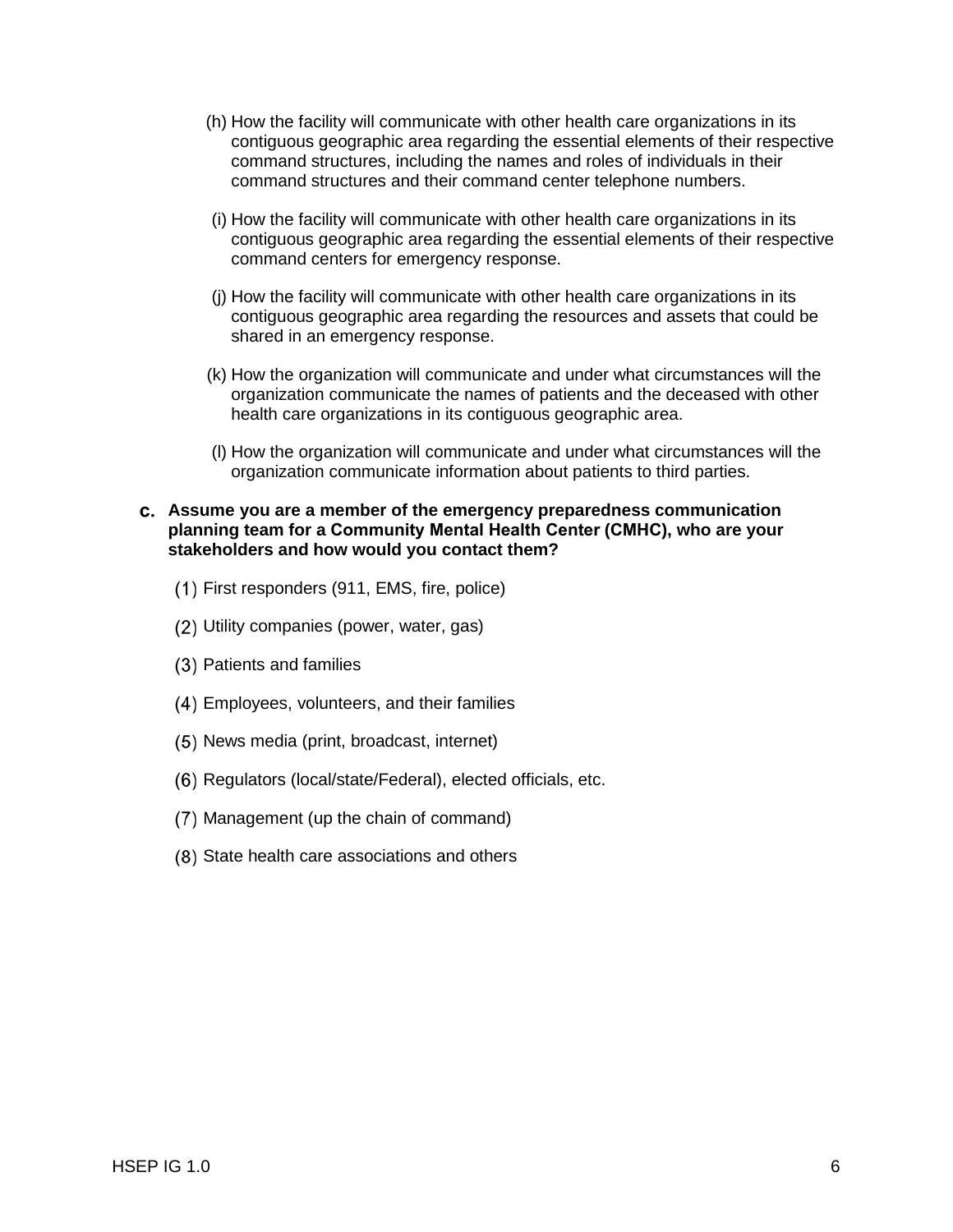## **ADDITIONAL RESOURCES**

- Communications Systems Topic Collection. [https://asprtracie.hhs.gov/technical](https://asprtracie.hhs.gov/technical-resources/78/Communication-Systems/77)[resources/78/Communication-Systems/77](https://asprtracie.hhs.gov/technical-resources/78/Communication-Systems/77)
- Emergency Public Information and Warning/Risk Communications Topic Collection. [https://asprtracie.hhs.gov/technical-resources/79/Emncy-Public-Information-and-](https://asprtracie.hhs.gov/technical-resources/79/Emncy-Public-Information-and-Warning-Risk-Communications/77)[Warning-Risk-Communications/77](https://asprtracie.hhs.gov/technical-resources/79/Emncy-Public-Information-and-Warning-Risk-Communications/77)
- Information Sharing (e.g., partners and employees). [https://asprtracie.hhs.gov/technical](https://asprtracie.hhs.gov/technical-resources/80/information-sharing-partners-and-employees/77)[resources/80/information-sharing-partners-and-employees/77](https://asprtracie.hhs.gov/technical-resources/80/information-sharing-partners-and-employees/77)
- HIPAA and Disasters. [https://asprtracie.hhs.gov/documents/aspr-tracie-hipaa-emergency-fact](https://asprtracie.hhs.gov/documents/aspr-tracie-hipaa-emergency-fact-sheet.pdf)[sheet.pdf](https://asprtracie.hhs.gov/documents/aspr-tracie-hipaa-emergency-fact-sheet.pdf)

# **REFERENCES**

- AHCA & NCAL, (2014). *Emergency Preparedness requires a Communications Plan: Skilled Nursing and Post-Acute Care Centers, Assisted Living Communities, and Centers for Individuals with Intellectual or Developmental Disabilities.* Retrieved from [https://www.ahcancal.org/facility\\_operations/disaster\\_planning/Documents/EP%20Com](https://www.ahcancal.org/facility_operations/disaster_planning/Documents/EP%20Comm%20and%20Media%20Plan.pdf) [m%20and%20Media%20Plan.pdf](https://www.ahcancal.org/facility_operations/disaster_planning/Documents/EP%20Comm%20and%20Media%20Plan.pdf)
- DHS, (October, 2015). *Government Emergency Telecommunications Service (GETS).*  Retrieved from [https://www.dhs.gov/government-emergency-telecommunications-service](https://www.dhs.gov/government-emergency-telecommunications-service-gets)[gets](https://www.dhs.gov/government-emergency-telecommunications-service-gets)
- DHS, (2014). *The National Emergency Communications Plan.* Retrieved from [https://www.dhs.gov/sites/default/files/publications/2014%20National%20Emergency%](https://www.dhs.gov/sites/default/files/publications/2014%20National%20Emergency%20Communications%20Plan_October%2029%202014.pdf) [20Communications%20Plan\\_October%2029%202014.pdf](https://www.dhs.gov/sites/default/files/publications/2014%20National%20Emergency%20Communications%20Plan_October%2029%202014.pdf)
- GPO, Electronic Code of Federal Regulations, (December 2016). *CFR 482.15 Condition of Participation: Emergency Preparedness.* Retrieved from [http://www.ecfr.gov/cgi-bin/text](http://www.ecfr.gov/cgi-bin/text-idx?SID=0608c485c393ae27d6c1a9408cea008d&mc=true&node=se42.5.482_115&rgn=div8)[idx?SID=0608c485c393ae27d6c1a9408cea008d&mc=true&node=se42.5.482\\_115&rgn=div](http://www.ecfr.gov/cgi-bin/text-idx?SID=0608c485c393ae27d6c1a9408cea008d&mc=true&node=se42.5.482_115&rgn=div8) [8](http://www.ecfr.gov/cgi-bin/text-idx?SID=0608c485c393ae27d6c1a9408cea008d&mc=true&node=se42.5.482_115&rgn=div8)
- HHS, Centers for Medicare & Medicaid Services, (September 2016). *Medicare and Medicaid Programs; Emergency Preparedness Requirements for Medicare and Medicaid Participating Providers and Suppliers.* Retrieved from [https://www.federalregister.gov/documents/2016/09/16/2016-21404/medicare-and](https://www.federalregister.gov/documents/2016/09/16/2016-21404/medicare-and-medicaid-programs-emergency-preparedness-requirements-for-medicare-and-medicaid)[medicaid-programs-emergency-preparedness-requirements-for-medicare-and-medicaid](https://www.federalregister.gov/documents/2016/09/16/2016-21404/medicare-and-medicaid-programs-emergency-preparedness-requirements-for-medicare-and-medicaid)
- HHS, Office of the Assistant Secretary for Preparedness and Response, (January 2012). *Healthcare Preparedness Capabilities: National Guidance for Healthcare System Preparedness.* Retrieved from<http://www.phe.gov/preparedness/planning/hpp/reports/documents/capabilities.pdf>
- HHS, (n.d.). *Emergency Situations: Preparedness, Planning, and Response.* Retrieved from<http://www.hhs.gov/hipaa/for-professionals/special-topics/emergency-preparedness/>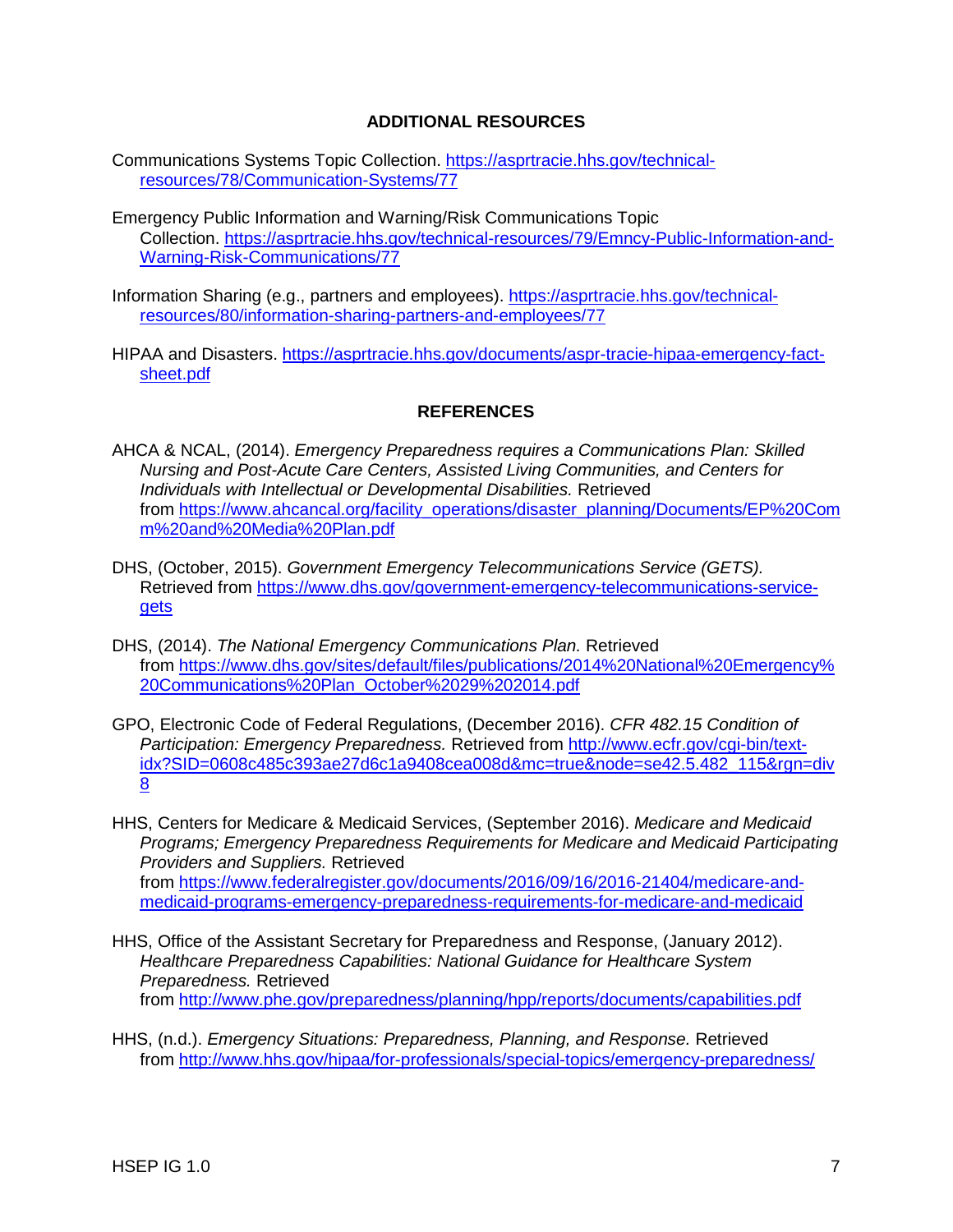- HHS, Office for Civil Rights, (November 2014). *HIPAA Privacy in Emergency Situations.*  Retrieved from<http://www.hhs.gov/sites/default/files/emergencysituations.pdf>
- HHS, (n.d.). *National Communications System.* Retrieved from [http://www.hhs.gov/ocio/ea/National%20Communication%20System/#](http://www.hhs.gov/ocio/ea/National%20Communication%20System/)

The Joint Commission, (2013). *2013 Organization Accreditation Standards.*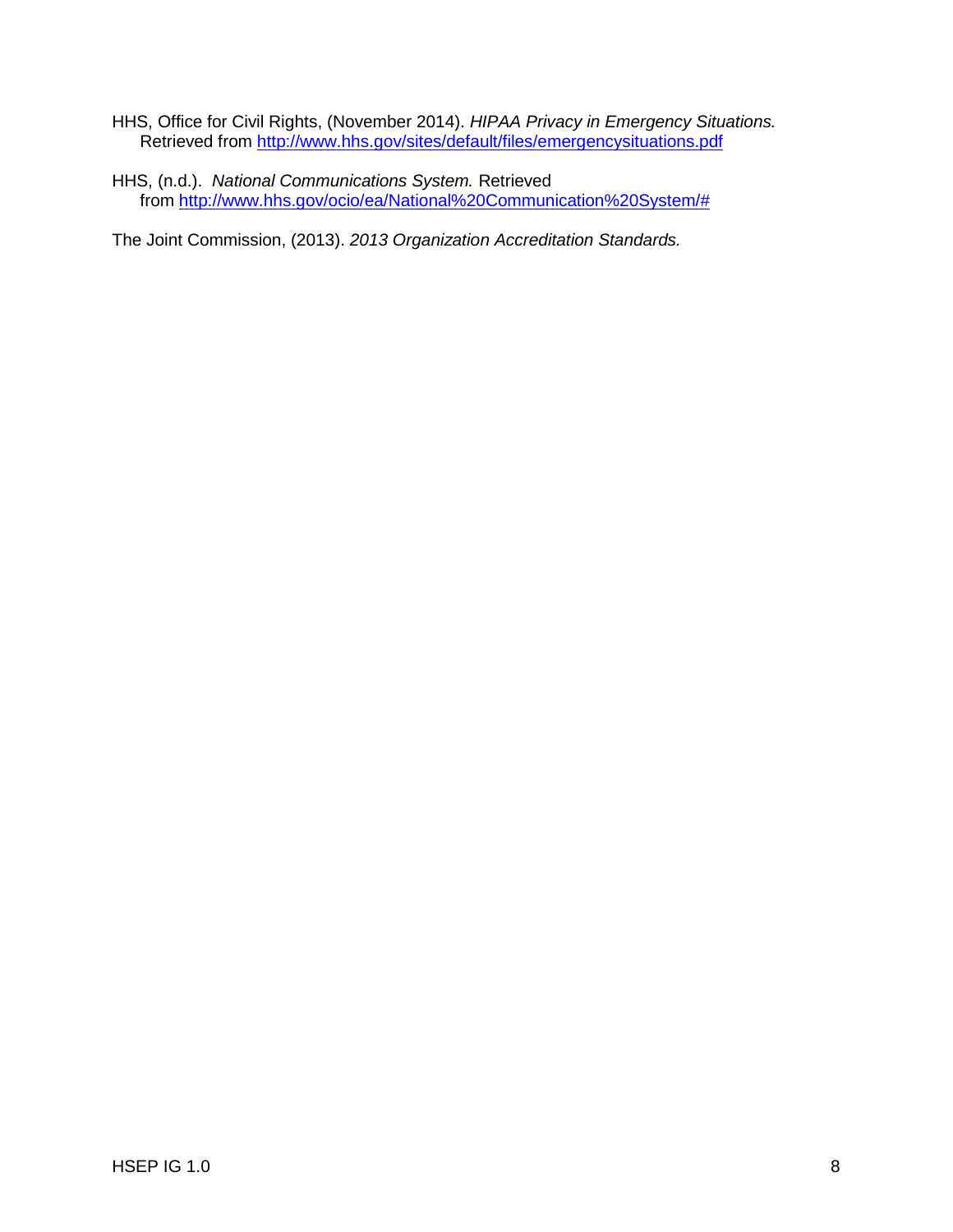#### **Annex A**

#### **Overview of the Emergency Preparedness Communication Plan Requirements for the Other Health Care Agencies**

*Below is a summarization of the Final Rule. For thorough information regarding a specific provider or supplier, please reference CMS regulatory and sub-regulatory guidance.*

- **a.** The organization emergency preparedness communication plan requirements are the baseline for all providers/suppliers. Additional emergency preparedness communication plan requirements will be listed by provider and supplier type.
	- Critical Access Organization (CAH) (42 CFR 485.625)
		- ( a) The CAHs communication plan must have contact information for other CAHs and organizations or both.
		- ( b) The plan must identify backup internal and external communication systems in the event of failure during emergencies.
		- ( c) In the event of staff and patients relocation, the plan must document the specific name and location of the receiving facility or other location to which on-duty staff and patients were relocated.
	- Long-Term Care (LTC) Facilities (42 CFR 483.73)
		- ( a) The LTC facility must develop and maintain an emergency preparedness communication plan that complies with Federal, State, and local laws and must be reviewed and updated at least annually. The communication plan must include all of the following:
			- 1 Names and contact information for the following:
				- a Staff
				- b Entities providing services under arrangement
				- c Residents' physicians
				- d Other LTC facilities
				- e Volunteers
			- 2 Contact information for the following:
				- a Federal, State, tribal, regional, or local emergency preparedness staff
				- b The State Licensing and Certification Agency
				- c The Office of the State Long-Term Care Ombudsman
				- d Other sources of assistance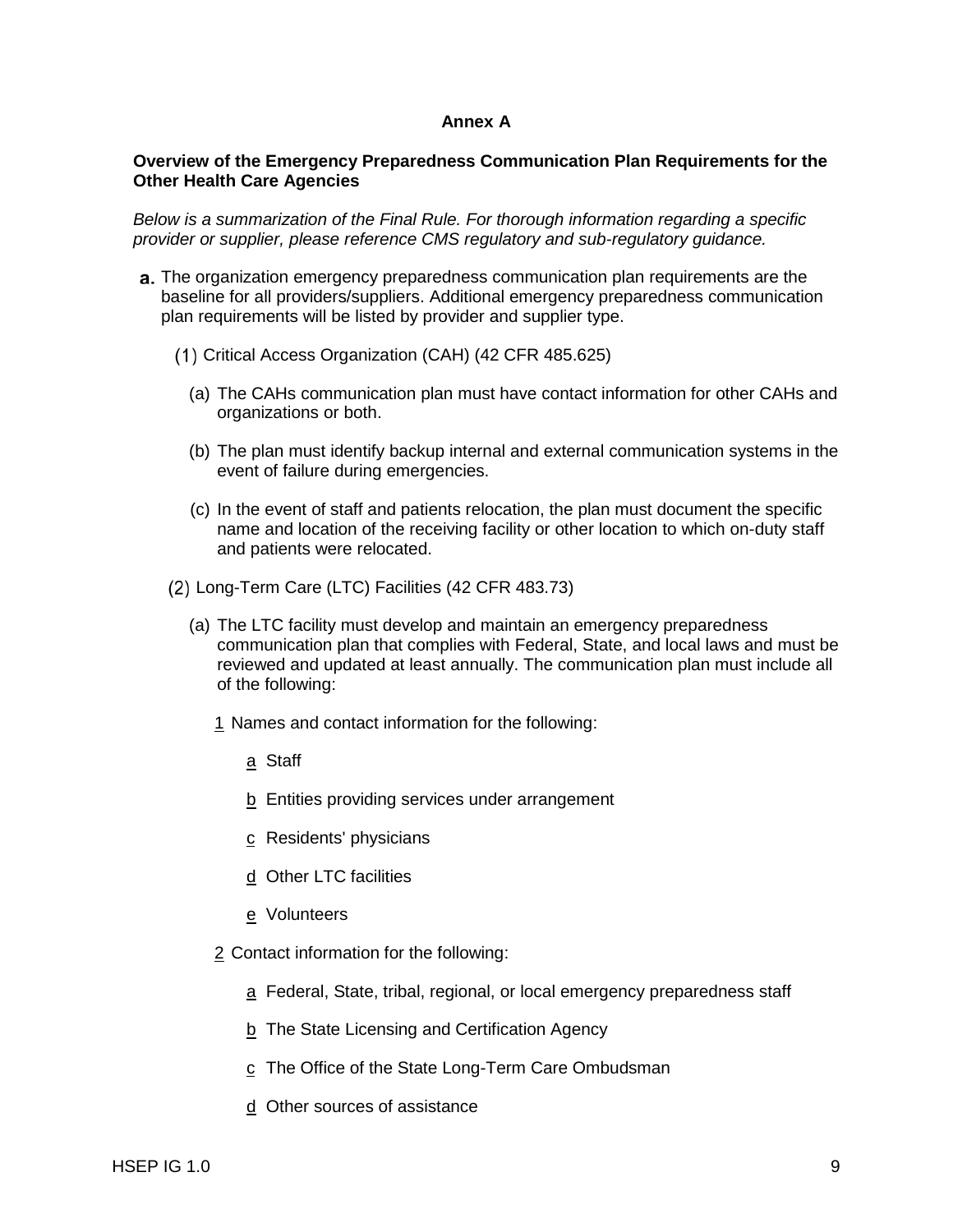- 3 Primary and alternate means for communicating with the following:
	- a LTC facility's staff
	- b Federal, State, tribal, regional, or local emergency management agencies
- Psychiatric Residential Treatment Facilities (PRTFs) (42 CFR 441.184)
	- ( a) No additional requirements above the organization emergency preparedness communication plan requirements.
- (4) Intermediate Care Facilities for Individuals with Intellectual Disabilities (ICF/IID) (42 CFR 483.475)
	- ( a) No additional requirements above the organization emergency preparedness communication plan requirements.
- Religious Nonmedical Health Care Institutions (RNHCIs) (42 CFR 403.748)
	- ( a) The plan requires organizations to include in their communication plan: Names and contact information for staff, entities providing services under agreement, patients' physicians, other organizations, and volunteers. For RNHCIs, the plan must substitute "next of kin, guardian, or custodian" for "patients' physicians" because RNHCI patients do not have physicians.
	- ( b) They must have a method for sharing information and care documentation for patients with healthcare providers to ensure continuity of care, based on the written election statement made by the patient or his/her legal representative.
- (6) Transplant Centers (42 CFR 482.68)
	- ( a) A transplant center must be included in the emergency preparedness planning and the emergency preparedness program as set forth in the organization in which it is located. However, a transplant center is not individually responsible for the emergency preparedness requirements.
- (7) Hospices (42 CFR 418.113)
	- ( a) The plan requires all hospices, regardless of whether they operate their own inpatient facilities, to have a procedure to inform state and local officials about hospice patients in need of evacuation from their respective residences at any time due to an emergency situation based on the patient's medical and psychiatric condition and home environment in accordance to HIPPA.
- (8) Ambulatory Surgical Center (ASCs) (42 CFR 416.54)
	- ( a) The plan must have a means of providing information about the ASCs' needs and their ability to provide assistance (such as physical space and medical supplies) to the authority having jurisdiction (local, state agencies) or the Incident Command Center (ICC), or designee.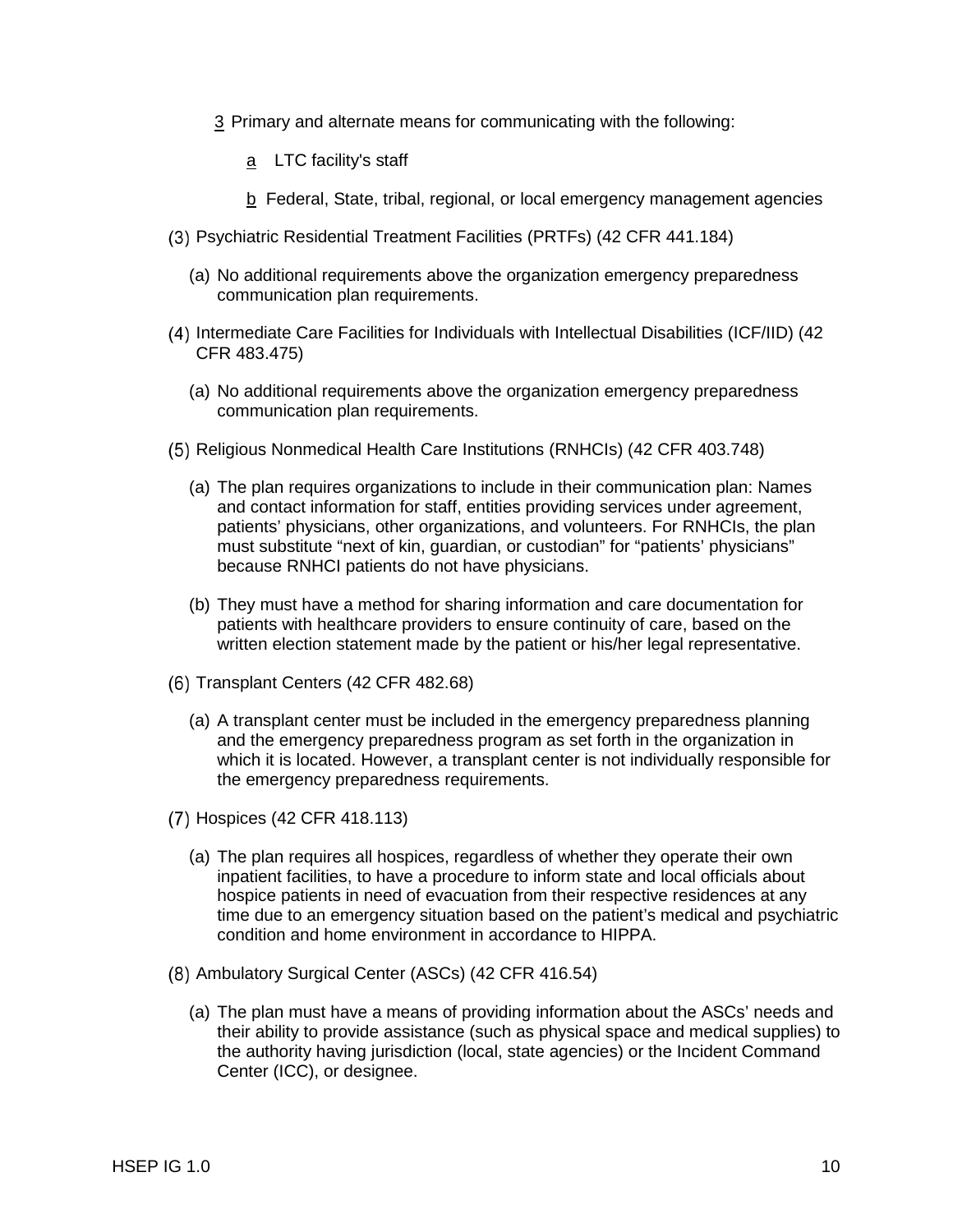- (b) It is required that if any staff or patients are in the ASC during an emergency and transferred elsewhere for continued or additional care, the ASC must document the specific name and location of the receiving facility or other location for those patients and on-duty staff who are relocated during an emergency.
- (c) Since ASCs are highly specialized (solely eye procedures or orthopedics), the ASCs, at this time, are not required to maintain the names and contact information for other ASCs in the ASC's communication plan.
- (d) The plan does not require the RHSs and FQHCs to provide information regarding their occupancy since the term occupancy usually refers to bed occupancy in an inpatient facility.
- (9) Programs of All-Inclusive Care for the Elderly (PACE) (42 CFR 460.84)
	- ( a) No additional requirements above the organization emergency preparedness communication plan requirements.
- (10) Home Health Agencies (HHAs) (42 CFR 484.22)
	- ( a) HHAs are not required to include names and contact information for "Other HHAs" in the communication plan.
	- ( b) The plan does not require the HHAs to provide information regarding their occupancy since the term occupancy usually refers to bed occupancy in an inpatient facility.
- Comprehensive Outpatient Rehabilitation Facilities (CORFs) (42 CFR 485.68)
	- ( a) The plan does not require the CORFs to provide information regarding their occupancy since the term occupancy usually refers to bed occupancy in an inpatient facility.
- Community Mental Health Centers (CMHCs) (42 CFR 485.920)
	- (a) No additional requirements above the organization emergency preparedness communication plan requirements.
- Organ Procurement Organization (OPOs) (42 CFR 486.360)
	- (a) The OPO must develop and maintain an emergency preparedness communication plan that complies with Federal, State, and local laws and must be reviewed and updated at least annually. The communication plan only has three requirements. It must include names for the following:
		- 1 Staff
		- 2 Entities providing services under arrangement
		- 3 Volunteers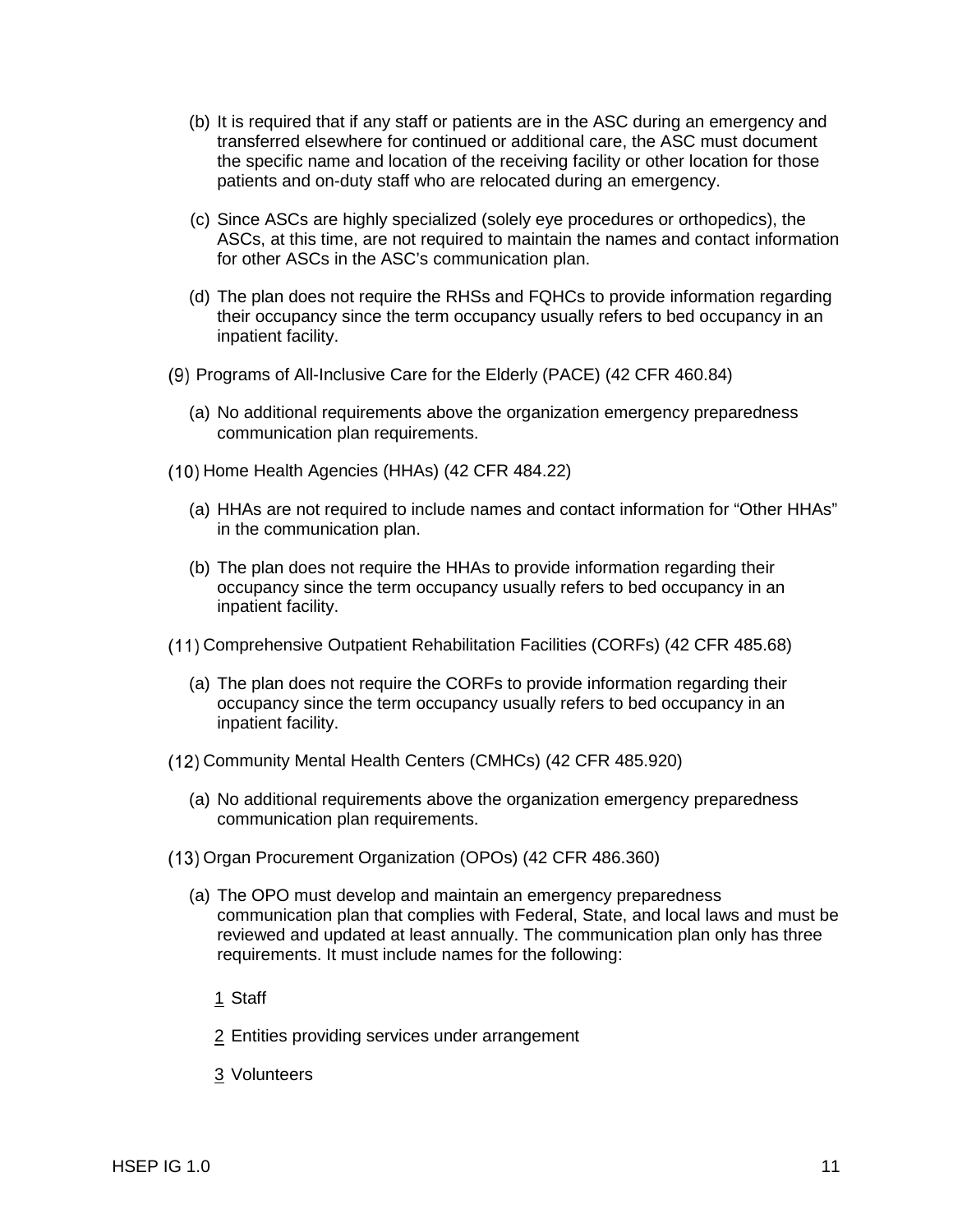- 4 Other OPOs
- 5 Transplant and donor organizations in the OPO's Donation Service Area (DSA)
- Clinics, Rehabilitation Agencies, and Public Health Agencies as Providers of Outpatient Physical Therapy and Speech-Language Pathology Services (Organizations) (42 CFR 485.727)
	- ( a) No additional requirements above the organization emergency preparedness communication plan requirements.
- (15) Rural Health Clinics (RHCs) and Federally Qualified Health Centers (FQHCs) (42 CFR 491.12)
	- ( a) The plan does not require the RHSs and FQHCs to provide information regarding their occupancy since the term occupancy usually refers to bed occupancy in an inpatient facility.
- End-Stage Renal Disease (ESRD) Facilities (42 CFR 494.62)
	- (a) The plan does not require the ESRD facilities to provide information regarding their occupancy since the term occupancy usually refers to bed occupancy in an inpatient facility.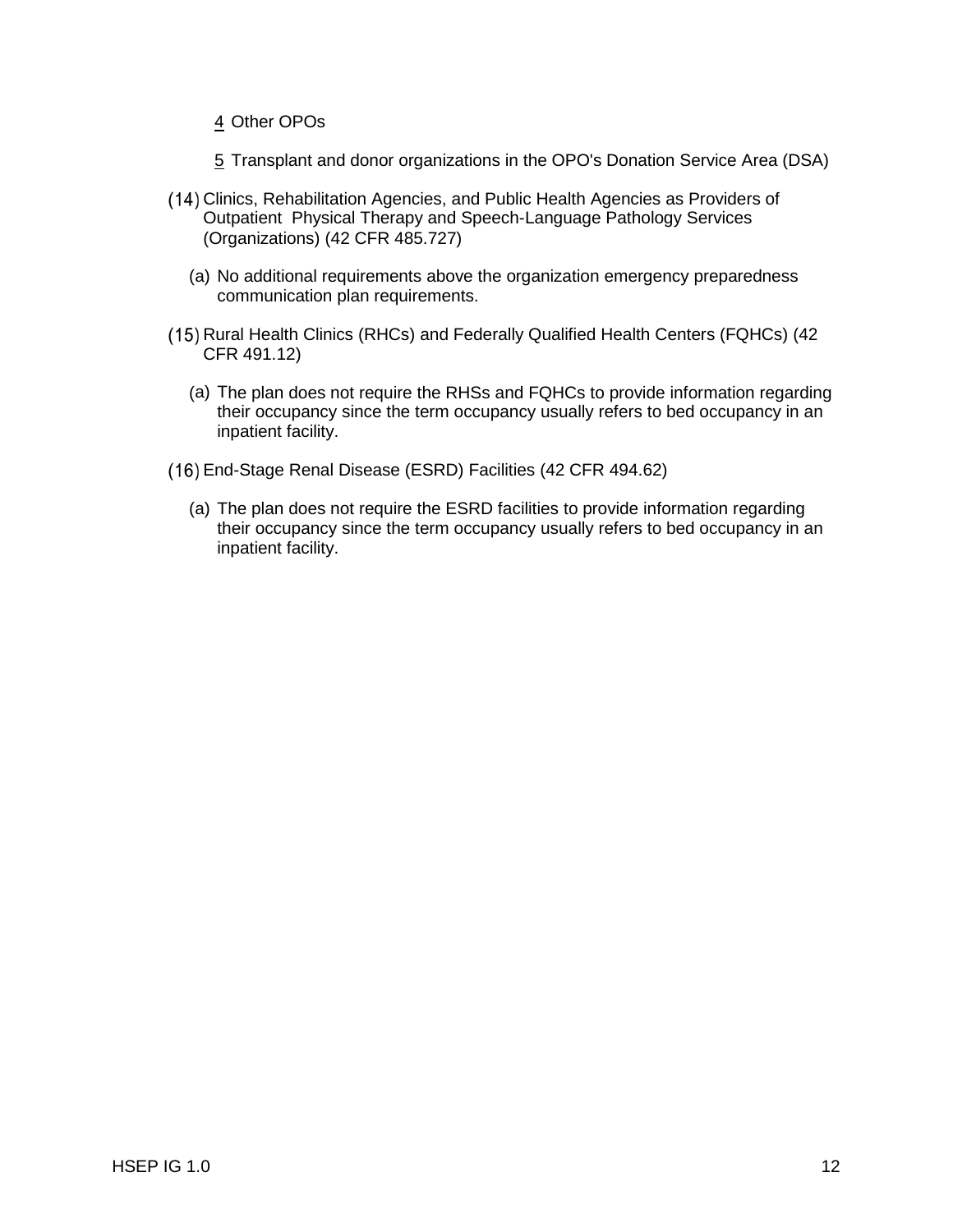# **Health Sector Emergency Preparedness AWR-366**

**Student Guide**

**Module 6 Training and Testing (Exercising)**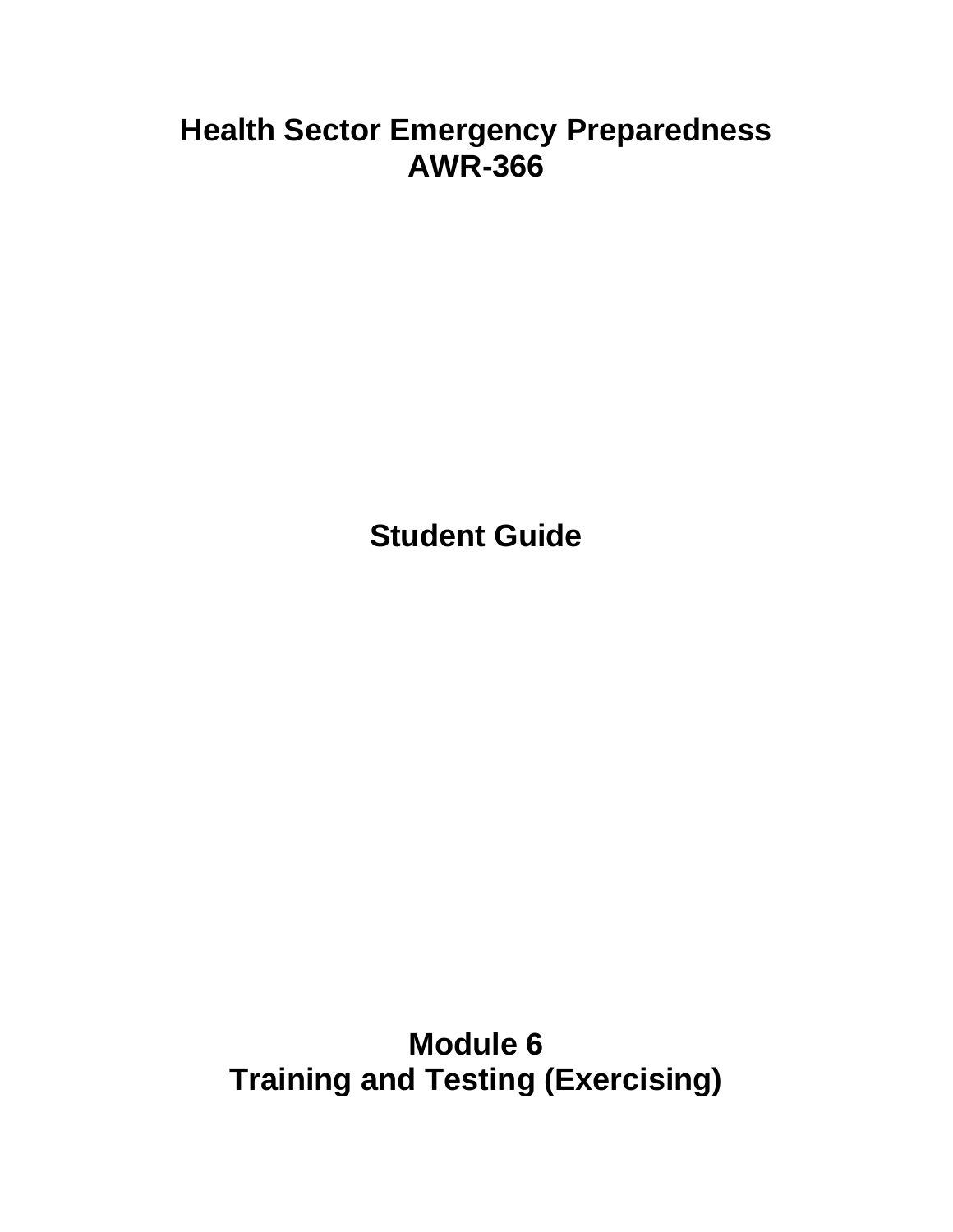## **Number:** Module 6

**Title:** Training and Testing (Exercising)

**Purpose.** The purpose of this module is to provide a discussion of the development and maintenance of an emergency preparedness training, testing, & exercising for a health sector facility.

## **Learning Objective**

**Terminal Learning Objective.** Determine requirements and considerations for creating the emergency preparedness training and testing (exercising) for a health sector facility consistent with emergency planning principles and best practices. (HC-0270)

## **Enabling Learning Objectives**

- Define emergency preparedness training and testing (exercising) in accordance with *The Homeland Security Exercise and Evaluation Program (HSEEP).* (HC-0270a)
- Determine the emergency preparedness training and testing (exercising) requirements in accordance with the *CMS Emergency Preparedness Requirements for Medicare and Medicaid Participating Providers and Suppliers* Rule. (HC-0270b)
- Determine the elements of an emergency preparedness training and testing (exercising) in accordance with the *World Health Organization*'*s Designing and Implementing Training Programs*. (HC-0270c)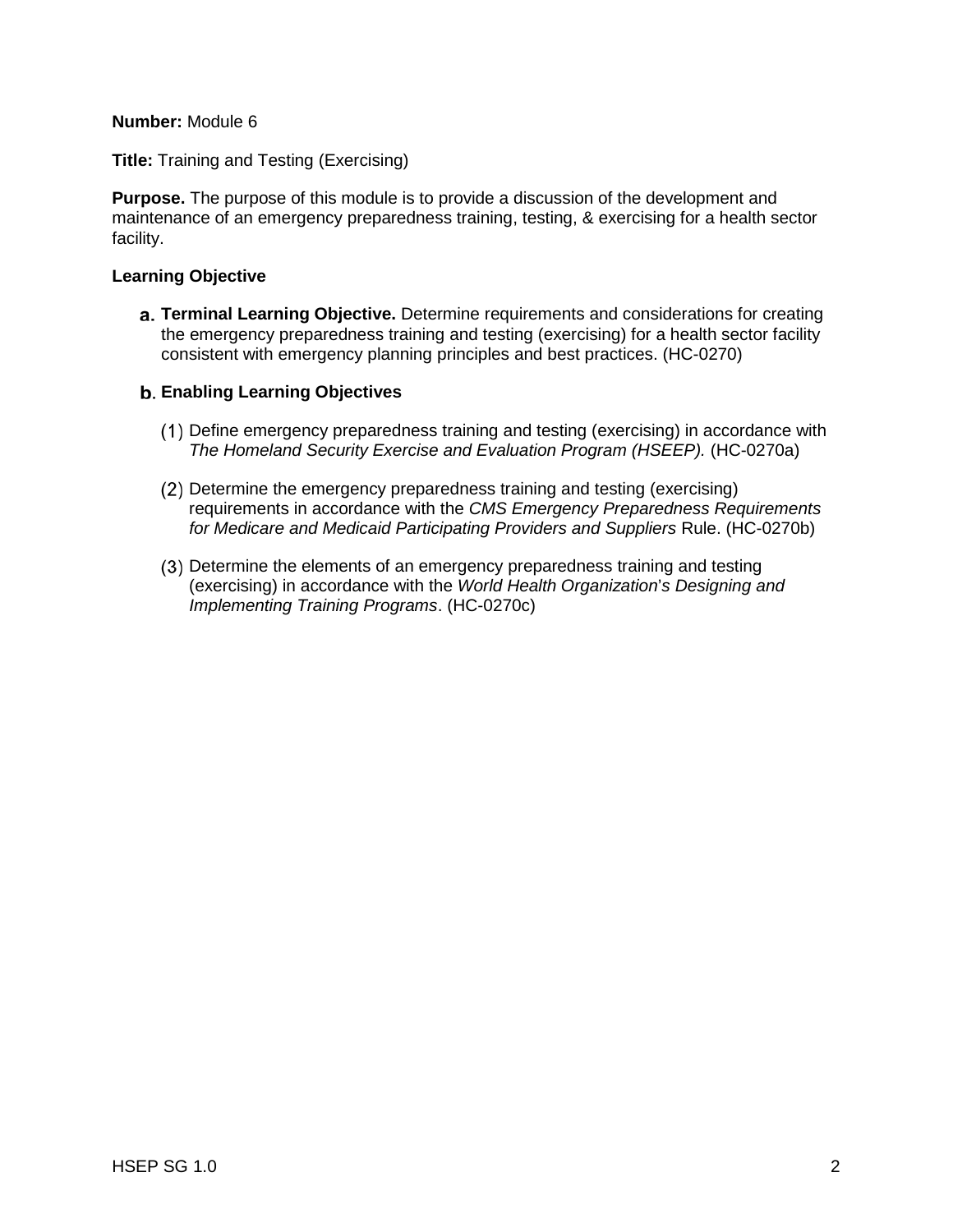# **1. Training and Testing (Exercising) Program**

## **Purpose**

- (1) Building essential response capabilities nationwide requires a systematic program to train individual teams and organizations – to include governmental, nongovernmental, private-sector, and voluntary organizations – to meet a common baseline of performance and certification standards.
- (2) Training and testing (exercising) evaluates the effectiveness of your preparedness program and, ensures employees know what to do and find any missing parts. It clarifies roles and responsibilities and reinforces knowledge of procedures, facilities, systems, and equipment. It improves individual performance as well as organizational coordination and communications. It evaluates policies, plans, procedures and the knowledge and skills of team members and reveals weaknesses and resource gaps.
- (3) An organization's training and testing (exercise) program must be based on its emergency plan, and risk assessment, policies and procedures, and communication plan and comply with both federal and state laws.
- (4) A well-organized, effective training program includes the provision of initial training in emergency preparedness policies and procedures. Organizations must provide such training to all new and existing staff, including any individuals providing services under arrangement and volunteers, consistent with their expected roles, and maintain documentation of such training.
	- i ndividuals that are employed directly by a facility. (a) According to The Centers for Medicaid and Medicare Services, "staff" refers to all
	- The phrase "individuals providing services under arrangement" means services furnished under arrangement that are subject to a written contract conforming with the requirements specified in section 1861(w) of the Social Security Act.

# **b.** Training

- The majority of training consists of the day-to-day skills, methodologies, and techniques that are required to carry out the elements of the emergency plan. This is doing the "every day" job, right, every time to ensure during an emergency situation, each step will be automatically correct.
- (2) Individuals and teams, whether paid or volunteer, should meet relevant local, tribal, State, Federal, or professional qualifications, certifications, or performance standards.
- For specialized training, those things that are "every day", the content and methods of training must comply with applicable standards and produce required skills and measurable proficiency. FEMA and other organizations offer response and incident management training in online and classroom formats.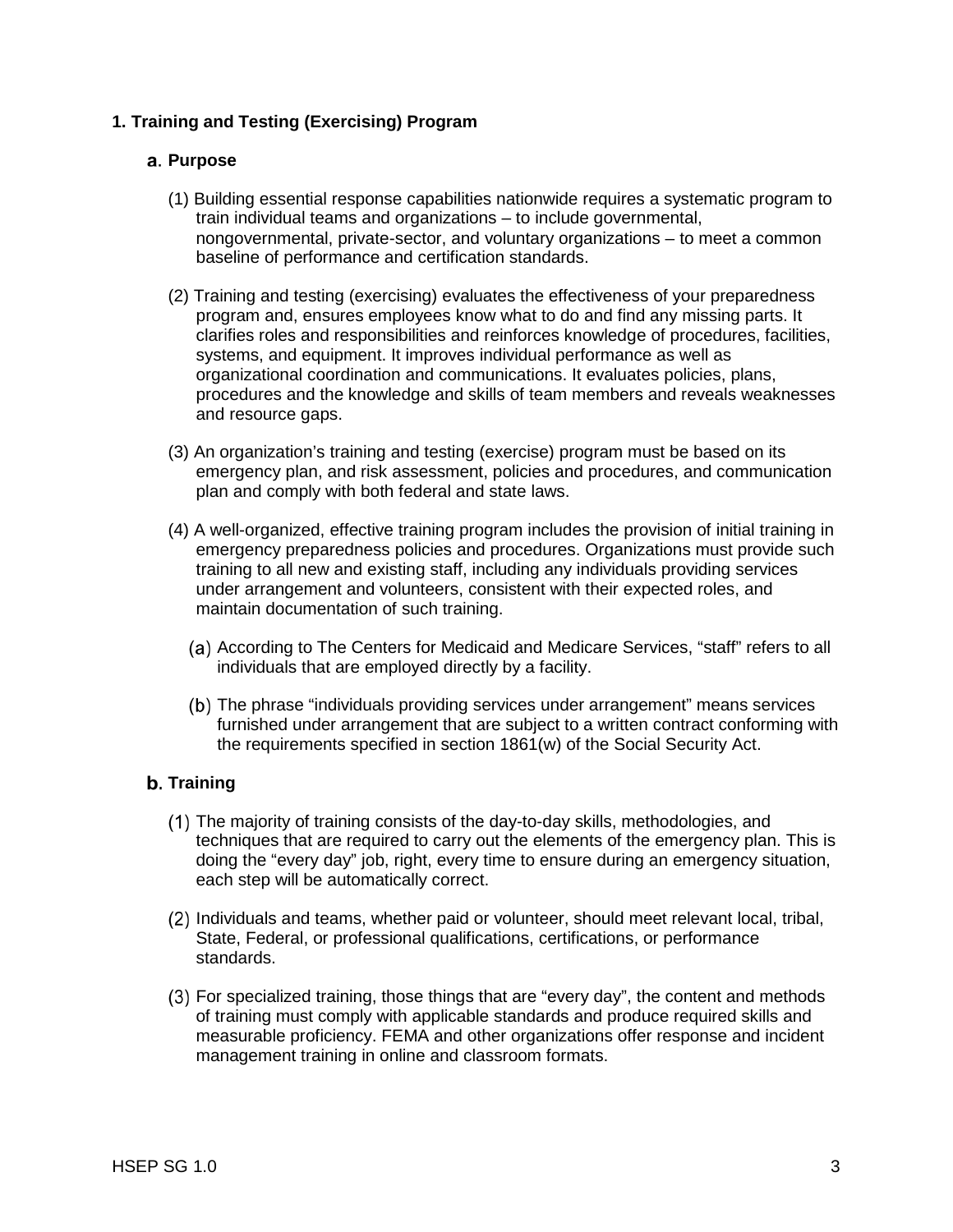# **Testing (Exercising)**

- Testing (exercising) requires standards being set within the exercise program for specific capability, task, and objectives and ensuring everyone responsible can perform them at the set benchmarks.
- A test (exercise) is an instrument to train for, assess, practice, and improve performance in prevention, protection, response, and recovery capabilities in a lowrisk environment.
- Tests (exercises) pull multiple pieces of the puzzle together. Where training may focus on one or two aspects of the overall plan, an exercise usually focuses on multiple aspects.
- Tests (exercises) can be used for: testing and validating policies, plans, procedures, training, equipment, and interagency agreements; clarifying and training personnel in roles and responsibilities; improving interagency coordination and communications; identifying gaps in resources; improving individual performance; and identifying opportunities for improvement.
- Testing (exercising) is performed on a regular basis, usually annually. This is to ensure employees can perform each task correctly.

# **Program Annual Requirements**

- An organization must offer annual emergency preparedness training so that staff can demonstrate knowledge of emergency procedures. The facility must also conduct drills and exercises to test the emergency plan to identify gaps and areas for improvement.
- (2) Some organizations are required to participate in a community based exercise at least annually. To meet the CMS requirements, a functional or full-scale exercise, per HSEEP definitions, will be acceptable for the CMS requirement of a community or facility based full scale exercise. Facilities are encouraged to participate in an existing or already planned exercise in their community at either a functional or fullscale level within their own facility.
- Organizations are required to conduct a paper-based tabletop exercise at least annually. The tabletop exercise could be based on the same or a different disaster scenario from the scenario used in the full-scale exercise or the actual emergency. The tabletop exercise is defined as a group discussion led by a facilitator, using a narrated, clinically-relevant emergency scenario, and a set of problem statements, directed messages, or prepared questions designed to challenge an emergency plan.

#### **2. Emergency Preparedness Training and Testing (Exercising) Activities**

a. The training and testing (exercising) elements are necessary to ensure that all staff have a good understanding of their responsibilities as identified by the emergency plan and defined in the policies and procedures. It allows an organization to evaluate their capability to effectively implement the plan. The elements consist of: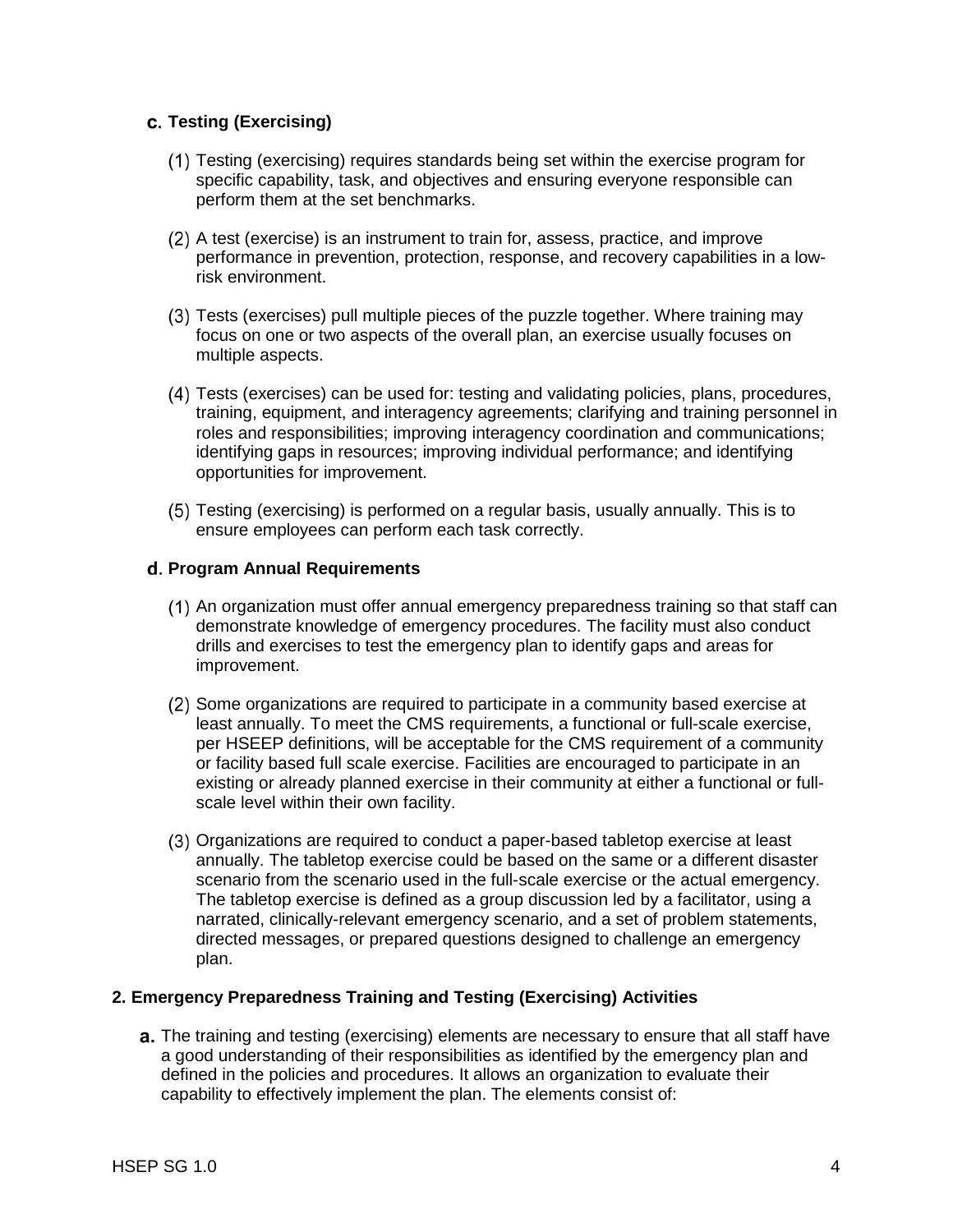- Training for all levels of staff, volunteers, community partners, and external stakeholders.
- (2) Roles and responsibilities of all personnel during an emergency.
- Plan exercising of staff, volunteers, community partners, and external stakeholders.
- Testing all procedures and processes included in existing emergency preparedness plan.
- (5) Testing new processes and procedures.

#### **What are the activities that you think could be included as part of your organization's training activities?**

- Specifically, the activities that should be included are training on the plan and the policies and procedures needed to execute the plan.
- The key elements of a training program include needs assessment, course work, learning tasks, and practical application. Facilitators introduce new information to trainees through course work or lectures. Learning tasks or activities, such as case numbers or role-players, provide individuals with opportunities to work with the new information in a small group setting. Practical experiences and applications give the trainees the opportunity to apply the knowledge and skills learned in a real-life or simulated situation.
- (3) The learning methods that can be used in training are as follows:
	- (a) Brainstorming—members of a small or large group are encouraged to contribute any suggestion that comes into their heads on a given subject, initially with no criticism, but later with a sifting and assessment of all ideas.
	- Case study—a real situation is presented in a brief paper or presentation, then analyzed by participants.
	- Demonstration—the facilitator shows learners how and what should be done while explaining why, when, and where an action is taken; participants then perform the action.
	- (d) Discussion—a method in which the participants learn from one another, usually with guidance from a facilitator.
	- Distance learning—a system designed to build knowledge and skills of learners who are not physically on-site to receive training. Facilitators and students may communicate at times of their own choosing by exchanging printed or electronic media or through technology that allows them to communicate in real time.
	- e-learning—participants interact with facilitators through the use of some of the many electronic, computer-based learning materials that are now available, ranging from CD-ROMs to Web-based systems.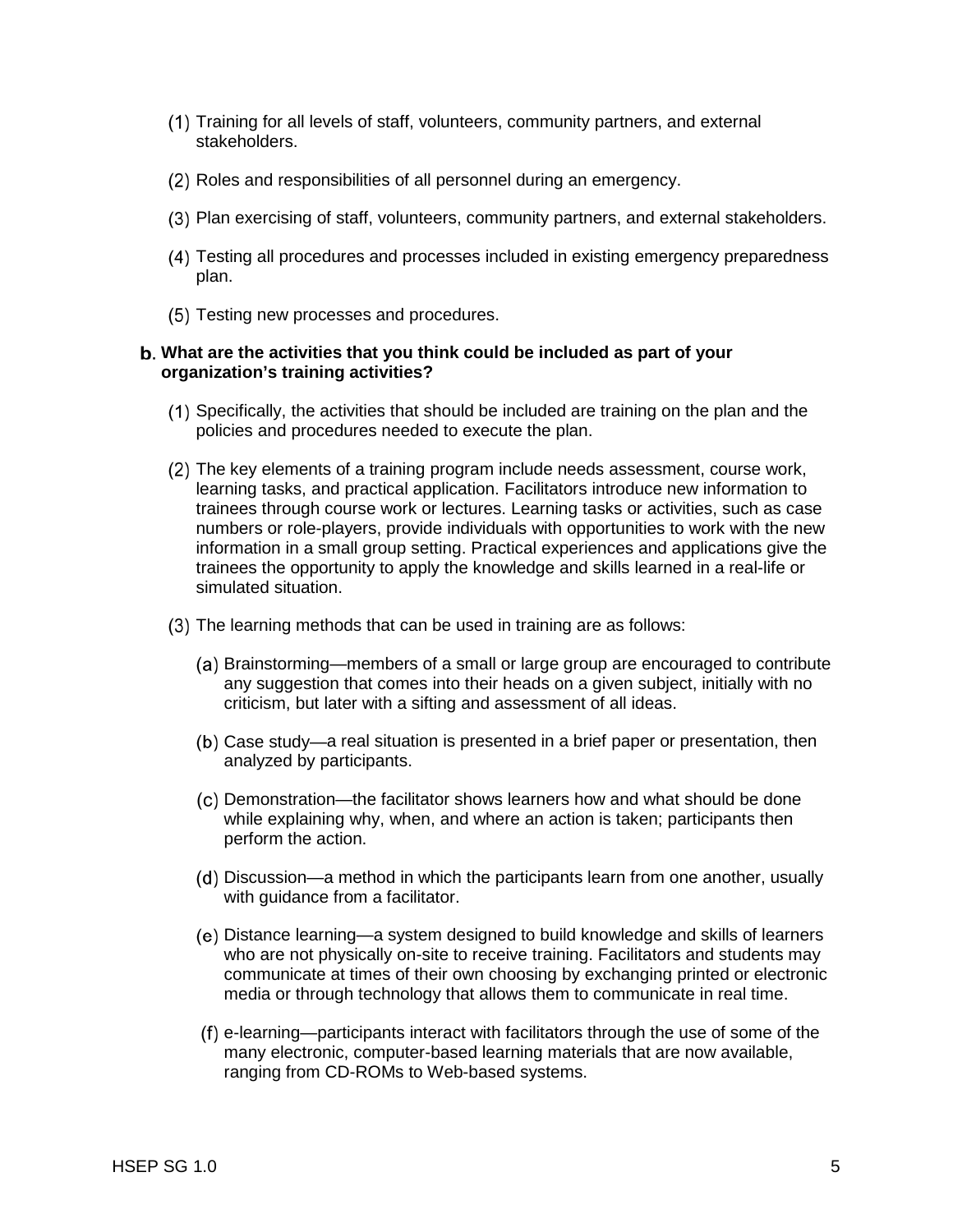- (q) Group exercise—a number of participants undertake an activity together, followed by a critical analysis of the process involved.
- Lecture—a direct talk with or without learning aids but without group participation.
- (i) Role-playing—participants act out the roles of those represented in a given situation.
- (i) Self-paced—participants are allowed to learn anywhere, anytime, and at a pace that suits their levels of skills, knowledge, and aptitudes.
- Simulation game—a more advanced version of a case study, where participants are given more detailed information on a situation, including data sets to analyze. On the basis of their analyses, participants develop and defend a plan of action.
- Worksheet—a step-by-step approach to identifying problems or solutions through written questions or problems, with space provided for answers.

#### **What are the elements that you think could be included in your organization's test/exercise activities?**

- According to *The Homeland Security Exercise and Evaluation Program (HSEEP),* an effective exercise program helps organizations maximize efficiency, resources, time, and funding by ensuring that exercises are part of a coordinated, integrated approach to building, sustaining, and delivering core capabilities.
- This approach—called multi-year planning—begins when elected and appointed officials, working with whole community stakeholders, identify and develop a set of multi-year exercise priorities informed by existing assessments, strategies, and plans. These long-term priorities help exercise planners design and develop a progressive program of individual exercises to build, sustain, and deliver core capabilities.
- Discussion-Based Exercises. Discussion-based exercises include seminars, workshops, tabletop exercises (TTXs), and games. These types of exercises can be used to familiarize players with, or develop new, plans, policies, agreements, and procedures. Discussion-based exercises focus on strategic, policy-oriented issues. Facilitators and/or presenters usually lead the discussion, keeping participants on track towards meeting exercise objectives.
	- (a) Seminars—generally orient participants to, or provide an overview of, authorities, strategies, plans, policies, procedures, protocols, resources, concepts, and ideas. As a discussion-based exercise, seminars can be valuable for entities that are developing or making major changes to existing plans or procedures. Seminars can be similarly helpful when attempting to assess or gain awareness of the capabilities of interagency or inter-jurisdictional operations.
	- (b) Workshops—although similar to seminars, workshops differ in two important aspects: participant interaction is increased, and the focus is placed on achieving or building a product. Effective workshops entail the broadest attendance by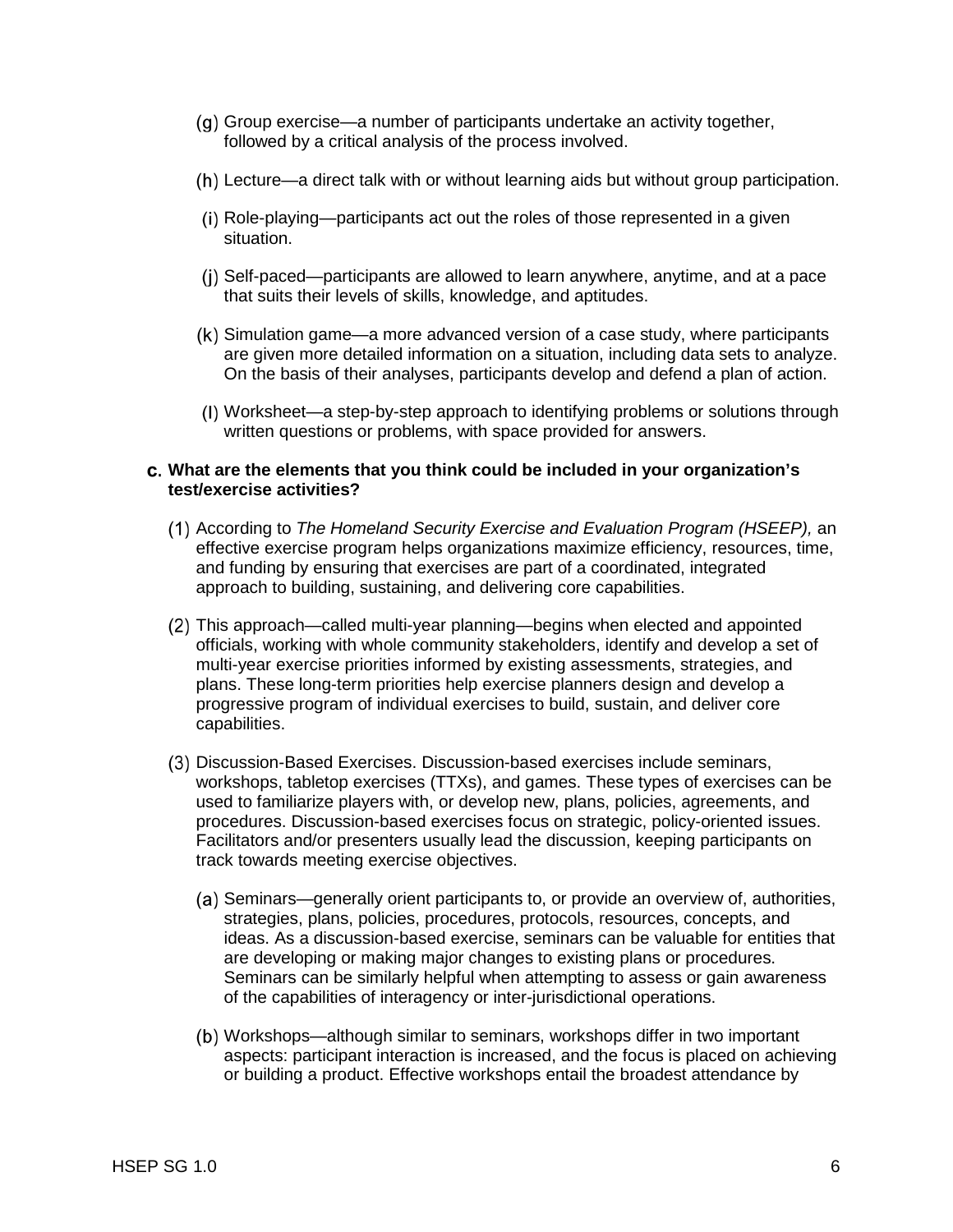relevant stakeholders. To be effective, workshops should have clearly defined objectives, products, or goals, and should focus on a specific issue.

- Tabletop Exercises—a tabletop exercise is intended to generate discussion of various issues regarding a hypothetical, simulated emergency. Tabletop exercises can be used to enhance general awareness, validate plans and procedures, rehearse concepts, and/or assess the types of systems needed to guide the prevention of, protection from, mitigation of, response to, and recovery from a defined incident. Generally, tabletop exercises are aimed at facilitating conceptual understanding, identifying strengths and areas for improvement, and/or achieving changes in perceptions.
- (d) Game—a game is a simulation of operations that often involves two or more teams, usually in a competitive environment, using rules, data, and procedures designed to depict an actual or hypothetical situation. Games explore the consequences of player decisions and actions. They are useful tools for validating plans and procedures or evaluating resource requirements.
- Operations-Based Exercises—Operations-based exercises include drills, functional exercises (FEs), and full-scale exercises (FSEs). These exercises can be used to validate plans, policies, agreements, and procedures; clarify roles and responsibilities; and identify resource gaps. Operations-based exercises are characterized by actual reaction to an exercise scenario, such as initiating communications or mobilizing personnel and resources.
	- Drills—A drill is a coordinated, supervised activity usually employed to validate a specific function or capability in a single agency or organization. Drills are commonly used to provide training on new equipment, validate procedures, or practice and maintain current skills. For example, drills may be appropriate for establishing a community-designated disaster receiving center or shelter. Drills can also be used to determine if plans can be executed as designed, to assess whether more training is required, or to reinforce best practices. A drill is useful as a stand-alone tool, but a series of drills can be used to prepare several organizations to collaborate in an FSE.
	- Function Exercises (FE)—FEs are designed to validate and evaluate capabilities, multiple functions and/or sub-functions, or interdependent groups of functions. FEs are typically focused on exercising plans, policies, procedures, and staff members involved in management, direction, command, and control functions. In FEs, events are projected through an exercise scenario with event updates that drive activity typically at the management level. An FE is conducted in a realistic, real-time environment; however, movement of personnel and equipment is usually simulated.
	- Full-Scale Exercises (FSE)—FSEs are typically the most complex and resourceintensive type of exercise. They involve multiple agencies, organizations, and jurisdictions and validate many facets of preparedness.
		- 1 In an FSE, events are projected through an exercise scenario with event updates that drive activity at the operational level.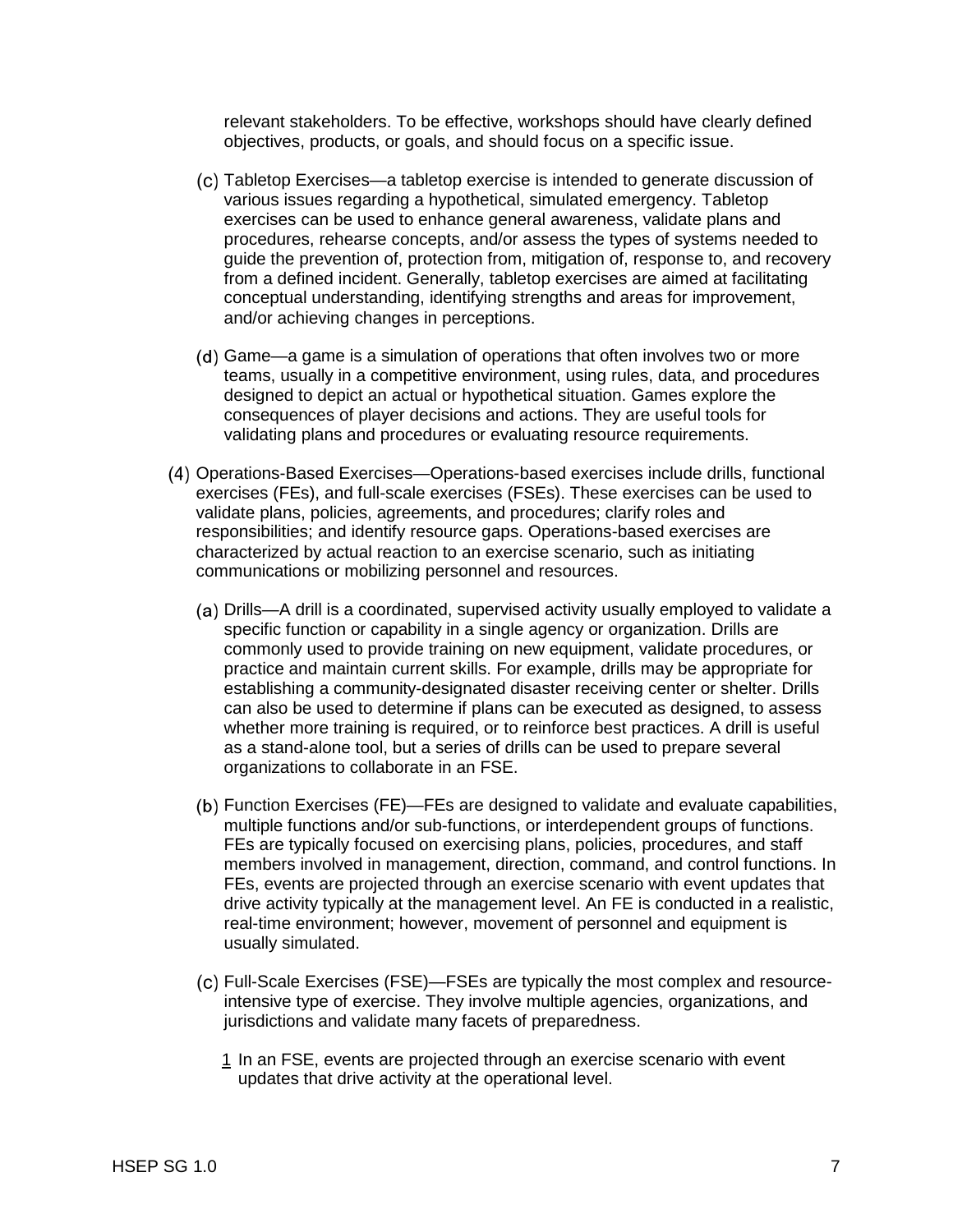- 2 FSEs are usually conducted in a real-time, stressful environment that is intended to mirror a real incident. Personnel and resources may be mobilized and deployed to the scene, where actions are performed as if a real incident had occurred.
- 3 The FSE simulates reality by presenting complex and realistic problems that require critical thinking, rapid problem solving, and effective responses by trained personnel.
- 4 The level of support needed to conduct an FSE is greater than that needed for other types of exercises. The exercise site for an FSE is usually large, and site logistics require close monitoring. Safety issues, particularly regarding the use of props and special effects, must be monitored. Throughout the duration of the exercise, many activities occur simultaneously.

## **Assume you are a member of the emergency preparedness training and testing (exercising) team for a Comprehensive Outpatient Rehabilitation Facility (CORF), what type of exercise would you develop to test your response to an incident involving a major disaster and why?**

**3. After Action Review.** Organizations must analyze their response to, and maintain documentation on, all drills, tabletop exercises, and emergency events, and revise the organization's emergency plan as needed.

## **Improvement Planning**

- Exercises afford organizations the opportunity to evaluate capabilities and assess progress toward meeting capability targets in a controlled, low-risk setting. After the evaluation phase concludes, organizations should reach consensus on identified strengths and areas for improvement and develop a set of improvements that directly addresses core capability gaps.
- (2) This information is recorded in the AAR or improvement plan and resolved through the implementation of concrete corrective actions, which are prioritized and tracked as part of a corrective action program. This process constitutes the improvement planning phase and the final step in conducting an exercise.

# **Corrective Actions**

- Once exercise data are analyzed, organizations should perform an additional qualitative assessment to identify potential corrective actions. Corrective actions are concrete, actionable steps that are intended to resolve capability gaps and shortcomings identified in exercises or real-world events.
- (2) In developing corrective actions, elected and appointed officials or their designees should first review and revise the draft AAR, as needed, prior to the After-Action Meeting (AAM) to confirm that the issues identified by evaluators are valid and require resolution.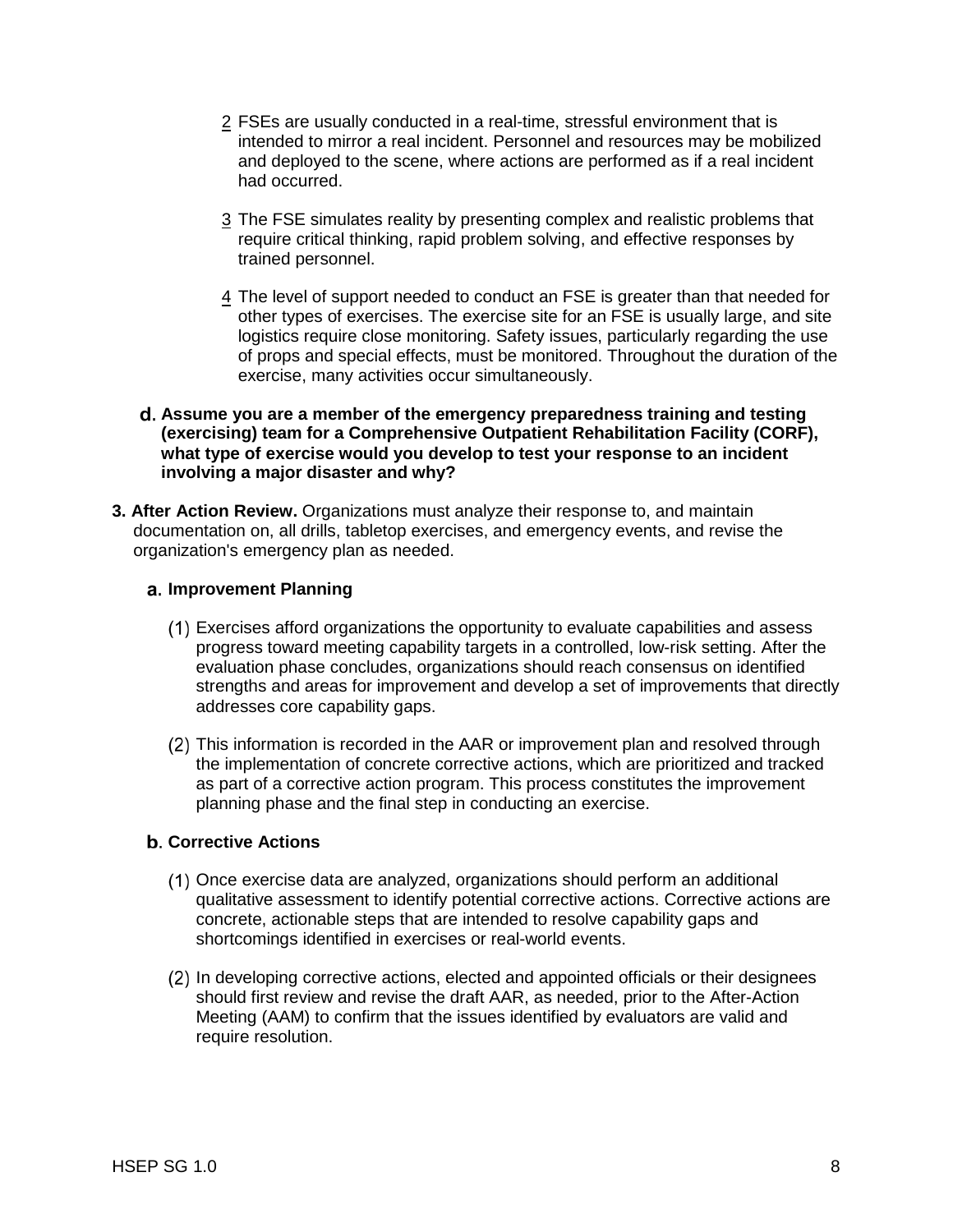- The reviewer then identifies which issues fall within their organization's authority, and assume responsibility for taking action on those issues. Finally, they determine an initial list of appropriate corrective actions to resolve identified issues.
- Once the organization's reviewer has confirmed the draft areas for improvement and identified initial corrective actions, a draft improvement plan is developed for review at an After Action Meeting. These meetings serve as forums to review the revised AAR and the draft improvement plan.

## **After-Action Report/Improvement Plan Finalization**

- $(1)$  Once all corrective actions have been consolidated in the final improvement plan, the improvement plan may be included as an appendix to the AAR. The AAR and improvement plan is then considered final, and may be distributed to exercise planners, participants, and other preparedness stakeholders as appropriate.
- Corrective actions captured in the AAR or improvement plan should be tracked and continually reported on until completion. Organizations should assign points of contact responsible for tracking and reporting on their progress in implementing corrective actions. By tracking corrective actions to completion, preparedness stakeholders are able to demonstrate that exercises have yielded tangible improvements in preparedness.
- Stakeholders should also ensure there is a system in place to validate previous corrective actions that have been successfully implemented. These efforts should be considered part of a wider continuous improvement process that applies prior to, during, and after an exercise is completed.
- Conducting exercises and documenting the strengths, areas for improvement, and associated corrective actions is an important part of the National Preparedness System, and contributes to the strengthening of preparedness across the Whole Community and achievement of the National Preparedness Goal. Over time, exercises should yield observable improvements in preparedness for future exercises and real-world events.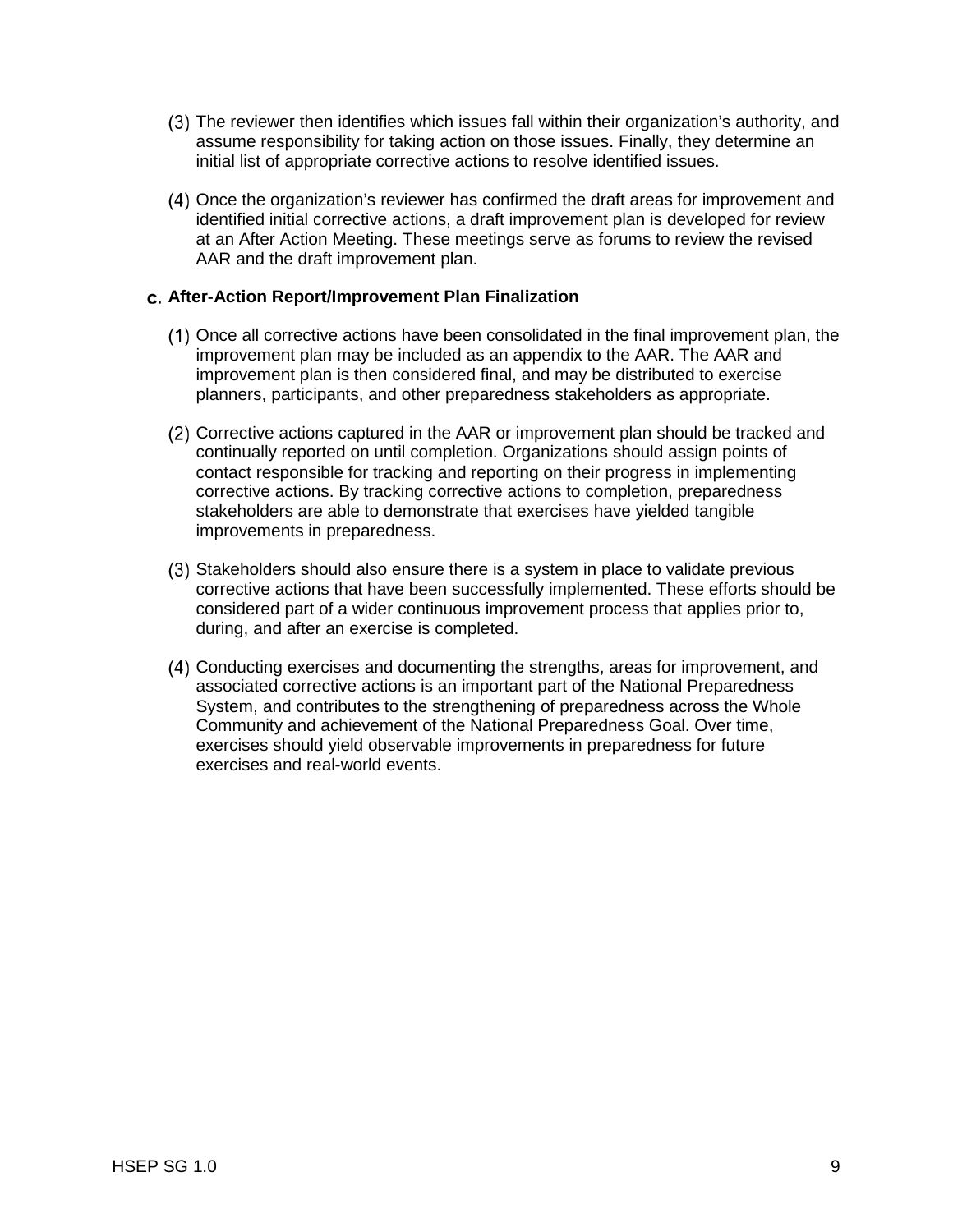# **ADDITIONAL RESOURCES**

Exercise Program (Design, Evaluation, Facilitation) Topic Collection. [https://asprtracie.hhs.gov/technical-resources/7/Exercise-Program-Design-](https://asprtracie.hhs.gov/technical-resources/7/Exercise-Program-Design-Evaluation-Facilitation/6)[Evaluation-Facilitation/6](https://asprtracie.hhs.gov/technical-resources/7/Exercise-Program-Design-Evaluation-Facilitation/6)

Memo from CMS clarifying training and exercise requirement [https://www.cms.gov/Medicare/Provider-Enrollment-and-](https://www.cms.gov/Medicare/Provider-Enrollment-and-Certification/SurveyCertificationGenInfo/Downloads/Survey-and-Cert-Letter-17-21.pdf)[Certification/SurveyCertificationGenInfo/Downloads/Survey-and-Cert-Letter-17-21.pdf](https://www.cms.gov/Medicare/Provider-Enrollment-and-Certification/SurveyCertificationGenInfo/Downloads/Survey-and-Cert-Letter-17-21.pdf)

# **REFERENCES**

- DHS (April 2013). The Homeland Security Exercise and Evaluation Program (HSEEP). Retrieved from [https://www.fema.gov/media-library-data/20130726-1914-25045-](https://www.fema.gov/media-library-data/20130726-1914-25045-8890/hseep_apr13_.pdf) [8890/hseep\\_apr13\\_.pdf](https://www.fema.gov/media-library-data/20130726-1914-25045-8890/hseep_apr13_.pdf)
- U.S. Government Publishing Office (January 2017). Electronic Code of Federal Regulations. Retrieved from [http://www.ecfr.gov/cgi-bin/text](http://www.ecfr.gov/cgi-bin/text-idx?SID=f6b796ea838e6e3741609abd77ad3346&mc=true&node=pt42.4.441&rgn=div5#se42.4.441_1184)[idx?SID=f6b796ea838e6e3741609abd77ad3346&mc=true&node=pt42.4.441&rgn=div5#se4](http://www.ecfr.gov/cgi-bin/text-idx?SID=f6b796ea838e6e3741609abd77ad3346&mc=true&node=pt42.4.441&rgn=div5#se42.4.441_1184) [2.4.441\\_1184](http://www.ecfr.gov/cgi-bin/text-idx?SID=f6b796ea838e6e3741609abd77ad3346&mc=true&node=pt42.4.441&rgn=div5#se42.4.441_1184)
- World Health Organization (WHO) (2012). *Designing and Implementing Training Programs. (MDS-3: Managing Access to Medicines and Health Technologies, Chapter 52).* Retrieved from [http://www.msh.org/resources/mds-3-managing-access-to-medicines-and-health](http://www.msh.org/resources/mds-3-managing-access-to-medicines-and-health-technologies)[technologies](http://www.msh.org/resources/mds-3-managing-access-to-medicines-and-health-technologies)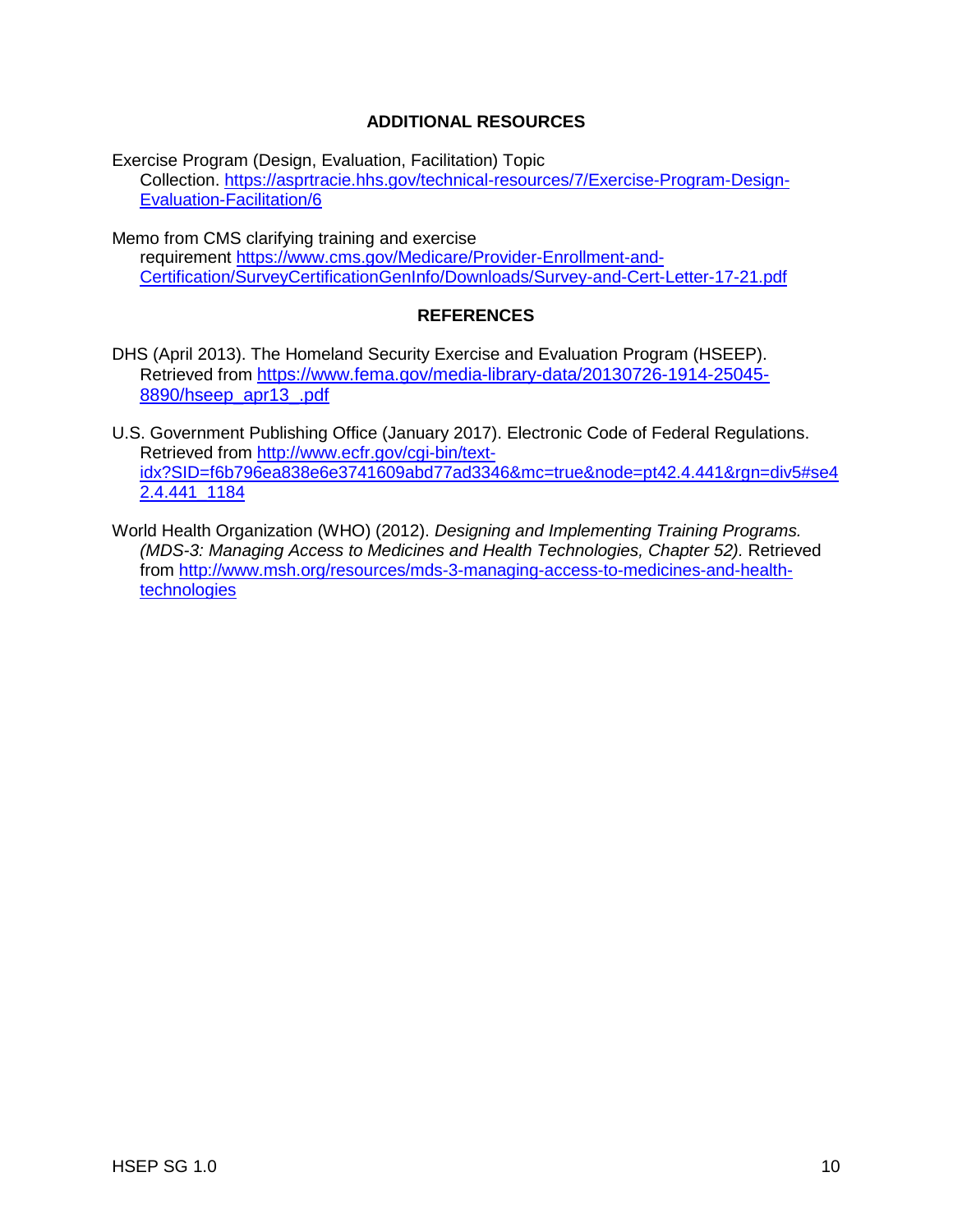## **ANNEX A**

## **Overview of the Emergency Preparedness Plan Training and Testing (Exercising) Program Requirements for the 17 Facilities.**

*Below is a summarization of the Final Rule. For thorough information regarding a specific provider or supplier, please reference CMS regulatory and sub-regulatory guidance.*

#### **Critical Access Hospital (CAH) (42 CFR 485.625)**

- (a) Provide initial training in emergency preparedness policies and procedures, including prompt reporting and extinguishing of fires, protection, and where necessary, evacuation of patients, personnel, and guests, fire prevention, and cooperation with firefighting and disaster authorities, to all new and existing staff, individuals providing services under arrangement, and volunteers, consistent with their expected roles.
- (b) Provide emergency preparedness training at least annually.
- (c) Maintain documentation of the training.
- (d) Demonstrate staff knowledge of emergency procedures.
- The CAH must conduct exercises to test the emergency plan at least annually.
- Participate in a full-scale exercise that is community-based or when a communitybased exercise is not accessible, an individual, facility-based exercise. If the CAH experiences an actual natural or man-made emergency that requires activation of the emergency plan, the CAH is exempt from engaging in a community-based or individual, facility-based full-scale exercise for 1 year following the onset of the actual event.
- $(q)$  Conduct an additional exercise that may include, but is not limited to the following:
	- 5 A second full-scale exercise of its choosing that is community-based or individual, facility-based.
	- 6 A tabletop exercise that includes a group discussion led by a facilitator, using a narrated, clinically-relevant emergency scenario, and a set of problem statements, directed messages, or prepared questions designed to challenge an emergency plan.
- Analyze the CAH's response to and maintain documentation of all drills, tabletop exercises, and emergency events, and revise the CAH's emergency plan, as needed.

#### **Long-Term Care (LTC) Facilities (42 CFR 483.73)**

- (a) The LTC facility must develop and maintain an emergency preparedness training and testing program that is based on the emergency plan.
- The training and testing program must be reviewed and updated at least annually.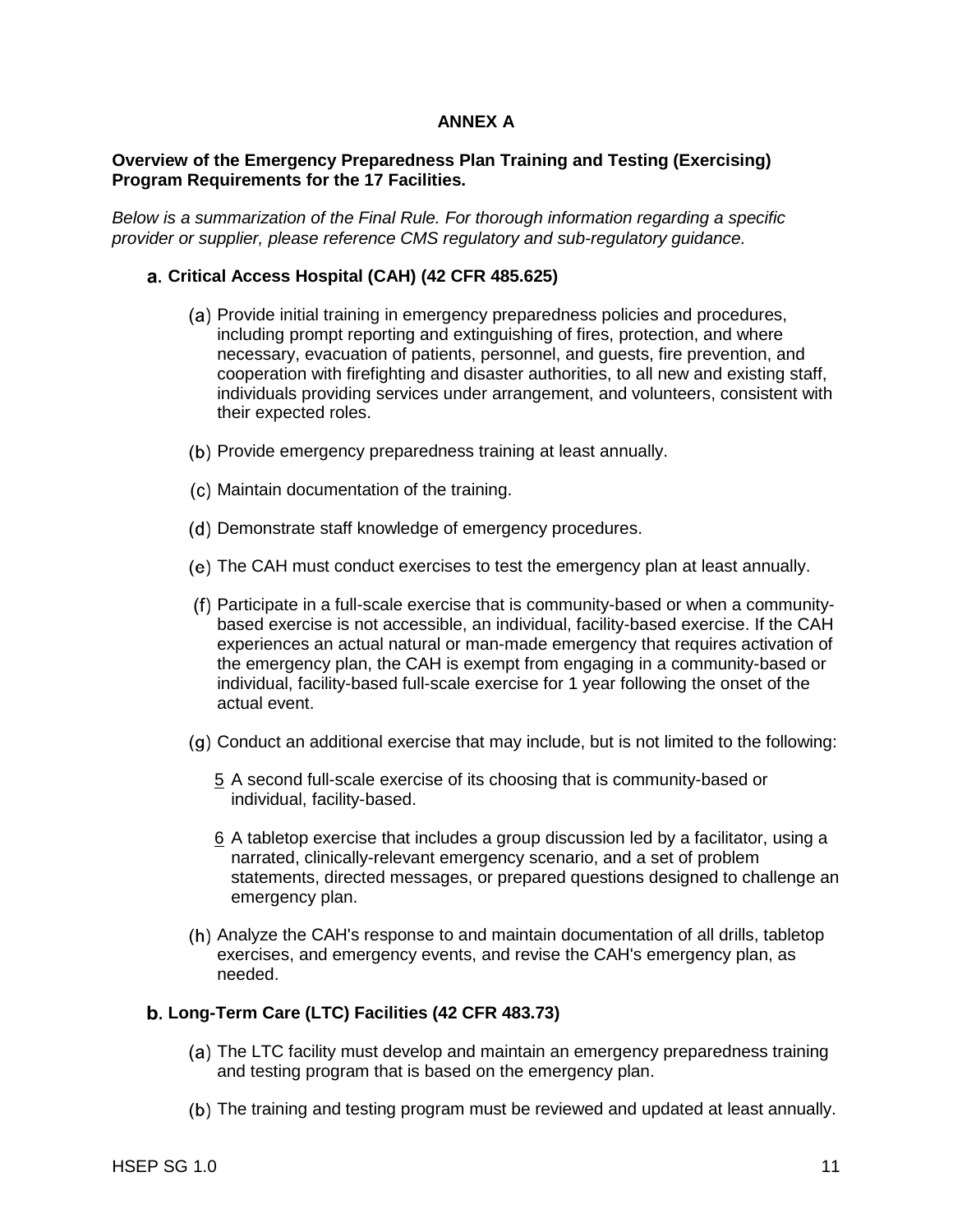- The LTC facility must do all of the following:
	- 1 Ensure all new and existing staff, individuals providing services under arrangement, and volunteers, consistent with their expected roles have initial training in emergency preparedness policies and procedures.
	- 2 Provide emergency preparedness training at least annually.
	- 3 Maintain documentation of the training.
	- 4 Demonstrate staff knowledge of emergency procedures.
- (d) The LTC facility must conduct exercises to test the emergency plan at least annually, including unannounced staff drills using the emergency procedures. The LTC facility must do the following:
	- 1 Participate in a full-scale exercise that is community-based or when a community-based exercise is not accessible, an individual, facility-based. If the LTC facility experiences an actual natural or man-made emergency that requires activation of the emergency plan, the LTC facility is exempt from engaging in a community-based or individual, facility-based full-scale exercise for 1 year following the onset of the actual event.
	- 2 Conduct an additional exercise that may include, but is not limited to the following:
		- a A second full-scale exercise that is community-based or individual, facilitybased.
		- $b$  A tabletop exercise that includes a group discussion led by a facilitator, using a narrated, clinically-relevant emergency scenario, and a set of problem statements, directed messages, or prepared questions designed to challenge an emergency plan.
	- 3 Analyze the LTC facility's response to and maintain documentation of all drills. tabletop exercises, and emergency events, and revise the LTC facility's emergency plan, as needed.

#### **Psychiatric Residential Treatment Facilities (PRTFs) (42 CFR 441.184)**

- (a) The PRTF's training and testing program must be based on the PRTF's emergency plan, risk assessment, policies and procedures, and communication plan. The training and testing program must be reviewed and updated at least annually.
- (b) The training program must include the following:
	- 1 Provide initial training in emergency preparedness policies and procedures to all new and existing staff, individuals providing services under arrangement, and volunteers, consistent with their expected roles.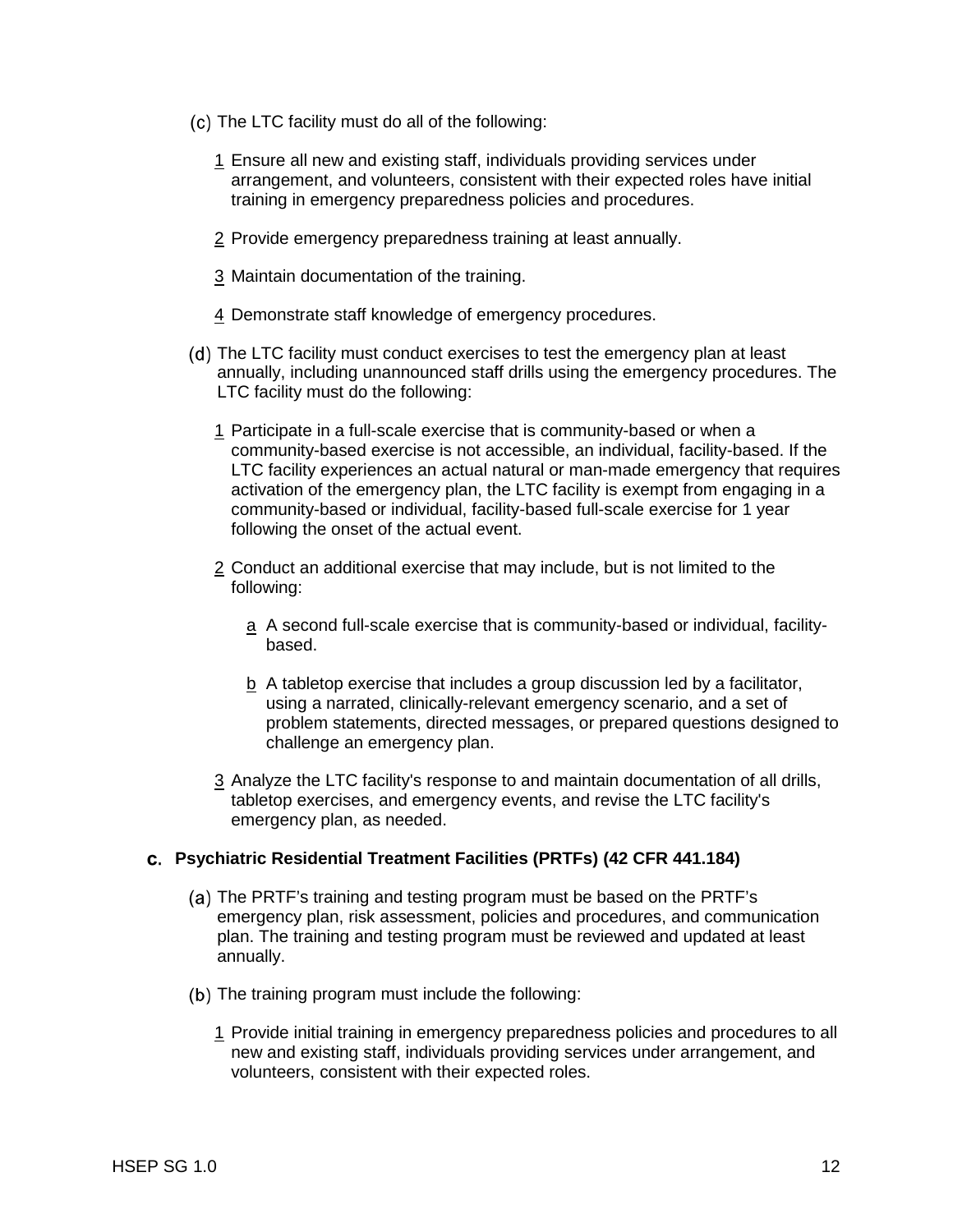- 2 After initial training, provide emergency preparedness training at least annually.
- 3 Demonstrate staff knowledge of emergency procedures.
- 4 Maintain documentation of all emergency preparedness training.
- (c) The PRTF must conduct exercises to test the emergency plan. It must do the following:
	- 1 Participate in a full-scale exercise that is community-based or when a community-based exercise is not accessible, an individual, facility-based. If the PRTF experiences an actual natural or man-made emergency that requires activation of the emergency plan, the PRTF is exempt from engaging in a community-based or individual, facility-based full-scale exercise for 1 year following the onset of the actual event.
	- 2 Conduct an additional exercise that may include, but is not limited to the following:
		- a A second full-scale exercise that is community-based or individual, facilitybased.
		- b A tabletop exercise that includes a group discussion led by a facilitator, using a narrated, clinically-relevant emergency scenario, and a set of problem statements, directed messages, or prepared questions designed to challenge an emergency plan.
	- 3 Analyze the PRTF's response to and maintain documentation of all drills, tabletop exercises, and emergency events and revise the PRTF's emergency plan, as needed.

#### **Intermediate Care Facilities for Individuals with Intellectual Disabilities (ICF/IID) (42 CFR 483.475)**

- The ICF/IID's training and testing program must be based on the ICF/IID's emergency plan, risk assessment, policies and procedures, and communication plan. The training and testing program must be reviewed and updated at least annually.
- (b) The training program must do all the following:
	- 1 Initial training in emergency preparedness policies and procedures to all new and existing staff, individuals providing services under arrangement, and volunteers, consistent with their expected roles.
	- 2 Provide emergency preparedness training at least annually.
	- 3 Maintain documentation of the training.
	- 4 Demonstrate staff knowledge of emergency procedures.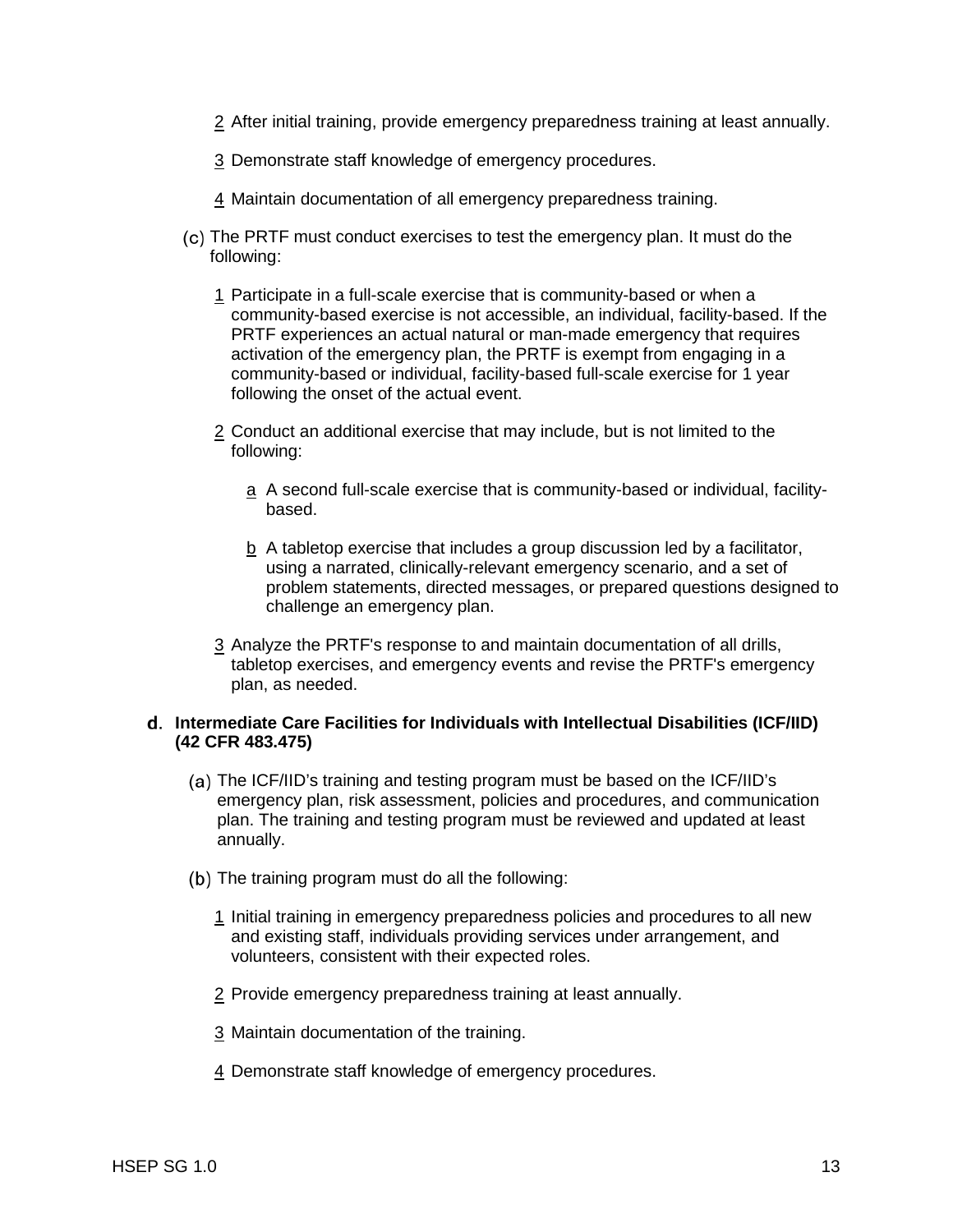- For testing, the ICF/IID must conduct exercises to test the emergency plan at least annually. It must do the following:
	- 1 Participate in a full-scale exercise that is community-based or when a community-based exercise is not accessible, an individual, facility-based. If the ICF/IID experiences an actual natural or man-made emergency that requires activation of the emergency plan, the ICF/IID is exempt from engaging in a community-based or individual, facility-based full-scale exercise for 1 year following the onset of the actual event.
	- 2 Conduct an additional exercise that may include, but is not limited to the following:
		- a A second full-scale exercise that is community-based or individual, facilitybased.
		- $b$  A tabletop exercise that includes a group discussion led by a facilitator, using a narrated, clinically-relevant emergency scenario, and a set of problem statements, directed messages, or prepared questions designed to challenge an emergency plan.
	- 3 Analyze the ICF/IID's response to and maintain documentation of all drills, tabletop exercises, and emergency events, and revise the ICF/IID's emergency plan, as needed.

#### **Religious Nonmedical Health Care Institutions (RNHCIs) (42 CFR 403.748)**

- (a) The RNHCI's training and testing program must be based on the RNHCI's emergency plan, risk assessment, policies and procedures, and communication plan. The training and testing program must be reviewed and updated at least annually.
- (b) The training program must do all of the following:
	- 1 Provide initial training in emergency preparedness policies and procedures to all new and existing staff, individuals providing services under arrangement, and volunteers, consistent with their expected roles.
	- 2 Provide emergency preparedness training at least annually.
	- 3 Maintain documentation of all emergency preparedness training.
	- 4 Demonstrate staff knowledge of emergency procedures.
- (c) The RNHCI's testing must conduct exercises to test the emergency plan. It must do the following:
	- 1 Conduct a paper-based, tabletop exercise at least annually. A tabletop exercise is a group discussion led by a facilitator, using a narrated, clinically-relevant emergency scenario, and a set of problem statements, directed messages, or prepared questions designed to challenge an emergency plan.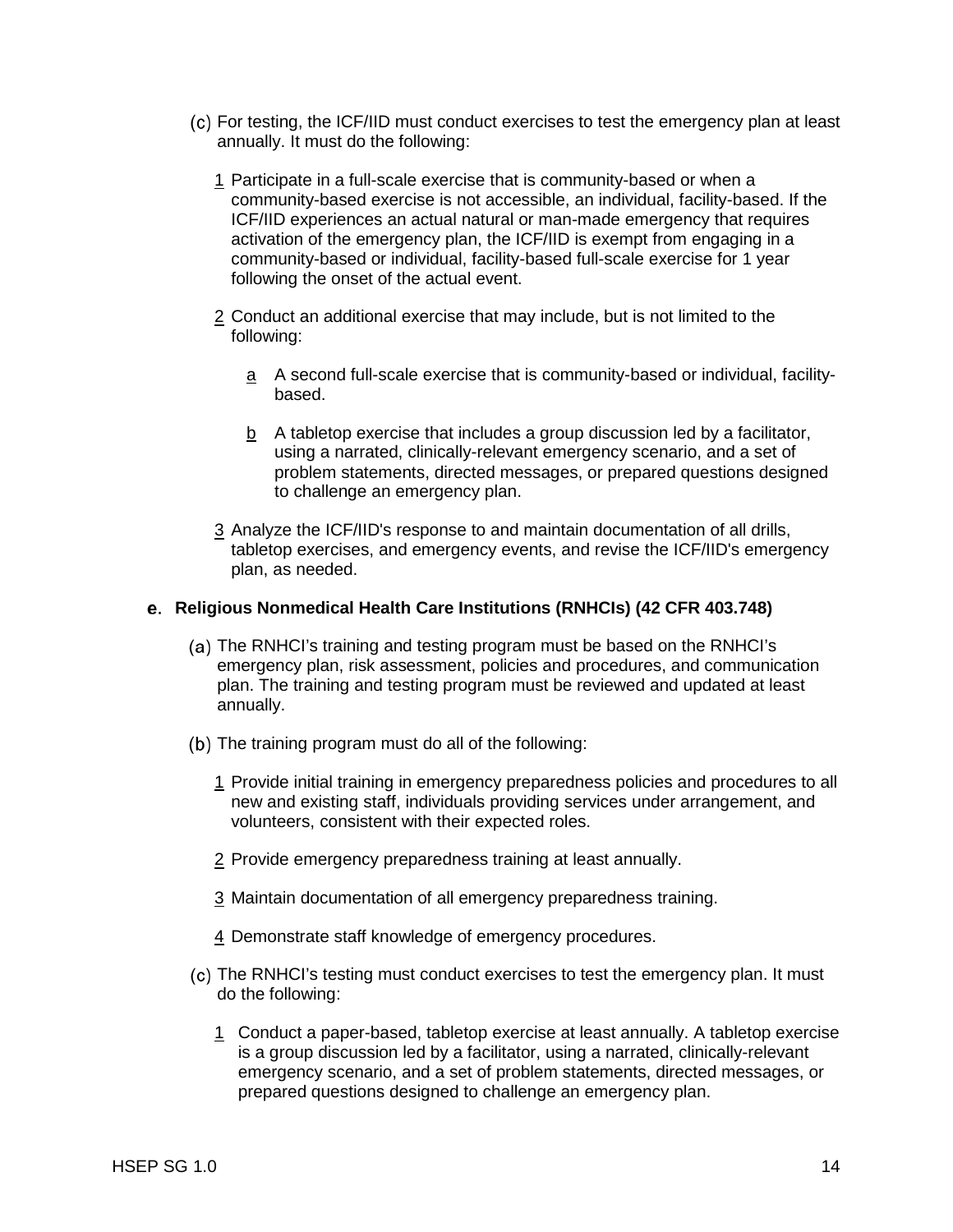2 Analyze the RNHCI's response to and maintain documentation of all tabletop exercises, and emergency events, and revise the RNHCI's emergency plan, as needed.

# **Transplant Centers (42 CFR 482.78)**

A transplant center must be included in the emergency preparedness planning and the emergency preparedness program as set forth in the hospital in which it is located. However, a transplant center is not individually responsible for the emergency preparedness requirements.

# **Hospices (42 CFR 418.113)**

- (a) The hospice's training and testing program must be based on the hospice's emergency plan, risk assessment, policies and procedures, and communication plan. The training and testing program must be reviewed and updated at least annually.
- (b) The hospice's training program must do all of the following:
	- 1 Demonstrate staff knowledge of emergency procedures.
	- 2 Provide emergency preparedness training at least annually.
	- 3 Periodically review and rehearse its emergency preparedness plan with hospice employees (including nonemployee staff), with special emphasis placed on carrying out the procedures necessary to protect patients and others.
	- 4 Maintain documentation of all emergency preparedness training.
- The hospice must conduct exercises to test the emergency plan at least annually. The hospice must do the following:
	- 1 Participate in a full-scale exercise that is community-based or when a community-based exercise is not accessible, an individual, facility-based. If the hospice experiences an actual natural or man-made emergency that requires activation of the emergency plan, the organization is exempt from engaging in a community-based or individual, facility-based full-scale exercise for 1 year following the onset of the actual event.
	- 2 Conduct an additional exercise that may include, but is not limited to the following:
		- a A second full-scale exercise that is community-based or individual, facilitybased.
		- b A tabletop exercise that includes a group discussion led by a facilitator, using a narrated, clinically-relevant emergency scenario, and a set of problem statements, directed messages, or prepared questions designed to challenge an emergency plan.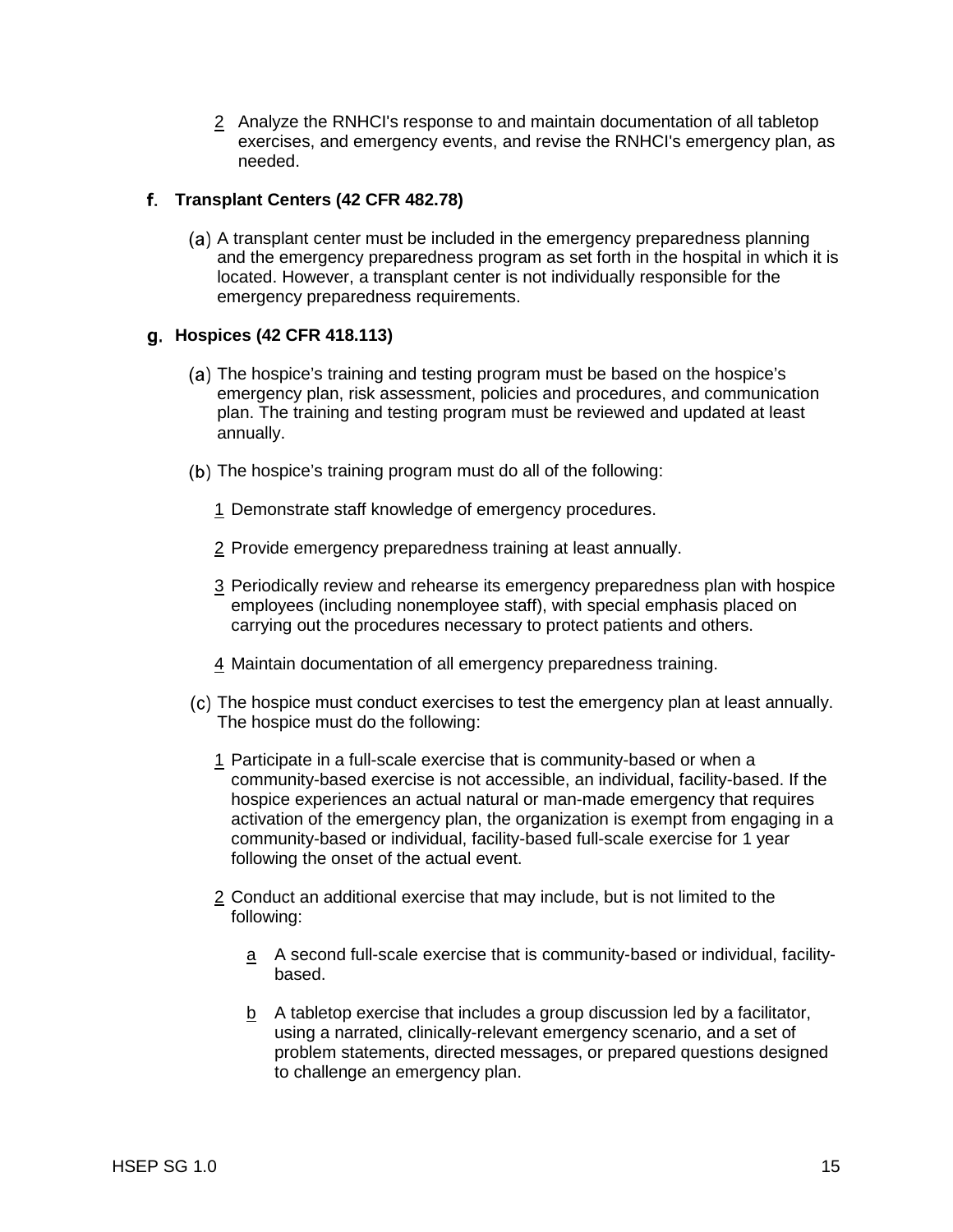3 Analyze the hospice's response to and maintain documentation of all drills, tabletop exercises, and emergency events, and revise the hospice's emergency plan, as needed.

## **Ambulatory Surgical Center (ASCs) (42 CFR 416.54)**

- (a) The ASC's training and testing program must be based on the ASC's emergency plan, risk assessment, policies and procedures, and communication plan. The training and testing program must be reviewed and updated at least annually.
- (b) The ASC's training program must do all of the following:
	- 1 Provide initial training in emergency preparedness policies and procedures to all new and existing staff, individuals providing on-site services under arrangement, and volunteers, consistent with their expected roles.
	- 2 Provide emergency preparedness training at least annually.
	- 3 Maintain documentation of all emergency preparedness training.
	- 4 Demonstrate staff knowledge of emergency procedures.
- (c) The ASC must conduct exercises to test the emergency plan at least annually. The ASC must do the following:
- Participate in a full-scale exercise that is community-based or when a communitybased exercise is not accessible, individual, and facility-based. If the ASC experiences an actual natural or man-made emergency that requires activation of the emergency plan, the ASC is exempt from engaging in an community-based or individual, facility-based full-scale exercise for 1 year following the onset of the actual event.
- Conduct an additional exercise that may include, but is not limited to the following:
	- 1 A second full-scale exercise that is individual, facility-based.
	- 2 A tabletop exercise that includes a group discussion led by a facilitator, using a narrated, clinically-relevant emergency scenario, and a set of problem statements, directed messages, or prepared questions designed to challenge an emergency plan.
	- 3 Analyze the ASC's response to and maintain documentation of all drills, tabletop exercises, and emergency events and revise the ASC's emergency plan, as needed.

# **Programs of All-Inclusive Care for the Elderly (PACE) (42 CFR 460.84)**

- (a) The ASC's training and testing program must be based on the ASC's emergency plan, risk assessment, policies and procedures, and communication plan. The training and testing program must be reviewed and updated at least annually.
- (b) The PACE's training program must do all of the following: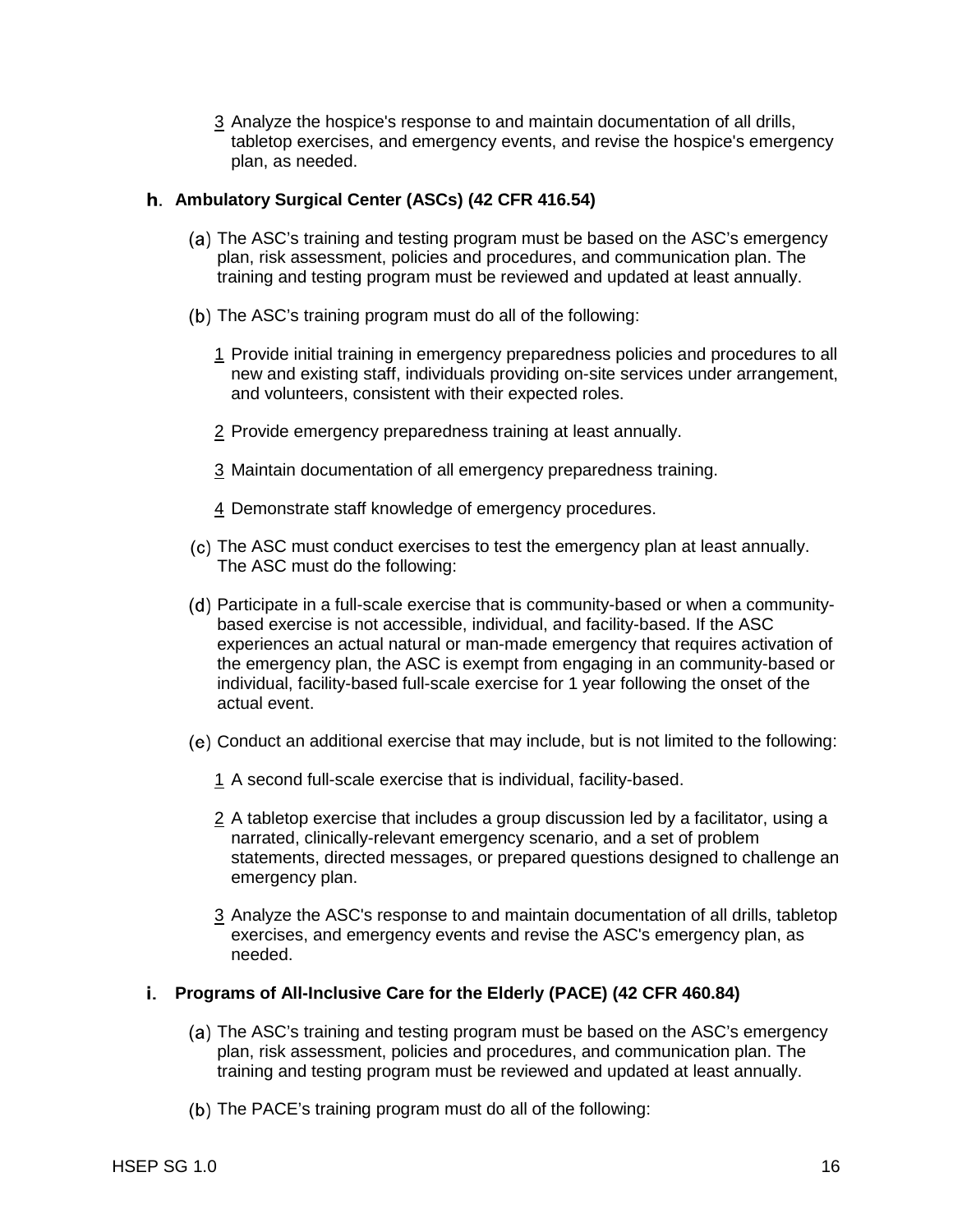- 1 Provide initial training in emergency preparedness policies and procedures to all new and existing staff, individuals providing on-site services under arrangement, contractors, participants, and volunteers, consistent with their expected roles.
- 2 Provide emergency preparedness training at least annually.
- 3 Demonstrate staff knowledge of emergency procedures, including informing participants of what to do, where to go, and whom to contact in case of an emergency.
- 4 Maintain documentation of all training.
- The PACE organization must conduct exercises to test the emergency plan at least annually. The PACE organization must do the following:
	- 1 Participate in a full-scale exercise that is community-based or when a community-based exercise is not accessible, an individual, facility-based. If the PACE experiences an actual natural or man-made emergency that requires activation of the emergency plan, the PACE is exempt from engaging in a community-based or individual, facility-based full-scale exercise for 1 year following the onset of the actual event.
	- 2 Conduct an additional exercise that may include, but is not limited to the following:
		- a A second full-scale exercise that is community-based or individual, facilitybased.
		- b A tabletop exercise that includes a group discussion led by a facilitator, using a narrated, clinically-relevant emergency scenario, and a set of problem statements, directed messages, or prepared questions designed to challenge an emergency plan.
		- c Analyze the PACE's response to and maintain documentation of all drills, tabletop exercises, and emergency events and revise the PACE's emergency plan, as needed.

# **Home Health Agencies (HHAs) (42 CFR 484.22)**

- (a) The HHA's training and testing program must be based on the HHA's emergency plan, risk assessment, policies and procedures, and communication plan. The training and testing program must be reviewed and updated at least annually.
- (b) The HHA's training program must do all of the following:
	- 1 Provide initial training in emergency preparedness policies and procedures to all new and existing staff, individuals providing services under arrangement, and volunteers, consistent with their expected roles.
	- 2 Provide emergency preparedness training at least annually.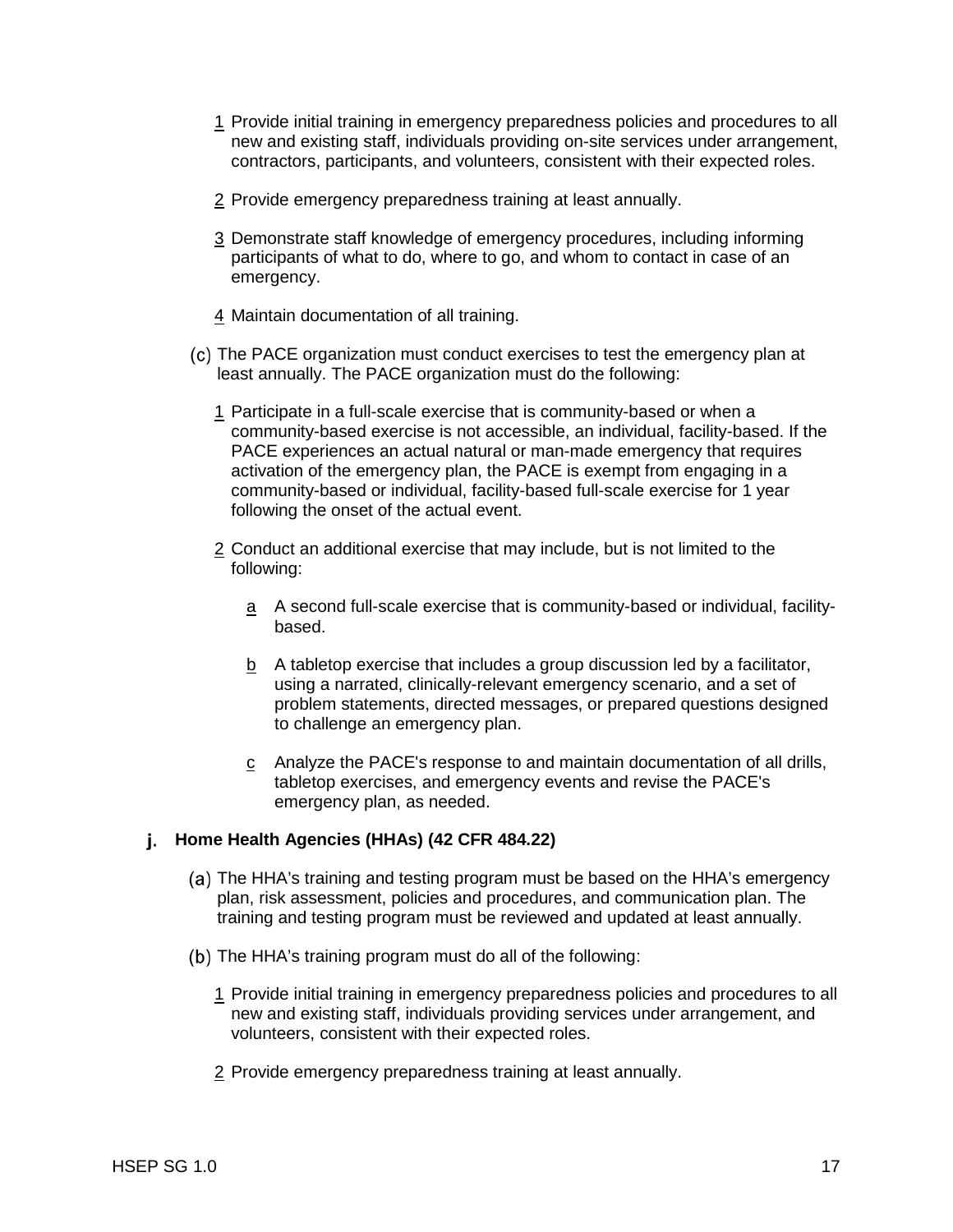- 3 Maintain documentation of the training.
- 4 Demonstrate staff knowledge of emergency procedures.
- The HHA must conduct exercises to test the emergency plan at least annually. The HHA must do the following:
	- 1 Participate in a full-scale exercise that is community-based or when a community-based exercise is not accessible, an individual, facility-based. If the HHA experiences an actual natural or man-made emergency that requires activation of the emergency plan, the HHA is exempt from engaging in a community-based or individual, facility-based full-scale exercise for 1 year following the onset of the actual event.
	- 2 Conduct an additional exercise that may include, but is not limited to the following:
		- a A second full-scale exercise that is community-based or individual, facilitybased.
		- $b$  A tabletop exercise that includes a group discussion led by a facilitator, using a narrated, clinically-relevant emergency scenario, and a set of problem statements, directed messages, or prepared questions designed to challenge an emergency plan.
	- 3 Analyze the HHA's response to and maintain documentation of all drills, tabletop exercises, and emergency events, and revise the HHA's emergency plan, as needed.

# **Comprehensive Outpatient Rehabilitation Facilities (CORFs) (42 CFR 485.68)**

- (a) The CORF's training and testing program must be based on the CORF's emergency plan, risk assessment, policies and procedures, and communication plan. The training and testing program must be reviewed and updated at least annually.
- (b) The CORF's training program must do all of the following:
	- 1 Provide initial training in emergency preparedness policies and procedures to all new and existing staff, individuals providing services under arrangement, and volunteers, consistent with their expected roles.
	- 2 Provide emergency preparedness training at least annually.
	- 3 Maintain documentation of the training.
	- 4 Demonstrate staff knowledge of emergency procedures. All new personnel must be oriented and assigned specific responsibilities regarding the CORF's emergency plan within 2 weeks of their first workday. The training program must include instruction in the location and use of alarm systems and signals and firefighting equipment.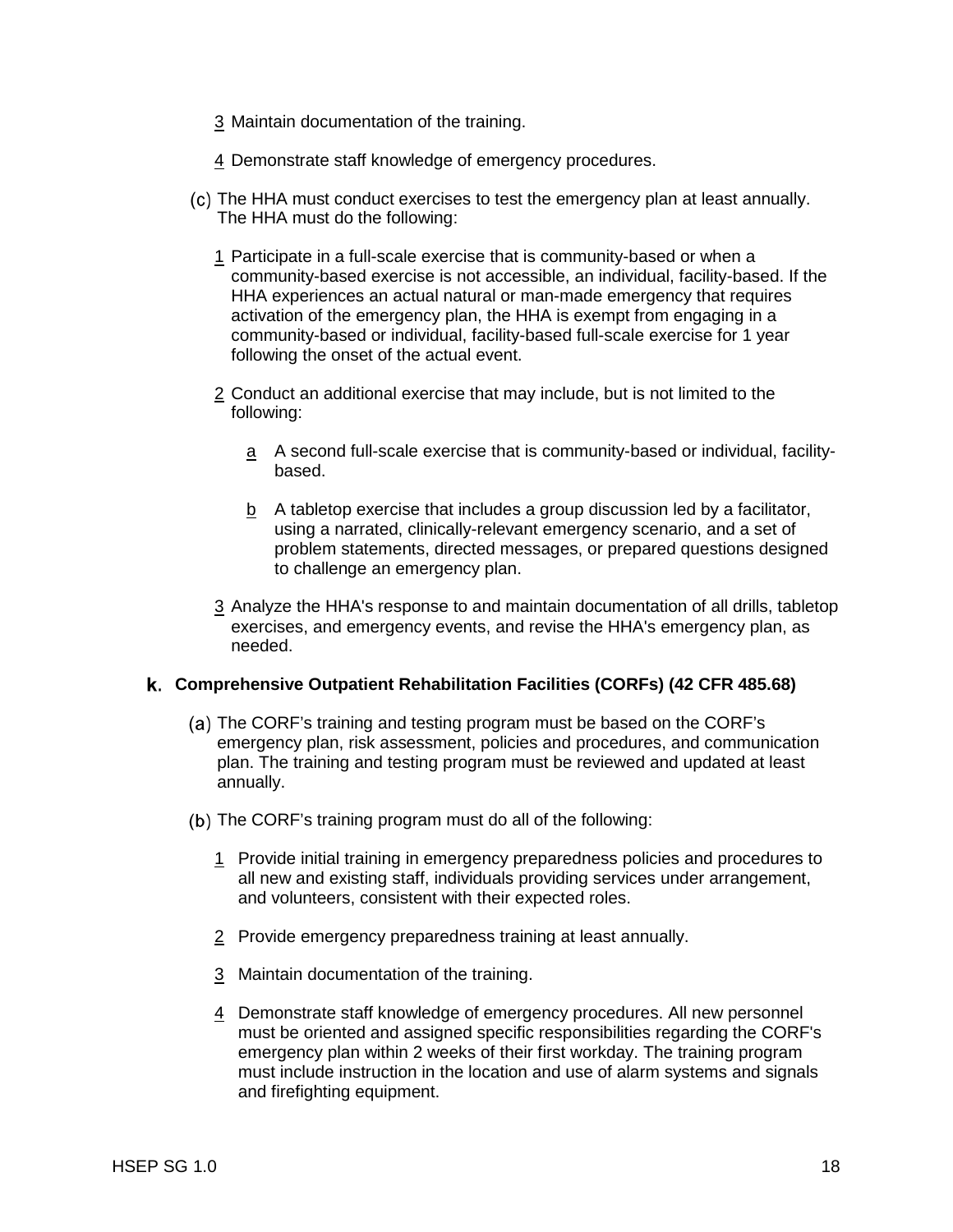- The CORF must conduct exercises to test the emergency plan at least annually. The CORF must do the following:
	- 1 Participate in a full-scale exercise that is community-based or when a community-based exercise is not accessible, an individual, facility-based. If the CORF experiences an actual natural or man-made emergency that requires activation of the emergency plan, the CORF is exempt from engaging in a community-based or individual, facility-based full-scale exercise for 1 year following the onset of the actual event.
	- 2 Conduct an additional exercise that may include, but is not limited to the following:
		- a A second full-scale exercise that is community-based or individual, facilitybased.
		- b A tabletop exercise that includes a group discussion led by a facilitator, using a narrated, clinically-relevant emergency scenario, and a set of problem statements, directed messages, or prepared questions designed to challenge an emergency plan.
	- 3 Analyze the CORF's response to and maintain documentation of all drills, tabletop exercises, and emergency events, and revise the CORF's emergency plan, as needed.

#### **Community Mental Health Centers (CMHCs) (42 CFR 485.920)**

- (a) The CMHC's training and testing program must be based on the CMHC's emergency plan, risk assessment, policies and procedures, and communication plan. The training and testing program must be reviewed and updated at least annually.
- (b) The CMHC's testing program must do all of the following:
	- 1 Participate in a full-scale exercise that is community-based or when a community-based exercise is not accessible, an individual, facility-based. If the CMHC experiences an actual natural or man-made emergency that requires activation of the emergency plan, the CMHC is exempt from engaging in a community-based or individual, facility-based full-scale exercise for 1 year following the onset of the actual event.
	- 2 Conduct an additional exercise that may include, but is not limited to the following:
		- a A second full-scale exercise that is community-based or individual, facilitybased.
		- $b$  A tabletop exercise that includes a group discussion led by a facilitator, using a narrated, clinically-relevant emergency scenario, and a set of problem statements, directed messages, or prepared questions designed to challenge an emergency plan.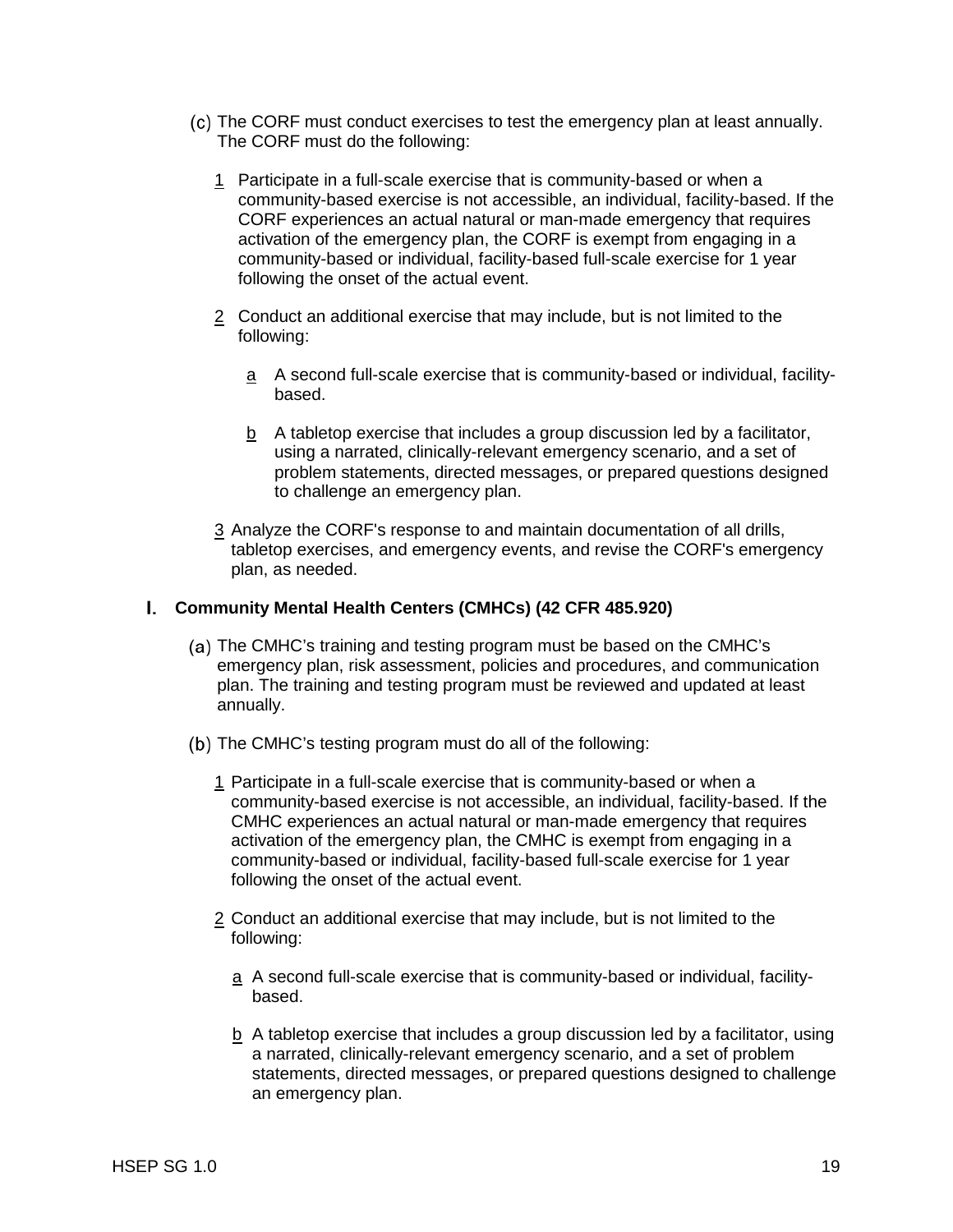Analyze the CMHC's response to and maintain documentation of all drills, tabletop exercises, and emergency events, and revise the CMHC's emergency plan, as needed.

## **Organ Procurement Organization (OPOs) (42 CFR 486.360)**

- The OPO's training and testing program must be based on the OPO's emergency plan, risk assessment, policies and procedures, and communication plan. The training and testing program must be reviewed and updated at least annually.
- (b) The OPO's training program must do all of the following:
	- 1 Provide initial training in emergency preparedness policies and procedures to all new and existing staff, individuals providing services under arrangement, and volunteers, consistent with their expected roles.
	- 2 Provide emergency preparedness training at least annually.
	- 3 Maintain documentation of the training.
	- 4 Demonstrate staff knowledge of emergency procedures.
- The OPO must conduct exercises to test the emergency plan. The OPO must do the following:
	- 1 Conduct a paper-based, tabletop exercise at least annually. A tabletop exercise is a group discussion led by a facilitator, using a narrated, clinically-relevant emergency scenario, and a set of problem statements, directed messages, or prepared questions designed to challenge an emergency plan.
	- 2 Analyze the OPO's response to and maintain documentation of all tabletop exercises, and emergency events, and revise the OPO's emergency plan, as needed.

## **Clinics, Rehabilitation Agencies, and Public Health Agencies as Providers of Outpatient Physical Therapy and Speech-Language Pathology Services (Organizations) (42 CFR 485.727)**

- (a) The Organization's training and testing program must be based on the Organization's emergency plan, risk assessment, policies and procedures, and communication plan. The training and testing program must be reviewed and updated at least annually.
- (b) The Organization's training program must do all of the following:
	- 1 Provide initial training in emergency preparedness policies and procedures to all new and existing staff, individuals providing services under arrangement, and volunteers, consistent with their expected roles.
	- 2 Provide emergency preparedness training at least annually.
	- 3 Maintain documentation of the training.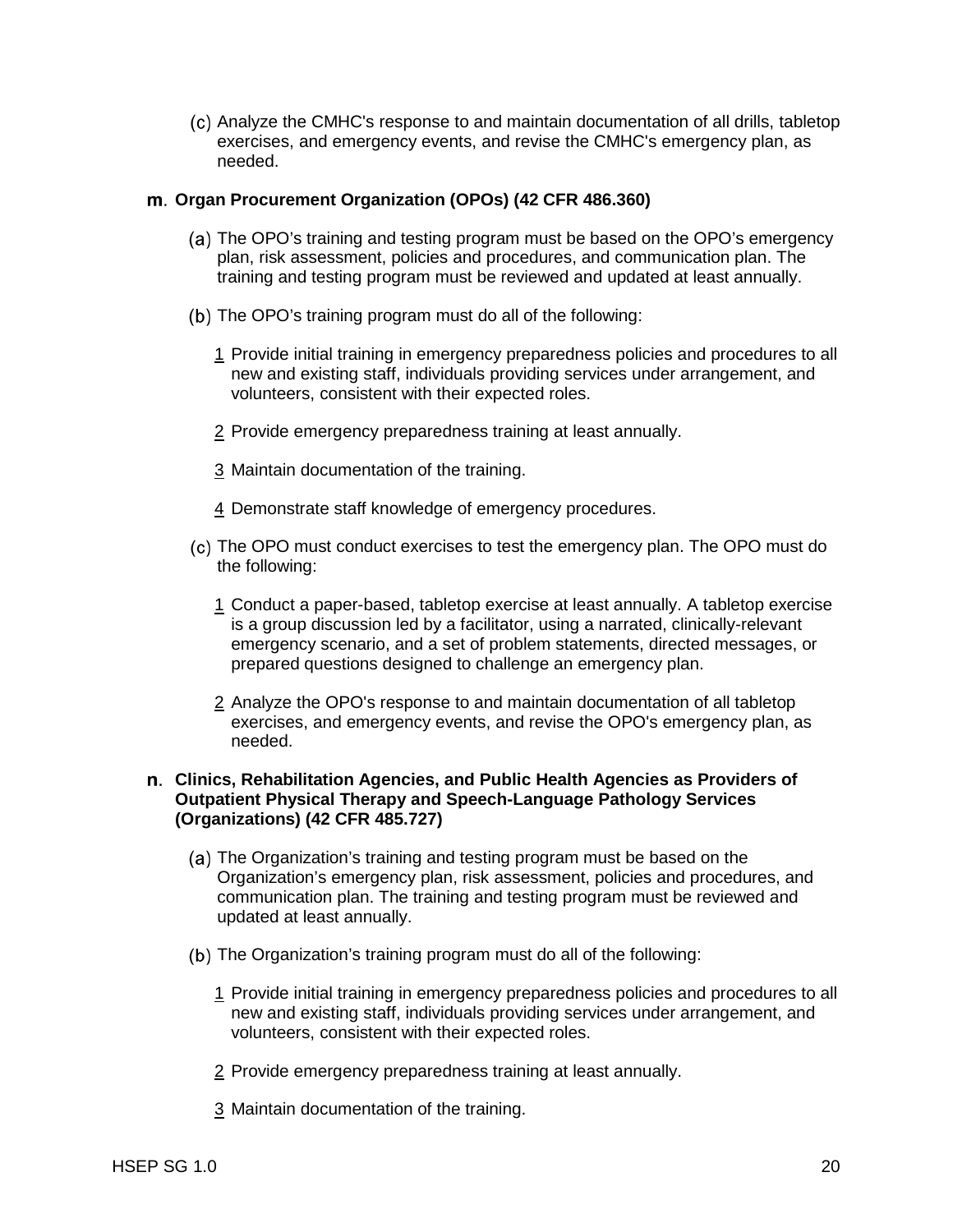- 4 Demonstrate staff knowledge of emergency procedures.
- The Organizations must conduct exercises to test the emergency plan at least annually. The Organizations must do the following:
	- 1 Participate in a full-scale exercise that is community-based or when a community-based exercise is not accessible, an individual, facility-based. If the Organizations experience an actual natural or man-made emergency that requires activation of the emergency plan, the organization is exempt from engaging in a community-based or individual, facility-based full-scale exercise for 1 year following the onset of the actual event.
	- 2 Conduct an additional exercise that may include, but is not limited to the following:
		- a A second full-scale exercise that is community-based or individual, facilitybased.
		- b A tabletop exercise that includes a group discussion led by a facilitator, using a narrated, clinically-relevant emergency scenario, and a set of problem statements, directed messages, or prepared questions designed to challenge an emergency plan.
	- 3 Analyze the Organization's response to and maintain documentation of all drills, tabletop exercises, and emergency events, and revise their emergency plan, as needed.

## **Rural Health Clinics (RHCs) and Federally Qualified Health Centers (FQHCs) (42 CFR 491.12)**

- (a) The RHC/FQHC's training and testing program must be based on the RHC/FQHC's emergency plan, risk assessment, policies and procedures, and communication plan. The training and testing program must be reviewed and updated at least annually.
- (b) The RHC/FQHC's training program must do all of the following:
	- 1 Provide initial training in emergency preparedness policies and procedures to all new and existing staff, individuals providing services under arrangement, and volunteers, consistent with their expected roles.
	- 2 Provide emergency preparedness training at least annually.
	- 3 Maintain documentation of the training.
	- 4 Demonstrate staff knowledge of emergency procedures.
- The RHC/FQHC must conduct exercises to test the emergency plan at least annually. The RHC/FQHC must do the following: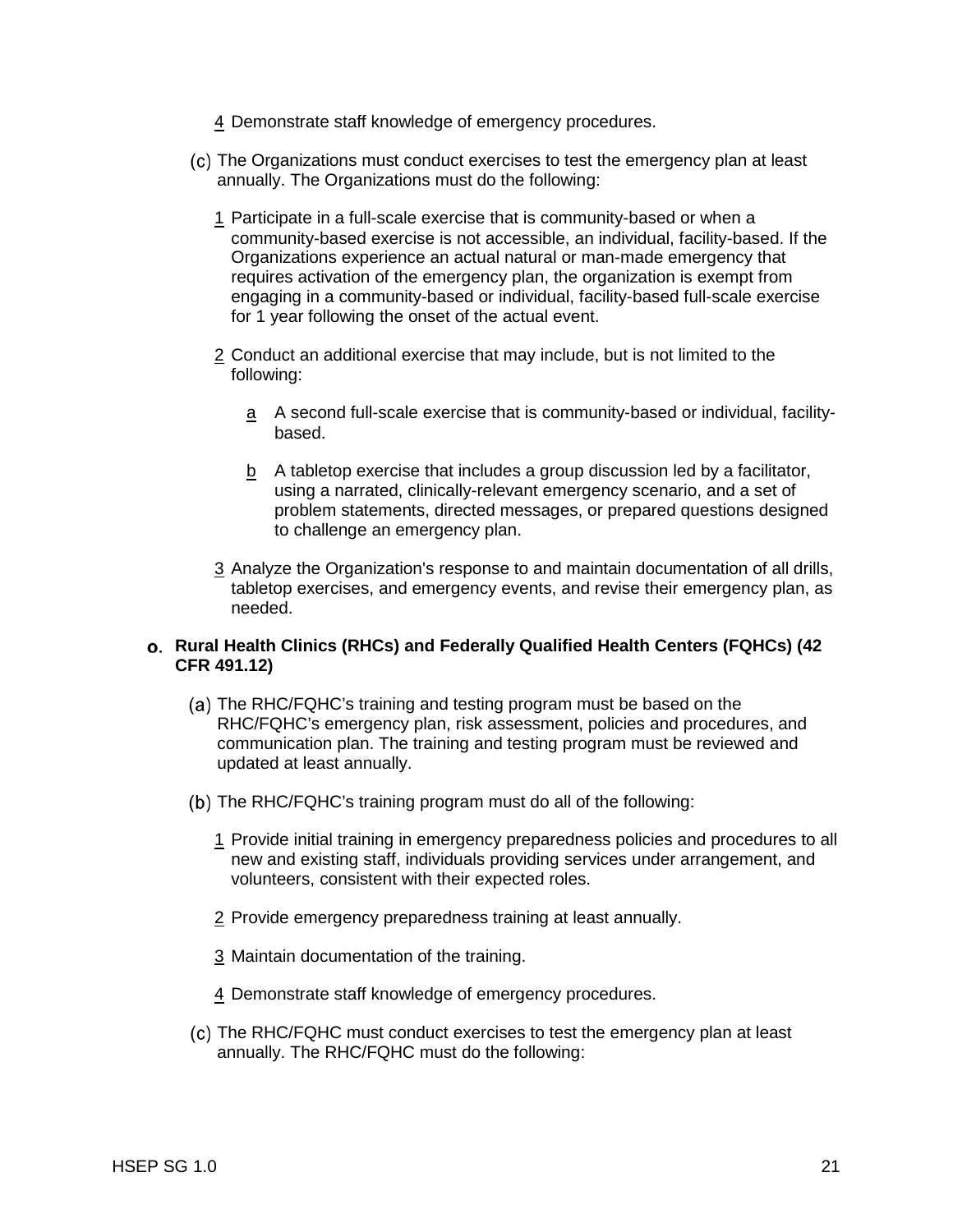- 1 Participate in a full-scale exercise that is community-based or when a community-based exercise is not accessible, an individual, facility-based. If the RHC/FQHC experiences an actual natural or man-made emergency that requires activation of the emergency plan, the RHC/FQHC is exempt from engaging in a community-based or individual, facility-based full-scale exercise for 1 year following the onset of the actual event.
- 2 Conduct an additional exercise that may include, but is not limited to following:
	- $a$  A second full-scale exercise that is community-based or individual, facilitybased.
	- b A tabletop exercise that includes a group discussion led by a facilitator, using a narrated, clinically-relevant emergency scenario, and a set of problem statements, directed messages, or prepared questions designed to challenge an emergency plan.
- 3 Analyze the RHC/FQHC's response to and maintain documentation of all drills, tabletop exercises, and emergency events, and revise the RHC/FQHC's emergency plan, as needed.

# **End-Stage Renal Disease (ESRD) Facilities (42 CFR 494.62)**

- (a) The ESRD's training, testing, and orientation program must be based on the ESRD's emergency plan, risk assessment, policies and procedures, and communication plan. The training, testing, and orientation program must be reviewed and updated at least annually.
- (b) The ESRD's training program must do all of the following:
	- 1 Provide initial training in emergency preparedness policies and procedures to all new and existing staff, individuals providing services under arrangement, and volunteers, consistent with their expected roles.
	- 2 Provide emergency preparedness training at least annually. Staff training must:
	- 3 Demonstrate staff knowledge of emergency procedures, including informing patients of
		- a What to do;
		- b Where to go, including instructions for occasions when the geographic area of the dialysis facility must be evacuated;
		- $\frac{c}{c}$  Whom to contact if an emergency occurs while the patient is not in the dialysis facility. This contact information must include an alternate emergency phone number for the facility for instances when the dialysis facility is unable to receive phone calls due to an emergency situation (unless the facility has the ability to forward calls to a working phone number under such emergency conditions); and